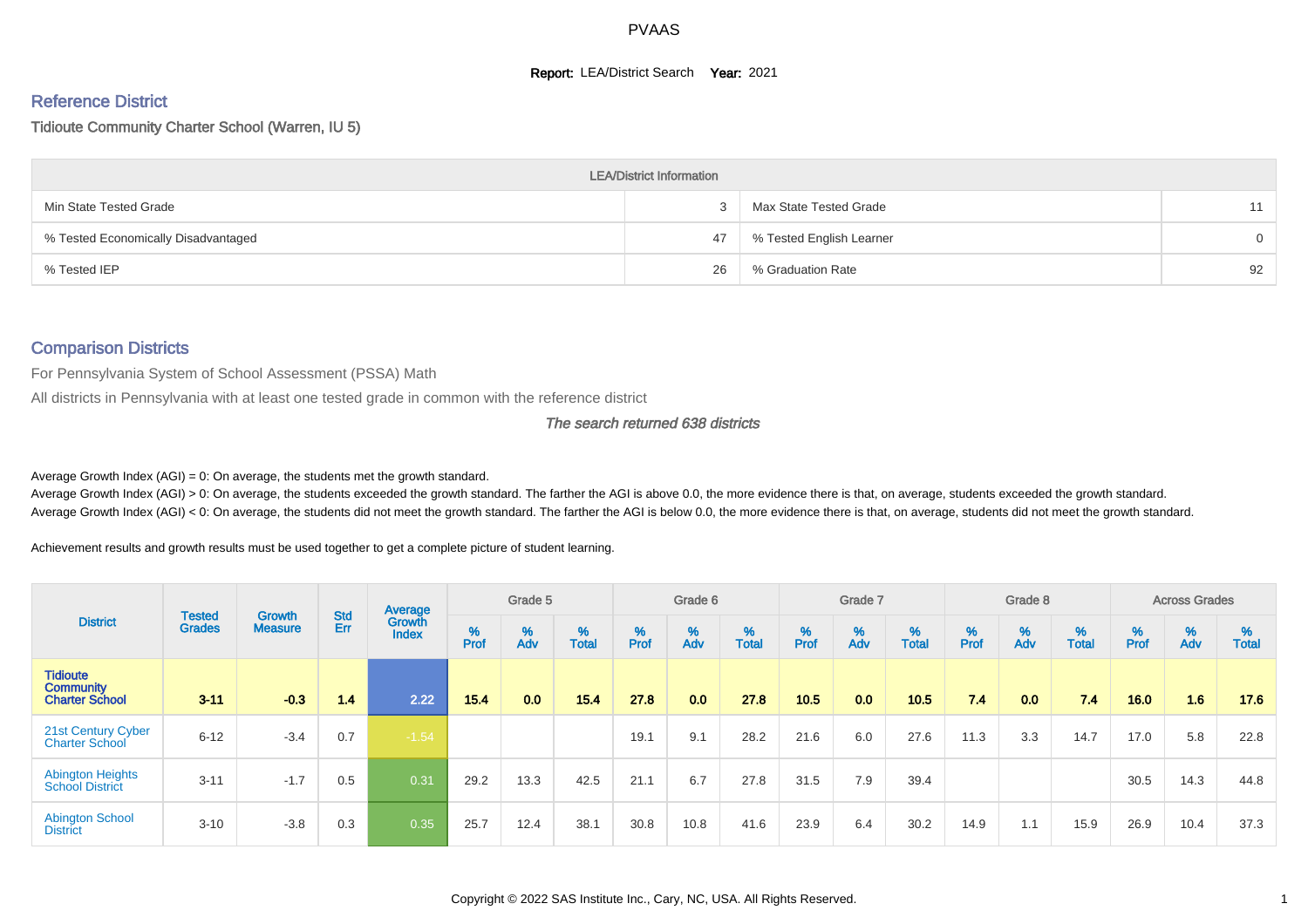|                                                                 |                                | <b>Growth</b>  | <b>Std</b> | Average                |                     | Grade 5  |                   |           | Grade 6  |                   |                  | Grade 7  |                   |                  | Grade 8  |                   |                  | <b>Across Grades</b> |                   |
|-----------------------------------------------------------------|--------------------------------|----------------|------------|------------------------|---------------------|----------|-------------------|-----------|----------|-------------------|------------------|----------|-------------------|------------------|----------|-------------------|------------------|----------------------|-------------------|
| <b>District</b>                                                 | <b>Tested</b><br><b>Grades</b> | <b>Measure</b> | Err        | Growth<br><b>Index</b> | $\%$<br><b>Prof</b> | %<br>Adv | %<br><b>Total</b> | %<br>Prof | %<br>Adv | %<br><b>Total</b> | %<br><b>Prof</b> | %<br>Adv | %<br><b>Total</b> | %<br><b>Prof</b> | %<br>Adv | %<br><b>Total</b> | %<br><b>Prof</b> | %<br>Adv             | %<br><b>Total</b> |
| <b>Tidioute</b><br><b>Community</b><br><b>Charter School</b>    | $3 - 11$                       | $-0.3$         | 1.4        | 2.22                   | $15.4$              | 0.0      | 15.4              | 27.8      | 0.0      | 27.8              | 10.5             | 0.0      | 10.5              | 7.4              | 0.0      | 7.4               | 16.0             | 1.6                  | 17.6              |
| Achievement<br><b>House Charter</b><br>School                   | $7 - 11$                       | $-0.3$         | 1.5        | 0.79                   |                     |          |                   |           |          |                   | 20.0             | 0.0      | 20.0              | 7.1              | 2.4      | 9.5               | 11.9             | 1.5                  | 13.4              |
| <b>Ad Prima Charter</b><br><b>School</b>                        | $3-8$                          | 1.5            | 0.8        | 4.76                   | 8.3                 | 0.0      | 8.3               | 15.7      | 0.0      | 15.7              | 8.2              | 1.6      | 9.8               | 9.8              | 1.6      | 11.5              | 10.9             | 0.7                  | 11.6              |
| <b>Agora Cyber</b><br><b>Charter School</b>                     | $3 - 11$                       | $-0.3$         | 0.6        | 3.62                   | 9.8                 | 2.0      | 11.8              | 7.8       | 0.7      | 8.5               | 6.2              | 2.1      | 8.3               | 3.3              | 1.3      | 4.6               | 9.7              | 2.4                  | 12.1              |
| <b>Albert Gallatin</b><br><b>Area School</b><br><b>District</b> | $3 - 11$                       | $-1.4$         | 0.5        | 0.97                   | 19.0                | 10.2     | 29.3              | 18.6      | 1.6      | 20.2              | 12.8             | 2.8      | 15.6              | 14.8             | 2.0      | 16.8              | 17.4             | 4.9                  | 22.3              |
| Aliquippa School<br><b>District</b>                             | $3 - 11$                       | 0.1            | 0.8        | 2.83                   | 1.5                 | 0.0      | 1.5               | 0.0       | 1.6      | 1.6               | 6.9              | 0.0      | 6.9               | 0.0              | 0.0      | 0.0               | 2.0              | 0.5                  | 2.6               |
| <b>Allegheny Valley</b><br><b>School District</b>               | $3 - 11$                       | $-1.2$         | 0.8        | 1.14                   | 26.3                | 12.3     | 38.6              | 11.1      | 5.6      | 16.7              | 16.2             | 7.4      | 23.5              | 13.1             | 8.2      | 21.3              | 18.0             | 6.9                  | 24.9              |
| Allegheny-Clarion<br><b>Valley School</b><br><b>District</b>    | $3 - 10$                       | 0.1            | 0.9        | 2.43                   | 19.5                | 7.3      | 26.8              | 14.6      | 1.8      | 16.4              | 4.8              | 0.0      | 4.8               | 8.6              | 0.0      | 8.6               | 14.2             | 8.1                  | 22.3              |
| <b>Allentown City</b><br><b>School District</b>                 | $3 - 12$                       | $-4.5$         | 0.3        | $-9.09$                |                     |          |                   | 2.0       | 0.7      | 2.8               | 2.2              | 0.3      | 2.5               |                  |          |                   | 4.3              | 1.1                  | 5.4               |
| <b>Alliance For</b><br><b>Progress Charter</b><br>School        | $3-8$                          | $-5.0$         | 1.1        | 2.70                   | 0.0                 | 0.0      | 0.0               | 0.0       | 0.0      | 0.0               | 0.0              | 0.0      | 0.0               | 0.0              | 0.0      | 0.0               | 0.6              | 0.0                  | 0.6               |
| <b>Altoona Area</b><br><b>School District</b>                   | $3 - 12$                       | $-0.5$         | 0.3        | 1.50                   | 24.7                | 8.0      | 32.7              | 17.8      | 5.2      | 23.0              | 14.6             | 4.9      | 19.5              | 15.8             | 4.3      | 20.1              | 19.6             | 6.6                  | 26.2              |
| <b>Ambridge Area</b><br><b>School District</b>                  | $3 - 12$                       | $-3.4$         | 0.6        | $-0.98$                | 17.8                | 5.1      | 22.9              | 13.2      | 0.9      | 14.2              | 11.9             | 0.8      | 12.7              | 10.7             | 0.8      | 11.6              | 15.7             | 5.2                  | 20.8              |
| Annville-Cleona<br><b>School District</b>                       | $3 - 12$                       | 0.4            | 0.6        | 3.81                   | 33.8                | 12.5     | 46.2              | 16.7      | 2.1      | 18.8              | 29.1             | 11.8     | 40.9              | 27.8             | 9.3      | 37.0              | 27.5             | 9.4                  | 36.9              |
| <b>Antietam School</b><br><b>District</b>                       | $3 - 10$                       | $-2.5$         | 0.8        | $-0.25$                | 9.4                 | 1.6      | 10.9              | 10.0      | 3.3      | 13.3              | 5.6              | 0.0      | 5.6               | 5.8              | 0.0      | 5.8               | 8.3              | 1.2                  | 9.5               |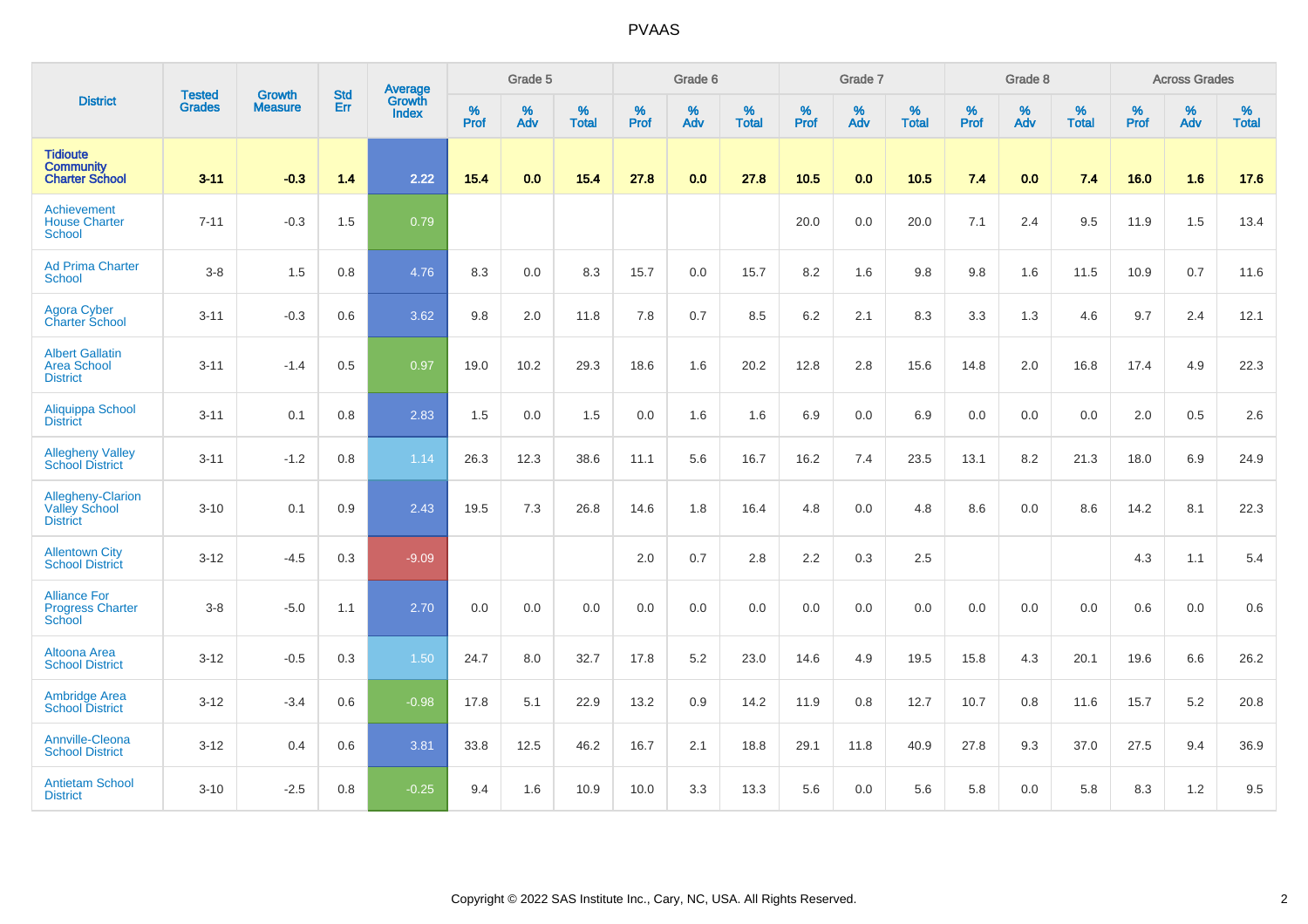|                                                              |                                |                                 | <b>Std</b> | Average                |              | Grade 5  |                   |           | Grade 6  |                   |           | Grade 7  |                   |           | Grade 8  |                   |           | <b>Across Grades</b> |                   |
|--------------------------------------------------------------|--------------------------------|---------------------------------|------------|------------------------|--------------|----------|-------------------|-----------|----------|-------------------|-----------|----------|-------------------|-----------|----------|-------------------|-----------|----------------------|-------------------|
| <b>District</b>                                              | <b>Tested</b><br><b>Grades</b> | <b>Growth</b><br><b>Measure</b> | Err        | Growth<br><b>Index</b> | $\%$<br>Prof | %<br>Adv | %<br><b>Total</b> | %<br>Prof | %<br>Adv | %<br><b>Total</b> | %<br>Prof | %<br>Adv | %<br><b>Total</b> | %<br>Prof | %<br>Adv | %<br><b>Total</b> | %<br>Prof | %<br>Adv             | %<br><b>Total</b> |
| <b>Tidioute</b><br><b>Community</b><br><b>Charter School</b> | $3 - 11$                       | $-0.3$                          | 1.4        | 2.22                   | 15.4         | 0.0      | 15.4              | 27.8      | 0.0      | 27.8              | 10.5      | 0.0      | 10.5              | 7.4       | 0.0      | 7.4               | 16.0      | 1.6                  | 17.6              |
| Antonia Pantoja<br>Community<br><b>Charter School</b>        | $3-8$                          | $-3.9$                          | 0.8        | $-1.30$                | 1.5          | 0.0      | 1.5               | 0.0       | 0.0      | 0.0               | 4.6       | 2.3      | 7.0               | 5.6       | 0.0      | 5.6               | 1.8       | $0.9\,$              | 2.8               |
| Apollo-Ridge<br><b>School District</b>                       | $3 - 12$                       | $-2.9$                          | 0.7        | $-0.77$                | 18.8         | 0.0      | 18.8              | 12.0      | 1.2      | 13.2              | 8.5       | 1.2      | 9.8               | 10.4      | 2.6      | 13.0              | 14.8      | 3.0                  | 17.7              |
| <b>Armstrong School</b><br><b>District</b>                   | $3 - 11$                       | 0.7                             | 0.3        | 11.41                  | 25.3         | 10.5     | 35.8              | 26.6      | 13.3     | 39.9              | 21.4      | 4.3      | 25.7              | 20.5      | 3.8      | 24.3              | 25.7      | 9.4                  | 35.1              |
| <b>Arts Academy</b><br><b>Charter School</b>                 | $5-8$                          | $-7.7$                          | 1.1        | $-2.90$                | 7.7          | 0.0      | 7.7               | 2.4       | 0.0      | 2.4               | 8.3       | 0.0      | 8.3               | 0.0       | 0.0      | 0.0               | 4.4       | 0.0                  | 4.4               |
| <b>Arts Academy</b><br>Elementary<br><b>Charter School</b>   | $3-5$                          | 1.7                             | 1.9        | 0.91                   | 5.3          | 0.0      | 5.3               |           |          |                   |           |          |                   |           |          |                   | 5.1       | 0.0                  | 5.1               |
| <b>Aspira Bilingual</b><br><b>Cyber Charter</b><br>School    | $3 - 11$                       | 4.2                             | 1.5        | 3.82                   |              |          |                   | 0.0       | 0.0      | 0.0               | 0.0       | 0.0      | 0.0               | 0.0       | 0.0      | 0.0               | 1.6       | 0.0                  | 1.6               |
| <b>Athens Area</b><br><b>School District</b>                 | $3 - 11$                       | 3.8                             | 0.5        | 7.01                   | 31.2         | 6.2      | 37.5              | 28.2      | 5.9      | 34.1              | 22.2      | 5.2      | 27.4              | 19.3      | 10.7     | 30.0              | 26.5      | 8.2                  | 34.6              |
| <b>Austin Area School</b><br><b>District</b>                 | $3 - 11$                       | 10.1                            | 1.6        | 6.38                   | 23.1         | 15.4     | 38.5              | 30.8      | 7.7      | 38.5              | 40.0      | 0.0      | 40.0              | 31.2      | 0.0      | 31.2              | 26.0      | 6.8                  | 32.9              |
| <b>Avella Area School</b><br><b>District</b>                 | $3 - 12$                       | 1.2                             | 1.0        | 2.47                   | 17.1         | 2.4      | 19.5              | 36.4      | 6.1      | 42.4              | 17.1      | 2.9      | 20.0              | 21.4      | 10.7     | 32.1              | 22.4      | 9.4                  | 31.8              |
| <b>Avon Grove</b><br><b>Charter School</b>                   | $3 - 11$                       | 1.8                             | 0.6        | 4.32                   | 22.1         | 6.6      | 28.7              | 29.9      | 11.7     | 41.6              | 27.2      | 9.8      | 37.0              | 13.9      | 2.0      | 15.8              | 24.3      | 10.2                 | 34.6              |
| <b>Avon Grove</b><br><b>School District</b>                  | $3 - 10$                       | 0.8                             | 0.4        | 5.13                   | 28.6         | 23.2     | 51.8              | 30.5      | 19.3     | 49.8              | 35.4      | 20.3     | 55.7              | 27.6      | 14.2     | 41.8              | 30.8      | 18.2                 | 49.0              |
| <b>Avonworth School</b><br><b>District</b>                   | $3 - 10$                       | 2.8                             | 0.5        | 5.25                   | 33.8         | 25.5     | 59.3              | 37.7      | 12.3     | 50.0              | 31.5      | 13.8     | 45.4              | 35.8      | 14.2     | 50.0              | 35.2      | 20.0                 | 55.2              |
| <b>Baden Academy</b><br><b>Charter School</b>                | $3-6$                          | 0.1                             | 1.1        | 1.04                   | 20.6         | 4.8      | 25.4              | 22.4      | 8.6      | 31.0              |           |          |                   |           |          |                   | 20.8      | 6.4                  | 27.2              |
| <b>Bald Eagle Area</b><br><b>School District</b>             | $3 - 11$                       | 2.6                             | 0.6        | 4.48                   | 35.2         | 14.8     | 50.0              | 25.7      | 8.9      | 34.6              | 17.0      | 6.8      | 23.7              | 15.0      | 10.6     | 25.7              | 25.1      | 13.7                 | 38.8              |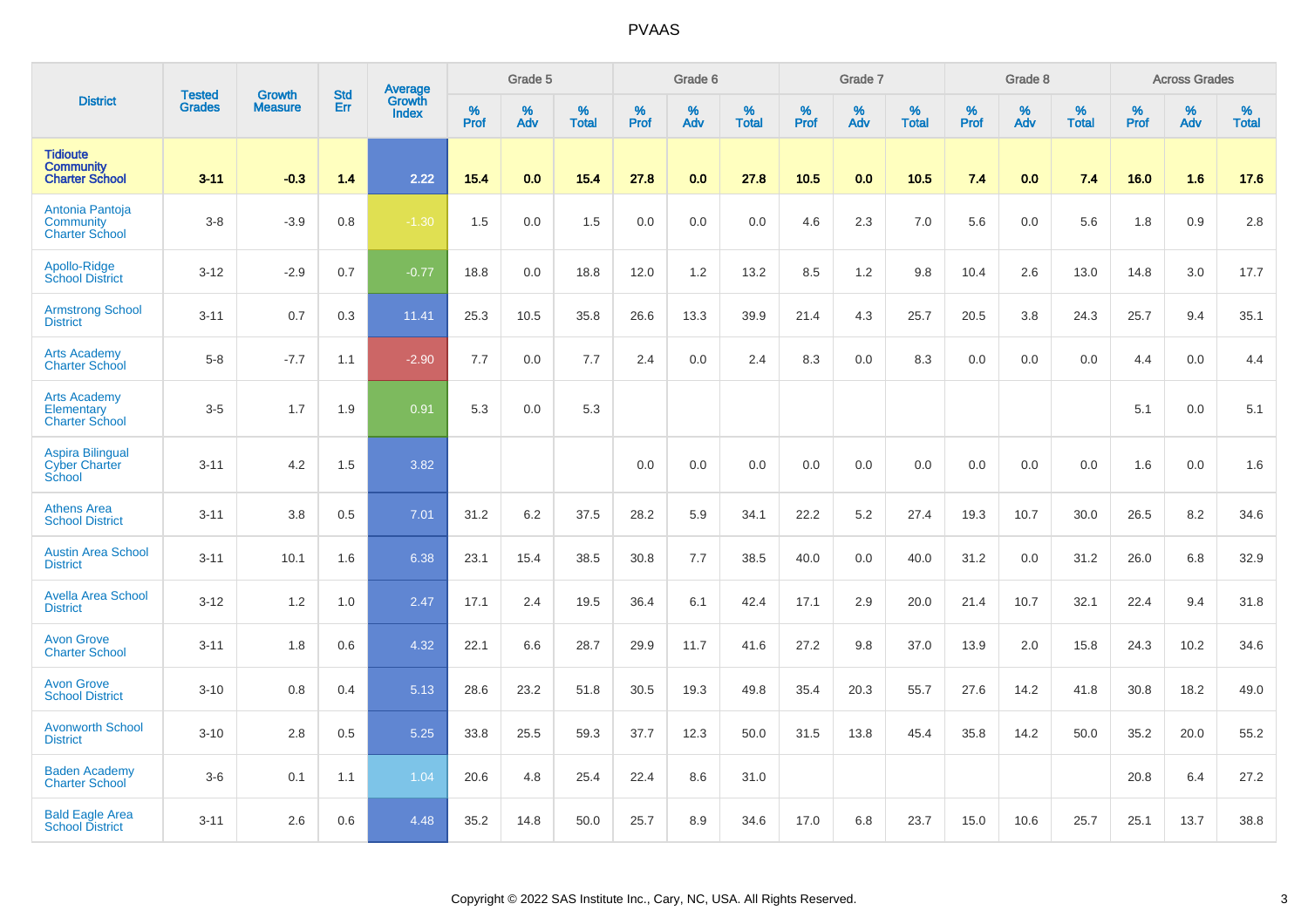|                                                                  |                                |                                 | <b>Std</b> | Average                |              | Grade 5  |                   |           | Grade 6  |                   |           | Grade 7  |                   |           | Grade 8  |                   |           | <b>Across Grades</b> |                   |
|------------------------------------------------------------------|--------------------------------|---------------------------------|------------|------------------------|--------------|----------|-------------------|-----------|----------|-------------------|-----------|----------|-------------------|-----------|----------|-------------------|-----------|----------------------|-------------------|
| <b>District</b>                                                  | <b>Tested</b><br><b>Grades</b> | <b>Growth</b><br><b>Measure</b> | Err        | Growth<br><b>Index</b> | $\%$<br>Prof | %<br>Adv | %<br><b>Total</b> | %<br>Prof | %<br>Adv | %<br><b>Total</b> | %<br>Prof | %<br>Adv | %<br><b>Total</b> | %<br>Prof | %<br>Adv | %<br><b>Total</b> | %<br>Prof | %<br>Adv             | %<br><b>Total</b> |
| <b>Tidioute</b><br><b>Community</b><br><b>Charter School</b>     | $3 - 11$                       | $-0.3$                          | 1.4        | 2.22                   | 15.4         | 0.0      | 15.4              | 27.8      | 0.0      | 27.8              | 10.5      | 0.0      | 10.5              | 7.4       | 0.0      | 7.4               | 16.0      | 1.6                  | 17.6              |
| <b>Baldwin-Whitehall</b><br><b>School District</b>               | $3 - 11$                       | $-5.8$                          | 0.4        | $-2.93$                | 24.7         | 6.6      | 31.4              | 18.6      | 1.2      | 19.8              | 16.0      | 1.6      | 17.7              | 11.5      | 2.1      | 13.6              | 22.2      | 6.8                  | 29.0              |
| <b>Bangor Area</b><br><b>School District</b>                     | $3 - 12$                       | 4.2                             | 0.5        | 8.44                   | 20.3         | 24.8     | 45.1              | 26.7      | 14.0     | 40.7              | 20.4      | 13.6     | 34.0              | 23.2      | 6.0      | 29.1              | 27.2      | 17.9                 | 45.2              |
| <b>Bear Creek</b><br>Community<br><b>Charter School</b>          | $3-8$                          | 4.4                             | 0.8        | 5.57                   | 30.8         | 9.6      | 40.4              | 19.6      | 13.7     | 33.3              | 23.1      | 5.8      | 28.8              | 18.4      | 0.0      | 18.4              | 27.2      | 7.9                  | 35.1              |
| <b>Beaver Area</b><br><b>School District</b>                     | $3 - 10$                       | $-4.4$                          | 0.6        | 1.92                   | 36.2         | 23.8     | 60.0              | 37.3      | 28.8     | 66.1              | 22.6      | 13.0     | 35.6              | 17.1      | 7.2      | 24.3              | 29.2      | 25.6                 | 54.8              |
| <b>Bedford Area</b><br><b>School District</b>                    | $3 - 11$                       | 3.8                             | 0.6        | 7.33                   | 34.4         | 4.2      | 38.7              | 32.2      | 7.8      | 40.0              | 25.4      | 8.8      | 34.2              | 24.2      | 7.8      | 32.0              | 31.3      | 10.5                 | 41.7              |
| <b>Belle Vernon Area</b><br><b>School District</b>               | $3 - 11$                       | $-1.7$                          | 0.6        | 1.65                   | 22.5         | 6.3      | 28.8              | 27.6      | 7.8      | 35.3              | 11.0      | 0.9      | 11.9              | 10.6      | 2.4      | 12.9              | 22.3      | 6.8                  | 29.0              |
| <b>Bellefonte Area</b><br><b>School District</b>                 | $3 - 11$                       | 3.1                             | 0.5        | 7.49                   | 32.7         | 22.0     | 54.8              | 31.6      | 7.3      | 39.0              | 23.4      | 5.5      | 29.0              | 14.8      | 9.9      | 24.8              | 28.6      | 15.7                 | 44.3              |
| <b>Bellwood-Antis</b><br><b>School District</b>                  | $3 - 10$                       | 2.2                             | 0.6        | 5.68                   | 18.9         | 4.4      | 23.3              | 12.4      | 9.0      | 21.4              | 29.4      | 15.3     | 44.7              | 14.1      | 6.5      | 20.6              | 21.6      | 9.9                  | 31.5              |
| <b>Belmont Charter</b><br>School                                 | $3 - 10$                       | $-0.8$                          | 0.8        | 2.15                   | 1.6          | 0.0      | 1.6               | 4.0       | 0.0      | 4.0               | 0.0       | 0.0      | 0.0               | 5.6       | 0.0      | 5.6               | 2.8       | 0.6                  | 3.4               |
| <b>Bensalem</b><br><b>Township School</b><br><b>District</b>     | $3 - 11$                       | $-2.0$                          | 0.3        | 0.26                   | 9.4          | 4.3      | 13.7              | 13.0      | 2.3      | 15.3              | 9.8       | 4.6      | 14.3              | 8.2       | 1.9      | 10.1              | 12.0      | 3.5                  | 15.5              |
| <b>Benton Area</b><br><b>School District</b>                     | $3 - 10$                       | $-0.9$                          | 0.9        | 0.54                   | 24.6         | 11.5     | 36.1              | 17.4      | 4.4      | 21.7              | 13.6      | 3.4      | 17.0              | 10.3      | 2.6      | 12.8              | 21.6      | 7.1                  | 28.7              |
| <b>Bentworth School</b><br><b>District</b>                       | $3 - 11$                       | $-1.7$                          | 0.7        | 1.37                   | 29.9         | 7.8      | 37.7              | 9.6       | 0.0      | 9.6               | 16.9      | 7.8      | 24.7              | 21.2      | 1.5      | 22.7              | 22.6      | 9.6                  | 32.3              |
| <b>Berlin</b><br><b>Brothersvalley</b><br><b>School District</b> | $3 - 11$                       | 2.2                             | 0.8        | 3.87                   | 34.0         | 15.1     | 49.1              | 21.2      | 3.0      | 24.2              | 30.8      | 3.8      | 34.6              | 18.8      | 8.3      | 27.1              | 25.8      | 10.8                 | 36.6              |
| <b>Bermudian Springs</b><br><b>School District</b>               | $3 - 11$                       | 0.4                             | 0.6        | 2.79                   | 22.1         | 12.4     | 34.5              | 17.5      | 3.9      | 21.4              | 20.5      | 5.1      | 25.6              | 11.1      | 4.3      | 15.4              | 19.0      | 9.1                  | 28.1              |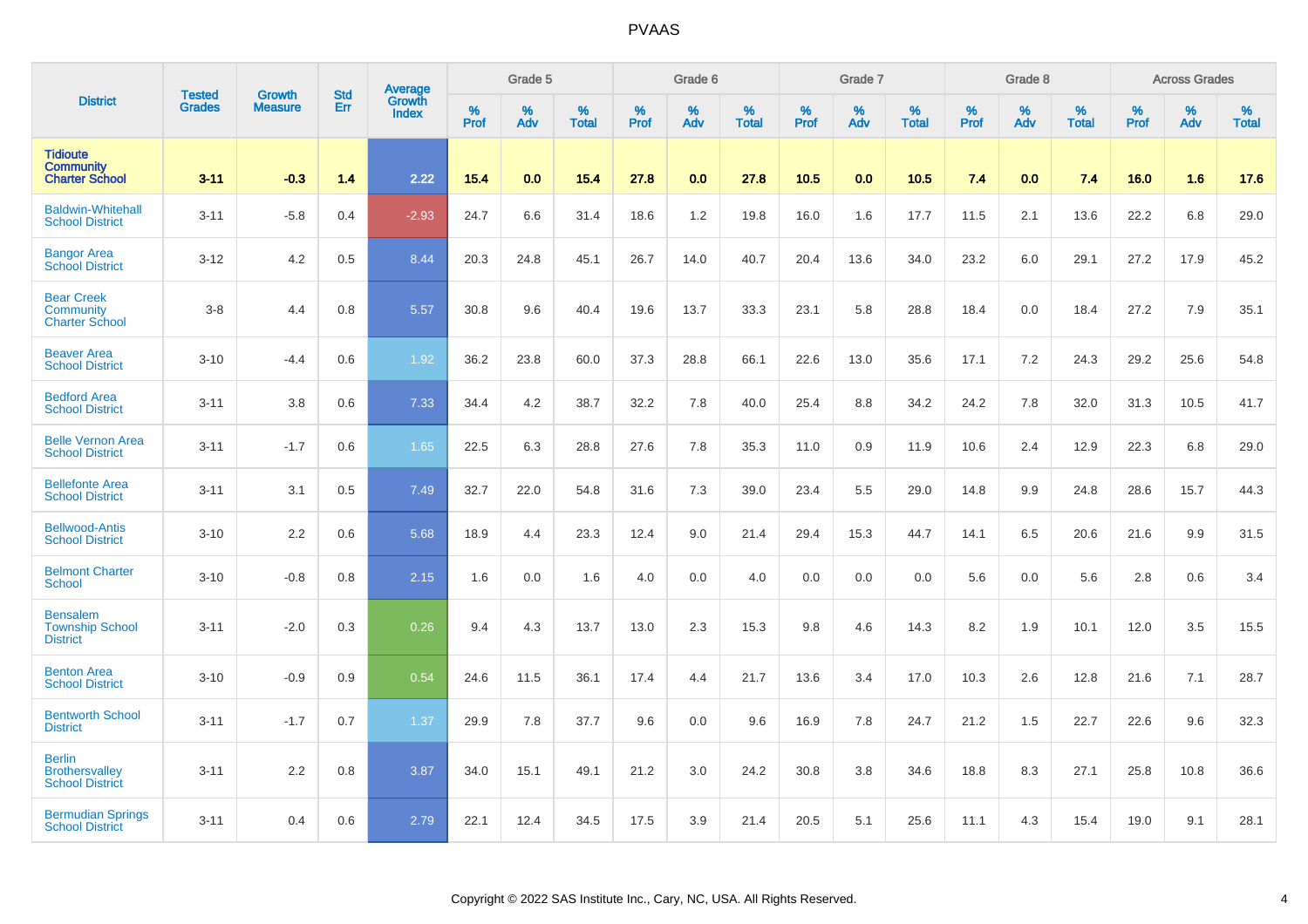|                                                                   |                                |                                 | <b>Std</b> | Average                |                     | Grade 5  |                   |                  | Grade 6  |                   |                  | Grade 7  |                   |           | Grade 8  |                   |           | <b>Across Grades</b> |                   |
|-------------------------------------------------------------------|--------------------------------|---------------------------------|------------|------------------------|---------------------|----------|-------------------|------------------|----------|-------------------|------------------|----------|-------------------|-----------|----------|-------------------|-----------|----------------------|-------------------|
| <b>District</b>                                                   | <b>Tested</b><br><b>Grades</b> | <b>Growth</b><br><b>Measure</b> | Err        | Growth<br><b>Index</b> | $\%$<br><b>Prof</b> | %<br>Adv | %<br><b>Total</b> | %<br><b>Prof</b> | %<br>Adv | %<br><b>Total</b> | %<br><b>Prof</b> | %<br>Adv | %<br><b>Total</b> | %<br>Prof | %<br>Adv | %<br><b>Total</b> | %<br>Prof | %<br>Adv             | %<br><b>Total</b> |
| <b>Tidioute</b><br><b>Community</b><br><b>Charter School</b>      | $3 - 11$                       | $-0.3$                          | 1.4        | 2.22                   | 15.4                | 0.0      | 15.4              | 27.8             | 0.0      | 27.8              | 10.5             | 0.0      | 10.5              | 7.4       | 0.0      | 7.4               | 16.0      | 1.6                  | 17.6              |
| <b>Berwick Area</b><br><b>School District</b>                     | $3 - 11$                       | $-3.7$                          | 0.5        | $-0.18$                | 17.8                | 6.3      | 24.1              | 18.3             | 3.0      | 21.3              | 16.8             | 3.2      | 20.0              | 12.0      | 2.0      | 14.0              | 20.4      | 9.0                  | 29.4              |
| <b>Bethel Park School</b><br><b>District</b>                      | $3 - 11$                       | $-0.2$                          | 0.4        | 1.45                   | 31.6                | 17.7     | 49.3              | 27.0             | 17.1     | 44.1              | 29.6             | 13.0     | 42.6              | 27.1      | 8.9      | 36.0              | 30.4      | 17.5                 | 48.0              |
| <b>Bethlehem Area</b><br><b>School District</b>                   | $3 - 11$                       | 0.4                             | 0.4        | 3.53                   | 16.6                | 11.7     | 28.3              | 13.0             | 2.9      | 15.9              | 14.3             | 5.3      | 19.6              | 9.9       | 3.9      | 13.8              | 18.1      | 8.8                  | 26.8              |
| <b>Bethlehem-Center</b><br><b>School District</b>                 | $3 - 10$                       | $-6.4$                          | 0.7        | $-0.87$                | 5.6                 | 1.4      | 6.9               | 0.0              | 0.0      | 0.0               | 4.0              | 0.0      | 4.0               | 3.2       | 1.6      | 4.8               | 9.6       | 3.9                  | 13.6              |
| <b>Big Beaver Falls</b><br><b>Area School</b><br><b>District</b>  | $3 - 11$                       | $-1.7$                          | 0.6        | 1.44                   | 19.6                | 2.0      | 21.6              | 5.4              | 0.9      | 6.4               | 8.3              | 1.0      | 9.4               | 1.0       | 1.0      | 2.1               | 12.5      | 1.1                  | 13.6              |
| <b>Big Spring School</b><br><b>District</b>                       | $3 - 11$                       | $-1.2$                          | 0.5        | 0.68                   | 26.7                | 13.0     | 39.7              | 22.0             | 3.8      | 25.8              | 20.9             | 6.7      | 27.6              | 10.9      | 3.3      | 14.1              | 24.6      | 10.4                 | 35.0              |
| <b>Blackhawk School</b><br><b>District</b>                        | $3 - 11$                       | $-1.6$                          | 0.5        | 4.57                   | 38.0                | 8.8      | 46.7              | 28.3             | 8.8      | 37.1              | 27.3             | 7.4      | 34.8              | 13.5      | 1.7      | 15.2              | 28.7      | 9.2                  | 37.8              |
| <b>Blacklick Valley</b><br><b>School District</b>                 | $3 - 11$                       | 8.2                             | 1.0        | 8.15                   | 24.1                | 6.9      | 31.0              | 34.2             | 10.5     | 44.7              | 16.7             | 0.0      | 16.7              | 14.3      | 4.8      | 19.0              | 22.6      | 9.5                  | 32.1              |
| <b>Blairsville-</b><br><b>Saltsburg School</b><br><b>District</b> | $3 - 11$                       | $-2.7$                          | 0.6        | 2.20                   | 28.9                | 20.6     | 49.5              | 15.4             | 9.9      | 25.3              | 19.4             | 8.2      | 27.6              | 18.8      | 8.2      | 27.1              | 22.2      | 12.6                 | 34.8              |
| <b>Bloomsburg Area</b><br><b>School District</b>                  | $3 - 10$                       | 1.2                             | 0.6        | 3.43                   | 25.0                | 13.0     | 38.0              | 16.7             | 3.3      | 20.0              | 14.7             | 3.9      | 18.6              | 16.8      | 9.9      | 26.7              | 21.5      | 8.7                  | 30.2              |
| <b>Blue Mountain</b><br><b>School District</b>                    | $3 - 10$                       | 0.1                             | 0.5        | 3.24                   | 33.3                | 19.2     | 52.6              | 24.3             | 0.6      | 24.8              | 16.3             | 10.1     | 26.4              | 20.3      | 6.1      | 26.4              | 27.5      | 11.1                 | 38.6              |
| <b>Blue Ridge School</b><br><b>District</b>                       | $3 - 11$                       | $-1.1$                          | 0.7        | 2.21                   | 23.3                | 5.5      | 28.8              | 14.9             | 0.0      | 14.9              | 25.8             | 3.2      | 29.0              | 12.9      | 4.3      | 17.1              | 23.5      | 4.1                  | 27.7              |
| <b>Boyertown Area</b><br><b>School District</b>                   | $3 - 11$                       | $-2.5$                          | 0.3        | 1.59                   | 29.0                | 8.5      | 37.4              | 24.6             | 4.6      | 29.2              | 28.2             | 14.4     | 42.6              | 24.8      | 6.0      | 30.8              | 29.1      | 9.0                  | 38.2              |
| <b>Boys Latin Of</b><br>Philadelphia<br><b>Charter School</b>     | $6 - 12$                       | 0.1                             | 0.8        | 2.29                   |                     |          |                   | 0.0              | 0.0      | 0.0               | 3.3              | 0.0      | 3.3               | 1.0       | 0.0      | 1.0               | 1.5       | 0.0                  | 1.5               |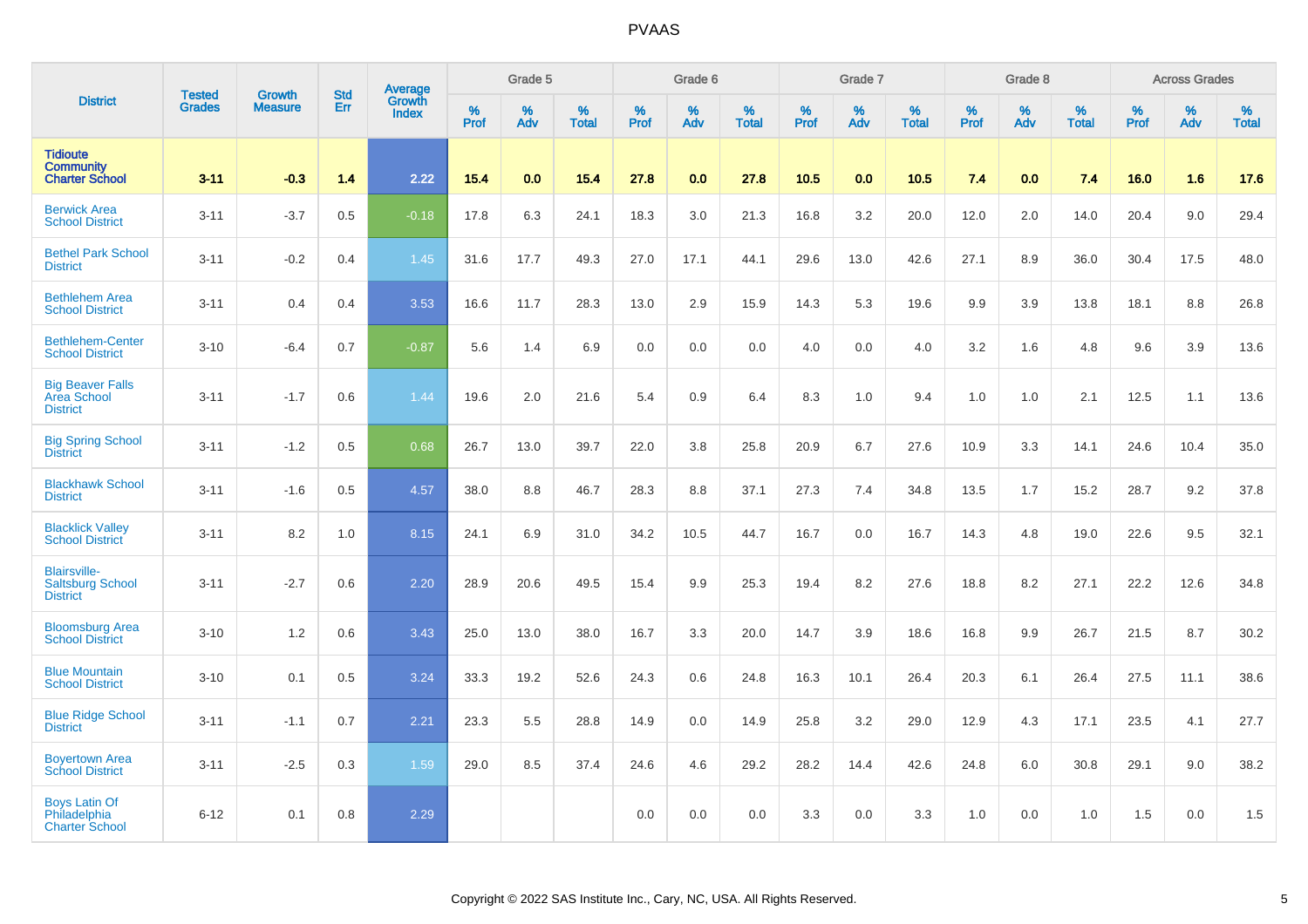|                                                              | <b>Tested</b> | <b>Growth</b>  | <b>Std</b> | Average                       |           | Grade 5  |                   |           | Grade 6  |                   |           | Grade 7  |                   |           | Grade 8  |                   |           | <b>Across Grades</b> |                   |
|--------------------------------------------------------------|---------------|----------------|------------|-------------------------------|-----------|----------|-------------------|-----------|----------|-------------------|-----------|----------|-------------------|-----------|----------|-------------------|-----------|----------------------|-------------------|
| <b>District</b>                                              | <b>Grades</b> | <b>Measure</b> | Err        | <b>Growth</b><br><b>Index</b> | %<br>Prof | %<br>Adv | %<br><b>Total</b> | %<br>Prof | %<br>Adv | %<br><b>Total</b> | %<br>Prof | %<br>Adv | %<br><b>Total</b> | %<br>Prof | %<br>Adv | %<br><b>Total</b> | %<br>Prof | %<br>Adv             | %<br><b>Total</b> |
| <b>Tidioute</b><br><b>Community</b><br><b>Charter School</b> | $3 - 11$      | $-0.3$         | 1.4        | 2.22                          | 15.4      | 0.0      | 15.4              | 27.8      | 0.0      | 27.8              | 10.5      | 0.0      | 10.5              | 7.4       | 0.0      | 7.4               | 16.0      | 1.6                  | 17.6              |
| <b>Bradford Area</b><br><b>School District</b>               | $3 - 12$      | 4.4            | 0.5        | 9.21                          | 33.5      | 10.2     | 43.7              | 23.4      | 8.8      | 32.2              | 18.9      | 13.9     | 32.8              | 27.8      | 7.6      | 35.4              | 26.9      | 11.3                 | 38.3              |
| <b>Brentwood</b><br><b>Borough School</b><br><b>District</b> | $3 - 11$      | $-2.3$         | 0.7        | 3.94                          | 25.6      | 4.6      | 30.2              | 8.5       | 2.4      | 11.0              | 9.2       | 0.0      | 9.2               | 19.4      | 1.4      | 20.8              | 19.6      | 5.3                  | 24.9              |
| <b>Bristol Borough</b><br><b>School District</b>             | $3 - 12$      | $-2.4$         | 0.7        | $-0.27$                       | 21.3      | 2.7      | 24.0              | 17.8      | 7.8      | 25.6              | 15.0      | 1.2      | 16.2              | 7.6       | 1.3      | 8.9               | 16.2      | 4.2                  | 20.3              |
| <b>Bristol Township</b><br><b>School District</b>            | $3 - 11$      | $-4.1$         | 0.4        | $-1.98$                       | 12.4      | 2.9      | 15.3              | 2.7       | 0.7      | 3.4               | 7.5       | 1.1      | 8.6               | 3.8       | 0.4      | 4.2               | 10.6      | 2.1                  | 12.7              |
| <b>Brockway Area</b><br><b>School District</b>               | $3 - 11$      | 2.7            | 0.7        | 9.15                          | 35.4      | 17.7     | 53.2              | 29.4      | 36.8     | 66.2              | 22.5      | 7.5      | 30.0              | 20.8      | 5.6      | 26.4              | 28.7      | 18.6                 | 47.4              |
| <b>Brookville Area</b><br><b>School District</b>             | $3 - 11$      | 4.3            | 0.6        | 11.53                         | 16.8      | 13.9     | 30.7              | 28.1      | 16.8     | 44.9              | 13.8      | 2.4      | 16.3              | 19.4      | 9.3      | 28.7              | 21.6      | 9.4                  | 31.0              |
| <b>Brownsville Area</b><br><b>School District</b>            | $3 - 12$      | $-0.6$         | 0.7        | 1.53                          | 17.3      | 4.0      | 21.3              | 7.2       | 1.2      | 8.4               | 6.4       | 1.3      | 7.7               | 4.2       | 1.4      | 5.6               | 10.2      | 1.5                  | 11.7              |
| <b>Bucks County</b><br>Montessori Charter<br>School          | $3-6$         | 9.5            | 1.8        | 5.15                          | 16.1      | 25.8     | 41.9              | 42.9      | 28.6     | 71.4              |           |          |                   |           |          |                   | 33.0      | 29.8                 | 62.8              |
| <b>Burgettstown Area</b><br><b>School District</b>           | $3 - 11$      | $-6.3$         | 0.7        | $-3.35$                       | 16.9      | 2.6      | 19.5              | 15.4      | 0.0      | 15.4              | 3.6       | 2.4      | 6.0               | 9.3       | 4.0      | 13.3              | 15.1      | 3.7                  | 18.9              |
| <b>Burrell School</b><br><b>District</b>                     | $3 - 11$      | $-3.1$         | 0.7        | 1.18                          | 22.5      | 1.8      | 24.3              | 15.4      | 3.8      | 19.2              | 21.5      | 7.6      | 29.1              | 17.2      | 0.0      | 17.2              | 25.3      | 6.1                  | 31.4              |
| <b>Butler Area School</b><br><b>District</b>                 | $3 - 11$      | 0.7            | 0.3        | 9.95                          | 36.3      | 13.7     | 50.0              | 23.1      | 5.4      | 28.5              | 15.2      | 9.0      | 24.2              | 16.4      | 9.0      | 25.4              | 25.4      | 11.6                 | 37.0              |
| California Area<br><b>School District</b>                    | $3 - 10$      | $-1.0$         | 0.8        | 3.04                          | 27.3      | 5.4      | 32.7              | 13.8      | 0.0      | 13.8              | 24.6      | 1.8      | 26.3              | 20.4      | 5.6      | 25.9              | 22.4      | 4.3                  | 26.6              |
| <b>Cambria Heights</b><br><b>School District</b>             | $3 - 10$      | $-2.3$         | 0.6        | $-0.70$                       | 23.3      | 4.4      | 27.8              | 16.8      | 0.0      | 16.8              | 13.5      | 1.0      | 14.6              | 4.4       | 0.9      | 5.3               | 18.3      | 2.8                  | 21.2              |
| <b>Cameron County</b><br><b>School District</b>              | $3 - 12$      | 1.0            | 1.0        | 4.16                          | 48.4      | 0.0      | 48.4              | 29.0      | 2.6      | 31.6              | 7.3       | 2.4      | 9.8               | 13.5      | 0.0      | 13.5              | 30.3      | 6.8                  | 37.2              |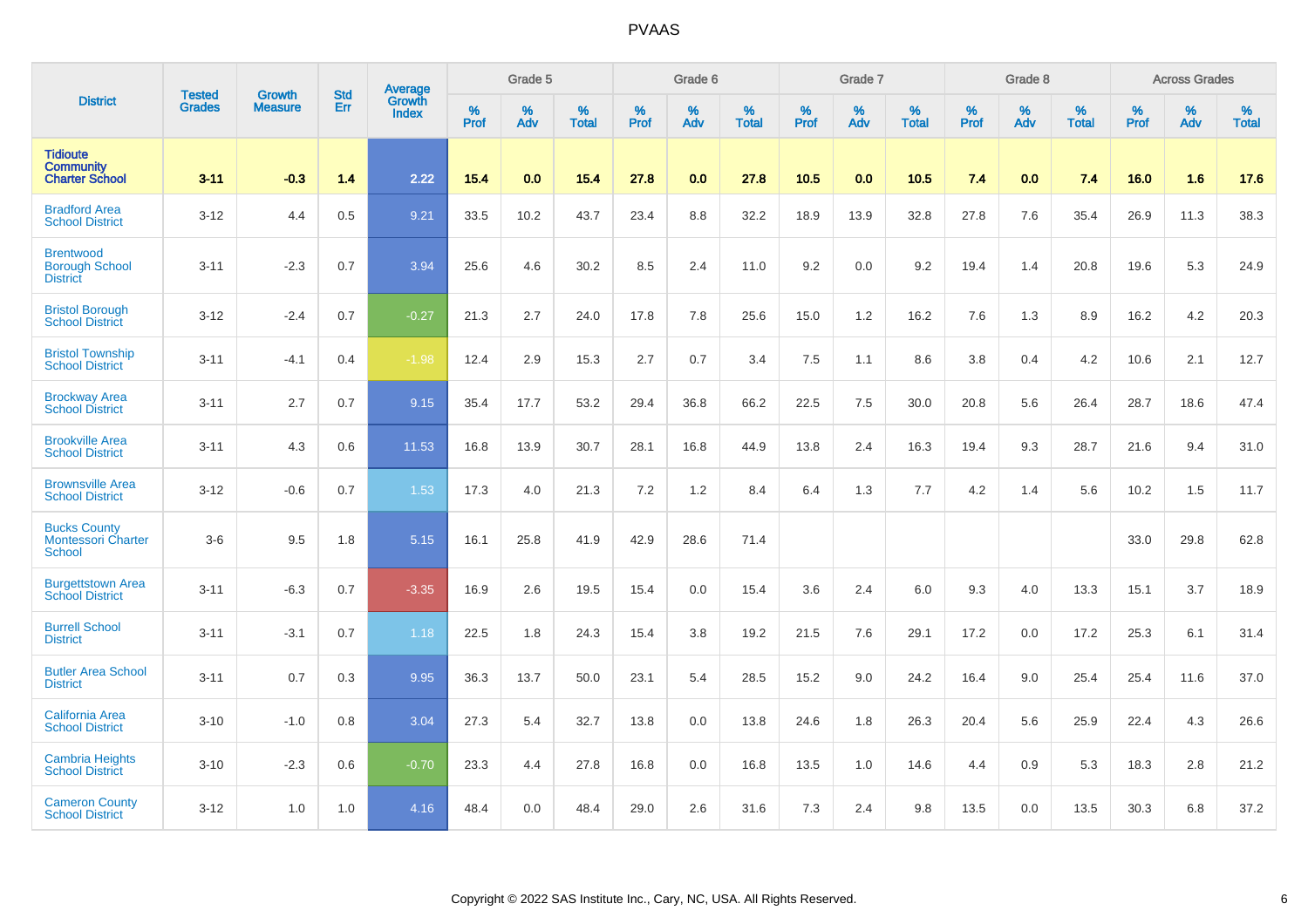|                                                                                |                                | <b>Growth</b>  | <b>Std</b> | Average                |           | Grade 5  |                   |           | Grade 6  |                   |           | Grade 7  |                   |           | Grade 8  |                   |           | <b>Across Grades</b> |                   |
|--------------------------------------------------------------------------------|--------------------------------|----------------|------------|------------------------|-----------|----------|-------------------|-----------|----------|-------------------|-----------|----------|-------------------|-----------|----------|-------------------|-----------|----------------------|-------------------|
| <b>District</b>                                                                | <b>Tested</b><br><b>Grades</b> | <b>Measure</b> | Err        | <b>Growth</b><br>Index | %<br>Prof | %<br>Adv | %<br><b>Total</b> | %<br>Prof | %<br>Adv | %<br><b>Total</b> | %<br>Prof | %<br>Adv | %<br><b>Total</b> | %<br>Prof | %<br>Adv | %<br><b>Total</b> | %<br>Prof | %<br>Adv             | %<br><b>Total</b> |
| <b>Tidioute</b><br><b>Community</b><br><b>Charter School</b>                   | $3 - 11$                       | $-0.3$         | 1.4        | 2.22                   | 15.4      | 0.0      | 15.4              | 27.8      | 0.0      | 27.8              | 10.5      | 0.0      | 10.5              | 7.4       | 0.0      | 7.4               | 16.0      | 1.6                  | 17.6              |
| <b>Camp Hill School</b><br><b>District</b>                                     | $3 - 12$                       | $-2.0$         | 0.7        | $-0.33$                | 40.7      | 27.2     | 67.9              | 24.0      | 4.0      | 28.0              | 17.6      | 9.9      | 27.5              | 22.0      | 3.7      | 25.7              | 30.7      | 15.4                 | 46.1              |
| Canon-Mcmillan<br><b>School District</b>                                       | $3 - 11$                       | $-1.3$         | 0.3        | 2.20                   | 29.4      | 22.3     | 51.7              | 28.2      | 9.8      | 38.0              | 26.1      | 10.4     | 36.5              | 27.7      | 10.6     | 38.4              | 30.0      | 14.6                 | 44.6              |
| <b>Canton Area</b><br><b>School District</b>                                   | $3 - 11$                       | $-0.5$         | 0.8        | 3.67                   | 34.6      | 11.5     | 46.2              | 32.3      | 3.2      | 35.5              | 9.1       | 1.8      | 10.9              | 4.8       | 0.0      | 4.8               | 23.4      | 6.2                  | 29.6              |
| <b>Carbondale Area</b><br><b>School District</b>                               | $3 - 10$                       | 1.1            | 0.6        | 5.95                   | 10.3      | 1.2      | 11.5              | 4.2       | 0.0      | 4.2               | 4.8       | 3.6      | 8.4               | 13.9      | 0.0      | 13.9              | 9.4       | 0.8                  | 10.1              |
| <b>Carlisle Area</b><br><b>School District</b>                                 | $3 - 11$                       | 0.5            | 0.4        | 3.54                   | 22.0      | 8.3      | 30.3              | 20.5      | 3.3      | 23.8              | 18.9      | 7.6      | 26.5              | 11.6      | 5.6      | 17.1              | 21.3      | 7.2                  | 28.5              |
| <b>Carlynton School</b><br><b>District</b>                                     | $3 - 11$                       | $-1.3$         | 0.7        | 0.95                   | 16.3      | 10.9     | 27.2              | 35.7      | 7.1      | 42.9              | 9.5       | 3.8      | 13.3              | 11.7      | 0.0      | 11.7              | 20.9      | 6.7                  | 27.6              |
| <b>Carmichaels Area</b><br><b>School District</b>                              | $3 - 10$                       | $-5.5$         | 0.7        | 1.91                   | 13.8      | 1.2      | 15.0              | 1.5       | 0.0      | 1.5               | 3.0       | 3.0      | 6.0               | 6.8       | 0.0      | 6.8               | 11.3      | $2.2\,$              | 13.4              |
| Catasaugua Area<br><b>School District</b>                                      | $3 - 12$                       | 1.1            | 0.6        | 2.87                   | 12.0      | 5.4      | 17.4              | 22.7      | 4.0      | 26.7              | 9.8       | 4.9      | 14.7              | 8.9       | 3.3      | 12.2              | 15.4      | 4.4                  | 19.8              |
| <b>Centennial School</b><br><b>District</b>                                    | $3 - 10$                       | 1.6            | 0.3        | 5.91                   | 23.7      | 5.4      | 29.1              | 18.3      | 3.0      | 21.3              | 22.2      | 5.1      | 27.4              | 13.0      | 8.2      | 21.2              | 21.7      | 6.7                  | 28.4              |
| <b>Center For Student</b><br><b>Learning Charter</b><br>School At<br>Pennsbury | $6 - 12$                       | $-0.6$         | 3.1        | $-0.20$                |           |          |                   |           |          |                   |           |          |                   | 0.0       | 0.0      | 0.0               | 3.4       | 0.0                  | 3.4               |
| <b>Central Bucks</b><br><b>School District</b>                                 | $3 - 11$                       | 0.2            | 0.2        | 7.38                   | 36.0      | 18.4     | 54.4              | 31.8      | 16.6     | 48.4              | 29.2      | 13.4     | 42.6              | 22.8      | 7.4      | 30.1              | 32.0      | 16.6                 | 48.6              |
| <b>Central Cambria</b><br><b>School District</b>                               | $3 - 11$                       | 2.5            | 0.6        | 4.43                   | 32.5      | 14.5     | 47.0              | 19.5      | 8.0      | 27.4              | 20.2      | 8.8      | 29.0              | 16.5      | 10.2     | 26.8              | 23.8      | 11.4                 | 35.1              |
| <b>Central Columbia</b><br><b>School District</b>                              | $3 - 12$                       | 3.8            | 0.5        | 7.42                   | 30.5      | 25.2     | 55.6              | 28.2      | 25.2     | 53.3              | 32.6      | 14.9     | 47.5              | 30.6      | 20.1     | 50.7              | 32.6      | 22.1                 | 54.7              |
| <b>Central Dauphin</b><br><b>School District</b>                               | $3 - 11$                       | $-0.5$         | 0.2        | 4.10                   | 22.0      | 11.6     | 33.6              | 14.9      | 2.6      | 17.4              | 14.8      | 7.0      | 21.8              | 12.5      | 4.2      | 16.7              | 19.3      | 7.8                  | 27.1              |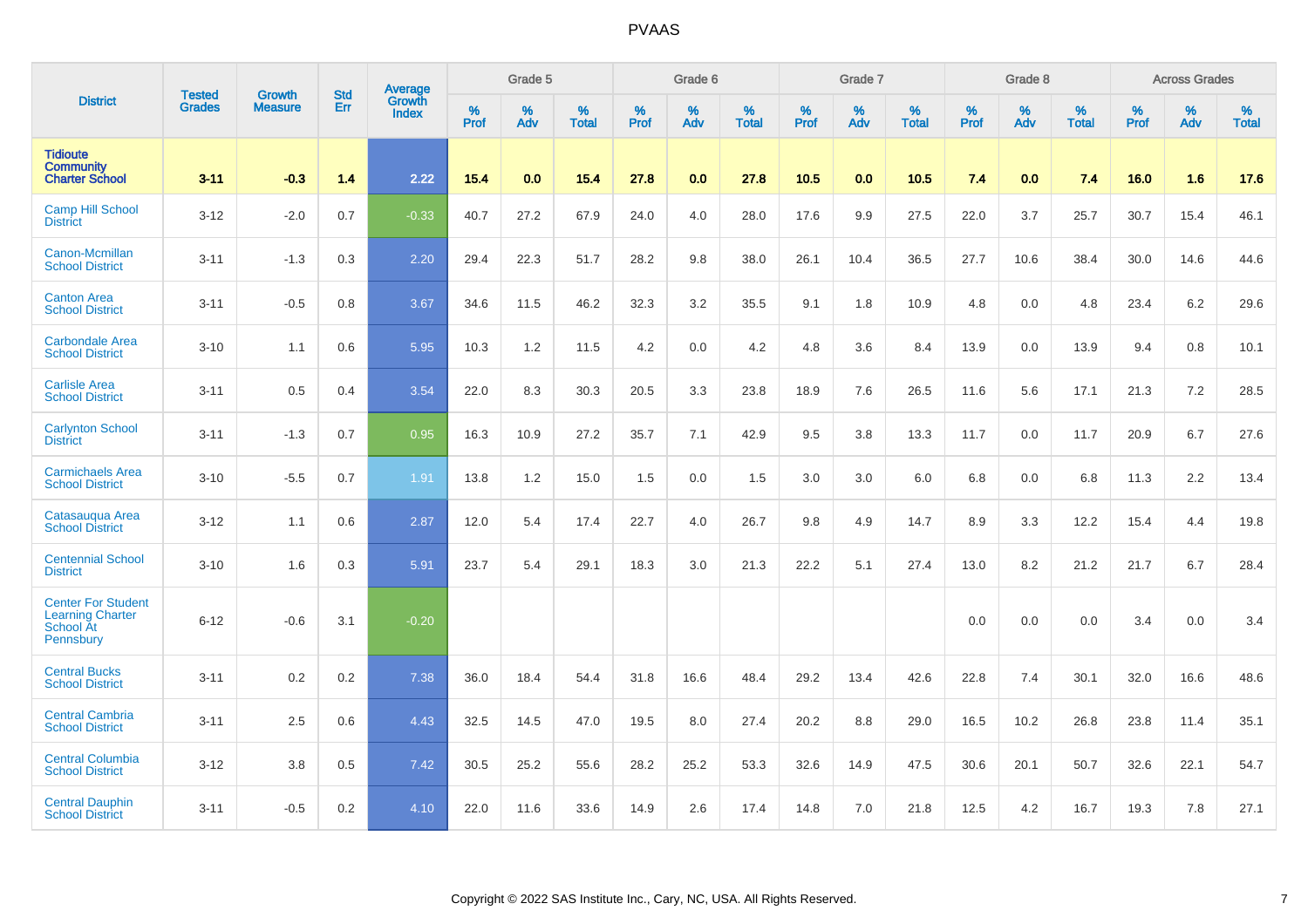|                                                                            |                                | <b>Growth</b>  | <b>Std</b> | Average                |                     | Grade 5     |                   |                  | Grade 6  |                   |           | Grade 7  |                   |              | Grade 8  |                   |              | <b>Across Grades</b> |                   |
|----------------------------------------------------------------------------|--------------------------------|----------------|------------|------------------------|---------------------|-------------|-------------------|------------------|----------|-------------------|-----------|----------|-------------------|--------------|----------|-------------------|--------------|----------------------|-------------------|
| <b>District</b>                                                            | <b>Tested</b><br><b>Grades</b> | <b>Measure</b> | Err        | Growth<br><b>Index</b> | $\%$<br><b>Prof</b> | $\%$<br>Adv | %<br><b>Total</b> | %<br><b>Prof</b> | %<br>Adv | %<br><b>Total</b> | %<br>Prof | %<br>Adv | %<br><b>Total</b> | $\%$<br>Prof | %<br>Adv | %<br><b>Total</b> | $\%$<br>Prof | $\%$<br>Adv          | %<br><b>Total</b> |
| <b>Tidioute</b><br><b>Community</b><br><b>Charter School</b>               | $3 - 11$                       | $-0.3$         | 1.4        | 2.22                   | 15.4                | 0.0         | 15.4              | 27.8             | 0.0      | 27.8              | 10.5      | 0.0      | 10.5              | 7.4          | 0.0      | 7.4               | 16.0         | 1.6                  | 17.6              |
| <b>Central Fulton</b><br><b>School District</b>                            | $3 - 11$                       | $-0.7$         | 0.8        | 3.45                   | 30.3                | 6.6         | 36.8              | 15.9             | 1.4      | 17.4              | 13.0      | 14.5     | 27.5              | 12.7         | 14.6     | 27.3              | 24.6         | 8.3                  | 32.8              |
| <b>Central Greene</b><br><b>School District</b>                            | $3 - 11$                       | $-1.8$         | 0.6        | 2.52                   | 16.5                | 2.9         | 19.4              | 17.1             | 0.0      | 17.1              | 11.7      | 5.8      | 17.5              | 9.3          | 0.9      | 10.2              | 14.7         | 3.7                  | 18.4              |
| <b>Central Valley</b><br><b>School District</b>                            | $3 - 10$                       | $-3.2$         | 0.5        | 2.71                   | 24.6                | 4.9         | 29.6              | 22.1             | 2.2      | 24.3              | 20.3      | 7.2      | 27.4              | 20.4         | 8.0      | 28.5              | 26.6         | 9.0                  | 35.6              |
| <b>Central York</b><br><b>School District</b>                              | $3 - 12$                       | 7.2            | 0.3        | $\overline{21.64}$     | 20.2                | 10.7        | 31.0              | 23.6             | 5.8      | 29.4              | 18.8      | 6.0      | 24.8              | 13.4         | 4.5      | 17.9              | 20.9         | 7.4                  | 28.3              |
| <b>Centre Learning</b><br><b>Community</b><br><b>Charter School</b>        | $5 - 8$                        | 4.9            | 2.0        | 2.45                   |                     |             |                   |                  |          |                   | 25.0      | 12.5     | 37.5              | 0.0          | 17.6     | 17.6              | 24.1         | 18.5                 | 42.6              |
| Chambersburg<br><b>Area School</b><br><b>District</b>                      | $3 - 11$                       | $-1.4$         | 0.3        | 3.43                   | 20.2                | 6.3         | 26.5              | 14.1             | 3.8      | 17.9              | 15.1      | 4.9      | 20.0              | 11.2         | 4.5      | 15.7              | 16.9         | 5.3                  | 22.3              |
| <b>Charleroi School</b><br><b>District</b>                                 | $3 - 11$                       | $-4.8$         | 0.6        | 2.44                   | 10.8                | 1.0         | 11.8              | 13.1             | 0.0      | 13.1              | 8.5       | 3.8      | 12.3              | 11.6         | 1.0      | 12.6              | 12.5         | 2.4                  | 14.9              |
| <b>Chartiers Valley</b><br><b>School District</b>                          | $3 - 11$                       | $-2.3$         | 0.4        | 1.51                   | 33.8                | 14.7        | 48.5              | 16.8             | 5.3      | 22.1              | 15.6      | 7.4      | 22.9              | 10.8         | 4.2      | 15.1              | 23.4         | 11.6                 | 35.0              |
| <b>Chartiers-Houston</b><br><b>School District</b>                         | $3 - 10$                       | $-2.5$         | 0.7        | 1.15                   | 25.6                | 12.2        | 37.8              | 35.1             | 2.6      | 37.7              | 20.5      | 1.3      | 21.8              | 18.3         | 5.6      | 23.9              | 28.7         | 8.2                  | 36.9              |
| Cheltenham<br><b>School District</b>                                       | $3 - 11$                       | $-1.7$         | 0.6        | 1.03                   | 19.8                | 16.7        | 36.5              | 21.7             | 4.7      | 26.4              | 26.7      | 11.0     | 37.7              | 12.1         | 3.3      | 15.4              | 23.0         | 11.2                 | 34.2              |
| <b>Chester Charter</b><br><b>Scholars Academy</b><br><b>Charter School</b> | $3 - 12$                       | $-3.3$         | 0.8        | 2.00                   | 0.0                 | 0.0         | 0.0               | 2.1              | 0.0      | 2.1               | 6.2       | 0.0      | 6.2               | 0.0          | 0.0      | 0.0               | 1.8          | 0.4                  | 2.2               |
| <b>Chester</b><br><b>Community</b><br><b>Charter School</b>                | $3 - 8$                        | 3.5            | 0.6        | 6.06                   | 0.7                 | 0.7         | 1.5               | 3.6              | 0.0      | 3.6               | 3.2       | 1.1      | 4.3               | 2.6          | 0.0      | 2.6               | 2.1          | 0.4                  | 2.5               |
| <b>Chester-Upland</b><br><b>School District</b>                            | $3 - 11$                       | 0.1            | 0.7        | 2.70                   | 3.7                 | 0.0         | 3.7               | 2.6              | 1.3      | 3.9               | 0.0       | 0.0      | 0.0               | 0.0          | 0.0      | 0.0               | 3.1          | 0.4                  | 3.4               |
| <b>Chestnut Ridge</b><br><b>School District</b>                            | $3 - 12$                       | 4.2            | 0.6        | 7.56                   | 30.4                | 6.5         | 37.0              | 22.2             | 3.7      | 25.9              | 36.8      | 4.2      | 41.0              | 18.4         | 10.2     | 28.6              | 26.7         | 9.7                  | 36.4              |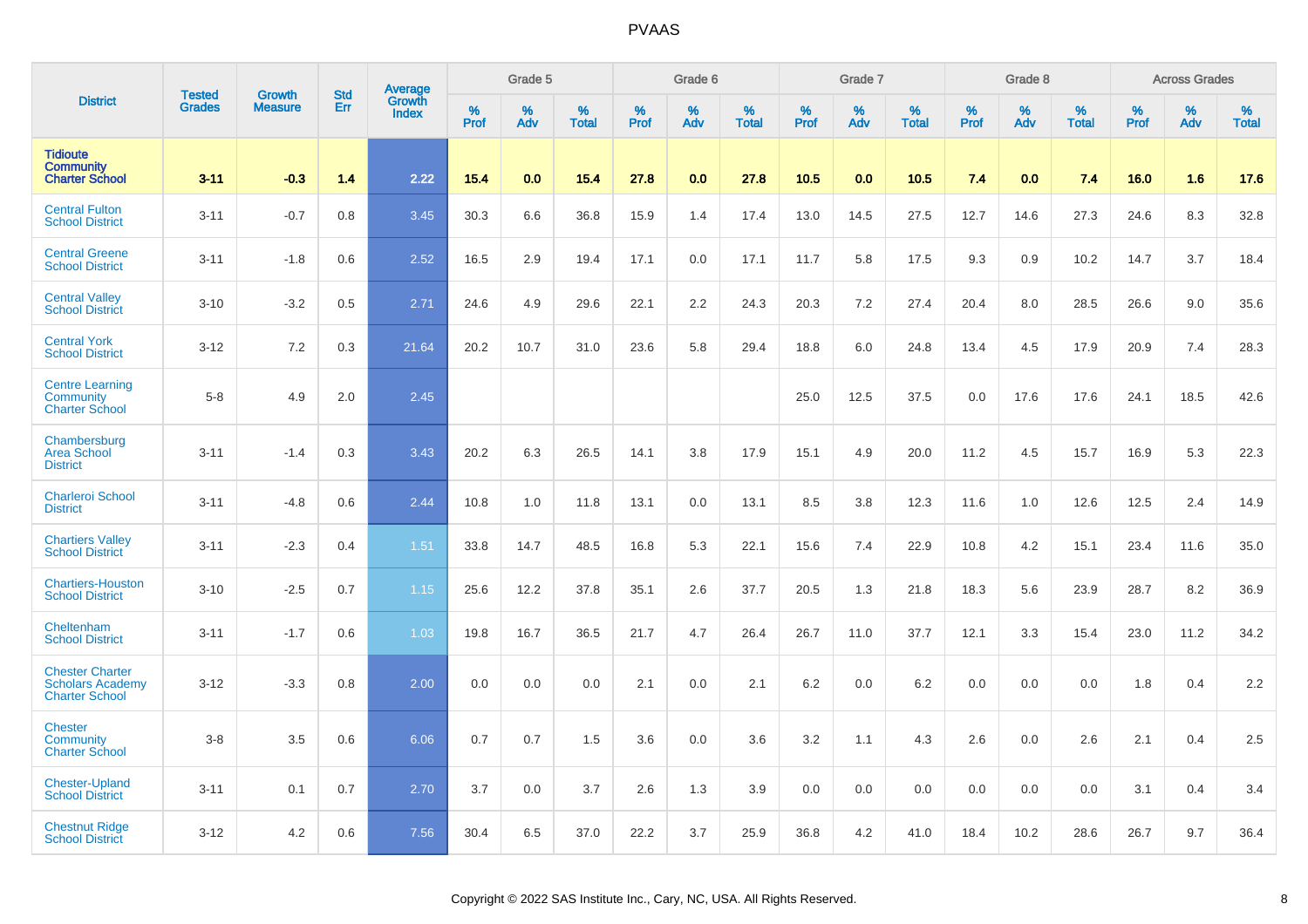|                                                                   |                                | <b>Growth</b>  | <b>Std</b> | Average                |           | Grade 5  |                   |           | Grade 6  |                   |           | Grade 7  |                   |           | Grade 8  |                   |           | <b>Across Grades</b> |                   |
|-------------------------------------------------------------------|--------------------------------|----------------|------------|------------------------|-----------|----------|-------------------|-----------|----------|-------------------|-----------|----------|-------------------|-----------|----------|-------------------|-----------|----------------------|-------------------|
| <b>District</b>                                                   | <b>Tested</b><br><b>Grades</b> | <b>Measure</b> | Err        | Growth<br><b>Index</b> | %<br>Prof | %<br>Adv | %<br><b>Total</b> | %<br>Prof | %<br>Adv | %<br><b>Total</b> | %<br>Prof | %<br>Adv | %<br><b>Total</b> | %<br>Prof | %<br>Adv | %<br><b>Total</b> | %<br>Prof | %<br>Adv             | %<br><b>Total</b> |
| <b>Tidioute</b><br><b>Community</b><br><b>Charter School</b>      | $3 - 11$                       | $-0.3$         | 1.4        | 2.22                   | 15.4      | 0.0      | 15.4              | 27.8      | 0.0      | 27.8              | 10.5      | 0.0      | 10.5              | 7.4       | 0.0      | 7.4               | 16.0      | 1.6                  | 17.6              |
| <b>Chichester School</b><br><b>District</b>                       | $3 - 11$                       | $-3.7$         | 0.7        | 1.84                   | 6.7       | 1.1      | 7.9               | 6.8       | 2.7      | 9.5               | 5.0       | 6.2      | 11.2              | 4.2       | 0.0      | 4.2               | 9.0       | 3.2                  | 12.2              |
| <b>Circle Of Seasons</b><br><b>Charter School</b>                 | $3-8$                          | 12.3           | 1.2        | 10.35                  | 20.0      | 5.7      | 25.7              | 16.7      | 6.7      | 23.3              | 25.0      | 11.1     | 36.1              |           |          |                   | 20.9      | 7.9                  | 28.8              |
| <b>Clairton City</b><br><b>School District</b>                    | $3 - 11$                       | 0.5            | 0.8        | 3.14                   | 6.1       | 2.0      | 8.2               | 1.5       | 0.0      | 1.5               | 1.6       | 0.0      | 1.6               | 0.0       | 0.0      | 0.0               | 3.5       | 0.3                  | $3.8\,$           |
| <b>Clarion Area</b><br><b>School District</b>                     | $3 - 11$                       | $-0.1$         | 0.8        | 2.20                   | 31.2      | 8.3      | 39.6              | 32.1      | 7.1      | 39.3              | 17.9      | 10.4     | 28.4              | 28.1      | 3.5      | 31.6              | 26.5      | 10.2                 | 36.8              |
| <b>Clarion-Limestone</b><br><b>Area School</b><br><b>District</b> | $3 - 12$                       | $-1.1$         | 0.9        | 4.00                   | 40.0      | 27.3     | 67.3              | 36.5      | 5.8      | 42.3              | 27.9      | 11.6     | 39.5              | 7.8       | 3.9      | 11.8              | 28.4      | 13.2                 | 41.6              |
| Claysburg-Kimmel<br><b>School District</b>                        | $3 - 11$                       | 3.0            | 0.8        | 3.68                   | 29.7      | 6.2      | 35.9              | 30.0      | 2.0      | 32.0              | 21.8      | 1.8      | 23.6              | 10.5      | 1.8      | 12.3              | 24.4      | 5.7                  | 30.1              |
| <b>Clearfield Area</b><br><b>School District</b>                  | $3 - 10$                       | $-3.9$         | 0.5        | $-2.41$                | 16.5      | 3.3      | 19.8              | 4.7       | 1.6      | 6.3               | 9.3       | 0.8      | 10.1              | 6.3       | 3.5      | 9.8               | 12.1      | 2.5                  | 14.6              |
| <b>Coatesville Area</b><br><b>School District</b>                 | $3 - 11$                       | $-0.5$         | 0.4        | 1.87                   | 14.8      | 4.8      | 19.6              | 8.5       | 0.0      | 8.5               | 8.9       | 1.3      | 10.1              | 6.9       | $0.5\,$  | 7.4               | 10.9      | 3.9                  | 14.8              |
| <b>Cocalico School</b><br><b>District</b>                         | $3 - 11$                       | 2.0            | 0.4        | 5.70                   | 27.4      | 17.4     | 44.8              | 25.2      | 17.5     | 42.7              | 27.3      | 4.0      | 31.3              | 22.2      | 6.2      | 28.4              | 28.3      | 12.1                 | 40.4              |
| <b>Collegium Charter</b><br>School                                | $3 - 10$                       | $-1.0$         | 0.4        | 2.29                   | 15.6      | 3.0      | 18.6              | 10.6      | 1.1      | 11.6              | 8.0       | 2.3      | 10.3              | 7.6       | 2.8      | 10.3              | 14.4      | 3.4                  | 17.8              |
| <b>Colonial School</b><br><b>District</b>                         | $3 - 11$                       | $-0.9$         | 0.3        | 2.48                   | 32.7      | 27.3     | 60.0              | 35.6      | 15.3     | 50.9              | 29.4      | 16.8     | 46.2              | 21.2      | 15.0     | 36.2              | 31.5      | 21.3                 | 52.8              |
| Columbia Borough<br><b>School District</b>                        | $3 - 12$                       | $-4.8$         | 0.7        | $-0.49$                | 15.1      | 1.4      | 16.4              | 1.4       | 0.0      | 1.4               | 6.2       | 1.5      | 7.7               | 0.0       | 0.0      | 0.0               | 8.7       | 1.4                  | 10.0              |
| <b>Commodore Perry</b><br><b>School District</b>                  | $3 - 11$                       | $-5.2$         | 1.1        | 0.56                   | 38.7      | 9.7      | 48.4              | 9.7       | 0.0      | 9.7               | 8.1       | 2.7      | 10.8              | 20.0      | 8.0      | 28.0              | 20.6      | 7.2                  | 27.8              |
| Commonwealth<br><b>Charter Academy</b><br><b>Charter School</b>   | $3 - 10$                       | $-2.6$         | 0.8        | 1.49                   | 25.4      | 3.4      | 28.8              | 26.0      | 4.0      | 30.0              | 17.2      | 3.4      | 20.7              | 14.6      | 2.1      | 16.7              | 23.9      | 5.7                  | 29.6              |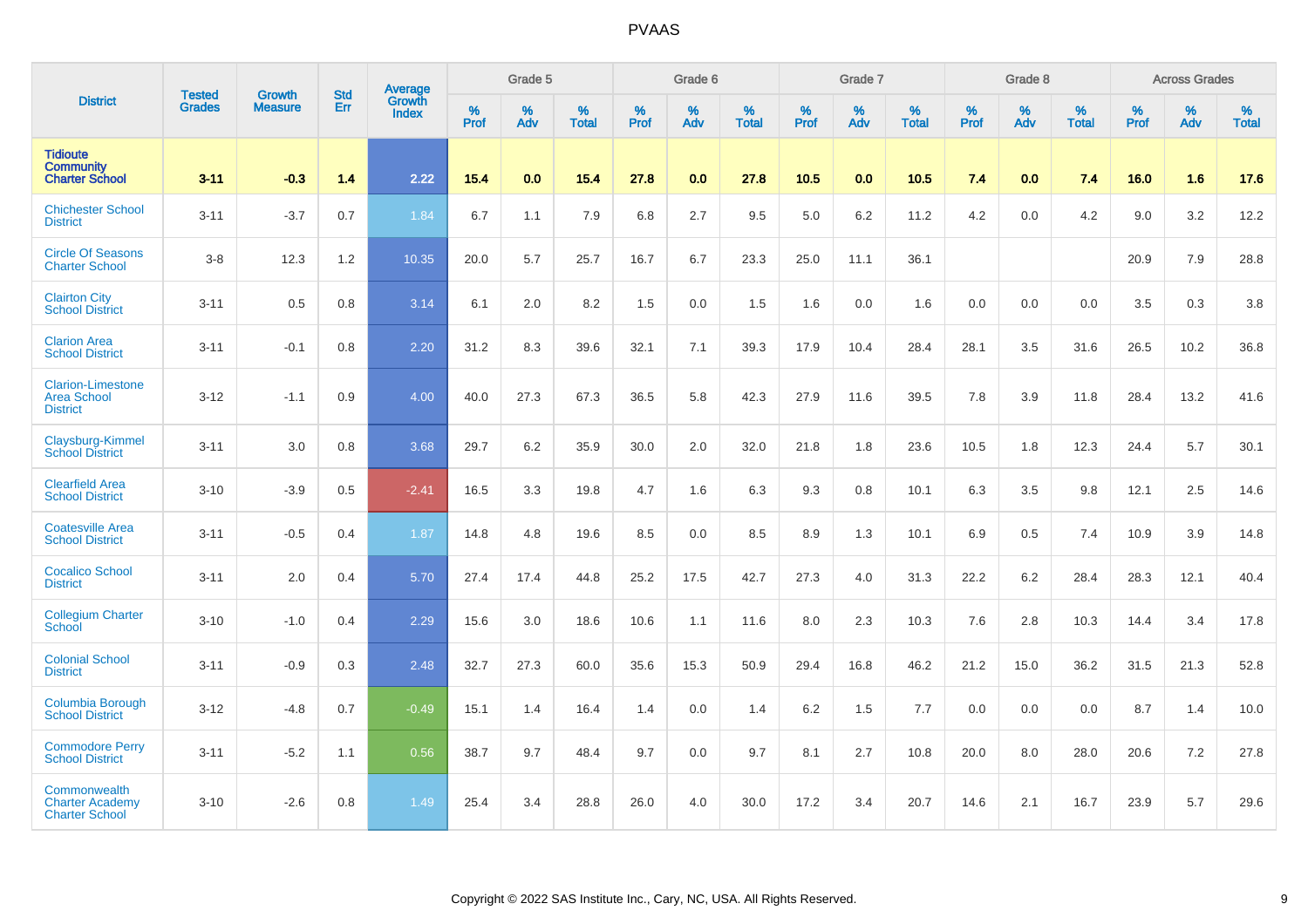|                                                                  | <b>Tested</b> | <b>Growth</b>  | <b>Std</b> | Average                |                  | Grade 5  |                   |                  | Grade 6  |                   |                  | Grade 7  |                   |           | Grade 8  |                   |           | <b>Across Grades</b> |                   |
|------------------------------------------------------------------|---------------|----------------|------------|------------------------|------------------|----------|-------------------|------------------|----------|-------------------|------------------|----------|-------------------|-----------|----------|-------------------|-----------|----------------------|-------------------|
| <b>District</b>                                                  | <b>Grades</b> | <b>Measure</b> | Err        | Growth<br><b>Index</b> | %<br><b>Prof</b> | %<br>Adv | %<br><b>Total</b> | %<br><b>Prof</b> | %<br>Adv | %<br><b>Total</b> | %<br><b>Prof</b> | %<br>Adv | %<br><b>Total</b> | %<br>Prof | %<br>Adv | %<br><b>Total</b> | %<br>Prof | %<br>Adv             | %<br><b>Total</b> |
| <b>Tidioute</b><br><b>Community</b><br><b>Charter School</b>     | $3 - 11$      | $-0.3$         | 1.4        | 2.22                   | 15.4             | 0.0      | 15.4              | 27.8             | 0.0      | 27.8              | 10.5             | 0.0      | 10.5              | 7.4       | 0.0      | 7.4               | 16.0      | 1.6                  | 17.6              |
| Community<br>Academy Of<br>Philadelphia<br><b>Charter School</b> | $3 - 11$      | $-5.7$         | 0.9        | $-0.37$                | 4.9              | 2.4      | 7.3               | 0.0              | 0.0      | 0.0               | 0.0              | 0.0      | 0.0               | 0.0       | 0.0      | 0.0               | 2.4       | 1.0                  | 3.5               |
| Conemaugh<br><b>Township Area</b><br><b>School District</b>      | $3 - 12$      | $-1.5$         | 0.8        | 2.85                   | 51.6             | 22.6     | 74.2              | 23.0             | 16.4     | 39.3              | 29.2             | 20.8     | 50.0              | 28.8      | 5.5      | 34.2              | 34.8      | 23.6                 | 58.4              |
| <b>Conemaugh Valley</b><br><b>School District</b>                | $3 - 12$      | $-2.6$         | 0.8        | 1.06                   | 13.7             | 3.9      | 17.6              | 22.0             | 4.0      | 26.0              | 18.9             | 7.6      | 26.4              | 9.4       | 1.9      | 11.3              | 20.1      | 6.4                  | 26.5              |
| <b>Conestoga Valley</b><br><b>School District</b>                | $3 - 11$      | 4.8            | 0.4        | 12.76                  | 21.3             | 12.6     | 33.8              | 24.9             | 7.7      | 32.7              | 20.4             | 14.0     | 34.4              | 23.0      | 13.5     | 36.5              | 24.2      | 13.5                 | 37.8              |
| <b>Conewago Valley</b><br><b>School District</b>                 | $3 - 12$      | 1.2            | 0.4        | 6.92                   | 26.3             | 8.6      | 35.0              | 29.9             | 10.6     | 40.5              | 19.9             | 3.8      | 23.6              | 17.4      | 1.1      | 18.4              | 25.3      | 8.6                  | 33.9              |
| <b>Conneaut School</b><br><b>District</b>                        | $3 - 12$      | 3.7            | 0.5        | 6.95                   | 21.8             | 7.5      | 29.3              | 23.8             | 9.8      | 33.6              | 19.4             | 6.7      | 26.1              | 17.9      | 3.4      | 21.4              | 24.4      | 10.4                 | 34.8              |
| <b>Connellsville Area</b><br><b>School District</b>              | $3 - 11$      | $-3.8$         | 0.4        | $-0.77$                | 19.0             | 7.5      | 26.5              | 10.8             | 3.6      | 14.3              | 9.5              | 2.4      | 11.9              | 9.4       | 2.2      | 11.6              | 15.5      | 4.5                  | 20.0              |
| <b>Conrad Weiser</b><br><b>Area School</b><br><b>District</b>    | $3 - 11$      | $-1.9$         | 0.5        | 2.69                   | 15.3             | 1.8      | 17.2              | 18.5             | 2.6      | 21.2              | 15.6             | 1.6      | 17.2              | 9.4       | 3.0      | 12.3              | 17.9      | $5.0\,$              | 23.0              |
| <b>Cornell School</b><br><b>District</b>                         | $3 - 11$      | $-3.1$         | 1.1        | 4.74                   | 10.0             | 6.7      | 16.7              | 14.0             | 0.0      | 14.0              | 7.7              | 0.0      | 7.7               | 0.0       | 0.0      | 0.0               | 12.2      | 2.8                  | 15.0              |
| Cornwall-Lebanon<br><b>School District</b>                       | $3 - 11$      | $-0.5$         | 0.3        | 2.53                   | 31.1             | 9.0      | 40.1              | 18.2             | 6.2      | 24.4              | 16.1             | 4.9      | 21.0              | 16.4      | 9.4      | 25.8              | 23.1      | 8.6                  | 31.8              |
| <b>Corry Area School</b><br><b>District</b>                      | $3 - 11$      | $-1.0$         | 0.5        | 0.08                   | 25.4             | 7.9      | 33.3              | 25.2             | 3.6      | 28.8              | 17.4             | 5.1      | 22.5              | 15.8      | 1.4      | 17.1              | 23.2      | 7.5                  | 30.7              |
| <b>Coudersport Area</b><br><b>School District</b>                | $3 - 11$      | 1.4            | 0.9        | 1.96                   | 35.7             | 3.6      | 39.3              | 16.7             | 4.8      | 21.4              | 18.9             | 5.7      | 24.5              | 15.1      | 3.8      | 18.9              | 22.0      | 5.7                  | 27.7              |
| <b>Council Rock</b><br><b>School District</b>                    | $3 - 11$      | $-0.6$         | 0.2        | 4.05                   | 30.5             | 16.8     | 47.3              | 33.6             | 14.1     | 47.6              | 27.3             | 16.1     | 43.4              | 21.3      | 13.1     | 34.4              | 31.0      | 18.6                 | 49.7              |
| <b>Cranberry Area</b><br><b>School District</b>                  | $3 - 12$      | 0.9            | 0.7        | 2.03                   | 27.3             | 10.4     | 37.7              | 26.0             | 2.1      | 28.1              | 14.7             | 3.2      | 17.9              | 18.7      | 2.7      | 21.3              | 22.6      | 3.9                  | 26.5              |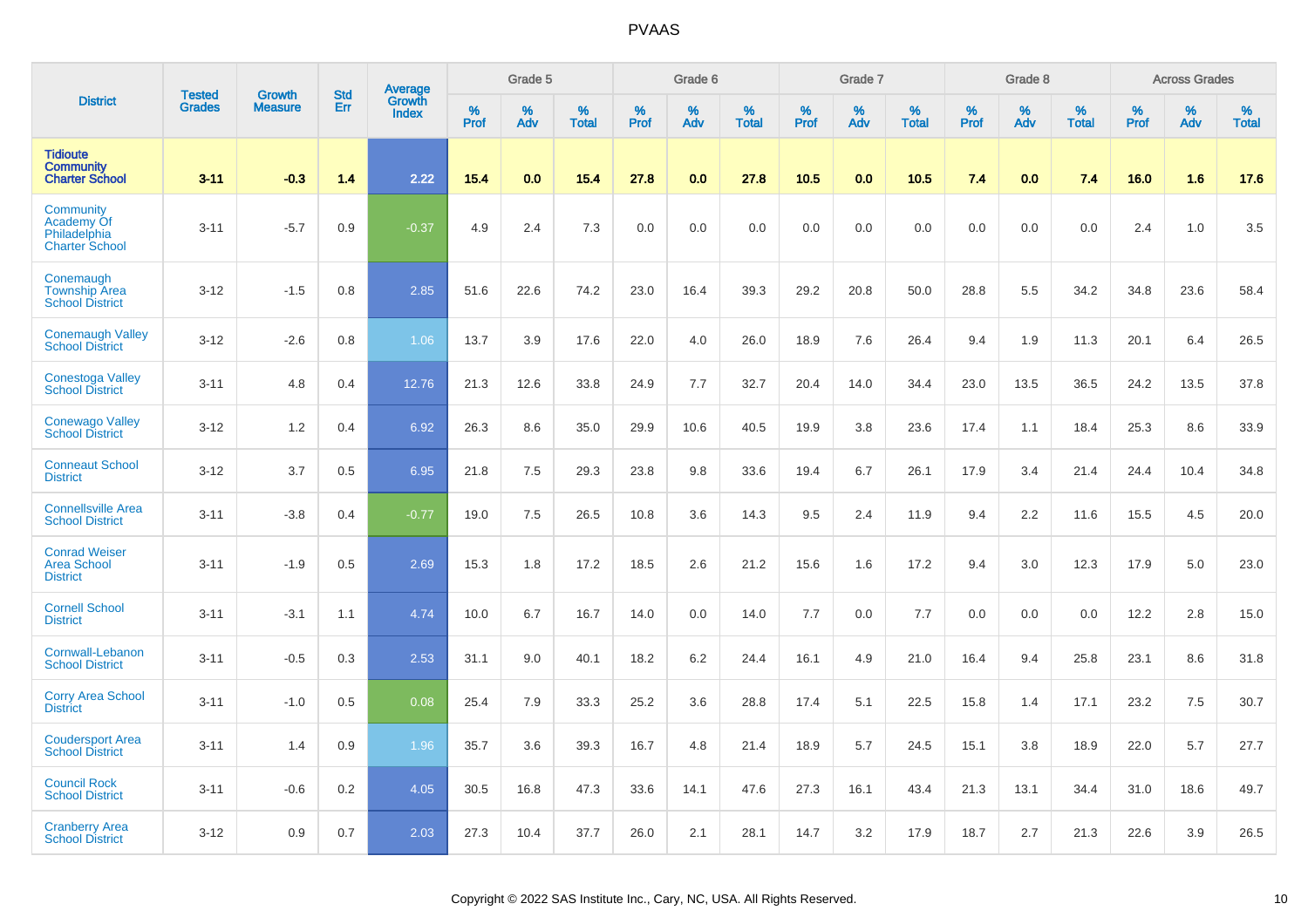|                                                              |                         | <b>Growth</b>  | <b>Std</b> | Average                |                     | Grade 5  |                      |                     | Grade 6  |                      |                     | Grade 7     |                      |                     | Grade 8     |                      |                     | <b>Across Grades</b> |                      |
|--------------------------------------------------------------|-------------------------|----------------|------------|------------------------|---------------------|----------|----------------------|---------------------|----------|----------------------|---------------------|-------------|----------------------|---------------------|-------------|----------------------|---------------------|----------------------|----------------------|
| <b>District</b>                                              | <b>Tested</b><br>Grades | <b>Measure</b> | Err        | Growth<br><b>Index</b> | $\%$<br><b>Prof</b> | %<br>Adv | $\%$<br><b>Total</b> | $\%$<br><b>Prof</b> | %<br>Adv | $\%$<br><b>Total</b> | $\%$<br><b>Prof</b> | $\%$<br>Adv | $\%$<br><b>Total</b> | $\%$<br><b>Prof</b> | $\%$<br>Adv | $\%$<br><b>Total</b> | $\%$<br><b>Prof</b> | %<br>Adv             | $\%$<br><b>Total</b> |
| <b>Tidioute</b><br><b>Community</b><br><b>Charter School</b> | $3 - 11$                | $-0.3$         | 1.4        | 2.22                   | 15.4                | 0.0      | 15.4                 | 27.8                | 0.0      | 27.8                 | 10.5                | 0.0         | 10.5                 | 7.4                 | 0.0         | 7.4                  | 16.0                | 1.6                  | 17.6                 |
| <b>Crawford Central</b><br><b>School District</b>            | $3 - 11$                | 1.9            | 0.4        | 4.77                   | 24.2                | 7.9      | 32.1                 | 15.7                | 3.8      | 19.6                 | 16.7                | 3.7         | 20.4                 | 9.0                 | 2.6         | 11.6                 | 18.4                | 5.5                  | 23.8                 |
| <b>Crestwood School</b><br><b>District</b>                   | $3 - 11$                | $-2.8$         | 0.5        | 3.04                   | 19.1                | 5.6      | 24.7                 | 24.3                | 7.7      | 32.0                 | 21.0                | 8.7         | 29.7                 | 19.0                | 6.6         | 25.6                 | 23.4                | 8.3                  | 31.7                 |
| <b>Cumberland Valley</b><br><b>School District</b>           | $3 - 12$                | 3.8            | 0.2        | 15.85                  | 33.5                | 27.3     | 60.8                 | 31.4                | 13.8     | 45.2                 | 29.0                | 18.7        | 47.6                 | 26.6                | 12.4        | 39.0                 | 30.7                | 22.4                 | 53.2                 |
| <b>Curwensville Area</b><br><b>School District</b>           | $3 - 11$                | 1.8            | 0.8        | 4.90                   | 43.9                | 17.1     | 61.0                 | 21.4                | 7.1      | 28.6                 | 27.1                | 4.3         | 31.4                 | 21.7                | 2.9         | 24.6                 | 32.0                | 11.2                 | 43.3                 |
| <b>Dallas School</b><br><b>District</b>                      | $3 - 11$                | $-5.7$         | 0.5        | 5.42                   | 43.8                | 15.6     | 59.4                 | 24.3                | 2.8      | 27.1                 | 18.1                | 6.3         | 24.4                 | 17.9                | 0.0         | 17.9                 | 30.9                | 12.9                 | 43.8                 |
| <b>Dallastown Area</b><br><b>School District</b>             | $3 - 11$                | 0.6            | 0.3        | 3.62                   | 25.8                | 13.0     | 38.8                 | 31.1                | 11.5     | 42.6                 | 23.7                | 7.8         | 31.6                 | 19.0                | 9.4         | 28.4                 | 27.7                | 14.8                 | 42.4                 |
| <b>Daniel Boone Area</b><br><b>School District</b>           | $3 - 12$                | $-1.1$         | 0.5        | 3.78                   | 27.2                | 11.1     | 38.3                 | 28.7                | 6.6      | 35.4                 | 18.6                | 7.8         | 26.4                 | 13.8                | 2.4         | 16.2                 | 25.4                | 7.1                  | 32.4                 |
| <b>Danville Area</b><br><b>School District</b>               | $3 - 11$                | 1.2            | 0.5        | 7.01                   | 33.8                | 25.6     | 59.4                 | 26.4                | 8.3      | 34.7                 | 24.5                | 14.6        | 39.1                 | 19.6                | 9.8         | 29.4                 | 27.8                | 17.7                 | 45.5                 |
| <b>Deep Roots</b><br><b>Charter School</b>                   | $3-6$                   | $-0.9$         | 1.3        | 2.28                   | 0.0                 | 0.0      | 0.0                  | 0.0                 | 0.0      | 0.0                  |                     |             |                      |                     |             |                      | 1.3                 | 0.0                  | 1.3                  |
| Deer Lakes School<br><b>District</b>                         | $3 - 11$                | 1.8            | 0.6        | 7.57                   | 21.1                | 6.5      | 27.6                 | 24.4                | 10.6     | 35.0                 | 25.4                | 19.2        | 44.6                 | 24.5                | 3.9         | 28.4                 | 26.2                | 10.7                 | 36.9                 |
| <b>Delaware Valley</b><br><b>School District</b>             | $3 - 11$                | 0.1            | 0.4        | 4.58                   | 26.1                | 11.6     | 37.8                 | 19.0                | 8.6      | 27.6                 | 21.8                | 8.2         | 30.0                 | 17.9                | 3.4         | 21.3                 | 25.0                | 9.4                  | 34.4                 |
| <b>Derry Area School</b><br><b>District</b>                  | $3 - 11$                | $-0.6$         | 0.6        | 4.16                   | 21.3                | 14.8     | 36.1                 | 32.5                | 13.0     | 45.5                 | 11.9                | 6.8         | 18.6                 | 10.2                | 6.5         | 16.7                 | 23.2                | 13.2                 | 36.4                 |
| <b>Derry Township</b><br>School District                     | $3 - 10$                | 4.3            | 1.3        | 7.27                   | 39.1                | 28.5     | 67.6                 | 51.5                | 21.2     | 72.7                 | 30.8                | 34.6        | 65.4                 | 14.3                | 71.4        | 85.7                 | 37.5                | 30.3                 | 67.8                 |
| <b>Discovery Charter</b><br><b>School</b>                    | $3-8$                   | 2.6            | 0.9        | 2.98                   | 8.5                 | 2.1      | 10.6                 | 0.0                 | 0.0      | 0.0                  | 6.6                 | 1.6         | 8.2                  | 5.4                 | 0.0         | 5.4                  | 5.2                 | 1.1                  | 6.2                  |
| <b>Donegal School</b><br><b>District</b>                     | $3 - 12$                | 3.0            | 0.5        | 6.51                   | 18.1                | 9.9      | 28.0                 | 22.5                | 3.2      | 25.7                 | 12.4                | 14.8        | 27.2                 | 16.6                | 9.5         | 26.0                 | 19.7                | 10.6                 | 30.3                 |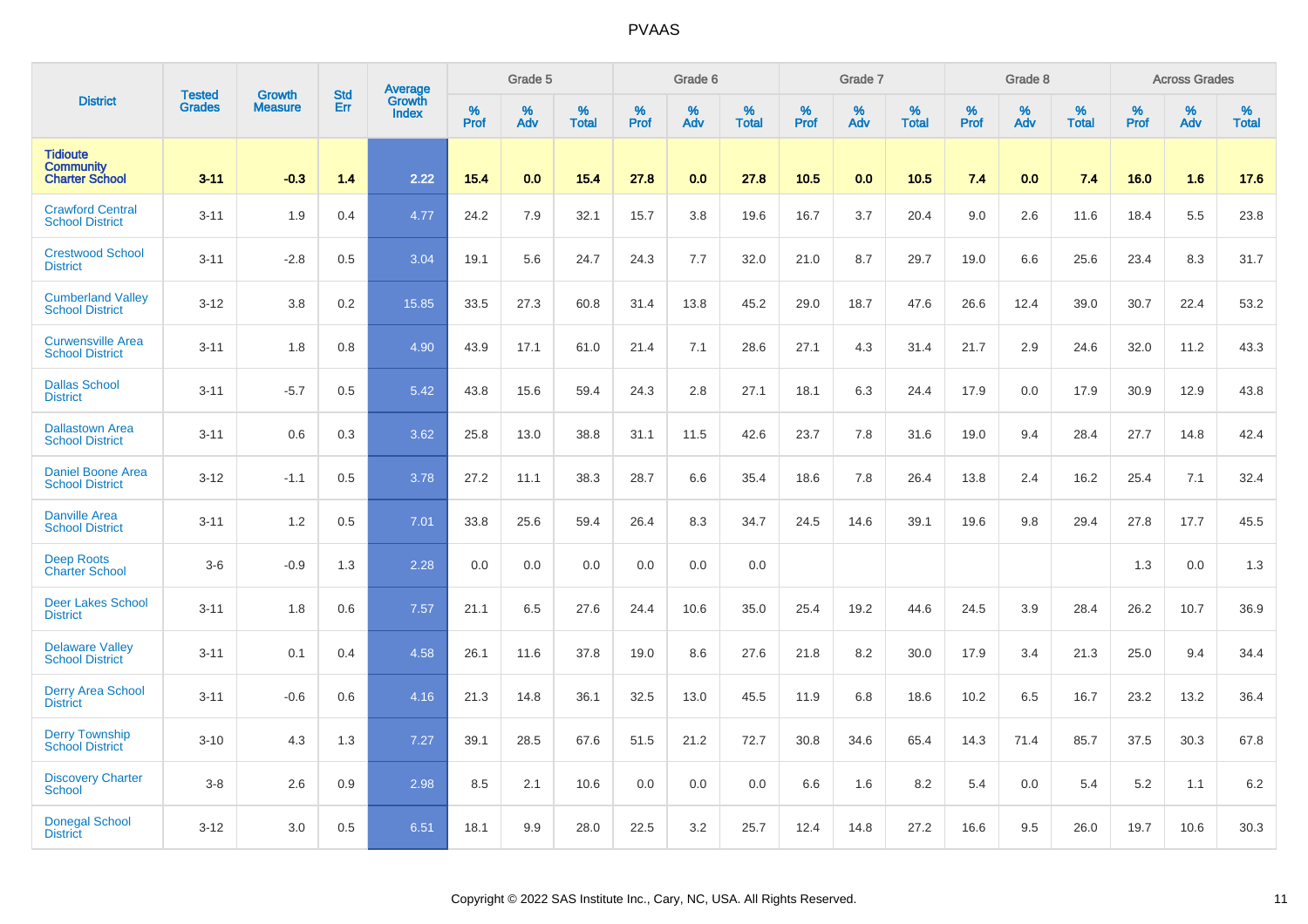|                                                                     | <b>Tested</b> | <b>Growth</b>  | <b>Std</b> |                                          |              | Grade 5  |                   |           | Grade 6  |                   |           | Grade 7  |                   |           | Grade 8  |                   |           | <b>Across Grades</b> |                   |
|---------------------------------------------------------------------|---------------|----------------|------------|------------------------------------------|--------------|----------|-------------------|-----------|----------|-------------------|-----------|----------|-------------------|-----------|----------|-------------------|-----------|----------------------|-------------------|
| <b>District</b>                                                     | <b>Grades</b> | <b>Measure</b> | Err        | <b>Average</b><br>Growth<br><b>Index</b> | $\%$<br>Prof | %<br>Adv | %<br><b>Total</b> | %<br>Prof | %<br>Adv | %<br><b>Total</b> | %<br>Prof | %<br>Adv | %<br><b>Total</b> | %<br>Prof | %<br>Adv | %<br><b>Total</b> | %<br>Prof | %<br>Adv             | %<br><b>Total</b> |
| <b>Tidioute</b><br><b>Community</b><br><b>Charter School</b>        | $3 - 11$      | $-0.3$         | 1.4        | 2.22                                     | 15.4         | 0.0      | 15.4              | 27.8      | 0.0      | 27.8              | 10.5      | 0.0      | 10.5              | 7.4       | 0.0      | 7.4               | 16.0      | 1.6                  | 17.6              |
| <b>Dover Area School</b><br><b>District</b>                         | $3 - 12$      | $-1.9$         | 0.4        | 0.24                                     | 24.5         | 8.2      | 32.7              | 24.5      | 3.6      | 28.1              | 22.4      | 9.0      | 31.4              | 14.1      | 6.2      | 20.3              | 24.8      | 10.2                 | 35.0              |
| Downingtown Area<br><b>School District</b>                          | $3 - 11$      | $-1.3$         | 0.3        | 5.44                                     | 40.5         | 24.2     | 64.7              | 28.9      | 24.6     | 53.5              | 31.4      | 21.1     | 52.5              | 27.1      | 28.6     | 55.7              | 36.8      | 25.9                 | 62.7              |
| <b>Dubois Area</b><br><b>School District</b>                        | $3 - 11$      | 2.1            | 0.4        | 5.38                                     | 22.4         | 11.0     | 33.3              | 21.6      | 8.3      | 29.9              | 18.7      | 5.9      | 24.5              | 14.1      | 5.2      | 19.4              | 22.6      | 11.7                 | 34.2              |
| <b>Dunmore School</b><br><b>District</b>                            | $3 - 11$      | $-0.4$         | 0.7        | 1.48                                     | 26.4         | 9.7      | 36.1              | 20.9      | 2.2      | 23.1              | 10.4      | 0.9      | 11.3              | 9.5       | 3.6      | 13.1              | 18.9      | 6.1                  | 25.0              |
| <b>Duquesne City</b><br><b>School District</b>                      | $3 - 8$       | 1.2            | 1.3        | 1.95                                     | 6.0          | 2.0      | 8.0               | 5.6       | 0.0      | 5.6               |           |          |                   |           |          |                   | 3.4       | 1.7                  | 5.0               |
| <b>East Allegheny</b><br><b>School District</b>                     | $3 - 11$      | $-3.9$         | 0.7        | $-0.28$                                  | 9.1          | 3.4      | 12.5              | 8.5       | 2.4      | 11.0              | 13.8      | 0.0      | 13.8              | 5.8       | 0.0      | 5.8               | 9.0       | 2.1                  | 11.1              |
| <b>East Lycoming</b><br><b>School District</b>                      | $3 - 11$      | 2.6            | 0.6        | 7.47                                     | 36.1         | 23.5     | 59.7              | 26.2      | 26.2     | 52.3              | 26.4      | 20.7     | 47.1              | 27.9      | 14.8     | 42.6              | 31.5      | 19.5                 | 51.0              |
| <b>East Penn School</b><br><b>District</b>                          | $3 - 11$      | 0.8            | 0.3        | 4.48                                     | 32.6         | 12.6     | 45.2              | 20.7      | 7.8      | 28.4              | 23.5      | 11.3     | 34.8              | 17.8      | 8.6      | 26.5              | 26.4      | 13.0                 | 39.4              |
| <b>East Pennsboro</b><br><b>Area School</b><br><b>District</b>      | $3 - 11$      | $-2.6$         | 0.5        | 1.39                                     | 24.8         | 3.0      | 27.8              | 9.9       | 3.7      | 13.7              | 11.8      | 2.4      | 14.1              | 10.3      | 4.2      | 14.6              | 18.3      | 6.2                  | 24.5              |
| <b>East Stroudsburg</b><br><b>Area School</b><br><b>District</b>    | $3 - 11$      | $-4.6$         | 0.5        | $-0.82$                                  | 19.0         | 5.3      | 24.3              | 8.8       | 1.6      | 10.4              | 9.7       | 3.0      | 12.7              | 7.7       | 1.9      | 9.7               | 16.0      | 4.5                  | 20.5              |
| <b>Eastern Lancaster</b><br><b>County School</b><br><b>District</b> | $3 - 12$      | 1.1            | 0.4        | 4.40                                     | 23.8         | 8.3      | 32.0              | 14.7      | 3.1      | 17.8              | 15.7      | 3.6      | 19.3              | 16.7      | 5.9      | 22.6              | 21.1      | 6.7                  | 27.8              |
| <b>Eastern Lebanon</b><br><b>County School</b><br><b>District</b>   | $3 - 11$      | $-3.3$         | 0.5        | 2.09                                     | 19.8         | 7.9      | 27.7              | 9.1       | 0.6      | 9.7               | 13.1      | 3.1      | 16.2              | 8.9       | 1.8      | 10.6              | 17.0      | 5.0                  | 22.0              |
| <b>Eastern York</b><br><b>School District</b>                       | $3 - 11$      | $-0.5$         | 0.5        | $-0.16$                                  | 29.5         | 11.0     | 40.5              | 23.5      | 6.0      | 29.5              | 23.2      | 14.1     | 37.3              | 17.3      | 9.7      | 27.0              | 24.8      | 10.7                 | 35.4              |
| <b>Easton Area</b><br><b>School District</b>                        | $3 - 12$      | $-1.1$         | 0.3        | $-0.56$                                  | 22.4         | 5.9      | 28.3              | 14.6      | 3.3      | 17.9              | 11.0      | 6.9      | 18.0              | 10.3      | 2.2      | 12.4              | 18.5      | 8.4                  | 26.9              |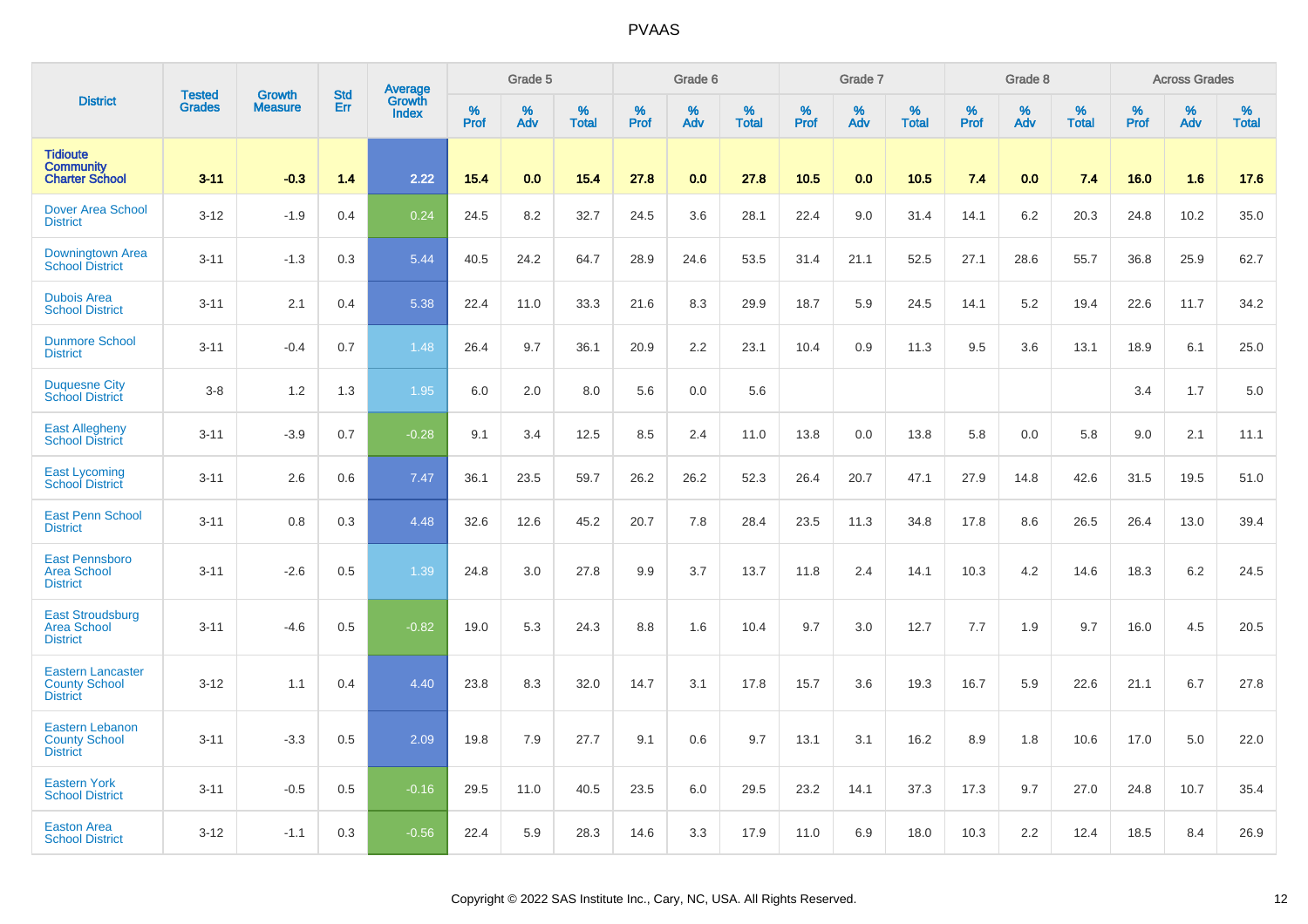|                                                                      | <b>Tested</b> | <b>Growth</b>  | <b>Std</b> | <b>Average</b><br>Growth |           | Grade 5  |                   |           | Grade 6  |                   |           | Grade 7  |                   |           | Grade 8  |                   |           | <b>Across Grades</b> |                   |
|----------------------------------------------------------------------|---------------|----------------|------------|--------------------------|-----------|----------|-------------------|-----------|----------|-------------------|-----------|----------|-------------------|-----------|----------|-------------------|-----------|----------------------|-------------------|
| <b>District</b>                                                      | <b>Grades</b> | <b>Measure</b> | Err        | <b>Index</b>             | %<br>Prof | %<br>Adv | %<br><b>Total</b> | %<br>Prof | %<br>Adv | %<br><b>Total</b> | %<br>Prof | %<br>Adv | %<br><b>Total</b> | %<br>Prof | %<br>Adv | %<br><b>Total</b> | %<br>Prof | %<br>Adv             | %<br><b>Total</b> |
| <b>Tidioute</b><br><b>Community</b><br><b>Charter School</b>         | $3 - 11$      | $-0.3$         | 1.4        | 2.22                     | 15.4      | 0.0      | 15.4              | 27.8      | 0.0      | 27.8              | 10.5      | 0.0      | 10.5              | 7.4       | 0.0      | 7.4               | 16.0      | 1.6                  | 17.6              |
| <b>Easton Arts</b><br>Academy<br>Elementary<br><b>Charter School</b> | $3-5$         | 4.8            | 2.4        | 1.94                     | 4.2       | 16.7     | 20.8              |           |          |                   |           |          |                   |           |          |                   | 12.6      | 3.9                  | 16.5              |
| <b>Elizabeth Forward</b><br><b>School District</b>                   | $3 - 11$      | $-1.6$         | 0.5        | 2.70                     | 29.4      | 11.4     | 40.8              | 29.6      | 10.5     | 40.1              | 21.6      | 5.2      | 26.8              | 16.8      | 2.9      | 19.6              | 27.0      | 11.3                 | 38.3              |
| Elizabethtown<br><b>Area School</b><br><b>District</b>               | $3 - 12$      | 0.2            | 0.4        | 10.73                    | 29.9      | 22.6     | 52.6              | 22.2      | 10.9     | 33.1              | 20.8      | 2.8      | 23.7              | 20.8      | 3.3      | 24.1              | 26.7      | 14.6                 | 41.2              |
| <b>Elk Lake School</b><br><b>District</b>                            | $3 - 11$      | 1.9            | 0.7        | 7.96                     | 17.5      | 3.8      | 21.2              | 35.8      | 12.6     | 48.4              | 11.4      | 3.4      | 14.8              | 8.5       | 4.9      | 13.4              | 21.4      | 7.2                  | 28.5              |
| <b>Ellwood City Area</b><br><b>School District</b>                   | $3 - 11$      | $-1.7$         | 0.6        | 1.08                     | 20.6      | 7.8      | 28.4              | 19.0      | 2.6      | 21.6              | 21.7      | 2.5      | 24.2              | 5.5       | 2.8      | 8.3               | 17.5      | 4.7                  | 22.2              |
| Environmental<br><b>Charter School At</b><br><b>Frick Park</b>       | $3-9$         | $-0.2$         | 0.7        | 3.70                     | 18.2      | 10.4     | 28.6              | 17.0      | 4.3      | 21.3              | 16.3      | 10.9     | 27.2              | 10.0      | 4.3      | 14.3              | 22.6      | 13.4                 | 36.0              |
| <b>Ephrata Area</b><br><b>School District</b>                        | $3 - 11$      | 0.9            | 0.4        | 5.20                     | 34.6      | 12.9     | 47.5              | 24.8      | 8.0      | 32.8              | 18.0      | 4.2      | 22.2              | 18.9      | 4.3      | 23.1              | 25.6      | 12.5                 | 38.1              |
| <b>Erie City School</b><br><b>District</b>                           | $3 - 12$      | $-1.7$         | 0.3        | 1.03                     | 7.6       | 2.4      | 10.0              | 2.9       | 0.5      | 3.4               | 5.9       | 1.6      | 7.4               | 5.2       | 0.3      | 5.5               | 6.4       | 1.4                  | 7.8               |
| <b>Erie Rise</b><br>Leadership<br><b>Academy Charter</b><br>School   | $3 - 8$       | $-0.6$         | 1.1        | 2.06                     | 6.9       | 0.0      | 6.9               | 0.0       | 0.0      | 0.0               | 0.0       | 0.0      | 0.0               | 0.0       | 0.0      | 0.0               | 1.6       | 1.0                  | 2.6               |
| Esperanza<br><b>Academy Charter</b><br><b>School</b>                 | $4 - 11$      | 2.8            | 0.5        | 5.89                     |           |          |                   | 1.5       | 0.0      | 1.5               | 4.2       | 0.0      | 4.2               | 0.5       | 0.0      | 0.5               | 1.8       | 0.0                  | 1.8               |
| <b>Esperanza Cyber</b><br><b>Charter School</b>                      | $3 - 11$      | 0.4            | 1.3        | 1.00                     | 0.0       | 0.0      | 0.0               | 0.0       | 0.0      | 0.0               | 2.6       | 0.0      | 2.6               | 0.0       | 0.0      | 0.0               | 1.6       | 0.0                  | 1.6               |
| <b>Eugenio Maria De</b><br><b>Hostos Charter</b><br><b>School</b>    | $3 - 8$       | $-1.0$         | 1.4        | 0.68                     | 13.0      | 0.0      | 13.0              | 5.6       | 5.6      | 11.1              | 4.4       | 8.7      | 13.0              | 28.6      | 7.1      | 35.7              | 9.3       | 3.4                  | 12.7              |
| <b>Everett Area</b><br><b>School District</b>                        | $3 - 11$      | $-1.4$         | 0.7        | 1.92                     | 27.6      | 6.9      | 34.5              | 19.8      | 2.3      | 22.1              | 13.9      | 1.0      | 14.8              | 10.7      | 6.7      | 17.3              | 19.7      | 5.5                  | 25.2              |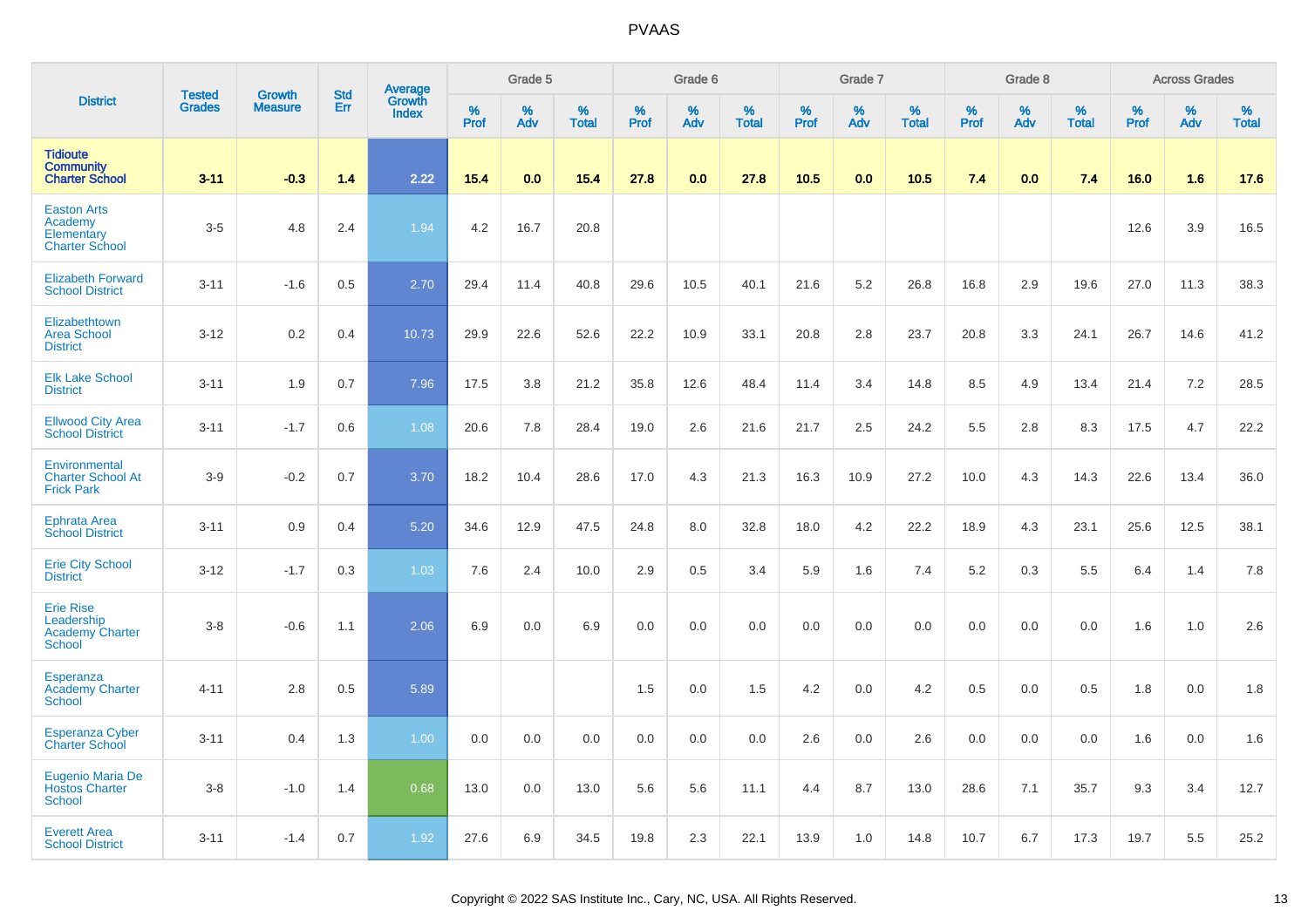|                                                                                 | <b>Tested</b> | Growth         | <b>Std</b> | <b>Average</b><br>Growth |           | Grade 5  |                   |           | Grade 6  |                   |           | Grade 7  |                   |           | Grade 8  |                   |           | <b>Across Grades</b> |                   |
|---------------------------------------------------------------------------------|---------------|----------------|------------|--------------------------|-----------|----------|-------------------|-----------|----------|-------------------|-----------|----------|-------------------|-----------|----------|-------------------|-----------|----------------------|-------------------|
| <b>District</b>                                                                 | <b>Grades</b> | <b>Measure</b> | Err        | <b>Index</b>             | %<br>Prof | %<br>Adv | %<br><b>Total</b> | %<br>Prof | %<br>Adv | %<br><b>Total</b> | %<br>Prof | %<br>Adv | %<br><b>Total</b> | %<br>Prof | %<br>Adv | %<br><b>Total</b> | %<br>Prof | %<br>Adv             | %<br><b>Total</b> |
| <b>Tidioute</b><br><b>Community</b><br><b>Charter School</b>                    | $3 - 11$      | $-0.3$         | 1.4        | 2.22                     | 15.4      | 0.0      | 15.4              | 27.8      | 0.0      | 27.8              | 10.5      | 0.0      | 10.5              | 7.4       | 0.0      | 7.4               | 16.0      | 1.6                  | 17.6              |
| <b>Executive</b><br><b>Education</b><br><b>Academy Charter</b><br><b>School</b> | $3 - 10$      | $-2.5$         | 1.7        | 1.63                     | 0.0       | 0.0      | 0.0               |           |          |                   | 18.2      | 0.0      | 18.2              | 4.8       | 0.0      | 4.8               | 9.1       | 1.7                  | 10.9              |
| <b>Exeter Township</b><br><b>School District</b>                                | $3 - 11$      | 2.9            | 0.4        | 7.68                     | 28.6      | 10.1     | 38.7              | 26.9      | 9.0      | 35.9              | 23.5      | 6.7      | 30.2              | 19.9      | 8.5      | 28.4              | 25.7      | 9.5                  | 35.3              |
| <b>Fairfield Area</b><br><b>School District</b>                                 | $3 - 11$      | $-1.2$         | 0.8        | 1.99                     | 32.3      | 1.6      | 33.9              | 19.7      | 1.6      | 21.3              | 18.5      | 0.0      | 18.5              | 16.7      | 3.7      | 20.4              | 25.3      | 6.7                  | 32.0              |
| <b>Fairview School</b><br><b>District</b>                                       | $3 - 11$      | $-0.6$         | 0.5        | 3.58                     | 31.8      | 12.7     | 44.4              | 24.8      | 11.3     | 36.1              | 29.4      | 11.6     | 41.1              | 30.8      | 12.0     | 42.9              | 32.4      | 15.4                 | 47.7              |
| <b>Fannett-Metal</b><br><b>School District</b>                                  | $3 - 11$      | $-2.4$         | 1.0        | 2.68                     | 17.2      | 6.9      | 24.1              | 10.3      | 0.0      | 10.3              | 9.4       | 0.0      | 9.4               | 8.9       | 2.2      | 11.1              | 15.5      | 5.8                  | 21.3              |
| <b>Farrell Area School</b><br><b>District</b>                                   | $3 - 11$      | 5.3            | 1.0        | 7.64                     | 15.6      | 0.0      | 15.6              | 17.1      | 0.0      | 17.1              | 2.3       | 0.0      | 2.3               | 5.1       | 0.0      | 5.1               | 12.3      | 1.5                  | 13.8              |
| <b>Fell Charter School</b>                                                      | $3-8$         | 1.1            | 2.2        | 1.36                     | 25.0      | 0.0      | 25.0              | 6.7       | 0.0      | 6.7               |           |          |                   |           |          |                   | 17.1      | 4.0                  | 21.0              |
| <b>Ferndale Area</b><br><b>School District</b>                                  | $3 - 10$      | $-0.9$         | 0.9        | 1.11                     | 27.3      | 0.0      | 27.3              | 19.5      | 7.3      | 26.8              | 31.6      | 2.6      | 34.2              | 11.1      | 8.9      | 20.0              | 21.3      | 7.9                  | 29.1              |
| <b>First Philadelphia</b><br>Preparatory<br><b>Charter School</b>               | $3-8$         | $-2.3$         | 0.6        | 1.67                     | 1.2       | 0.0      | 1.2               | 1.1       | 0.0      | 1.1               | 1.3       | 0.0      | 1.3               | 4.0       | 0.0      | 4.0               | 2.4       | 0.0                  | 2.4               |
| <b>Fleetwood Area</b><br><b>School District</b>                                 | $3 - 10$      | $-1.9$         | 0.5        | 0.68                     | 21.5      | 3.7      | 25.2              | 19.9      | 4.0      | 23.8              | 20.7      | 4.8      | 25.5              | 21.4      | 2.5      | 23.9              | 21.9      | 5.2                  | 27.1              |
| <b>Folk Arts-Cultural</b><br><b>Treasures Charter</b><br><b>School</b>          | $3 - 7$       | $-1.8$         | 1.0        | 1.12                     | 22.7      | 6.8      | 29.6              | 28.9      | 4.4      | 33.3              | 20.4      | 2.3      | 22.7              |           |          |                   | 28.1      | 6.2                  | 34.4              |
| <b>Forbes Road</b><br><b>School District</b>                                    | $3 - 11$      | $-5.7$         | 1.4        | $-0.81$                  | 38.7      | 3.2      | 41.9              | 26.7      | 0.0      | 26.7              | 44.4      | 0.0      | 44.4              | 15.0      | 0.0      | 15.0              | 31.9      | 2.9                  | 34.8              |
| <b>Forest Area School</b><br><b>District</b>                                    | $3 - 11$      | $-0.4$         | 1.2        | 1.03                     | 43.5      | 4.4      | 47.8              | 19.0      | 0.0      | 19.0              | 13.8      | 0.0      | 13.8              | 3.1       | 0.0      | 3.1               | 23.4      | 5.5                  | 29.0              |
| <b>Forest City</b><br><b>Regional School</b><br><b>District</b>                 | $3 - 12$      | 1.5            | 0.9        | 4.76                     | 22.2      | 11.1     | 33.3              | 14.3      | 2.0      | 16.3              | 18.9      | 10.8     | 29.7              | 31.9      | 10.6     | 42.6              | 22.1      | 10.7                 | 32.8              |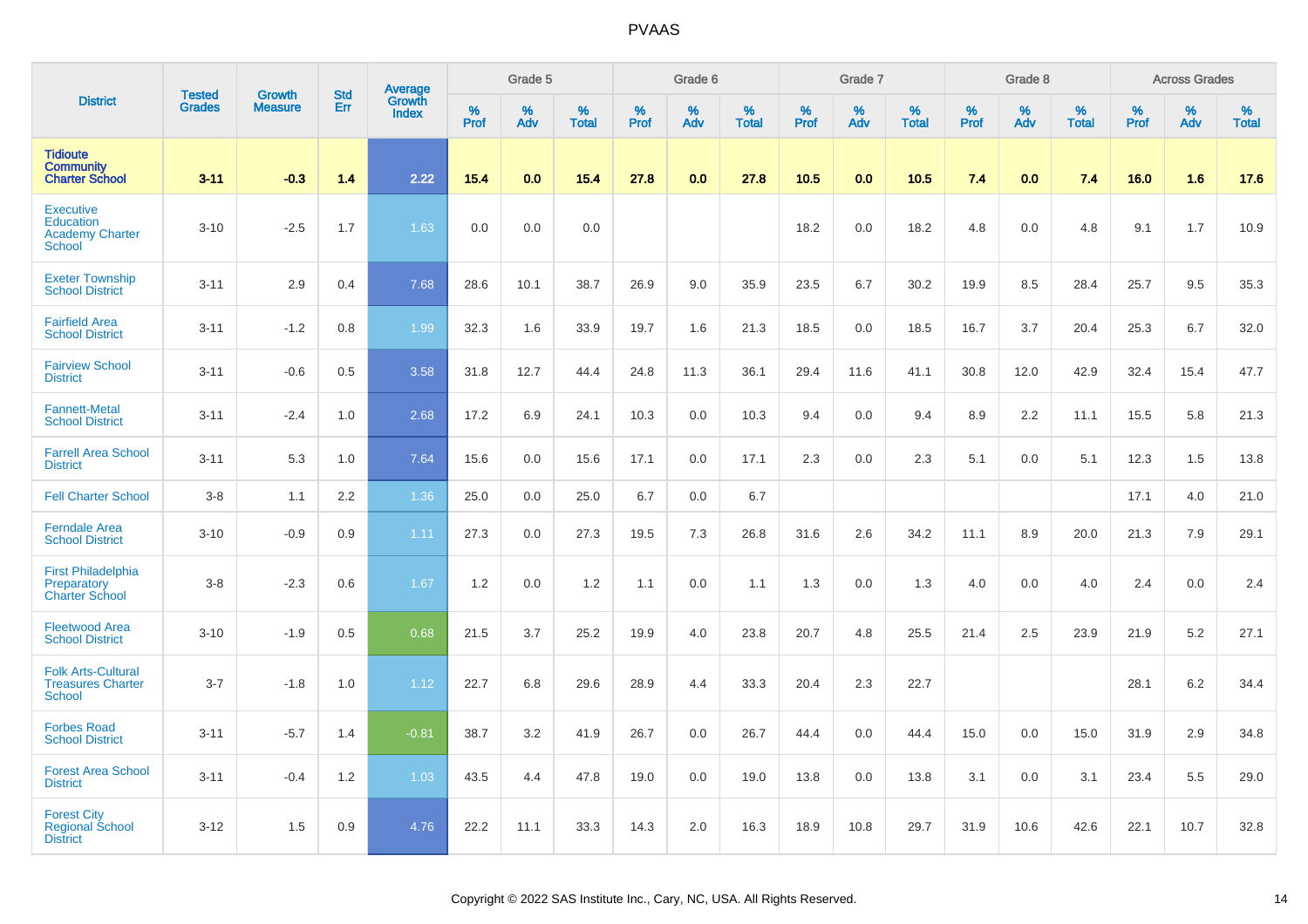|                                                                      | <b>Tested</b> | <b>Growth</b>  | <b>Std</b> | Average                |           | Grade 5  |                   |           | Grade 6  |                   |           | Grade 7  |                   |           | Grade 8  |                   |           | <b>Across Grades</b> |                   |
|----------------------------------------------------------------------|---------------|----------------|------------|------------------------|-----------|----------|-------------------|-----------|----------|-------------------|-----------|----------|-------------------|-----------|----------|-------------------|-----------|----------------------|-------------------|
| <b>District</b>                                                      | <b>Grades</b> | <b>Measure</b> | Err        | <b>Growth</b><br>Index | %<br>Prof | %<br>Adv | %<br><b>Total</b> | %<br>Prof | %<br>Adv | %<br><b>Total</b> | %<br>Prof | %<br>Adv | %<br><b>Total</b> | %<br>Prof | %<br>Adv | %<br><b>Total</b> | %<br>Prof | %<br>Adv             | %<br><b>Total</b> |
| <b>Tidioute</b><br><b>Community</b><br><b>Charter School</b>         | $3 - 11$      | $-0.3$         | 1.4        | 2.22                   | 15.4      | 0.0      | 15.4              | 27.8      | 0.0      | 27.8              | 10.5      | 0.0      | 10.5              | 7.4       | 0.0      | 7.4               | 16.0      | 1.6                  | 17.6              |
| <b>Forest Hills School</b><br><b>District</b>                        | $3 - 11$      | 0.8            | 0.5        | 4.44                   | 34.1      | 21.2     | 55.3              | 20.8      | 3.3      | 24.2              | 18.6      | 5.6      | 24.2              | 10.6      | 3.2      | 13.8              | 24.0      | 11.0                 | 35.1              |
| <b>Fort Cherry School</b><br><b>District</b>                         | $3 - 10$      | $-3.8$         | 0.8        | $-0.22$                | 19.3      | 19.3     | 38.6              | 29.8      | 8.8      | 38.6              | 14.3      | 5.4      | 19.6              | 9.3       | 4.6      | 14.0              | 21.9      | 9.6                  | 31.5              |
| <b>Fort Leboeuf</b><br><b>School District</b>                        | $3 - 11$      | $-0.7$         | 0.5        | 1.49                   | 33.8      | 31.2     | 64.9              | 25.7      | 18.8     | 44.4              | 21.6      | 14.4     | 35.9              | 22.6      | 11.6     | 34.2              | 28.5      | 22.7                 | 51.2              |
| <b>Fox Chapel Area</b><br><b>School District</b>                     | $3 - 11$      | 1.4            | 0.4        | 5.89                   | 35.9      | 45.1     | 81.0              | 31.9      | 28.4     | 60.2              | 32.7      | 30.2     | 62.9              | 28.3      | 27.6     | 55.8              | 30.3      | 40.6                 | 70.9              |
| <b>Franklin Area</b><br><b>School District</b>                       | $3 - 11$      | 0.9            | 0.5        | 5.84                   | 22.0      | 7.1      | 29.1              | 25.8      | 3.1      | 28.9              | 10.1      | 4.2      | 14.3              | 8.2       | 0.7      | 8.9               | 19.0      | 4.3                  | 23.2              |
| <b>Franklin Regional</b><br><b>School District</b>                   | $3 - 11$      | 0.3            | 0.4        | 1.98                   | 39.6      | 22.0     | 61.7              | 33.2      | 19.3     | 52.5              | 27.9      | 18.3     | 46.2              | 25.8      | 8.1      | 33.9              | 31.7      | 25.0                 | 56.7              |
| <b>Franklin Towne</b><br>Charter<br><b>Elementary School</b>         | $3-8$         | $-6.2$         | 1.2        | $-2.25$                | 24.1      | 10.3     | 34.5              | 18.5      | 14.8     | 33.3              | 14.3      | 3.6      | 17.9              | 4.6       | 0.0      | 4.6               | 24.3      | 9.6                  | 33.9              |
| <b>Frazier School</b><br><b>District</b>                             | $3 - 11$      | $-2.4$         | 0.8        | 2.50                   | 7.8       | 0.0      | 7.8               | 17.5      | 2.5      | 20.0              | 15.1      | 10.5     | 25.6              | 3.9       | 0.0      | 3.9               | 16.1      | 4.2                  | 20.3              |
| <b>Frederick Douglass</b><br><b>Mastery Charter</b><br><b>School</b> | $3-8$         | $-1.0$         | 1.2        | 2.52                   | 4.8       | 0.0      | 4.8               | 0.0       | 0.0      | 0.0               | 0.0       | 0.0      | 0.0               | 3.4       | 3.4      | 6.9               | 1.5       | 0.8                  | 2.3               |
| <b>Freedom Area</b><br><b>School District</b>                        | $3 - 11$      | $-0.8$         | 0.7        | 1.59                   | 13.6      | 3.7      | 17.3              | 21.4      | 2.4      | 23.8              | 18.6      | 2.9      | 21.6              | 10.7      | 1.3      | 12.0              | 17.8      | 3.7                  | 21.6              |
| <b>Freeport Area</b><br><b>School District</b>                       | $3 - 10$      | 0.9            | 0.5        | 6.32                   | 30.5      | 9.9      | 40.5              | 26.6      | 15.3     | 41.9              | 34.3      | 12.7     | 47.0              | 19.1      | 9.9      | 29.0              | 29.3      | 13.4                 | 42.8              |
| <b>Freire Charter</b><br>School                                      | $5 - 11$      | 1.2            | 0.6        | 3.54                   | 0.0       | 0.0      | 0.0               | 1.5       | 0.0      | 1.5               | 3.0       | 0.0      | 3.0               | 7.6       | 0.0      | 7.6               | 3.3       | 0.0                  | 3.3               |
| <b>Galeton Area</b><br><b>School District</b>                        | $3 - 11$      | 2.7            | 1.3        | 4.78                   | 29.2      | 20.8     | 50.0              | 23.8      | 4.8      | 28.6              | 16.0      | 0.0      | 16.0              | 0.0       | 0.0      | 0.0               | 19.4      | 7.0                  | 26.4              |
| <b>Garnet Valley</b><br><b>School District</b>                       | $3 - 10$      | $-2.1$         | 0.4        | $-2.57$                | 26.5      | 22.8     | 49.3              | 30.8      | 18.2     | 49.0              | 28.0      | 20.7     | 48.7              | 21.5      | 10.3     | 31.8              | 29.2      | 18.6                 | 47.8              |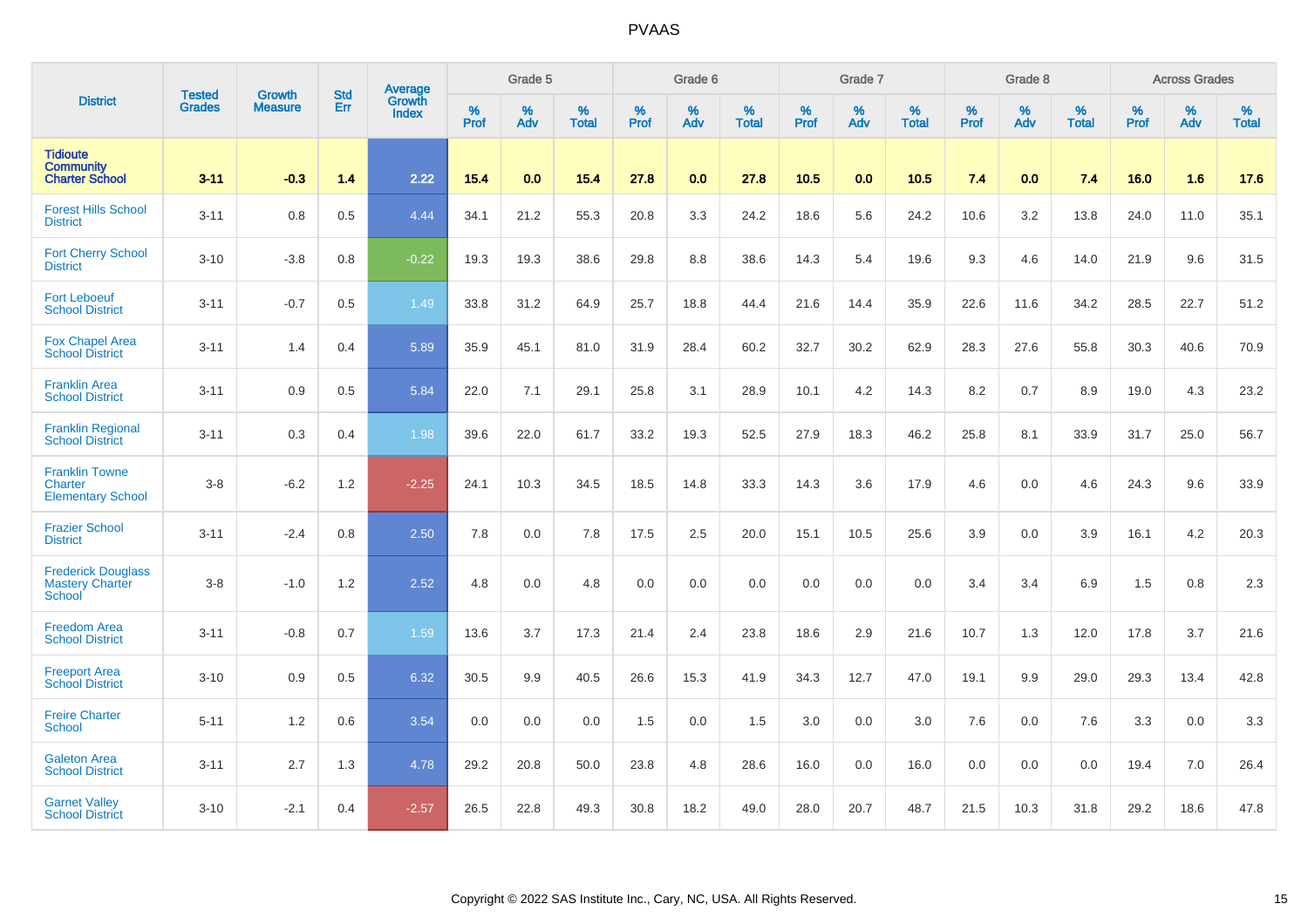|                                                                                          | <b>Tested</b> | <b>Growth</b>  | <b>Std</b> | Average                |                     | Grade 5  |                   |                     | Grade 6  |                   |                     | Grade 7  |                   |                     | Grade 8  |                      |                     | <b>Across Grades</b> |                   |
|------------------------------------------------------------------------------------------|---------------|----------------|------------|------------------------|---------------------|----------|-------------------|---------------------|----------|-------------------|---------------------|----------|-------------------|---------------------|----------|----------------------|---------------------|----------------------|-------------------|
| <b>District</b>                                                                          | <b>Grades</b> | <b>Measure</b> | Err        | Growth<br><b>Index</b> | $\%$<br><b>Prof</b> | %<br>Adv | %<br><b>Total</b> | $\%$<br><b>Prof</b> | %<br>Adv | %<br><b>Total</b> | $\%$<br><b>Prof</b> | %<br>Adv | %<br><b>Total</b> | $\%$<br><b>Prof</b> | %<br>Adv | $\%$<br><b>Total</b> | $\%$<br><b>Prof</b> | $\%$<br>Adv          | %<br><b>Total</b> |
| <b>Tidioute</b><br><b>Community</b><br><b>Charter School</b>                             | $3 - 11$      | $-0.3$         | 1.4        | 2.22                   | 15.4                | 0.0      | 15.4              | 27.8                | 0.0      | 27.8              | 10.5                | 0.0      | 10.5              | 7.4                 | 0.0      | 7.4                  | 16.0                | 1.6                  | 17.6              |
| <b>Gateway School</b><br><b>District</b>                                                 | $3 - 11$      | $-4.4$         | 0.4        | $-2.08$                | 15.3                | 7.4      | 22.7              | 16.5                | 7.1      | 23.6              | 14.6                | 4.2      | 18.8              | 16.2                | 6.9      | 23.2                 | 21.5                | 9.7                  | 31.2              |
| <b>General Mclane</b><br><b>School District</b>                                          | $3 - 11$      | 3.9            | 0.5        | 7.89                   | 36.9                | 15.4     | 52.4              | 27.3                | 12.4     | 39.8              | 25.8                | 23.1     | 49.0              | 26.9                | 7.7      | 34.6                 | 30.2                | 16.6                 | 46.8              |
| <b>Gettysburg Area</b><br><b>School District</b>                                         | $3 - 11$      | 1.3            | 0.4        | 5.96                   | 36.4                | 17.3     | 53.7              | 22.0                | 12.0     | 34.0              | 15.9                | 5.7      | 21.6              | 21.4                | 7.3      | 28.6                 | 25.4                | 14.7                 | 40.1              |
| Gettysburg<br>Montessori Charter<br><b>School</b>                                        | $3-6$         | 5.4            | 1.9        | 2.75                   | 19.0                | 19.0     | 38.1              | 11.1                | 0.0      | 11.1              |                     |          |                   |                     |          |                      | 19.2                | 9.6                  | 28.7              |
| <b>Gillingham Charter</b><br><b>School</b>                                               | $3 - 11$      | $-5.9$         | 2.0        | $-1.16$                | 9.1                 | 0.0      | 9.1               | 0.0                 | 0.0      | 0.0               |                     |          |                   | 0.0                 | 0.0      | 0.0                  | 4.4                 | 1.4                  | 5.8               |
| <b>Girard School</b><br><b>District</b>                                                  | $3 - 11$      | 0.0            | 0.6        | 2.99                   | 33.9                | 15.2     | 49.1              | 27.4                | 13.7     | 41.0              | 22.7                | 20.9     | 43.6              | 15.6                | 5.5      | 21.1                 | 25.6                | 18.0                 | 43.6              |
| <b>Glendale School</b><br><b>District</b>                                                | $3 - 10$      | 1.2            | 0.8        | 3.21                   | 42.9                | 4.8      | 47.6              | 26.4                | 5.7      | 32.1              | 22.7                | 15.2     | 37.9              | 7.8                 | 2.0      | 9.8                  | 27.0                | 7.8                  | 34.8              |
| <b>Global Leadership</b><br><b>Academy Charter</b><br><b>School</b>                      | $3-8$         | $-3.1$         | 1.9        | $-0.47$                | 0.0                 | 0.0      | 0.0               |                     |          |                   | 0.0                 | 0.0      | 0.0               | 9.1                 | 0.0      | 9.1                  | 2.5                 | 0.0                  | 2.5               |
| <b>Global Leadership</b><br><b>Academy Charter</b><br><b>School Southwest</b><br>at Huey | $3-8$         | 1.0            | 1.7        | 1.39                   | 0.0                 | 0.0      | 0.0               | 0.0                 | 0.0      | 0.0               |                     |          |                   | 0.0                 | 0.0      | 0.0                  | 0.0                 | 0.0                  | 0.0               |
| <b>Governor Mifflin</b><br><b>School District</b>                                        | $3 - 11$      | $-1.6$         | 0.4        | 2.23                   | 20.4                | 9.3      | 29.6              | 18.8                | 4.8      | 23.6              | 20.6                | 3.2      | 23.7              | 11.2                | 2.2      | 13.4                 | 20.0                | 7.5                  | 27.4              |
| <b>Great Valley</b><br><b>School District</b>                                            | $3 - 11$      | 0.1            | 0.4        | 2.46                   | 31.0                | 24.2     | 55.2              | 38.1                | 8.6      | 46.6              | 26.8                | 17.2     | 44.1              | 26.4                | 17.4     | 43.8                 | 31.1                | 20.1                 | 51.2              |
| <b>Greater Johnstown</b><br><b>School District</b>                                       | $3 - 11$      | $-1.7$         | 0.5        | 2.59                   | 5.9                 | 0.7      | 6.6               | 4.8                 | 0.0      | 4.8               | 7.4                 | 0.0      | 7.4               | 0.6                 | 0.6      | 1.3                  | 6.8                 | 1.2                  | 8.0               |
| <b>Greater Latrobe</b><br><b>School District</b>                                         | $3 - 11$      | 1.6            | 0.4        | 8.54                   | 36.4                | 15.5     | 51.9              | 37.0                | 5.3      | 42.3              | 32.2                | 18.5     | 50.7              | 23.4                | 8.0      | 31.4                 | 34.1                | 15.0                 | 49.1              |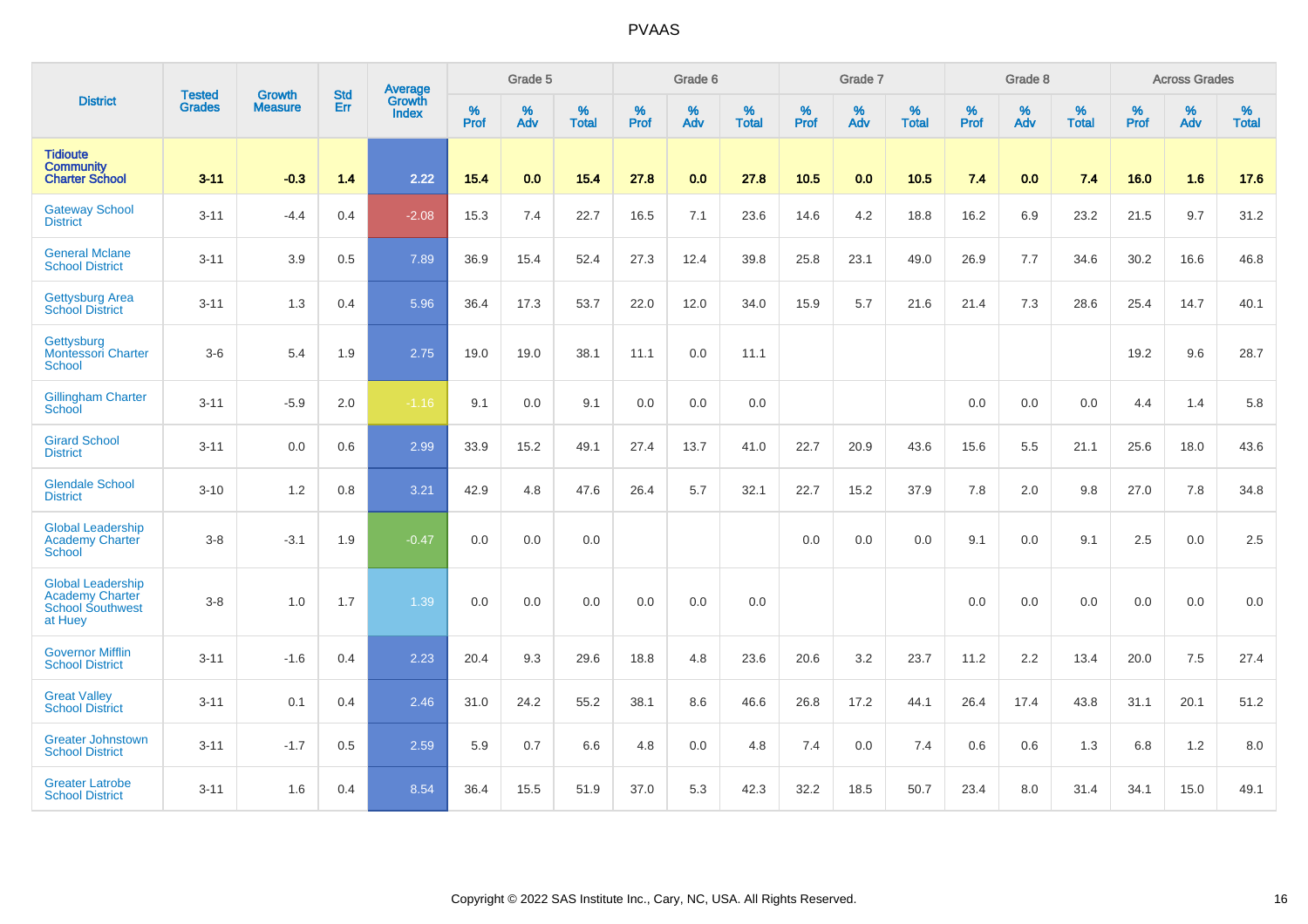|                                                                   | <b>Tested</b> | <b>Growth</b>  | <b>Std</b> |                                   |           | Grade 5  |                   |           | Grade 6  |                   |           | Grade 7  |                   |           | Grade 8  |                   |           | <b>Across Grades</b> |                   |
|-------------------------------------------------------------------|---------------|----------------|------------|-----------------------------------|-----------|----------|-------------------|-----------|----------|-------------------|-----------|----------|-------------------|-----------|----------|-------------------|-----------|----------------------|-------------------|
| <b>District</b>                                                   | <b>Grades</b> | <b>Measure</b> | Err        | Average<br>Growth<br><b>Index</b> | %<br>Prof | %<br>Adv | %<br><b>Total</b> | %<br>Prof | %<br>Adv | %<br><b>Total</b> | %<br>Prof | %<br>Adv | %<br><b>Total</b> | %<br>Prof | %<br>Adv | %<br><b>Total</b> | %<br>Prof | %<br>Adv             | %<br><b>Total</b> |
| <b>Tidioute</b><br><b>Community</b><br><b>Charter School</b>      | $3 - 11$      | $-0.3$         | 1.4        | 2.22                              | 15.4      | 0.0      | 15.4              | 27.8      | 0.0      | 27.8              | 10.5      | 0.0      | 10.5              | 7.4       | 0.0      | 7.4               | 16.0      | 1.6                  | 17.6              |
| <b>Greater Nanticoke</b><br><b>Area School</b><br><b>District</b> | $3 - 12$      | $-0.5$         | 0.6        | 4.36                              | 13.6      | 2.7      | 16.4              | 2.6       | 0.0      | 2.6               | 3.6       | 0.0      | 3.6               | 4.2       | 1.7      | 5.9               | 7.6       | 2.0                  | 9.6               |
| <b>Green Woods</b><br><b>Charter School</b>                       | $3-8$         | $-0.3$         | 0.8        | 2.38                              | 16.7      | 3.3      | 20.0              | 27.1      | 11.9     | 39.0              | 16.1      | 5.4      | 21.4              | 17.3      | 3.8      | 21.2              | 21.3      | 8.3                  | 29.6              |
| Greencastle-Antrim<br><b>School District</b>                      | $3 - 11$      | $-0.1$         | 0.4        | 2.26                              | 28.2      | 15.8     | 44.1              | 31.2      | 8.1      | 39.3              | 24.8      | 7.8      | 32.6              | 18.7      | 5.6      | 24.4              | 26.8      | 11.4                 | 38.2              |
| <b>Greensburg Salem</b><br><b>School District</b>                 | $3 - 11$      | $-3.8$         | 0.5        | $-1.81$                           | 31.1      | 7.9      | 39.0              | 12.0      | 1.2      | 13.2              | 16.5      | 3.8      | 20.3              | 17.6      | 4.6      | 22.2              | 20.7      | 7.4                  | 28.2              |
| <b>Greenville Area</b><br><b>School District</b>                  | $3 - 11$      | 0.3            | 0.7        | 2.17                              | 34.4      | 4.4      | 38.9              | 19.2      | 5.1      | 24.4              | 16.7      | 5.9      | 22.6              | 10.0      | 2.5      | 12.5              | 23.6      | 5.4                  | 29.1              |
| <b>Greenwood School</b><br><b>District</b>                        | $3 - 11$      | 3.3            | 0.8        | 4.78                              | 30.3      | 13.6     | 43.9              | 32.1      | 7.6      | 39.6              | 9.1       | 1.8      | 10.9              | 25.9      | 14.8     | 40.7              | 28.8      | 15.4                 | 44.2              |
| <b>Grove City Area</b><br><b>School District</b>                  | $3 - 12$      | $-0.0$         | 0.6        | 1.93                              | 21.8      | 16.8     | 38.6              | 29.0      | 12.1     | 41.1              | 28.1      | 13.2     | 41.2              | 19.5      | 8.5      | 28.0              | 27.6      | 16.8                 | 44.3              |
| <b>Halifax Area</b><br><b>School District</b>                     | $3 - 11$      | 0.1            | 0.7        | 3.46                              | 26.8      | 14.1     | 40.8              | 18.5      | 3.7      | 22.2              | 9.1       | 3.9      | 13.0              | 5.3       | 1.3      | 6.6               | 17.3      | 7.4                  | 24.8              |
| <b>Hamburg Area</b><br><b>School District</b>                     | $3 - 11$      | $-0.0$         | 0.5        | 1.79                              | 29.1      | 6.4      | 35.5              | 28.4      | 2.4      | 30.7              | 10.1      | 3.8      | 13.8              | 9.9       | 2.1      | 12.1              | 20.9      | 6.6                  | 27.5              |
| <b>Hampton Township</b><br><b>School District</b>                 | $3 - 11$      | 0.5            | 0.4        | 5.96                              | 33.5      | 35.2     | 68.7              | 30.6      | 12.9     | 43.6              | 33.3      | 26.9     | 60.2              | 33.0      | 21.4     | 54.3              | 33.4      | 29.9                 | 63.3              |
| <b>Hanover Area</b><br><b>School District</b>                     | $3 - 11$      | $-2.5$         | 0.9        | $-0.79$                           | 3.4       | 3.4      | 6.8               | 10.0      | 4.0      | 14.0              | 5.3       | 1.8      | 7.0               | 0.0       | 0.0      | 0.0               | 7.4       | 1.9                  | 9.3               |
| <b>Hanover Public</b><br><b>School District</b>                   | $3 - 11$      | $-2.3$         | 0.5        | $-0.22$                           | 24.4      | 4.6      | 29.0              | 19.7      | 2.2      | 21.9              | 17.8      | 5.4      | 23.3              | 11.4      | 4.9      | 16.3              | 20.4      | 9.6                  | 30.0              |
| <b>Harbor Creek</b><br><b>School District</b>                     | $3 - 11$      | $-3.0$         | 0.5        | 0.88                              | 35.1      | 17.5     | 52.6              | 35.8      | 14.2     | 50.0              | 25.9      | 13.3     | 39.2              | 20.8      | 7.1      | 27.9              | 32.8      | 17.9                 | 50.6              |
| <b>Harmony Area</b><br><b>School District</b>                     | $3 - 10$      | 0.9            | 1.7        | 2.79                              | 31.2      | 6.2      | 37.5              | 41.7      | 4.2      | 45.8              | 0.0       | 0.0      | 0.0               |           |          |                   | 27.4      | 7.4                  | 34.7              |
| <b>Harrisburg City</b><br><b>School District</b>                  | $3 - 11$      | 1.3            | 0.3        | 7.16                              | 2.0       | 0.8      | 2.8               | 2.0       | 1.0      | 3.0               | 2.9       | 0.8      | 3.7               | 2.7       | 0.3      | 3.0               | 2.7       | 0.7                  | 3.4               |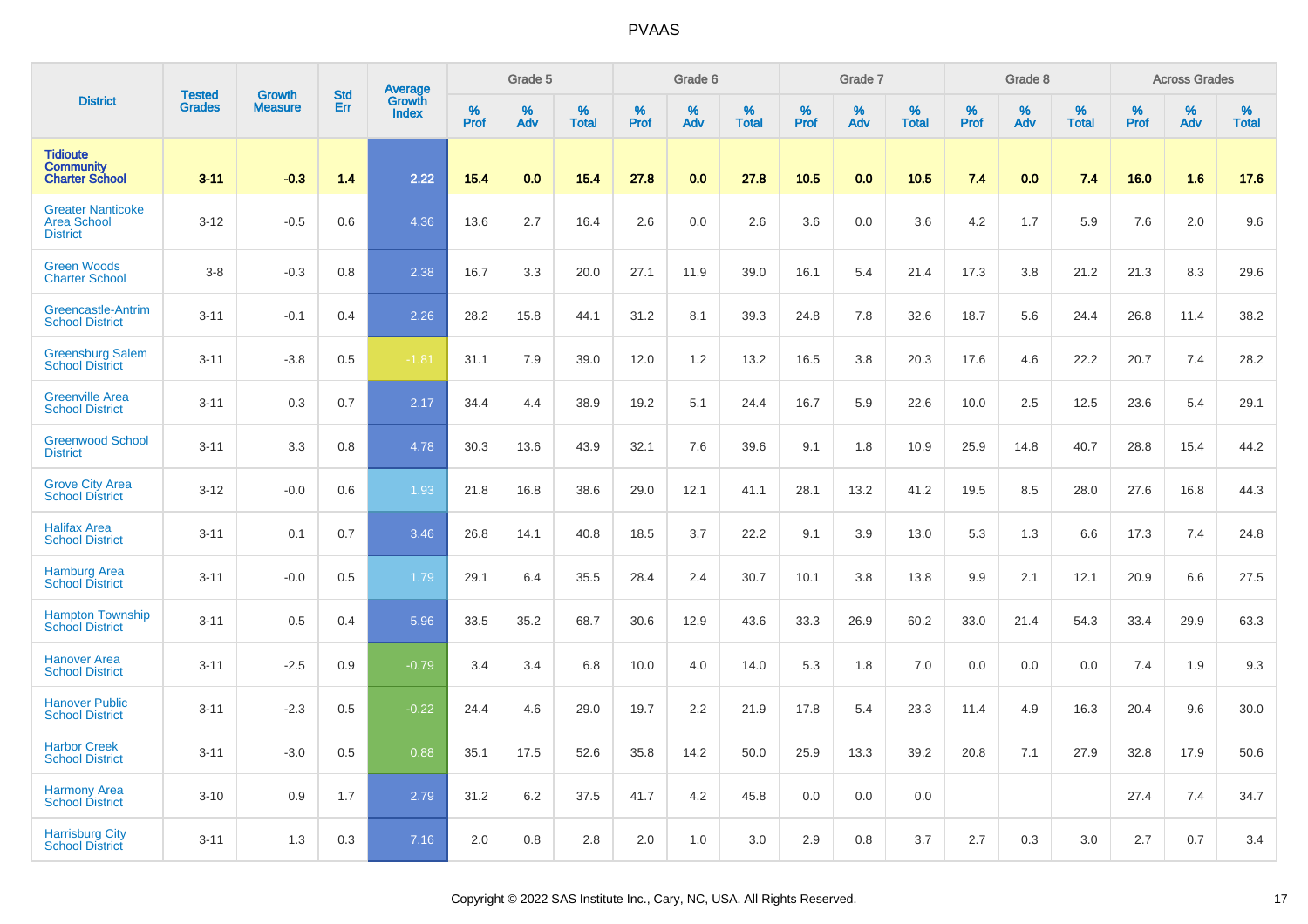|                                                                                   | <b>Tested</b> | <b>Growth</b>  | <b>Std</b> | Average                |                     | Grade 5  |                   |                  | Grade 6  |                   |                  | Grade 7  |                   |           | Grade 8  |                   |           | <b>Across Grades</b> |                   |
|-----------------------------------------------------------------------------------|---------------|----------------|------------|------------------------|---------------------|----------|-------------------|------------------|----------|-------------------|------------------|----------|-------------------|-----------|----------|-------------------|-----------|----------------------|-------------------|
| <b>District</b>                                                                   | <b>Grades</b> | <b>Measure</b> | Err        | Growth<br><b>Index</b> | $\%$<br><b>Prof</b> | %<br>Adv | %<br><b>Total</b> | %<br><b>Prof</b> | %<br>Adv | %<br><b>Total</b> | %<br><b>Prof</b> | %<br>Adv | %<br><b>Total</b> | %<br>Prof | %<br>Adv | %<br><b>Total</b> | %<br>Prof | %<br>Adv             | %<br><b>Total</b> |
| <b>Tidioute</b><br><b>Community</b><br><b>Charter School</b>                      | $3 - 11$      | $-0.3$         | 1.4        | 2.22                   | 15.4                | 0.0      | 15.4              | 27.8             | 0.0      | 27.8              | 10.5             | 0.0      | 10.5              | 7.4       | 0.0      | 7.4               | 16.0      | 1.6                  | 17.6              |
| Hatboro-Horsham<br><b>School District</b>                                         | $3 - 11$      | 0.6            | 0.4        | 1.72                   | 26.2                | 8.5      | 34.7              | 30.0             | 11.1     | 41.1              | 20.8             | 5.2      | 26.0              | 19.7      | 5.7      | 25.4              | 25.9      | 8.7                  | 34.6              |
| <b>Haverford</b><br><b>Township School</b><br><b>District</b>                     | $3 - 11$      | $-0.7$         | 0.3        | $-0.06$                | 30.7                | 27.3     | 58.0              | 26.4             | 15.0     | 41.4              | 28.5             | 12.8     | 41.3              | 33.9      | 15.2     | 49.1              | 31.6      | 23.1                 | 54.7              |
| <b>Hazleton Area</b><br><b>School District</b>                                    | $3 - 11$      | $-0.5$         | 0.4        | 1.77                   | 5.8                 | 1.7      | 7.5               | 5.2              | 1.1      | 6.3               | 2.8              | 0.5      | 3.3               | 6.6       | 0.6      | 7.1               | 6.4       | 1.2                  | 7.7               |
| <b>Hempfield Area</b><br><b>School District</b>                                   | $3 - 12$      | 2.3            | 0.3        | 7.58                   | 34.6                | 13.8     | 48.4              | 24.6             | 14.9     | 39.6              | 30.2             | 13.5     | 43.7              | 26.8      | 10.7     | 37.5              | 30.5      | 16.4                 | 46.9              |
| <b>Hempfield School</b><br><b>District</b>                                        | $3 - 11$      | 3.5            | 0.3        | 11.50                  | 32.6                | 14.9     | 47.5              | 27.8             | 18.0     | 45.8              | 22.6             | 18.5     | 41.1              | 24.4      | 18.7     | 43.1              | 27.9      | 18.3                 | 46.2              |
| <b>Hermitage School</b><br><b>District</b>                                        | $3 - 12$      | 1.0            | 0.5        | 4.16                   | 39.7                | 7.8      | 47.5              | 34.3             | 21.7     | 55.9              | 30.8             | 19.6     | 50.4              | 26.2      | 4.1      | 30.3              | 33.8      | 16.8                 | 50.6              |
| <b>Highlands School</b><br><b>District</b>                                        | $3 - 11$      | 0.4            | 0.5        | 2.41                   | 20.4                | 4.6      | 25.0              | 16.6             | 1.4      | 17.9              | 28.5             | 4.9      | 33.3              | 13.2      | 8.6      | 21.8              | 20.4      | 5.9                  | 26.3              |
| <b>Hollidaysburg Area</b><br><b>School District</b>                               | $3 - 11$      | 2.9            | 0.4        | 8.32                   | 33.2                | 16.0     | 49.2              | 26.4             | 12.8     | 39.2              | 27.3             | 14.7     | 42.0              | 23.2      | 8.0      | 31.2              | 28.7      | 12.7                 | 41.4              |
| <b>Homer-Center</b><br><b>School District</b>                                     | $3 - 11$      | 10.3           | 0.8        | 13.11                  | 31.8                | 17.5     | 49.2              | 36.4             | 4.6      | 40.9              | 20.3             | 0.0      | 20.3              | 26.9      | 13.4     | 40.3              | 27.6      | 7.4                  | 35.0              |
| <b>Hope For</b><br><b>Hyndman Charter</b><br>School                               | $3 - 11$      | 4.1            | 1.8        | 3.10                   |                     |          |                   | 6.2              | 0.0      | 6.2               | 8.3              | 8.3      | 16.7              | 0.0       | 0.0      | 0.0               | 9.9       | 1.2                  | 11.1              |
| <b>Hopewell Area</b><br><b>School District</b>                                    | $3 - 11$      | $-1.6$         | 0.5        | 4.04                   | 31.1                | 8.2      | 39.3              | 28.6             | 11.8     | 40.3              | 18.7             | 4.5      | 23.1              | 12.5      | 2.5      | 15.0              | 23.5      | 8.4                  | 32.0              |
| <b>Howard Gardner</b><br><b>Multiple</b><br>Intelligence<br><b>Charter School</b> | $3 - 8$       | $-3.7$         | 1.1        | $-1.27$                | 16.7                | 6.7      | 23.3              | 9.4              | 0.0      | 9.4               | 9.1              | 0.0      | 9.1               | 7.4       | 11.1     | 18.5              | 14.7      | 3.5                  | 18.2              |
| <b>Huntingdon Area</b><br><b>School District</b>                                  | $3 - 11$      | 9.5            | 0.5        | 17.36                  | 23.7                | 13.2     | 36.8              | 17.8             | 10.2     | 28.0              | 18.0             | 4.3      | 22.3              | 13.6      | 4.8      | 18.4              | 19.7      | 9.1                  | 28.8              |
| Independence<br><b>Charter School</b>                                             | $3 - 8$       | 1.4            | 0.7        | 5.93                   | 13.7                | 4.1      | 17.8              | 26.8             | 4.9      | 31.7              | 21.0             | 4.9      | 25.9              | 24.1      | 8.6      | 32.8              | 19.7      | 7.2                  | 26.9              |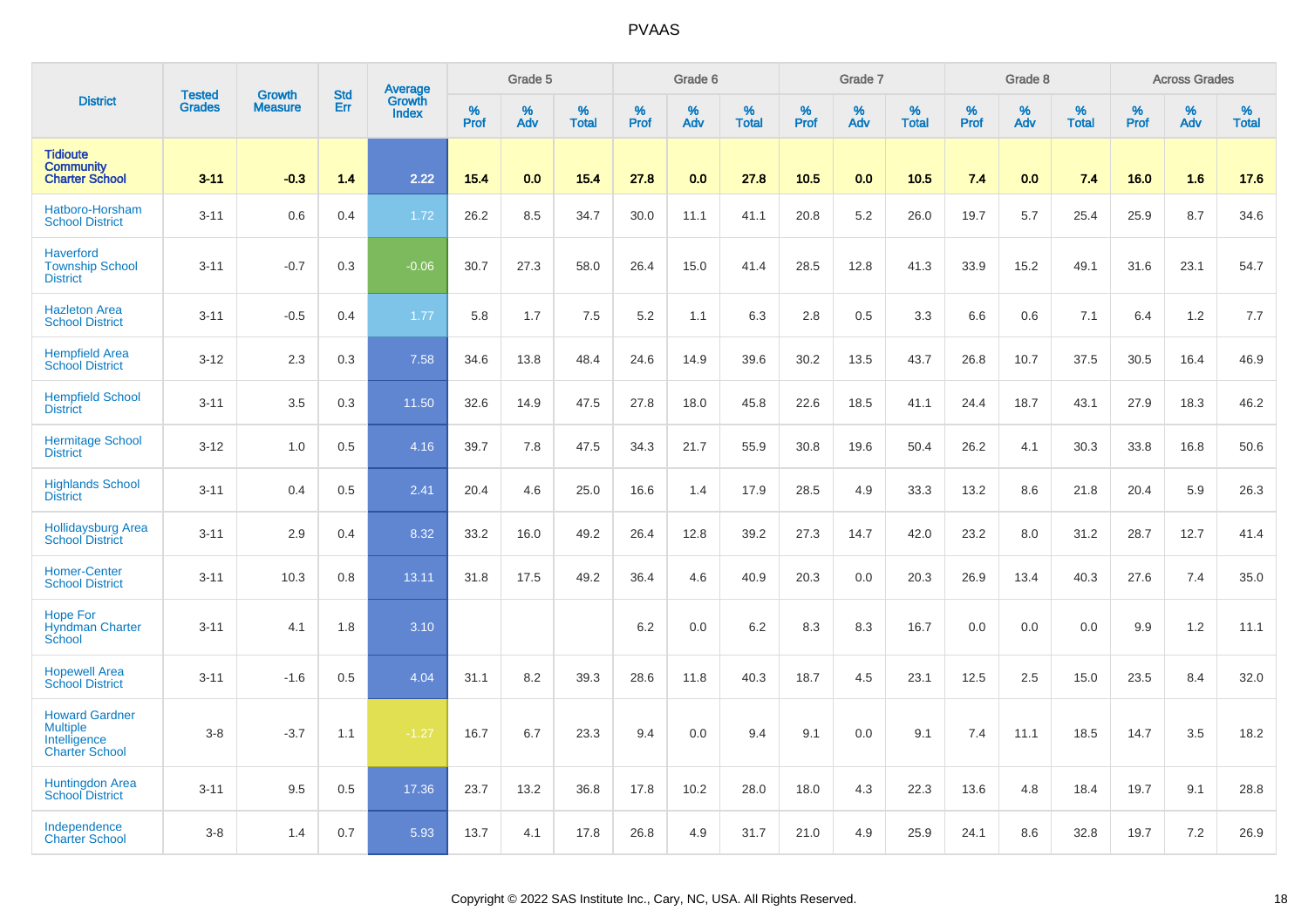|                                                                   | <b>Tested</b> | <b>Growth</b>  | <b>Std</b> | Average                       |              | Grade 5  |                   |           | Grade 6  |                   |           | Grade 7  |                   |           | Grade 8  |                   |           | <b>Across Grades</b> |                   |
|-------------------------------------------------------------------|---------------|----------------|------------|-------------------------------|--------------|----------|-------------------|-----------|----------|-------------------|-----------|----------|-------------------|-----------|----------|-------------------|-----------|----------------------|-------------------|
| <b>District</b>                                                   | <b>Grades</b> | <b>Measure</b> | Err        | <b>Growth</b><br><b>Index</b> | $\%$<br>Prof | %<br>Adv | %<br><b>Total</b> | %<br>Prof | %<br>Adv | %<br><b>Total</b> | %<br>Prof | %<br>Adv | %<br><b>Total</b> | %<br>Prof | %<br>Adv | %<br><b>Total</b> | %<br>Prof | %<br>Adv             | %<br><b>Total</b> |
| <b>Tidioute</b><br><b>Community</b><br><b>Charter School</b>      | $3 - 11$      | $-0.3$         | 1.4        | 2.22                          | 15.4         | 0.0      | 15.4              | 27.8      | 0.0      | 27.8              | 10.5      | 0.0      | 10.5              | 7.4       | 0.0      | 7.4               | 16.0      | 1.6                  | 17.6              |
| Independence<br><b>Charter School</b><br>West                     | $3 - 7$       | $-1.0$         | 1.7        | 1.35                          | 0.0          | 0.0      | 0.0               | 16.7      | 0.0      | 16.7              | 5.6       | 0.0      | 5.6               |           |          |                   | 6.2       | 1.8                  | 8.0               |
| <b>Indiana Area</b><br><b>School District</b>                     | $3 - 11$      | 1.8            | 0.4        | 7.21                          | 29.3         | 17.7     | 47.0              | 23.9      | 11.7     | 35.5              | 36.0      | 10.3     | 46.3              | 23.2      | 14.2     | 37.4              | 30.1      | 15.1                 | 45.2              |
| <b>Infinity Charter</b><br>School                                 | $3-8$         | 5.9            | 1.2        | 4.84                          | 40.9         | 31.8     | 72.7              | 46.2      | 11.5     | 57.7              | 41.7      | 45.8     | 87.5              | 38.1      | 19.0     | 57.1              | 38.7      | 29.6                 | 68.3              |
| <b>Innovative Arts</b><br><b>Academy Charter</b><br><b>School</b> | $6 - 11$      | $-1.5$         | 0.8        | 5.73                          |              |          |                   | 0.0       | 0.0      | 0.0               | 0.0       | 0.0      | 0.0               | 3.4       | 0.0      | 3.4               | 1.4       | 0.0                  | 1.4               |
| <b>Inquiry Charter</b><br>School                                  | $3-5$         | $-6.8$         | 2.1        | $-3.27$                       | 8.8          | 2.9      | 11.8              |           |          |                   |           |          |                   |           |          |                   | 11.1      | 2.8                  | 13.9              |
| Insight PA Cyber<br><b>Charter School</b>                         | $3 - 11$      | $-6.7$         | 1.5        | $-1.06$                       | 5.6          | 11.1     | 16.7              | 0.0       | 0.0      | 0.0               | 3.7       | 3.7      | 7.4               | 11.1      | 3.7      | 14.8              | 9.0       | 3.7                  | 12.7              |
| <b>Interboro School</b><br><b>District</b>                        | $3 - 12$      | $-3.0$         | 0.4        | 0.02                          | 13.5         | 2.2      | 15.8              | 11.8      | 2.4      | 14.2              | 14.4      | 3.4      | 17.8              | 10.7      | 2.1      | 12.8              | 16.4      | 3.1                  | 19.6              |
| <b>Iroquois School</b><br><b>District</b>                         | $3 - 11$      | 2.5            | 0.7        | 5.99                          | 36.7         | 10.1     | 46.8              | 20.7      | 17.1     | 37.8              | 11.5      | 9.4      | 20.8              | 21.0      | 6.0      | 27.0              | 23.5      | 11.1                 | 34.6              |
| <b>Jamestown Area</b><br><b>School District</b>                   | $3 - 11$      | 0.7            | 1.2        | 2.23                          | 18.4         | 10.5     | 29.0              | 16.7      | 0.0      | 16.7              | 24.1      | 3.4      | 27.6              | 19.0      | 0.0      | 19.0              | 18.3      | 6.1                  | 24.4              |
| <b>Jeannette City</b><br><b>School District</b>                   | $3 - 11$      | 3.0            | 0.8        | 3.70                          | 12.5         | 0.0      | 12.5              | 22.6      | 1.9      | 24.5              | 12.9      | 4.8      | 17.7              | 15.4      | 3.8      | 19.2              | 16.1      | 3.6                  | 19.7              |
| Jefferson-Morgan<br><b>School District</b>                        | $3 - 10$      | $-0.4$         | 0.8        | 4.12                          | 7.1          | 1.4      | 8.6               | 23.6      | 0.0      | 23.6              | 10.9      | 3.6      | 14.6              | 24.4      | 2.2      | 26.7              | 17.1      | 4.8                  | 21.9              |
| <b>Jenkintown School</b><br><b>District</b>                       | $3 - 11$      | $-5.2$         | 1.0        | $-0.07$                       | 35.4         | 12.5     | 47.9              | 18.9      | 8.1      | 27.0              | 16.0      | 0.0      | 16.0              | 8.0       | 4.0      | 12.0              | 29.0      | 16.2                 | 45.2              |
| <b>Jersey Shore Area</b><br><b>School District</b>                | $3 - 11$      | 1.3            | 0.5        | 4.52                          | 24.0         | 10.8     | 34.7              | 32.5      | 7.1      | 39.7              | 22.6      | 6.9      | 29.6              | 18.1      | 1.6      | 19.8              | 27.4      | 10.1                 | 37.6              |
| <b>Jim Thorpe Area</b><br><b>School District</b>                  | $3 - 11$      | $-2.3$         | 0.6        | 0.76                          | 14.1         | 1.0      | 15.2              | 12.3      | 0.9      | 13.2              | 9.2       | 8.5      | 17.7              | 10.0      | 1.5      | 11.5              | 14.9      | 4.3                  | 19.2              |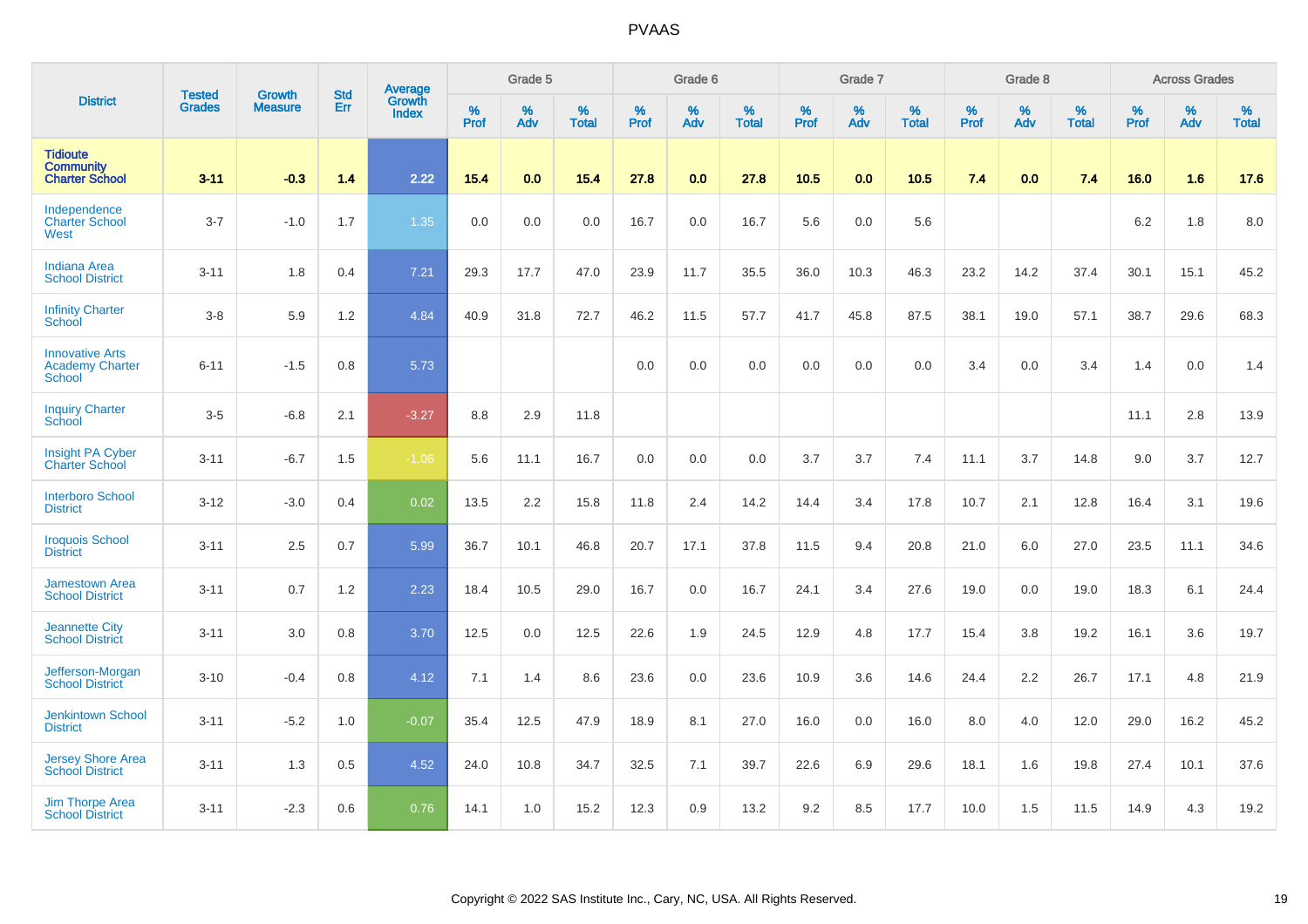|                                                              |                                |                                 | <b>Std</b> | Average                |                  | Grade 5  |                   |           | Grade 6  |                   |           | Grade 7  |                   |                  | Grade 8  |                   |                  | <b>Across Grades</b> |                   |
|--------------------------------------------------------------|--------------------------------|---------------------------------|------------|------------------------|------------------|----------|-------------------|-----------|----------|-------------------|-----------|----------|-------------------|------------------|----------|-------------------|------------------|----------------------|-------------------|
| <b>District</b>                                              | <b>Tested</b><br><b>Grades</b> | <b>Growth</b><br><b>Measure</b> | Err        | Growth<br><b>Index</b> | %<br><b>Prof</b> | %<br>Adv | %<br><b>Total</b> | %<br>Prof | %<br>Adv | %<br><b>Total</b> | %<br>Prof | %<br>Adv | %<br><b>Total</b> | %<br><b>Prof</b> | %<br>Adv | %<br><b>Total</b> | %<br><b>Prof</b> | %<br>Adv             | %<br><b>Total</b> |
| <b>Tidioute</b><br><b>Community</b><br><b>Charter School</b> | $3 - 11$                       | $-0.3$                          | 1.4        | 2.22                   | 15.4             | 0.0      | 15.4              | 27.8      | 0.0      | 27.8              | 10.5      | 0.0      | 10.5              | 7.4              | 0.0      | 7.4               | 16.0             | 1.6                  | 17.6              |
| John B. Stetson<br><b>Charter School</b>                     | $5-8$                          | 0.5                             | 0.6        | 4.84                   | 1.6              | 0.0      | 1.6               | 0.8       | 0.0      | 0.8               | 0.0       | 0.0      | 0.0               | 0.0              | 0.0      | 0.0               | 0.4              | 0.0                  | 0.4               |
| <b>Johnsonburg Area</b><br><b>School District</b>            | $3 - 11$                       | 2.2                             | 1.0        | 5.07                   | 17.5             | 7.5      | 25.0              | 21.2      | 12.1     | 33.3              | 18.6      | 7.0      | 25.6              | 15.6             | 2.2      | 17.8              | 25.5             | 10.2                 | 35.7              |
| <b>Juniata County</b><br><b>School District</b>              | $3-12$                         | $-0.1$                          | 0.5        | 1.50                   | 19.4             | 5.3      | 24.7              | 11.1      | 3.7      | 14.8              | 13.1      | 2.2      | 15.3              | 11.9             | 1.8      | 13.7              | 16.9             | 4.3                  | 21.2              |
| <b>Juniata Valley</b><br><b>School District</b>              | $3 - 11$                       | 2.4                             | 0.9        | 4.64                   | 23.3             | 4.6      | 27.9              | 5.4       | 3.6      | 8.9               | 21.0      | 5.3      | 26.3              | 12.5             | 2.1      | 14.6              | 18.7             | 5.0                  | 23.8              |
| <b>Kane Area School</b><br><b>District</b>                   | $3 - 10$                       | 3.7                             | 0.7        | 6.38                   | 21.1             | 19.7     | 40.8              | 14.1      | 3.1      | 17.2              | 29.8      | 17.9     | 47.8              | 6.1              | 1.2      | 7.3               | 21.5             | 9.0                  | 30.4              |
| <b>Karns City Area</b><br><b>School District</b>             | $3 - 11$                       | 3.6                             | 0.6        | 5.98                   | 23.6             | 9.0      | 32.6              | 29.6      | 1.1      | 30.7              | 22.4      | 3.4      | 25.9              | 16.8             | 3.7      | 20.6              | 24.0             | 3.2                  | 27.2              |
| Kennett<br>Consolidated<br><b>School District</b>            | $3 - 11$                       | 1.3                             | 0.4        | 6.12                   | 29.8             | 15.1     | 44.9              | 20.2      | 8.3      | 28.5              | 20.2      | 11.6     | 31.7              | 10.9             | 6.9      | 17.8              | 22.4             | 12.3                 | 34.7              |
| Keystone<br><b>Academy Charter</b><br><b>School</b>          | $3-8$                          | 0.8                             | 0.8        | 2.54                   | 12.3             | 5.3      | 17.5              | 9.7       | 4.8      | 14.5              | 12.3      | 1.8      | 14.0              | 6.8              | 1.7      | 8.5               | 12.4             | 2.8                  | 15.1              |
| <b>Keystone Central</b><br><b>School District</b>            | $3 - 11$                       | 1.5                             | 0.4        | 3.98                   | 18.6             | 8.5      | 27.1              | 20.9      | 8.6      | 29.5              | 10.9      | 3.3      | 14.1              | 10.5             | 2.2      | 12.6              | 19.2             | 8.0                  | 27.2              |
| Keystone<br><b>Education Center</b><br><b>Charter School</b> | $3 - 12$                       | $-4.8$                          | 3.2        | $-1.50$                |                  |          |                   |           |          |                   |           |          |                   | 0.0              | 0.0      | 0.0               | 0.0              | 0.0                  | 0.0               |
| <b>Keystone Oaks</b><br><b>School District</b>               | $3 - 11$                       | $-3.0$                          | 0.6        | 0.82                   | 26.0             | 20.3     | 46.3              | 19.5      | 11.5     | 31.0              | 19.5      | 10.6     | 30.1              | 17.5             | 12.3     | 29.8              | 25.2             | 15.8                 | 41.0              |
| <b>Keystone School</b><br><b>District</b>                    | $3 - 11$                       | $-1.0$                          | 0.8        | 1.11                   | 28.4             | 19.4     | 47.8              | 32.1      | 1.9      | 34.0              | 12.3      | 1.4      | 13.7              | 6.4              | 0.0      | 6.4               | 24.1             | 7.6                  | 31.6              |
| <b>KIPP Philadelphia</b><br><b>Charter School</b>            | $3-8$                          | 0.0                             | 0.9        | 3.74                   | 2.0              | 0.0      | 2.0               | 0.0       | 0.0      | 0.0               | 2.6       | 0.0      | 2.6               | 6.8              | 0.0      | 6.8               | 3.6              | 0.0                  | 3.6               |
| <b>KIPP West</b><br>Philadelphia<br><b>Charter School</b>    | $3-8$                          | $-2.0$                          | 1.2        | 0.29                   | 3.2              | 0.0      | 3.2               | 0.0       | 0.0      | 0.0               | 0.0       | 0.0      | 0.0               | 0.0              | 0.0      | 0.0               | 2.6              | 0.0                  | 2.6               |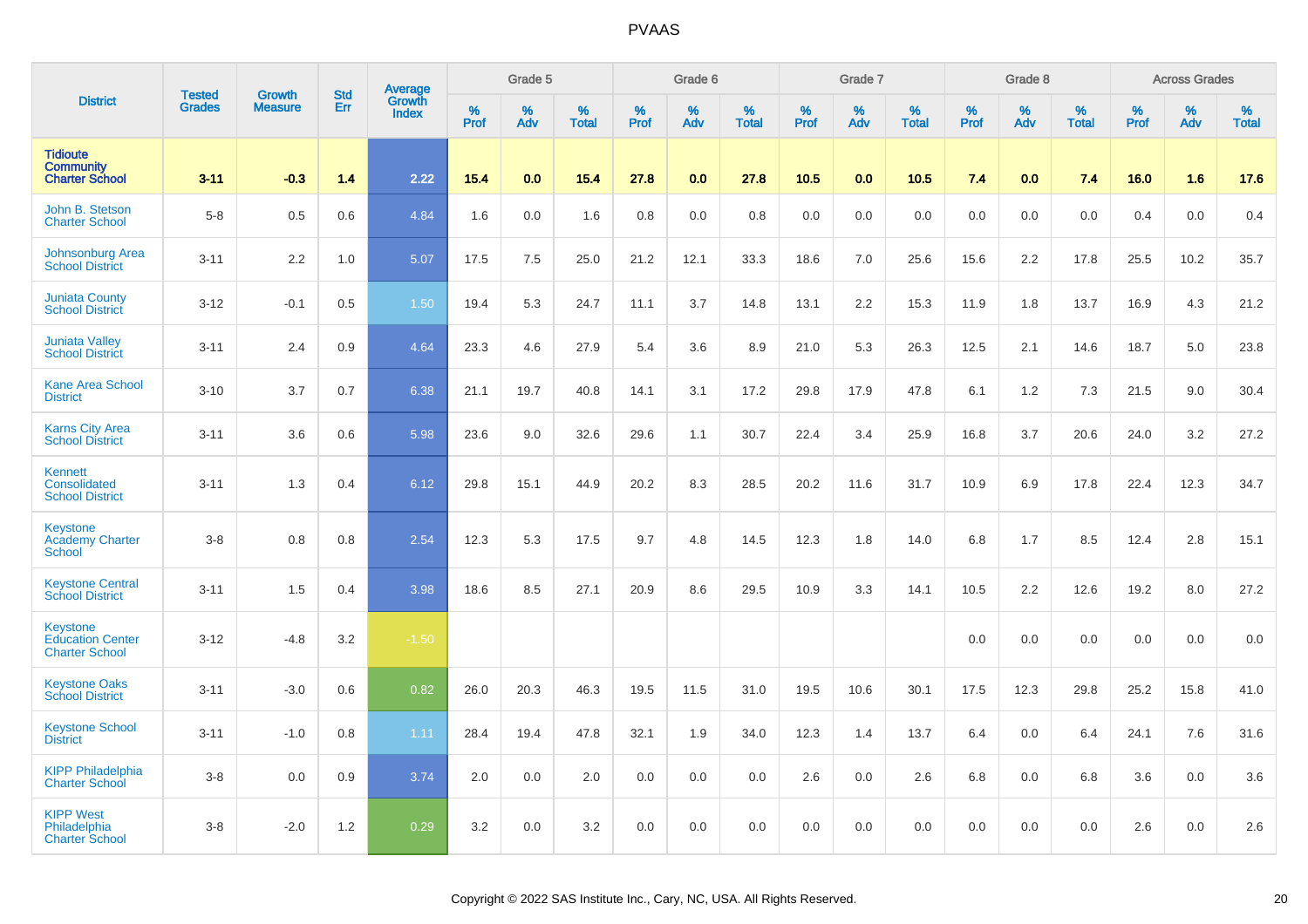|                                                              | <b>Tested</b> | <b>Growth</b>  | <b>Std</b> | Average                |           | Grade 5  |                   |           | Grade 6  |                   |           | Grade 7  |                   |           | Grade 8  |                   |           | <b>Across Grades</b> |                   |
|--------------------------------------------------------------|---------------|----------------|------------|------------------------|-----------|----------|-------------------|-----------|----------|-------------------|-----------|----------|-------------------|-----------|----------|-------------------|-----------|----------------------|-------------------|
| <b>District</b>                                              | <b>Grades</b> | <b>Measure</b> | Err        | <b>Growth</b><br>Index | %<br>Prof | %<br>Adv | %<br><b>Total</b> | %<br>Prof | %<br>Adv | %<br><b>Total</b> | %<br>Prof | %<br>Adv | %<br><b>Total</b> | %<br>Prof | %<br>Adv | %<br><b>Total</b> | %<br>Prof | %<br>Adv             | %<br><b>Total</b> |
| <b>Tidioute</b><br><b>Community</b><br><b>Charter School</b> | $3 - 11$      | $-0.3$         | 1.4        | 2.22                   | 15.4      | 0.0      | 15.4              | 27.8      | 0.0      | 27.8              | 10.5      | 0.0      | 10.5              | 7.4       | 0.0      | 7.4               | 16.0      | 1.6                  | 17.6              |
| <b>Kiski Area School</b><br><b>District</b>                  | $3 - 11$      | $-4.9$         | 0.4        | $-1.08$                | 15.4      | 5.6      | 21.0              | 11.1      | 1.8      | 13.0              | 22.9      | 5.0      | 27.9              | 9.6       | 2.8      | 12.4              | 20.2      | 7.5                  | 27.7              |
| <b>Kutztown Area</b><br><b>School District</b>               | $3 - 12$      | $-1.4$         | 0.8        | 3.35                   | 40.3      | 11.9     | 52.2              | 24.2      | 3.2      | 27.4              | 25.6      | 10.3     | 35.9              | 10.8      | 10.8     | 21.5              | 30.0      | 13.3                 | 43.3              |
| La Academia<br>Partnership<br><b>Charter School</b>          | $6 - 11$      | $-5.6$         | 1.8        | $-0.91$                |           |          |                   | 0.0       | 0.0      | 0.0               | 0.0       | 0.0      | 0.0               | 0.0       | 0.0      | 0.0               | 0.0       | 0.0                  | $0.0\,$           |
| <b>Laboratory Charter</b><br><b>School</b>                   | $3-8$         | $-0.7$         | 1.1        | 2.78                   | 3.2       | 0.0      | 3.2               | 2.3       | 0.0      | 2.3               | 6.4       | 0.0      | 6.4               | 5.0       | 0.0      | 5.0               | 5.3       | 0.0                  | 5.3               |
| Lackawanna Trail<br><b>School District</b>                   | $3 - 10$      | 1.4            | 0.7        | 3.97                   | 21.8      | 9.1      | 30.9              | 34.3      | 10.4     | 44.8              | 12.7      | 11.3     | 23.9              | 11.8      | 6.6      | 18.4              | 24.2      | 11.5                 | 35.8              |
| <b>Lakeland School</b><br><b>District</b>                    | $3 - 11$      | $-2.1$         | 0.6        | 0.56                   | 29.3      | 2.7      | 32.0              | 25.5      | 6.4      | 31.9              | 26.9      | 4.8      | 31.7              | 5.7       | 0.0      | 5.7               | 24.0      | 5.5                  | 29.5              |
| Lake-Lehman<br><b>School District</b>                        | $3 - 11$      | 2.9            | 0.6        | 5.69                   | 30.6      | 9.9      | 40.5              | 21.0      | 6.7      | 27.6              | 23.7      | 6.1      | 29.8              | 14.2      | 4.4      | 18.6              | 26.3      | 6.7                  | 33.1              |
| <b>Lakeview School</b><br><b>District</b>                    | $3 - 11$      | $-3.9$         | 0.8        | 0.54                   | 28.6      | 18.4     | 46.9              | 30.0      | 7.1      | 37.1              | 22.2      | 1.6      | 23.8              | 21.0      | 1.6      | 22.6              | 28.3      | 13.3                 | 41.6              |
| Lampeter-<br><b>Strasburg School</b><br><b>District</b>      | $3 - 12$      | $-0.2$         | 0.4        | 3.38                   | 38.6      | 13.5     | 52.2              | 32.4      | 4.9      | 37.2              | 36.0      | 7.1      | 43.2              | 22.6      | 10.6     | 33.2              | 34.5      | 12.8                 | 47.4              |
| <b>Lancaster School</b><br><b>District</b>                   | $3 - 12$      | $-3.2$         | 0.3        | $-3.06$                | 8.8       | 3.0      | 11.8              | 3.9       | 0.8      | 4.7               | 4.4       | 0.9      | 5.3               | 2.3       | 0.6      | 3.0               | 7.4       | 1.9                  | 9.3               |
| <b>Laurel Highlands</b><br><b>School District</b>            | $3 - 11$      | $-4.3$         | 0.5        | $-1.98$                | 13.3      | 5.7      | 19.0              | 9.7       | 7.1      | 16.8              | 11.0      | 3.9      | 15.0              | 12.6      | 4.8      | 17.5              | 17.1      | 7.0                  | 24.1              |
| <b>Laurel School</b><br><b>District</b>                      | $3 - 11$      | $-0.4$         | 0.7        | 1.59                   | 25.7      | 5.4      | 31.1              | 23.9      | 12.7     | 36.6              | 29.5      | 5.1      | 34.6              | 18.8      | 8.7      | 27.5              | 28.6      | 13.6                 | 42.2              |
| <b>Lebanon School</b><br><b>District</b>                     | $3 - 11$      | 0.1            | 0.3        | 4.53                   | 10.8      | 2.5      | 13.2              | 5.4       | 1.6      | 7.0               | 3.4       | 0.6      | 4.1               | 4.5       | 0.8      | 5.4               | 7.2       | 1.6                  | 8.8               |
| <b>Leechburg Area</b><br><b>School District</b>              | $3 - 11$      | $-3.5$         | 0.9        | $-0.64$                | 15.6      | 2.2      | 17.8              | 16.2      | 5.4      | 21.6              | 8.0       | 0.0      | 8.0               | 23.8      | 7.1      | 31.0              | 22.5      | 5.9                  | 28.5              |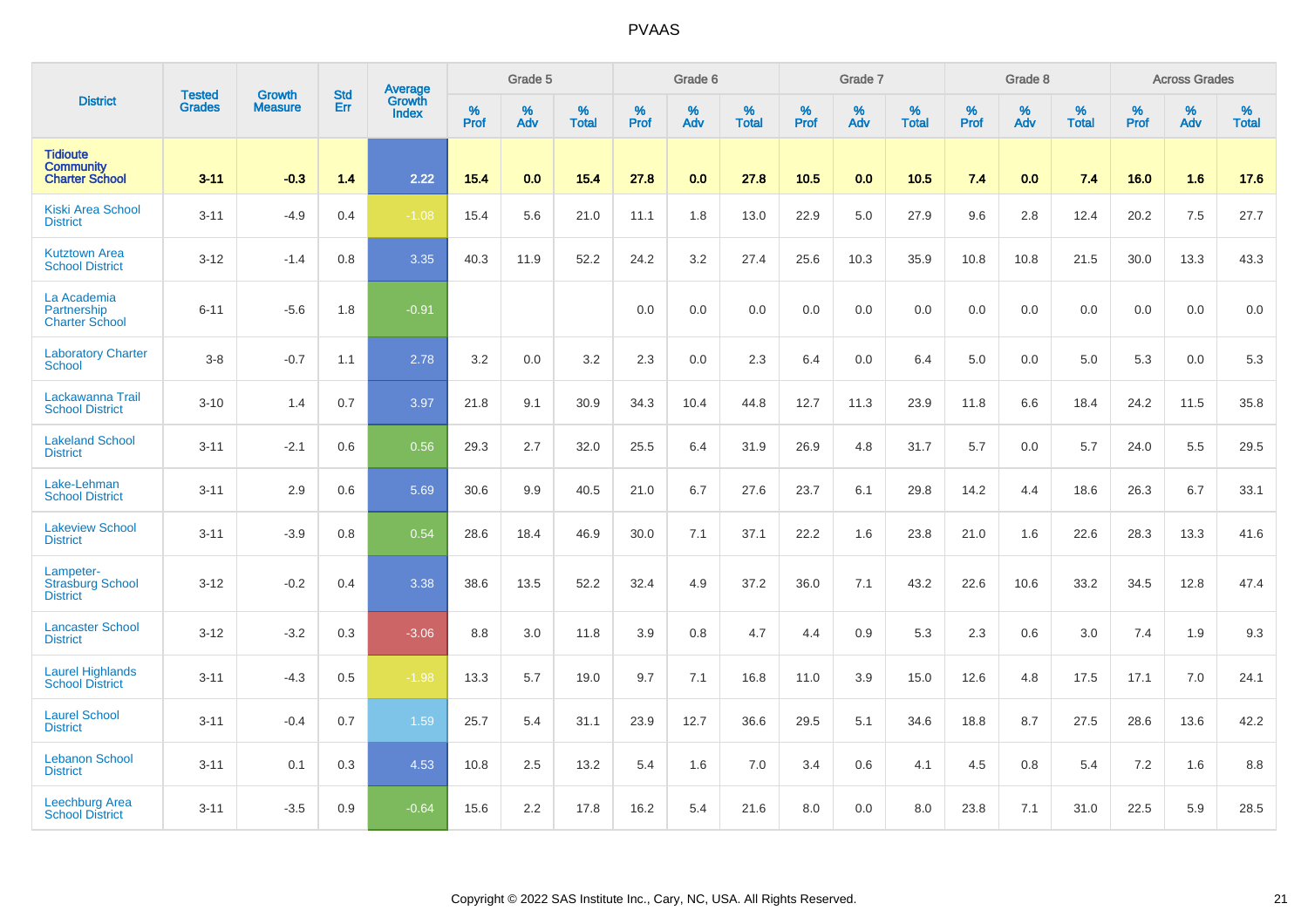|                                                                          | <b>Tested</b> | <b>Growth</b>  | <b>Std</b> | Average                |                     | Grade 5  |                   |              | Grade 6  |                   |              | Grade 7  |                   |              | Grade 8  |                   |           | <b>Across Grades</b> |                   |
|--------------------------------------------------------------------------|---------------|----------------|------------|------------------------|---------------------|----------|-------------------|--------------|----------|-------------------|--------------|----------|-------------------|--------------|----------|-------------------|-----------|----------------------|-------------------|
| <b>District</b>                                                          | <b>Grades</b> | <b>Measure</b> | Err        | Growth<br><b>Index</b> | $\%$<br><b>Prof</b> | %<br>Adv | %<br><b>Total</b> | $\%$<br>Prof | %<br>Adv | %<br><b>Total</b> | $\%$<br>Prof | %<br>Adv | %<br><b>Total</b> | $\%$<br>Prof | %<br>Adv | %<br><b>Total</b> | %<br>Prof | %<br>Adv             | %<br><b>Total</b> |
| <b>Tidioute</b><br><b>Community</b><br><b>Charter School</b>             | $3 - 11$      | $-0.3$         | 1.4        | 2.22                   | 15.4                | 0.0      | 15.4              | 27.8         | 0.0      | 27.8              | 10.5         | 0.0      | 10.5              | 7.4          | 0.0      | 7.4               | 16.0      | 1.6                  | 17.6              |
| <b>Lehigh Valley</b><br><b>Academy Regional</b><br><b>Charter School</b> | $3 - 11$      | $-3.0$         | 0.5        | $-1.04$                | 22.5                | 7.5      | 30.0              | 16.4         | 3.1      | 19.5              | 7.4          | 1.8      | 9.3               | 5.5          | 0.9      | 6.4               | 17.4      | 4.4                  | 21.8              |
| <b>Lehigh Valley Dual</b><br><b>Language Charter</b><br>School           | $3-8$         | 3.1            | 2.3        | 1.36                   | 0.0                 | 0.0      | 0.0               | 7.7          | 0.0      | 7.7               |              |          |                   |              |          |                   | 4.2       | 0.0                  | 4.2               |
| <b>Lehighton Area</b><br><b>School District</b>                          | $3 - 11$      | 3.8            | 0.5        | 7.54                   | 23.0                | 5.9      | 29.0              | 26.0         | 4.1      | 30.1              | 12.0         | 5.7      | 17.7              | 14.7         | 1.8      | 16.6              | 23.4      | 5.4                  | 28.8              |
| <b>Lewisburg Area</b><br><b>School District</b>                          | $3 - 11$      | 6.7            | 0.6        | 12.13                  | 33.6                | 28.3     | 62.0              | 40.0         | 24.2     | 64.2              | 33.1         | 29.4     | 62.5              | 17.9         | 31.3     | 49.2              | 31.0      | 30.1                 | 61.1              |
| <b>Ligonier Valley</b><br><b>School District</b>                         | $3 - 11$      | $-3.6$         | 0.7        | 1.35                   | 14.6                | 3.7      | 18.3              | 16.5         | 0.0      | 16.5              | 12.3         | 0.0      | 12.3              | 6.9          | 0.0      | 6.9               | 17.2      | 2.9                  | 20.0              |
| <b>Lincoln Charter</b><br><b>School</b>                                  | $3-5$         | $-2.5$         | 1.4        | $-1.78$                | 1.3                 | 1.3      | 2.6               |              |          |                   |              |          |                   |              |          |                   | 3.6       | 0.8                  | 4.4               |
| <b>Lincoln Leadership</b><br><b>Academy Charter</b><br><b>School</b>     | $3 - 12$      | $-1.2$         | 0.9        | 2.09                   | 0.0                 | 0.0      | 0.0               | 2.0          | 0.0      | 2.0               | 4.0          | 2.0      | 6.0               | 0.0          | 0.0      | 0.0               | 3.8       | 0.7                  | 4.4               |
| <b>Lincoln Park</b><br><b>Performing Arts</b><br><b>Charter School</b>   | $7 - 11$      | $-4.4$         | 1.0        | $-0.45$                |                     |          |                   |              |          |                   | 33.9         | 5.4      | 39.3              | 11.5         | 3.4      | 14.9              | 20.3      | 4.2                  | 24.5              |
| <b>Lindley Academy</b><br>Charter School At<br><b>Birney</b>             | $3-8$         | $-3.0$         | 0.7        | 0.43                   | 1.3                 | 0.0      | 1.3               | 2.6          | 0.0      | 2.6               | 0.0          | 0.0      | 0.0               | 0.0          | 1.6      | 1.6               | 1.0       | 0.3                  | 1.3               |
| <b>Line Mountain</b><br><b>School District</b>                           | $3 - 11$      | $-0.5$         | 0.7        | 0.25                   | 19.7                | 12.1     | 31.8              | 15.3         | 2.8      | 18.1              | 13.3         | 6.1      | 19.4              | 9.9          | 2.8      | 12.7              | 17.8      | 7.7                  | 25.5              |
| <b>Littlestown Area</b><br><b>School District</b>                        | $3 - 11$      | 1.5            | 0.6        | 5.61                   | 18.6                | 2.6      | 21.2              | 16.3         | 1.6      | 17.9              | 14.0         | 4.7      | 18.7              | 21.0         | 4.0      | 25.0              | 23.5      | 4.6                  | 28.1              |
| <b>Lower Dauphin</b><br><b>School District</b>                           | $3 - 11$      | $-1.8$         | 0.4        | 2.03                   | 29.8                | 22.8     | 52.6              | 23.7         | 4.8      | 28.5              | 22.0         | 6.4      | 28.4              | 18.6         | 9.5      | 28.0              | 25.6      | 14.4                 | 39.9              |
| <b>Lower Merion</b><br><b>School District</b>                            | $3 - 11$      | 3.3            | 0.3        | 12.62                  | 27.6                | 48.2     | 75.8              | 31.4         | 37.3     | 68.6              | 33.9         | 31.3     | 65.2              | 33.0         | 28.3     | 61.3              | 31.2      | 40.9                 | 72.2              |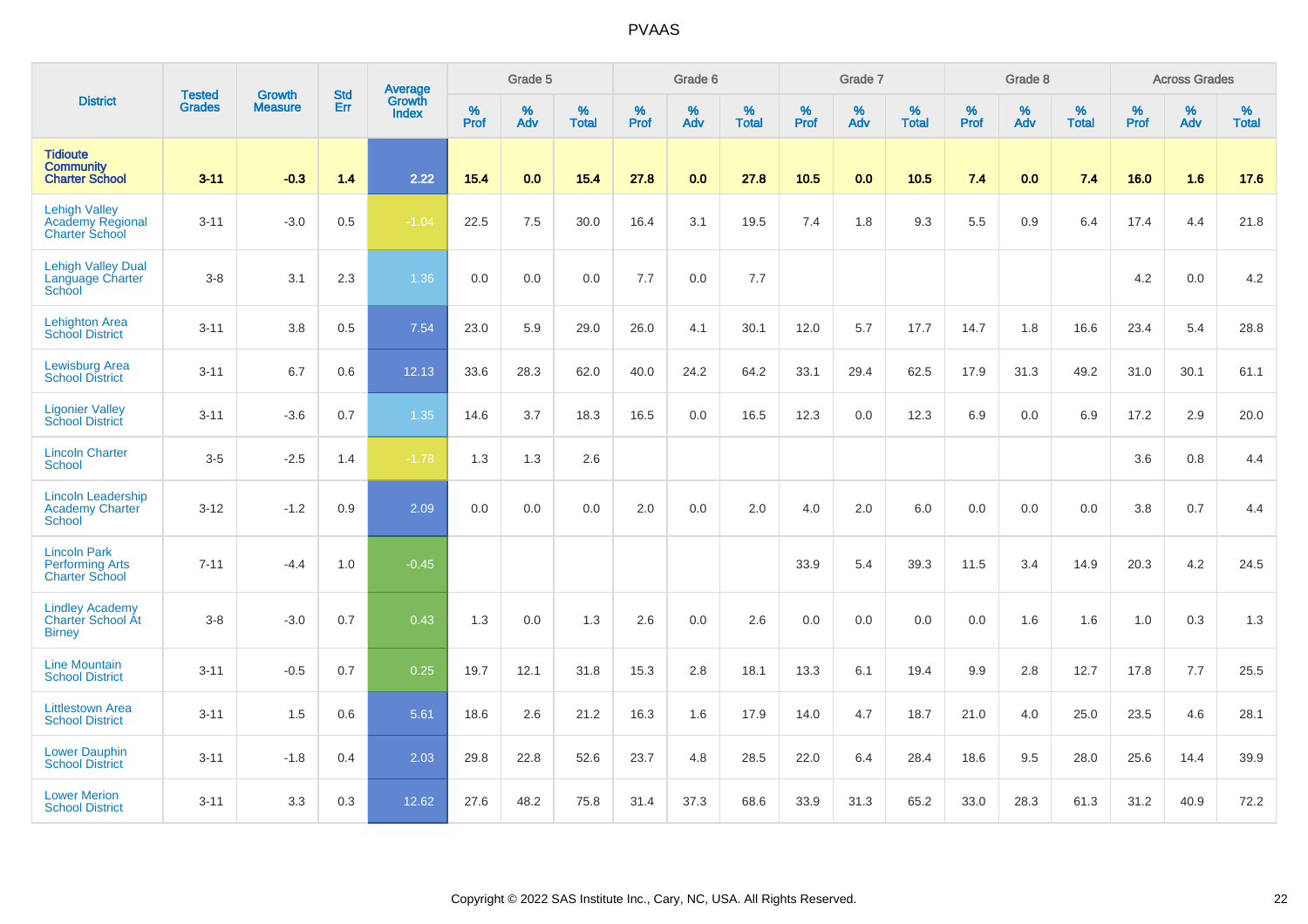|                                                                    |                                |                                 | <b>Std</b> | Average         |           | Grade 5  |                      |              | Grade 6  |                   |              | Grade 7  |                   |           | Grade 8  |                   |                  | <b>Across Grades</b> |                   |
|--------------------------------------------------------------------|--------------------------------|---------------------------------|------------|-----------------|-----------|----------|----------------------|--------------|----------|-------------------|--------------|----------|-------------------|-----------|----------|-------------------|------------------|----------------------|-------------------|
| <b>District</b>                                                    | <b>Tested</b><br><b>Grades</b> | <b>Growth</b><br><b>Measure</b> | Err        | Growth<br>Index | %<br>Prof | %<br>Adv | $\%$<br><b>Total</b> | $\%$<br>Prof | %<br>Adv | %<br><b>Total</b> | $\%$<br>Prof | %<br>Adv | %<br><b>Total</b> | %<br>Prof | %<br>Adv | %<br><b>Total</b> | %<br><b>Prof</b> | %<br>Adv             | %<br><b>Total</b> |
| <b>Tidioute</b><br><b>Community</b><br><b>Charter School</b>       | $3 - 11$                       | $-0.3$                          | 1.4        | 2.22            | 15.4      | 0.0      | 15.4                 | 27.8         | 0.0      | 27.8              | 10.5         | 0.0      | 10.5              | 7.4       | 0.0      | 7.4               | 16.0             | 1.6                  | 17.6              |
| <b>Lower Moreland</b><br><b>Township School</b><br><b>District</b> | $3 - 11$                       | 2.2                             | 0.5        | 4.65            | 27.3      | 27.3     | 54.6                 | 38.8         | 19.4     | 58.2              | 30.7         | 17.2     | 47.8              | 25.1      | 15.0     | 40.1              | 32.4             | 17.7                 | 50.0              |
| Loyalsock<br><b>Township School</b><br><b>District</b>             | $3 - 12$                       | 3.7                             | 0.6        | 7.24            | 33.0      | 18.3     | 51.3                 | 32.6         | 10.2     | 42.9              | 23.4         | 9.4      | 32.8              | 27.0      | 9.0      | 36.0              | 31.1             | 13.2                 | 44.4              |
| <b>Mahanoy Area</b><br><b>School District</b>                      | $3 - 10$                       | $-0.3$                          | 0.8        | 3.34            | 7.3       | 0.0      | 7.3                  | 4.0          | 0.0      | 4.0               | 7.7          | 0.0      | 7.7               | 4.6       | 0.0      | 4.6               | 10.4             | 0.8                  | 11.1              |
| <b>Manchester</b><br><b>Academic Charter</b><br><b>School</b>      | $3-8$                          | 0.6                             | 1.1        | 3.37            | 3.6       | 0.0      | 3.6                  | 3.4          | 0.0      | 3.4               | 3.6          | 0.0      | 3.6               | 0.0       | 0.0      | 0.0               | 4.9              | 0.5                  | 5.4               |
| <b>Manheim Central</b><br><b>School District</b>                   | $3 - 11$                       | 2.8                             | 0.4        | 9.93            | 25.4      | 7.6      | 33.0                 | 23.6         | 5.8      | 29.3              | 15.0         | 5.2      | 20.2              | 20.9      | 6.2      | 27.1              | 22.8             | 9.4                  | 32.2              |
| <b>Manheim</b><br><b>Township School</b><br><b>District</b>        | $3 - 12$                       | $-0.7$                          | 0.3        | 6.38            | 29.8      | 17.1     | 46.9                 | 33.2         | 23.2     | 56.3              | 28.9         | 9.6      | 38.6              | 18.1      | 11.2     | 29.3              | 28.7             | 21.3                 | 49.9              |
| Mariana Bracetti<br><b>Academy Charter</b><br><b>School</b>        | $3 - 10$                       | $-3.1$                          | 0.9        | 2.21            | 8.6       | 0.0      | 8.6                  | 2.2          | 0.0      | 2.2               | 7.3          | 0.0      | 7.3               | 0.0       | 0.0      | 0.0               | 4.4              | 0.0                  | 4.4               |
| <b>Marion Center</b><br><b>Area School</b><br><b>District</b>      | $3 - 10$                       | 0.9                             | 0.7        | 5.76            | 24.4      | 7.7      | 32.0                 | 37.2         | 11.8     | 49.0              | 19.0         | 10.7     | 29.8              | 22.6      | 8.6      | 31.2              | 27.9             | 10.6                 | 38.4              |
| <b>Maritime Academy</b><br><b>Charter School</b>                   | $3 - 10$                       | $-3.7$                          | 0.6        | 1.10            | 3.5       | 1.2      | 4.7                  | 1.2          | 3.6      | 4.8               | 7.9          | 5.6      | 13.5              | 3.3       | 0.0      | 3.3               | 4.6              | 2.1                  | 6.7               |
| <b>Marple Newtown</b><br><b>School District</b>                    | $3 - 11$                       | $-3.4$                          | 0.4        | $-1.81$         | 36.2      | 21.4     | 57.6                 | 31.7         | 20.2     | 51.9              | 27.1         | 8.3      | 35.4              | 20.5      | 6.0      | 26.5              | 32.9             | 20.2                 | 53.1              |
| <b>Mars Area School</b><br><b>District</b>                         | $3 - 10$                       | 0.5                             | 0.4        | 6.45            | 31.3      | 20.9     | 52.2                 | 32.6         | 24.5     | 57.1              | 23.8         | 16.5     | 40.4              | 24.5      | 6.4      | 30.8              | 32.3             | 21.1                 | 53.4              |
| <b>MaST Community</b><br><b>Charter School</b>                     | $3 - 10$                       | $-8.7$                          | 0.6        | $-3.76$         | 30.0      | 3.0      | 33.0                 | 20.0         | 3.8      | 23.8              | 24.3         | 3.9      | 28.2              | 17.5      | 1.9      | 19.4              | 23.1             | 3.6                  | 26.7              |
| <b>MaST Community</b><br><b>Charter School II</b>                  | $3 - 10$                       | $-8.4$                          | 0.7        | $-4.62$         | 5.0       | 2.0      | 6.9                  | 7.2          | 1.0      | 8.2               | 8.9          | 2.0      | 10.9              |           |          |                   | 12.6             | 3.2                  | 15.8              |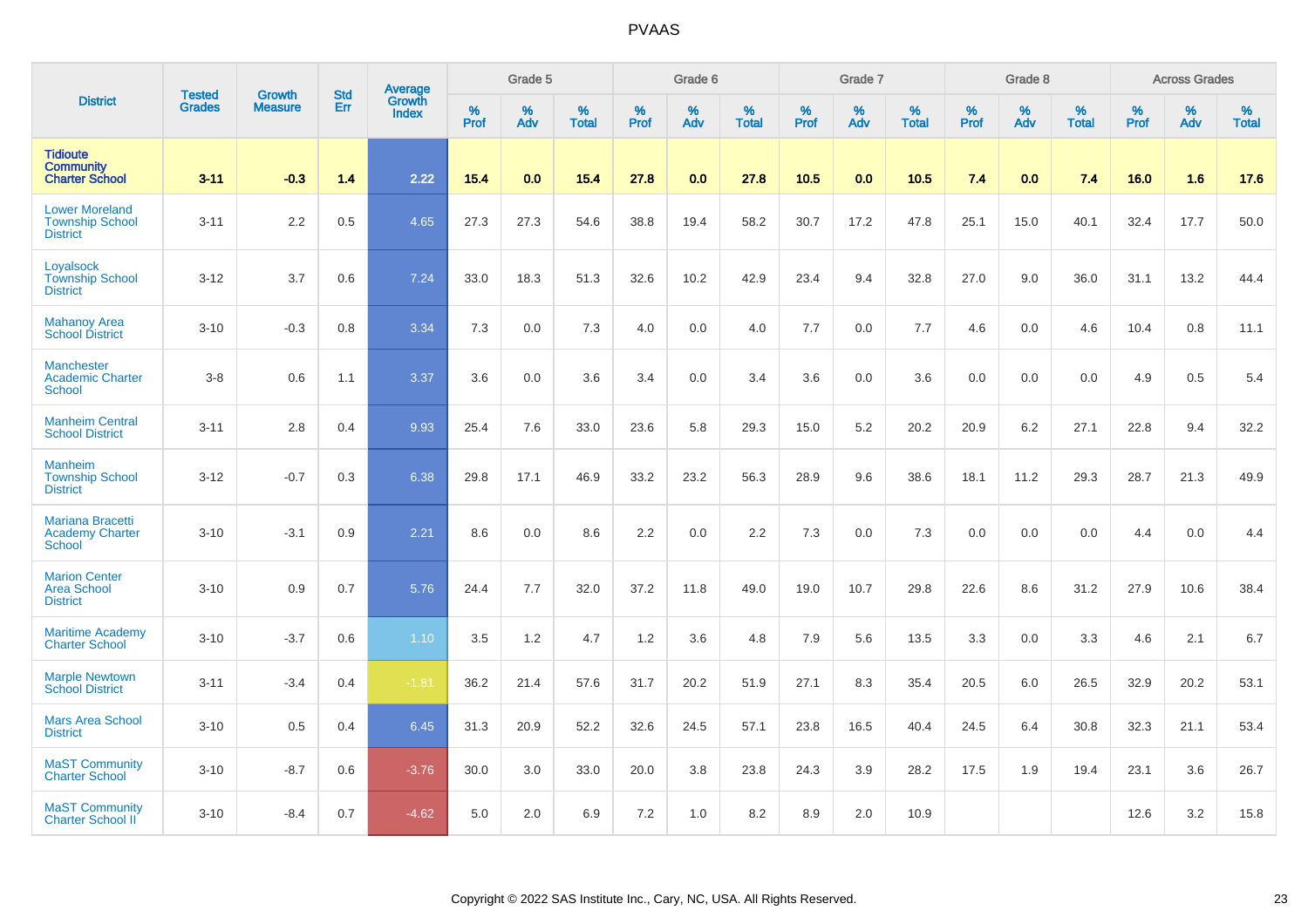|                                                              | <b>Tested</b> | <b>Growth</b>  | <b>Std</b> | Average                |              | Grade 5     |                   |              | Grade 6     |                      |              | Grade 7  |                   |              | Grade 8  |                   |              | <b>Across Grades</b> |                      |
|--------------------------------------------------------------|---------------|----------------|------------|------------------------|--------------|-------------|-------------------|--------------|-------------|----------------------|--------------|----------|-------------------|--------------|----------|-------------------|--------------|----------------------|----------------------|
| <b>District</b>                                              | <b>Grades</b> | <b>Measure</b> | Err        | Growth<br><b>Index</b> | $\%$<br>Prof | $\%$<br>Adv | %<br><b>Total</b> | $\%$<br>Prof | $\%$<br>Adv | $\%$<br><b>Total</b> | $\%$<br>Prof | %<br>Adv | %<br><b>Total</b> | $\%$<br>Prof | %<br>Adv | %<br><b>Total</b> | $\%$<br>Prof | $\%$<br>Adv          | $\%$<br><b>Total</b> |
| <b>Tidioute</b><br><b>Community</b><br><b>Charter School</b> | $3 - 11$      | $-0.3$         | 1.4        | 2.22                   | 15.4         | 0.0         | 15.4              | 27.8         | 0.0         | 27.8                 | $10.5$       | 0.0      | 10.5              | 7.4          | 0.0      | 7.4               | 16.0         | 1.6                  | 17.6                 |
| <b>MaST Community</b><br><b>Charter School III</b>           | $3-6$         | $-3.6$         | 0.8        | $-2.16$                | 3.8          | 0.0         | 3.8               | 6.8          | 1.5         | 8.3                  |              |          |                   |              |          |                   | 8.3          | 2.2                  | 10.5                 |
| <b>Mastery Charter</b><br>School - Clymer<br>Elementary      | $3-6$         | 1.9            | 1.5        | 1.23                   | 0.0          | 0.0         | 0.0               | 3.8          | 0.0         | 3.8                  |              |          |                   |              |          |                   | 2.6          | 0.8                  | 3.4                  |
| <b>Mastery Charter</b><br>School - Gratz<br>Campus           | $7 - 10$      | 1.0            | 1.4        | 3.30                   |              |             |                   |              |             |                      | 6.2          | 0.0      | 6.2               | 2.4          | 0.0      | 2.4               | 4.1          | 0.0                  | 4.1                  |
| <b>Mastery Charter</b><br>School - Hardy<br><b>Williams</b>  | $3 - 11$      | $-0.1$         | 1.2        | 1.30                   | 4.9          | 0.0         | 4.9               | 11.4         | 2.9         | 14.3                 | 5.6          | 0.0      | 5.6               |              |          |                   | 6.9          | 0.6                  | 7.5                  |
| <b>Mastery Charter</b><br>School - Harrity<br>Campus         | $3-8$         | $-0.7$         | 1.1        | 2.42                   | 4.6          | 4.6         | 9.1               | 2.3          | 0.0         | 2.3                  | 0.0          | 0.0      | 0.0               | 3.1          | 0.0      | 3.1               | 5.5          | 1.0                  | 6.5                  |
| <b>Mastery Charter</b><br>School - Pickett<br>Campus         | $6 - 10$      | 1.2            | 1.1        | 2.33                   |              |             |                   | 0.0          | 0.0         | 0.0                  | 0.0          | 0.0      | 0.0               | 2.8          | 0.0      | 2.8               | 0.9          | 0.0                  | 0.9                  |
| <b>Mastery Charter</b><br>School -<br>Shoemaker<br>Campus    | $7 - 10$      | 1.9            | 1.6        | 1.76                   |              |             |                   |              |             |                      | 9.4          | 0.0      | 9.4               | 4.2          | 0.0      | 4.2               | 7.1          | 0.0                  | 7.1                  |
| <b>Mastery Charter</b><br><b>School - Smedley</b><br>Campus  | $3-6$         | $-0.6$         | 1.2        | $-0.35$                | 1.9          | 0.0         | 1.9               | 3.5          | 0.0         | 3.5                  |              |          |                   |              |          |                   | 3.5          | 0.0                  | 3.5                  |
| <b>Mastery Charter</b><br>School - Thomas<br>Campus          | $3 - 10$      | 1.5            | 0.9        | 4.14                   | 10.8         | 0.0         | 10.8              | 7.1          | 2.4         | 9.5                  | 7.0          | 0.0      | 7.0               | 2.2          | 0.0      | 2.2               | 8.6          | 0.8                  | 9.4                  |
| <b>Mastery Charter</b><br>School John Wister<br>Elementary   | $3-5$         | 3.9            | 2.6        | 1.52                   | 5.0          | 0.0         | 5.0               |              |             |                      |              |          |                   |              |          |                   | 2.9          | 0.0                  | 2.9                  |
| <b>Mastery Charter</b><br>School-Cleveland<br>Elementary     | $3-8$         | $-1.3$         | 1.2        | 0.25                   | 3.8          | 7.7         | 11.5              | 5.9          | 0.0         | 5.9                  | 3.6          | 0.0      | 3.6               | 3.8          | 3.8      | 7.7               | 2.4          | 1.8                  | 4.3                  |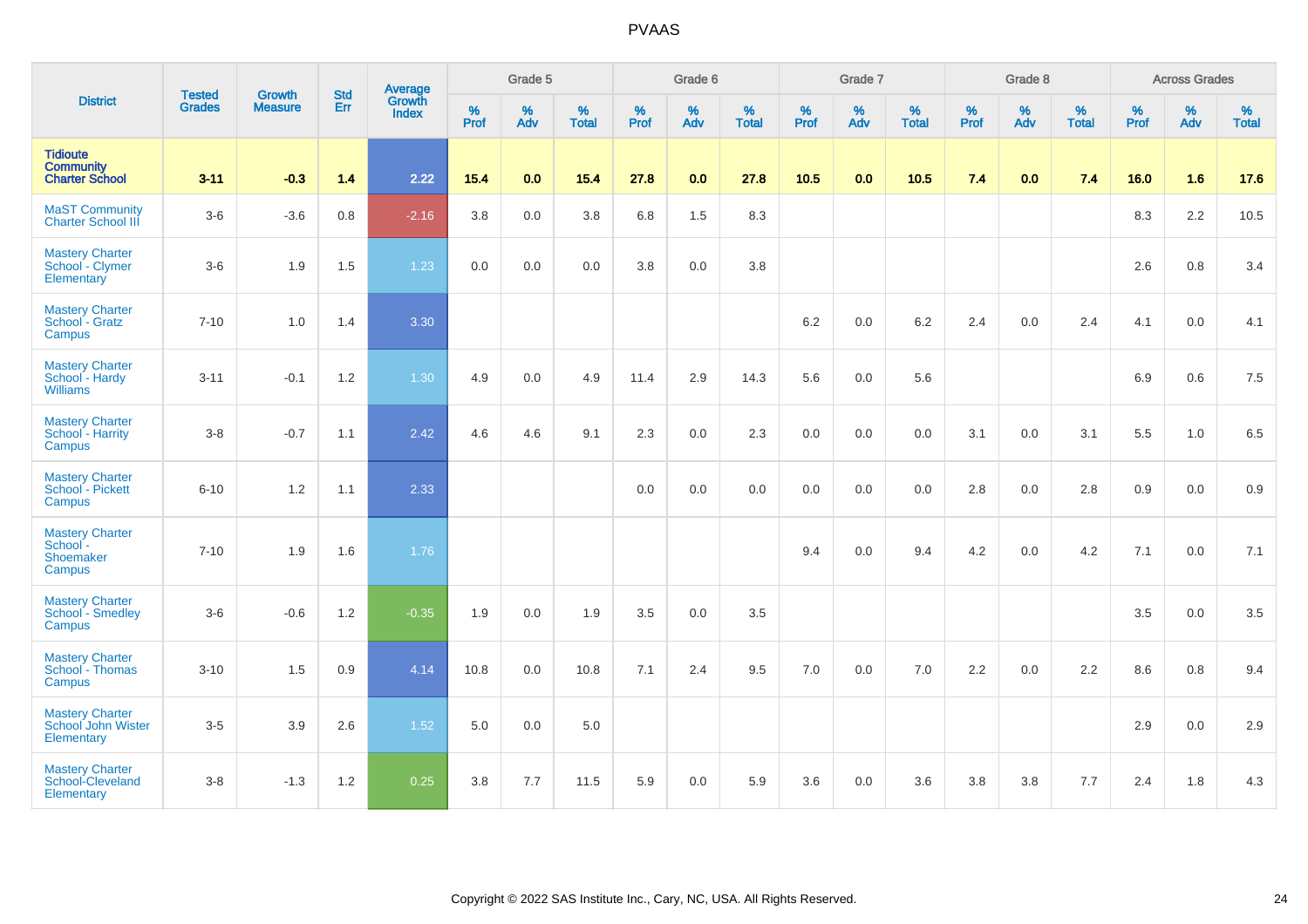|                                                                               |                                |                                 | <b>Std</b> | Average                |           | Grade 5  |                      |           | Grade 6  |                   |              | Grade 7  |                   |           | Grade 8  |                   |           | <b>Across Grades</b> |                   |
|-------------------------------------------------------------------------------|--------------------------------|---------------------------------|------------|------------------------|-----------|----------|----------------------|-----------|----------|-------------------|--------------|----------|-------------------|-----------|----------|-------------------|-----------|----------------------|-------------------|
| <b>District</b>                                                               | <b>Tested</b><br><b>Grades</b> | <b>Growth</b><br><b>Measure</b> | Err        | Growth<br><b>Index</b> | %<br>Prof | %<br>Adv | $\%$<br><b>Total</b> | %<br>Prof | %<br>Adv | %<br><b>Total</b> | $\%$<br>Prof | %<br>Adv | %<br><b>Total</b> | %<br>Prof | %<br>Adv | %<br><b>Total</b> | %<br>Prof | $\%$<br>Adv          | %<br><b>Total</b> |
| <b>Tidioute</b><br><b>Community</b><br><b>Charter School</b>                  | $3 - 11$                       | $-0.3$                          | 1.4        | 2.22                   | 15.4      | 0.0      | 15.4                 | 27.8      | 0.0      | 27.8              | 10.5         | 0.0      | 10.5              | 7.4       | 0.0      | 7.4               | 16.0      | 1.6                  | 17.6              |
| <b>Mastery Charter</b><br>School-Francis D.<br><b>Pastorius</b><br>Elementary | $3-8$                          | 0.3                             | 1.3        | 0.60                   | 3.8       | 0.0      | 3.8                  | 3.7       | 0.0      | 3.7               | 0.0          | 0.0      | 0.0               | 0.0       | 0.0      | 0.0               | 3.1       | 0.0                  | 3.1               |
| <b>Mastery Charter</b><br>School-Mann<br>Campus                               | $3-6$                          | 1.8                             | 1.6        | 4.14                   | 4.0       | 4.0      | 8.0                  | 5.4       | 2.7      | 8.1               |              |          |                   |           |          |                   | 2.2       | 1.4                  | 3.6               |
| <b>Mcguffey School</b><br><b>District</b>                                     | $3 - 11$                       | $-2.0$                          | 0.6        | 2.55                   | 25.9      | 2.8      | 28.7                 | 13.7      | 2.0      | 15.7              | 4.7          | 0.0      | 4.7               | 5.6       | 3.2      | 8.9               | 17.6      | 5.0                  | 22.6              |
| <b>Mckeesport Area</b><br><b>School District</b>                              | $3 - 12$                       | $-0.2$                          | 0.5        | 1.94                   | 8.9       | 3.0      | 11.9                 | 3.9       | 0.0      | 3.9               | 1.0          | 0.0      | 1.0               | 1.0       | 0.0      | 1.0               | 7.7       | 2.1                  | 9.7               |
| Mechanicsburg<br><b>Area School</b><br><b>District</b>                        | $3 - 11$                       | $-1.3$                          | 0.4        | 1.94                   | 27.0      | 14.7     | 41.8                 | 16.3      | 2.8      | 19.1              | 20.3         | 5.4      | 25.8              | 14.5      | 4.6      | 19.1              | 24.3      | 10.0                 | 34.2              |
| <b>Memphis Street</b><br><b>Academy Charter</b><br>School @ JP<br>Jones       | $5-8$                          | 0.7                             | 0.7        | 1.39                   | 0.0       | 3.2      | 3.2                  | 0.0       | 0.0      | 0.0               | 0.0          | 0.0      | 0.0               | 0.0       | 0.0      | 0.0               | 0.0       | 0.6                  | 0.6               |
| <b>Mercer Area</b><br><b>School District</b>                                  | $3 - 11$                       | $-1.2$                          | 0.7        | 2.42                   | 32.8      | 15.5     | 48.3                 | 35.3      | 8.8      | 44.1              | 25.0         | 11.8     | 36.8              | 18.7      | 4.0      | 22.7              | 29.0      | 12.7                 | 41.7              |
| <b>Methacton School</b><br><b>District</b>                                    | $3 - 11$                       | $-1.5$                          | 0.3        | 2.62                   | 30.5      | 14.2     | 44.7                 | 28.2      | 9.9      | 38.1              | 27.0         | 11.2     | 38.2              | 20.1      | 12.5     | 32.6              | 30.9      | 13.6                 | 44.5              |
| <b>Meyersdale Area</b><br><b>School District</b>                              | $3 - 11$                       | 1.9                             | 0.8        | 4.25                   | 35.2      | 9.3      | 44.4                 | 26.6      | 15.6     | 42.2              | 18.9         | 0.0      | 18.9              | 11.9      | 8.5      | 20.3              | 24.6      | 9.4                  | 34.0              |
| <b>Mid Valley School</b><br><b>District</b>                                   | $3 - 10$                       | 1.5                             | 0.6        | 5.23                   | 22.9      | 10.4     | 33.3                 | 15.0      | 2.4      | 17.3              | 15.3         | 0.0      | 15.3              | 6.7       | 0.7      | 7.4               | 17.5      | 4.6                  | 22.0              |
| Middletown Area<br><b>School District</b>                                     | $3 - 11$                       | $-1.6$                          | 0.5        | 0.08                   | 19.5      | 5.0      | 24.5                 | 6.1       | 0.8      | 6.9               | 16.1         | 9.8      | 25.9              | 11.8      | 2.0      | 13.7              | 18.4      | 7.5                  | 25.9              |
| <b>Midd-West School</b><br><b>District</b>                                    | $3 - 11$                       | 4.5                             | 0.6        | 8.11                   | 29.8      | 11.2     | 41.0                 | 35.1      | 9.9      | 45.0              | 18.2         | 14.1     | 32.3              | 21.6      | 8.0      | 29.6              | 27.0      | 9.8                  | 36.8              |
| <b>Midland Borough</b><br><b>School District</b>                              | $3-8$                          | 2.3                             | 1.3        | 2.65                   | 10.3      | 6.9      | 17.2                 | 13.6      | 0.0      | 13.6              | 14.3         | 0.0      | 14.3              | 9.5       | 4.8      | 14.3              | 15.7      | 2.9                  | 18.6              |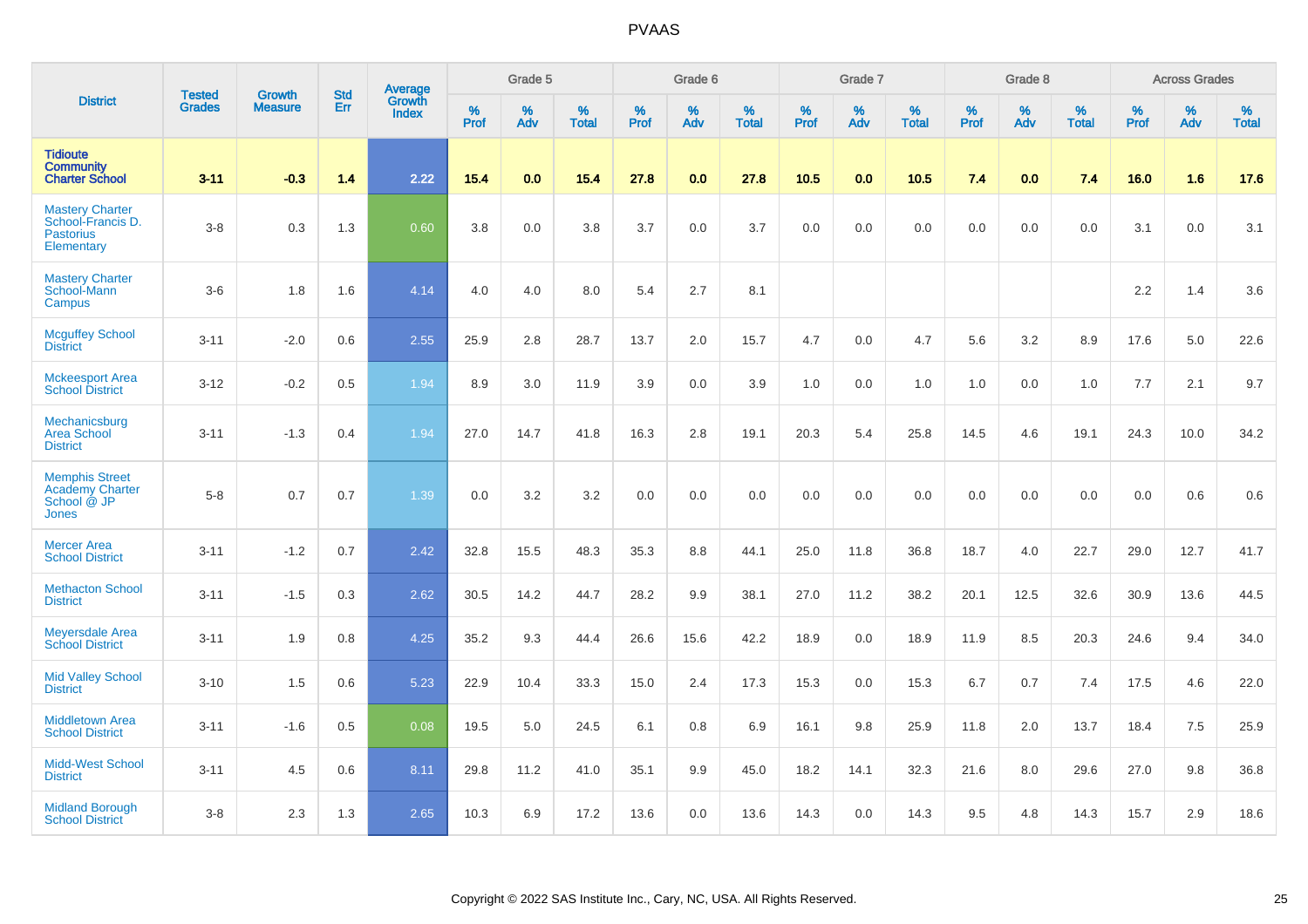|                                                               | <b>Tested</b> | <b>Growth</b>  | <b>Std</b> | Average                       |                     | Grade 5     |                   |                  | Grade 6  |                   |                     | Grade 7  |                   |              | Grade 8  |                   |              | <b>Across Grades</b> |                   |
|---------------------------------------------------------------|---------------|----------------|------------|-------------------------------|---------------------|-------------|-------------------|------------------|----------|-------------------|---------------------|----------|-------------------|--------------|----------|-------------------|--------------|----------------------|-------------------|
| <b>District</b>                                               | <b>Grades</b> | <b>Measure</b> | Err        | <b>Growth</b><br><b>Index</b> | $\%$<br><b>Prof</b> | $\%$<br>Adv | %<br><b>Total</b> | %<br><b>Prof</b> | %<br>Adv | %<br><b>Total</b> | $\%$<br><b>Prof</b> | %<br>Adv | %<br><b>Total</b> | $\%$<br>Prof | %<br>Adv | %<br><b>Total</b> | $\%$<br>Prof | %<br>Adv             | %<br><b>Total</b> |
| <b>Tidioute</b><br><b>Community</b><br><b>Charter School</b>  | $3 - 11$      | $-0.3$         | 1.4        | 2.22                          | 15.4                | 0.0         | 15.4              | 27.8             | 0.0      | 27.8              | 10.5                | 0.0      | 10.5              | 7.4          | 0.0      | 7.4               | 16.0         | 1.6                  | 17.6              |
| <b>Mifflin County</b><br><b>School District</b>               | $3 - 11$      | 1.8            | 0.3        | 8.99                          | 26.6                | 10.4        | 37.0              | 13.8             | 4.6      | 18.4              | 10.3                | 3.8      | 14.1              | 10.7         | 1.5      | 12.2              | 17.7         | 5.5                  | 23.2              |
| <b>Mifflinburg Area</b><br><b>School District</b>             | $3 - 11$      | 2.1            | 0.6        | 5.49                          | 32.0                | 12.0        | 44.0              | 29.7             | 4.5      | 34.2              | 17.4                | 8.3      | 25.6              | 25.2         | 7.8      | 33.0              | 29.9         | 8.8                  | 38.6              |
| <b>Millcreek Township</b><br><b>School District</b>           | $3 - 11$      | 1.1            | 0.3        | 8.82                          | 26.5                | 20.8        | 47.3              | 23.1             | 9.4      | 32.4              | 22.1                | 14.3     | 36.4              | 21.6         | 13.0     | 34.7              | 25.4         | 15.9                 | 41.3              |
| <b>Millersburg Area</b><br><b>School District</b>             | $3 - 11$      | $-2.3$         | 0.8        | 3.45                          | 37.2                | 19.6        | 56.9              | 15.1             | 3.8      | 18.9              | 18.8                | 1.6      | 20.3              | 8.1          | 1.6      | 9.7               | 23.6         | 9.2                  | 32.8              |
| <b>Millville Area</b><br><b>School District</b>               | $3 - 12$      | 3.8            | 0.9        | 5.21                          | 34.0                | 0.0         | 34.0              | 18.9             | 1.9      | 20.8              | 15.9                | 9.1      | 25.0              | 18.4         | 2.6      | 21.0              | 24.6         | 4.7                  | 29.3              |
| <b>Milton Area School</b><br><b>District</b>                  | $3 - 11$      | 0.2            | 0.5        | 2.24                          | 24.4                | 11.8        | 36.1              | 17.3             | 3.2      | 20.5              | 20.2                | 7.5      | 27.6              | 19.8         | 12.7     | 32.5              | 22.0         | 8.8                  | 30.9              |
| <b>Minersville Area</b><br><b>School District</b>             | $3 - 11$      | $-0.9$         | 0.7        | 4.90                          | 9.6                 | 4.1         | 13.7              | 20.8             | 2.6      | 23.4              | 10.4                | 0.0      | 10.4              | 2.7          | 1.3      | 4.0               | 15.1         | 3.2                  | 18.3              |
| <b>Mohawk Area</b><br><b>School District</b>                  | $3 - 11$      | 1.9            | 0.6        | 3.98                          | 26.2                | 4.8         | 31.1              | 19.2             | 13.8     | 33.0              | 27.4                | 11.8     | 39.2              | 22.8         | 8.7      | 31.5              | 27.0         | 10.4                 | 37.4              |
| <b>Monessen City</b><br><b>School District</b>                | $3 - 10$      | $-1.5$         | 1.1        | $-0.31$                       | 5.3                 | 0.0         | 5.3               | 2.6              | 0.0      | 2.6               | 0.0                 | 0.0      | 0.0               | 0.0          | 0.0      | 0.0               | 3.9          | 0.6                  | 4.4               |
| <b>Moniteau School</b><br><b>District</b>                     | $3 - 11$      | $-2.7$         | 0.7        | $-0.13$                       | 32.5                | 8.4         | 41.0              | 22.9             | 8.4      | 31.3              | 11.0                | 2.4      | 13.4              | 11.1         | 0.0      | 11.1              | 23.7         | 9.2                  | 32.9              |
| <b>Montessori</b><br><b>Regional Charter</b><br><b>School</b> | $3-6$         | $-2.6$         | 1.1        | $-1.45$                       | 15.0                | 5.0         | 20.0              | 5.1              | 1.7      | 6.8               |                     |          |                   |              |          |                   | 11.1         | 6.3                  | 17.3              |
| <b>Montgomery Area</b><br><b>School District</b>              | $3 - 11$      | 0.8            | 0.8        | 4.18                          | 25.7                | 10.8        | 36.5              | 29.0             | 30.6     | 59.7              | 33.3                | 6.9      | 40.3              | 17.2         | 1.7      | 19.0              | 28.4         | 13.2                 | 41.6              |
| <b>Montour School</b><br><b>District</b>                      | $3 - 11$      | 5.0            | 0.4        | 11.10                         | 31.8                | 25.1        | 57.0              | 30.6             | 24.5     | 55.1              | 26.3                | 30.1     | 56.5              | 26.6         | 30.6     | 57.3              | 31.2         | 26.8                 | 58.1              |
| <b>Montoursville Area</b><br><b>School District</b>           | $3 - 12$      | $-1.9$         | 0.5        | $-0.02$                       | 31.1                | 12.9        | 43.9              | 28.8             | 8.0      | 36.8              | 25.2                | 6.7      | 31.8              | 19.9         | 8.5      | 28.4              | 28.2         | 11.2                 | 39.4              |
| <b>Montrose Area</b><br><b>School District</b>                | $3 - 10$      | 1.4            | 0.7        | 4.16                          | 19.4                | 19.4        | 38.8              | 27.2             | 4.4      | 31.5              | 25.0                | 4.4      | 29.4              | 14.5         | 2.4      | 16.9              | 24.4         | 7.4                  | 31.8              |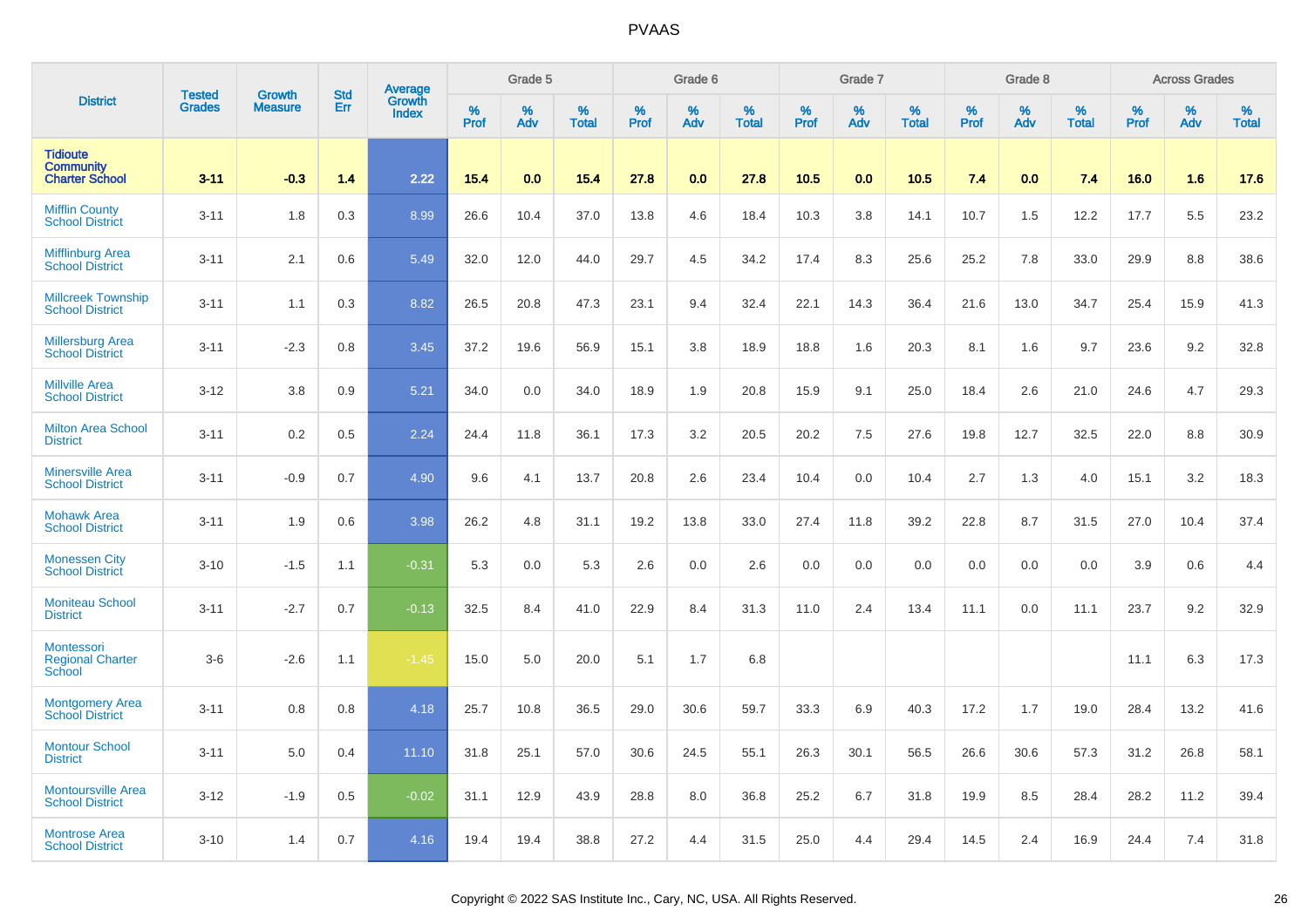|                                                                | <b>Tested</b> | <b>Growth</b>  | <b>Std</b> | Average                |              | Grade 5  |                   |           | Grade 6  |                   |           | Grade 7  |                   |           | Grade 8  |                   |           | <b>Across Grades</b> |                   |
|----------------------------------------------------------------|---------------|----------------|------------|------------------------|--------------|----------|-------------------|-----------|----------|-------------------|-----------|----------|-------------------|-----------|----------|-------------------|-----------|----------------------|-------------------|
| <b>District</b>                                                | <b>Grades</b> | <b>Measure</b> | Err        | Growth<br><b>Index</b> | $\%$<br>Prof | %<br>Adv | %<br><b>Total</b> | %<br>Prof | %<br>Adv | %<br><b>Total</b> | %<br>Prof | %<br>Adv | %<br><b>Total</b> | %<br>Prof | %<br>Adv | %<br><b>Total</b> | %<br>Prof | %<br>Adv             | %<br><b>Total</b> |
| <b>Tidioute</b><br><b>Community</b><br><b>Charter School</b>   | $3 - 11$      | $-0.3$         | 1.4        | 2.22                   | 15.4         | 0.0      | 15.4              | 27.8      | 0.0      | 27.8              | 10.5      | 0.0      | 10.5              | 7.4       | 0.0      | 7.4               | 16.0      | 1.6                  | 17.6              |
| <b>Moon Area School</b><br><b>District</b>                     | $3 - 11$      | $-2.5$         | 0.4        | $-1.68$                | 32.1         | 15.8     | 48.0              | 26.9      | 9.1      | 36.0              | 28.0      | 11.5     | 39.4              | 20.6      | 10.9     | 31.5              | 29.3      | 16.9                 | 46.2              |
| <b>Morrisville Borough</b><br><b>School District</b>           | $3 - 11$      | $-6.7$         | 0.9        | $-1.42$                | 9.8          | 0.0      | 9.8               | 1.9       | 0.0      | 1.9               | 3.9       | 0.0      | 3.9               | 0.0       | 0.0      | 0.0               | 5.1       | 0.6                  | 5.7               |
| <b>Moshannon Valley</b><br><b>School District</b>              | $3 - 10$      | 2.3            | 0.8        | 2.85                   | 19.6         | 13.0     | 32.6              | 14.8      | 18.5     | 33.3              | 21.0      | 4.8      | 25.8              | 16.9      | 6.2      | 23.1              | 19.9      | 8.5                  | 28.4              |
| <b>Mount Carmel</b><br><b>Area School</b><br><b>District</b>   | $3 - 11$      | 0.2            | 0.6        | 3.89                   | 10.8         | 2.7      | 13.5              | 12.5      | 7.1      | 19.6              | 13.6      | 3.6      | 17.3              | 8.8       | 2.6      | 11.5              | 12.2      | 4.5                  | 16.7              |
| <b>Mount Pleasant</b><br><b>Area School</b><br><b>District</b> | $3 - 11$      | $-5.7$         | 0.5        | $-0.96$                | 18.0         | 1.6      | 19.7              | 12.8      | 2.4      | 15.2              | 12.7      | 2.8      | 15.5              | 7.4       | 0.8      | 8.3               | 18.3      | 4.3                  | 22.6              |
| <b>Mount Union Area</b><br><b>School District</b>              | $3 - 10$      | 3.0            | 0.7        | 5.20                   | 11.7         | 4.3      | 16.0              | 12.4      | 0.0      | 12.4              | 13.4      | 2.4      | 15.8              | 0.0       | 1.2      | 1.2               | 12.2      | 3.3                  | 15.5              |
| <b>Mountain View</b><br><b>School District</b>                 | $3 - 11$      | 5.6            | 0.8        | 7.04                   | 28.3         | 1.7      | 30.0              | 16.3      | 2.0      | 18.4              | 25.9      | 7.4      | 33.3              | 27.1      | 8.5      | 35.6              | 21.4      | 4.2                  | 25.6              |
| Mt Lebanon<br><b>School District</b>                           | $3 - 11$      | $-2.1$         | 0.4        | 4.72                   | 39.7         | 34.6     | 74.3              | 42.0      | 15.7     | 57.7              | 32.6      | 20.7     | 53.3              | 31.6      | 17.4     | 49.1              | 36.2      | 29.4                 | 65.5              |
| <b>Muhlenberg</b><br><b>School District</b>                    | $3 - 10$      | $-7.3$         | 0.4        | $-6.59$                | 8.1          | 0.5      | 8.5               | 2.5       | 0.8      | 3.4               | 6.9       | 1.2      | 8.0               | 7.5       | 0.7      | 8.2               | 7.0       | 1.0                  | 8.0               |
| <b>Muncy School</b><br><b>District</b>                         | $3 - 11$      | 2.4            | 0.7        | 5.81                   | 36.7         | 8.3      | 45.0              | 32.5      | 14.3     | 46.8              | 29.0      | 15.9     | 44.9              | 23.3      | 6.7      | 30.0              | 31.5      | 13.1                 | 44.6              |
| <b>Nazareth Area</b><br><b>School District</b>                 | $3 - 11$      | $-2.2$         | 0.4        | 3.03                   | 30.3         | 13.0     | 43.3              | 27.3      | 13.5     | 40.8              | 27.8      | 6.8      | 34.6              | 17.3      | 3.5      | 20.9              | 28.9      | 10.3                 | 39.2              |
| <b>Neshaminy School</b><br><b>District</b>                     | $3 - 11$      | $-0.6$         | 0.3        | 4.21                   | 26.6         | 8.4      | 35.0              | 18.4      | 3.5      | 21.9              | 21.1      | 6.5      | 27.6              | 17.0      | 5.4      | 22.4              | 24.8      | 10.8                 | 35.6              |
| <b>Neshannock</b><br><b>Township School</b><br><b>District</b> | $3 - 10$      | $-3.2$         | 0.7        | 0.96                   | 26.7         | 15.6     | 42.2              | 30.9      | 13.2     | 44.1              | 20.0      | 7.0      | 27.0              | 15.6      | 3.9      | 19.5              | 23.6      | 9.2                  | 32.8              |
| <b>New Brighton Area</b><br><b>School District</b>             | $3 - 11$      | $-2.4$         | 0.6        | 1.31                   | 18.0         | 1.1      | 19.1              | 7.9       | 0.0      | 7.9               | 8.9       | 3.0      | 11.9              | 4.8       | 1.0      | 5.8               | 11.1      | 1.9                  | 13.0              |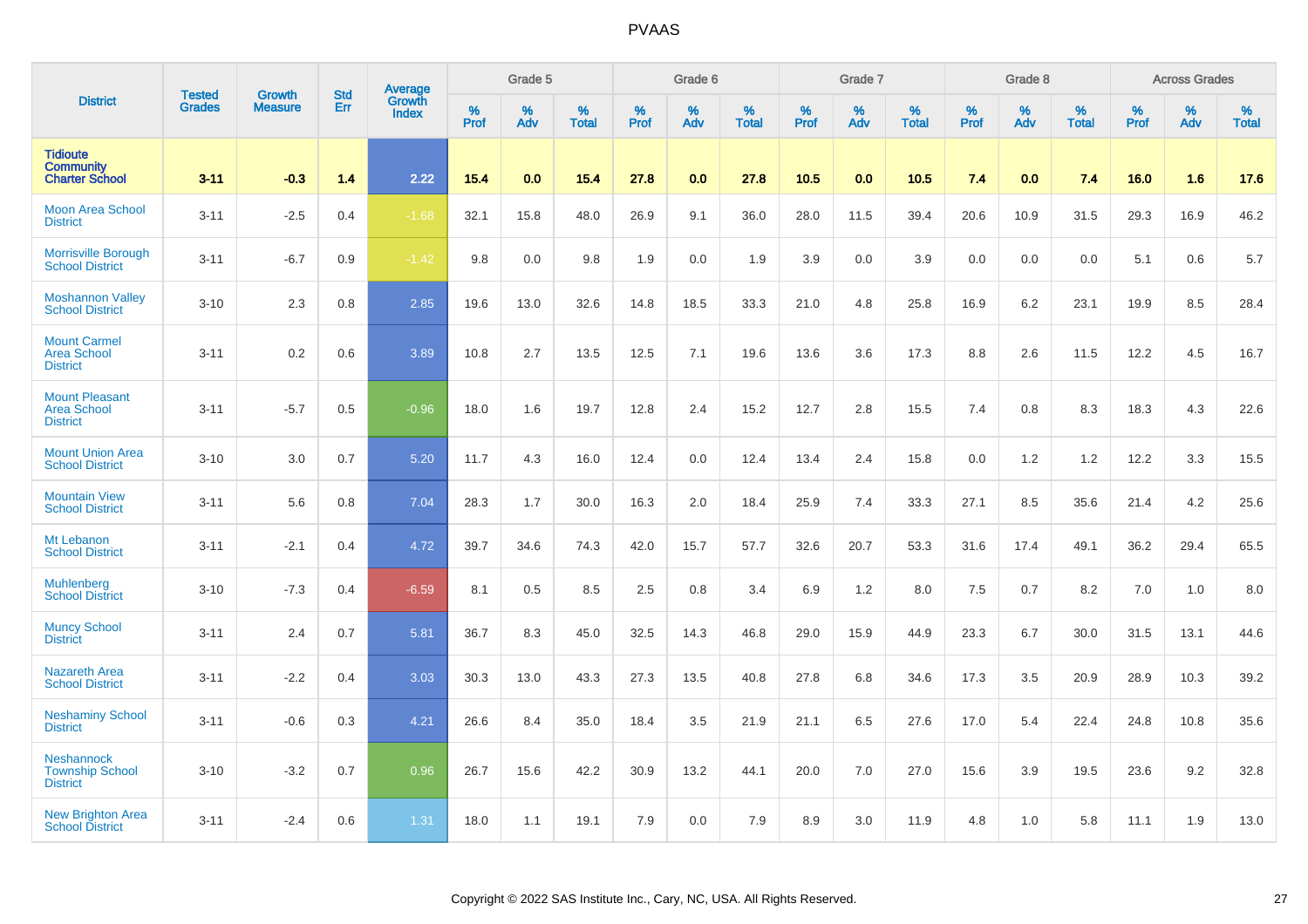|                                                                 |                                | <b>Growth</b>  | <b>Std</b> | Average         |              | Grade 5  |                   |           | Grade 6  |                   |              | Grade 7  |                   |           | Grade 8  |                   |              | <b>Across Grades</b> |                   |
|-----------------------------------------------------------------|--------------------------------|----------------|------------|-----------------|--------------|----------|-------------------|-----------|----------|-------------------|--------------|----------|-------------------|-----------|----------|-------------------|--------------|----------------------|-------------------|
| <b>District</b>                                                 | <b>Tested</b><br><b>Grades</b> | <b>Measure</b> | Err        | Growth<br>Index | $\%$<br>Prof | %<br>Adv | %<br><b>Total</b> | %<br>Prof | %<br>Adv | %<br><b>Total</b> | $\%$<br>Prof | %<br>Adv | %<br><b>Total</b> | %<br>Prof | %<br>Adv | %<br><b>Total</b> | $\%$<br>Prof | $\%$<br>Adv          | %<br><b>Total</b> |
| <b>Tidioute</b><br><b>Community</b><br><b>Charter School</b>    | $3 - 11$                       | $-0.3$         | 1.4        | 2.22            | 15.4         | 0.0      | 15.4              | 27.8      | 0.0      | 27.8              | 10.5         | 0.0      | 10.5              | 7.4       | 0.0      | 7.4               | 16.0         | 1.6                  | 17.6              |
| <b>New Castle Area</b><br><b>School District</b>                | $3 - 12$                       | $-0.5$         | 0.4        | 2.63            | 4.3          | 0.5      | 4.8               | 3.3       | 1.9      | 5.2               | 7.7          | 1.4      | 9.1               | 3.3       | 0.9      | 4.2               | 4.4          | 1.1                  | 5.5               |
| <b>New Day Charter</b><br><b>School</b>                         | $7 - 11$                       | 2.2            | 3.1        | 0.71            |              |          |                   |           |          |                   |              |          |                   | 0.0       | 0.0      | 0.0               | 0.0          | 0.0                  | 0.0               |
| <b>New Foundations</b><br><b>Charter School</b>                 | $3 - 11$                       | $-1.5$         | 0.7        | 2.37            | 18.5         | 5.6      | 24.1              | 6.4       | 0.0      | 6.4               | 21.3         | 3.3      | 24.6              | 13.1      | 2.4      | 15.5              | 17.1         | 2.9                  | 20.0              |
| New Hope-<br><b>Solebury School</b><br><b>District</b>          | $3 - 11$                       | 4.2            | 0.6        | 6.75            | 40.4         | 25.5     | 66.0              | 41.2      | 11.8     | 52.9              | 25.5         | 17.0     | 42.6              | 37.6      | 19.3     | 56.9              | 36.8         | 21.0                 | 57.8              |
| New Kensington-<br><b>Arnold School</b><br><b>District</b>      | $3 - 11$                       | $-1.9$         | 0.6        | 6.23            | 9.1          | 0.9      | 10.0              | 12.5      | 5.8      | 18.3              | 4.4          | 0.0      | 4.4               | 1.2       | 0.0      | 1.2               | 11.4         | 2.6                  | 14.0              |
| <b>Newport School</b><br><b>District</b>                        | $3 - 12$                       | 2.2            | 0.8        | 4.70            | 22.2         | 11.1     | 33.3              | 25.0      | 6.9      | 31.9              | 15.9         | 0.0      | 15.9              | 27.4      | 4.8      | 32.3              | 24.8         | 6.9                  | 31.7              |
| <b>Norristown Area</b><br><b>School District</b>                | $3 - 12$                       | $-2.3$         | 0.4        | 0.04            | 10.2         | 0.6      | 10.8              | 9.0       | 1.1      | 10.0              | 9.3          | 1.3      | 10.7              | 7.4       | 3.0      | 10.4              | 11.0         | 1.9                  | 13.0              |
| <b>North Allegheny</b><br><b>School District</b>                | $3 - 11$                       | 0.3            | 0.3        | 4.51            | 38.5         | 35.1     | 73.5              | 35.2      | 13.4     | 48.6              | 31.8         | 23.8     | 55.6              | 25.9      | 16.5     | 42.4              | 34.1         | 26.8                 | 60.9              |
| <b>North Clarion</b><br><b>County School</b><br><b>District</b> | $3 - 12$                       | 5.1            | 0.9        | 5.51            | 34.1         | 6.8      | 40.9              | 31.7      | 12.2     | 43.9              | 21.4         | 7.1      | 28.6              | 15.9      | 11.4     | 27.3              | 26.5         | 10.6                 | 37.1              |
| <b>North East School</b><br><b>District</b>                     | $3 - 11$                       | 1.4            | 0.5        | 2.92            | 33.3         | 9.4      | 42.7              | 23.1      | 9.7      | 32.8              | 26.4         | 9.3      | 35.7              | 31.4      | 13.1     | 44.5              | 29.8         | 12.1                 | 41.8              |
| <b>North Hills School</b><br><b>District</b>                    | $3 - 11$                       | $-3.1$         | 0.4        | $-1.31$         | 34.1         | 14.0     | 48.1              | 30.1      | 11.4     | 41.5              | 28.1         | 11.5     | 39.6              | 21.9      | 9.6      | 31.5              | 30.4         | 13.8                 | 44.2              |
| <b>North Penn School</b><br><b>District</b>                     | $3 - 11$                       | 0.9            | 0.2        | 9.59            | 30.6         | 14.1     | 44.6              | 25.7      | 14.1     | 39.7              | 29.4         | 8.8      | 38.2              | 25.4      | 7.7      | 33.2              | 29.6         | 14.0                 | 43.7              |
| <b>North Pocono</b><br><b>School District</b>                   | $3 - 11$                       | $-3.6$         | 0.6        | 0.08            | 34.1         | 6.2      | 40.3              | 12.8      | 1.8      | 14.7              | 24.2         | 8.3      | 32.5              | 19.3      | 7.9      | 27.2              | 27.9         | 10.4                 | 38.3              |
| <b>North Schuylkill</b><br><b>School District</b>               | $3 - 11$                       | 0.5            | 0.5        | 4.31            | 8.2          | 3.0      | 11.2              | 4.8       | 0.8      | 5.6               | 5.8          | 3.9      | 9.7               | 11.8      | 6.7      | 18.5              | 12.1         | 4.1                  | 16.1              |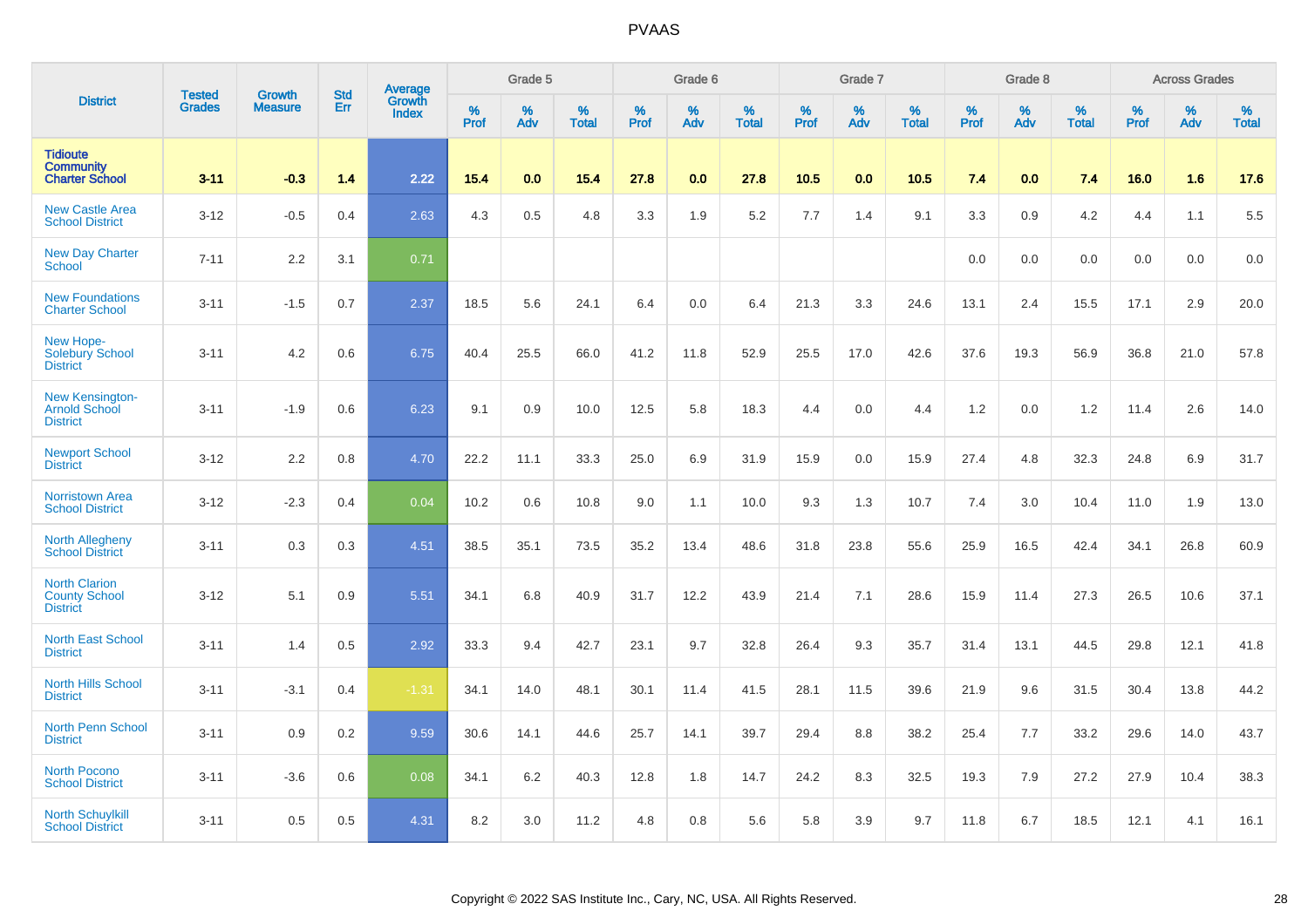|                                                                    |                                |                                 | <b>Std</b> | <b>Average</b>         |           | Grade 5  |                   |           | Grade 6  |                   |           | Grade 7  |                   |           | Grade 8  |                   |                  | <b>Across Grades</b> |                   |
|--------------------------------------------------------------------|--------------------------------|---------------------------------|------------|------------------------|-----------|----------|-------------------|-----------|----------|-------------------|-----------|----------|-------------------|-----------|----------|-------------------|------------------|----------------------|-------------------|
| <b>District</b>                                                    | <b>Tested</b><br><b>Grades</b> | <b>Growth</b><br><b>Measure</b> | Err        | Growth<br><b>Index</b> | %<br>Prof | %<br>Adv | %<br><b>Total</b> | %<br>Prof | %<br>Adv | %<br><b>Total</b> | %<br>Prof | %<br>Adv | %<br><b>Total</b> | %<br>Prof | %<br>Adv | %<br><b>Total</b> | %<br><b>Prof</b> | %<br>Adv             | %<br><b>Total</b> |
| <b>Tidioute</b><br><b>Community</b><br><b>Charter School</b>       | $3 - 11$                       | $-0.3$                          | 1.4        | 2.22                   | 15.4      | 0.0      | 15.4              | 27.8      | 0.0      | 27.8              | 10.5      | 0.0      | 10.5              | 7.4       | 0.0      | 7.4               | 16.0             | 1.6                  | 17.6              |
| <b>North Star School</b><br><b>District</b>                        | $3 - 11$                       | $-2.8$                          | 0.7        | $-0.18$                | 12.5      | 12.5     | 25.0              | 23.4      | 4.7      | 28.1              | 11.1      | 1.4      | 12.5              | 14.1      | 2.2      | 16.3              | 22.6             | 10.0                 | 32.6              |
| <b>Northampton Area</b><br><b>School District</b>                  | $3 - 11$                       | $-3.1$                          | 0.7        | 0.02                   | 28.5      | 9.3      | 37.8              | 23.7      | 5.3      | 29.0              | 18.7      | 5.3      | 24.0              | 13.3      | 1.7      | 15.0              | 29.6             | 9.8                  | 39.4              |
| Northeast Bradford<br><b>School District</b>                       | $3 - 10$                       | 1.9                             | 0.9        | 4.85                   | 40.0      | 12.5     | 52.5              | 34.8      | 2.2      | 37.0              | 24.0      | 2.0      | 26.0              | 13.8      | 5.2      | 19.0              | 29.7             | 6.0                  | 35.7              |
| <b>Northeastern York</b><br><b>School District</b>                 | $3 - 11$                       | 1.4                             | 0.4        | 3.99                   | 32.1      | 13.8     | 46.0              | 21.2      | 8.1      | 29.3              | 21.9      | 6.0      | 27.9              | 29.2      | 15.0     | 44.1              | 27.8             | 13.2                 | 41.0              |
| <b>Northern Bedford</b><br><b>County School</b><br><b>District</b> | $3 - 11$                       | $-1.5$                          | 0.8        | 1.00                   | 24.5      | 8.2      | 32.6              | 30.5      | 1.7      | 32.2              | 19.0      | 1.7      | 20.7              | 9.4       | 3.1      | 12.5              | 24.6             | 5.2                  | 29.8              |
| <b>Northern Cambria</b><br><b>School District</b>                  | $3 - 11$                       | $-0.4$                          | 0.8        | 3.23                   | 16.4      | 3.6      | 20.0              | 3.8       | 0.0      | 3.8               | 19.6      | 1.8      | 21.4              | 18.2      | 1.5      | 19.7              | 17.9             | 3.6                  | 21.4              |
| <b>Northern Lebanon</b><br><b>School District</b>                  | $3 - 11$                       | $-3.8$                          | 0.5        | $-1.80$                | 30.5      | 8.6      | 39.1              | 12.8      | 0.8      | 13.6              | 8.1       | 2.7      | 10.8              | 7.2       | 0.6      | 7.8               | 19.9             | 7.9                  | 27.9              |
| Northern Lehigh<br><b>School District</b>                          | $3 - 12$                       | $-2.6$                          | 0.7        | 0.19                   | 22.7      | 6.2      | 28.9              | 13.8      | 0.0      | 13.8              | 15.0      | 1.7      | 16.7              | 12.5      | 0.0      | 12.5              | 18.6             | 3.9                  | 22.5              |
| <b>Northern Potter</b><br><b>School District</b>                   | $3 - 12$                       | 2.0                             | 1.1        | 2.34                   | 26.7      | 3.3      | 30.0              | 9.3       | 2.3      | 11.6              | 29.0      | 12.9     | 41.9              | 11.1      | 0.0      | 11.1              | 18.7             | 7.4                  | 26.1              |
| <b>Northern Tioga</b><br><b>School District</b>                    | $3 - 12$                       | 3.4                             | 0.5        | 10.12                  | 22.7      | 5.2      | 27.9              | 32.2      | 4.2      | 36.4              | 16.8      | 2.6      | 19.4              | 23.8      | 6.2      | 30.0              | 25.9             | 7.0                  | 32.8              |
| <b>Northern York</b><br><b>County School</b><br><b>District</b>    | $3 - 11$                       | 1.3                             | 0.4        | 6.31                   | 26.3      | 11.1     | 37.4              | 24.5      | 8.2      | 32.7              | 20.4      | 5.3      | 25.7              | 10.9      | 0.9      | 11.8              | 23.2             | 8.9                  | 32.1              |
| <b>Northgate School</b><br><b>District</b>                         | $3 - 11$                       | $-1.8$                          | 0.8        | 1.33                   | 19.6      | 7.8      | 27.4              | 15.2      | 1.7      | 17.0              | 10.2      | 0.0      | 10.2              | 12.5      | 4.2      | 16.7              | 15.8             | 4.3                  | 20.1              |
| <b>Northwest Area</b><br><b>School District</b>                    | $3 - 10$                       | 0.9                             | 0.8        | 2.73                   | 17.3      | 1.9      | 19.2              | 19.3      | 3.5      | 22.8              | 7.3       | 1.8      | 9.1               | 5.4       | 0.0      | 5.4               | 13.2             | 1.5                  | 14.8              |
| <b>Northwestern</b><br><b>Lehigh School</b><br><b>District</b>     | $3 - 11$                       | 0.6                             | 0.5        | 3.03                   | 26.0      | 11.0     | 37.0              | 28.7      | 9.3      | 38.0              | 25.2      | 8.4      | 33.6              | 20.4      | 15.9     | 36.3              | 26.4             | 10.7                 | 37.2              |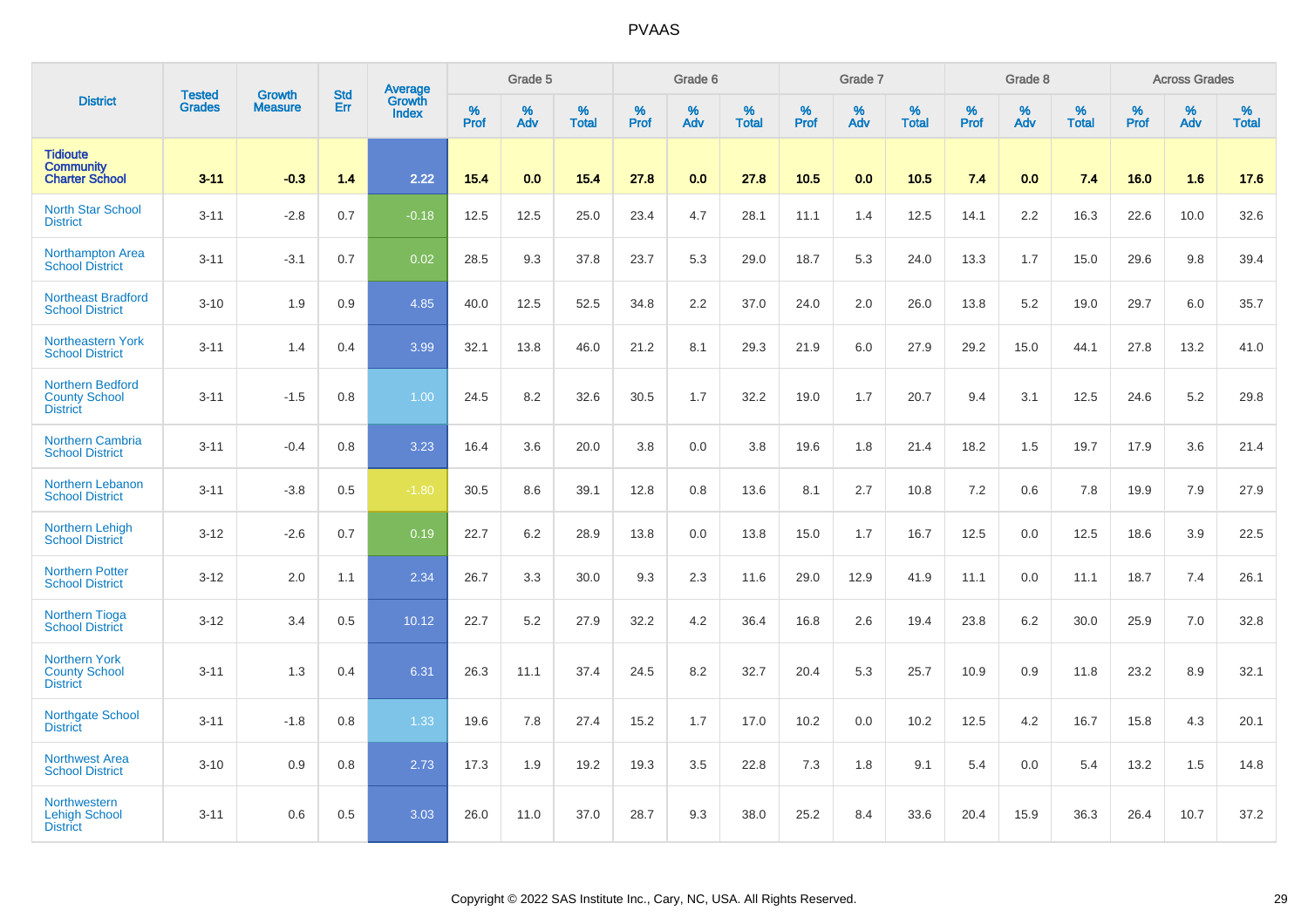|                                                              | <b>Tested</b> | <b>Growth</b>  | <b>Std</b> | <b>Average</b>         |                  | Grade 5  |                   |           | Grade 6  |                   |           | Grade 7  |                   |           | Grade 8  |                   |                  | <b>Across Grades</b> |                   |
|--------------------------------------------------------------|---------------|----------------|------------|------------------------|------------------|----------|-------------------|-----------|----------|-------------------|-----------|----------|-------------------|-----------|----------|-------------------|------------------|----------------------|-------------------|
| <b>District</b>                                              | <b>Grades</b> | <b>Measure</b> | <b>Err</b> | Growth<br><b>Index</b> | %<br><b>Prof</b> | %<br>Adv | %<br><b>Total</b> | %<br>Prof | %<br>Adv | %<br><b>Total</b> | %<br>Prof | %<br>Adv | %<br><b>Total</b> | %<br>Prof | %<br>Adv | %<br><b>Total</b> | %<br><b>Prof</b> | %<br>Adv             | %<br><b>Total</b> |
| <b>Tidioute</b><br><b>Community</b><br><b>Charter School</b> | $3 - 11$      | $-0.3$         | 1.4        | 2.22                   | 15.4             | 0.0      | 15.4              | 27.8      | 0.0      | 27.8              | 10.5      | 0.0      | 10.5              | 7.4       | 0.0      | 7.4               | 16.0             | 1.6                  | 17.6              |
| Northwestern<br><b>School District</b>                       | $3 - 11$      | $-6.8$         | 0.6        | $-3.84$                | 34.7             | 6.3      | 41.0              | 21.8      | 1.2      | 23.0              | 16.8      | 7.5      | 24.3              | 9.1       | 1.8      | 10.9              | 25.1             | 6.0                  | 31.1              |
| Northwood<br><b>Academy Charter</b><br><b>School</b>         | $3-8$         | $-3.7$         | 0.7        | $-0.69$                | 6.6              | 1.3      | 7.9               | 5.2       | 0.0      | 5.2               | 8.7       | 1.4      | 10.1              | 10.7      | 1.8      | 12.5              | 6.3              | 0.9                  | 7.2               |
| <b>Norwin School</b><br><b>District</b>                      | $3 - 11$      | $-0.5$         | 0.3        | 3.82                   | 31.7             | 25.2     | 56.9              | 37.2      | 20.7     | 58.0              | 42.6      | 14.9     | 57.4              | 32.4      | 5.4      | 37.7              | 36.5             | 21.0                 | 57.4              |
| Octorara Area<br><b>School District</b>                      | $3 - 11$      | $-2.8$         | 0.6        | 1.31                   | 25.9             | 6.5      | 32.4              | 17.5      | 4.2      | 21.7              | 13.9      | 0.0      | 13.9              | 10.2      | 0.0      | 10.2              | 21.2             | 4.1                  | 25.4              |
| <b>Oil City Area</b><br><b>School District</b>               | $3 - 11$      | $-3.7$         | 0.5        | 0.74                   | 15.5             | 2.8      | 18.3              | 7.9       | 0.8      | 8.7               | 10.2      | 2.4      | 12.6              | 3.8       | 0.0      | 3.8               | 13.2             | 2.5                  | 15.8              |
| <b>Old Forge School</b><br><b>District</b>                   | $3 - 12$      | $-2.1$         | 0.8        | 0.34                   | 11.8             | 2.9      | 14.7              | 11.3      | 0.0      | 11.3              | 19.0      | 4.8      | 23.8              | 5.9       | 0.0      | 5.9               | 14.0             | 2.9                  | 16.9              |
| <b>Oley Valley School</b><br><b>District</b>                 | $3 - 11$      | 0.7            | 0.6        | 2.38                   | 19.8             | 5.0      | 24.8              | 30.8      | 11.2     | 42.1              | 19.0      | 7.8      | 26.7              | 12.8      | 2.3      | 15.1              | 25.2             | 6.6                  | 31.8              |
| <b>Oswayo Valley</b><br><b>School District</b>               | $3 - 12$      | 0.2            | 1.1        | 2.50                   | 27.6             | 20.7     | 48.3              | 25.9      | 7.4      | 33.3              | 25.9      | 11.1     | 37.0              | 25.8      | 16.1     | 41.9              | 30.6             | 20.6                 | 51.2              |
| <b>Otto-Eldred School</b><br><b>District</b>                 | $3 - 11$      | 7.8            | 0.9        | 8.33                   | 23.8             | 28.6     | 52.4              | 45.0      | 12.5     | 57.5              | 20.0      | 15.6     | 35.6              | 25.0      | 6.2      | 31.2              | 28.3             | 13.9                 | 42.2              |
| Owen J Roberts<br><b>School District</b>                     | $3 - 11$      | $-3.2$         | 0.3        | $-0.55$                | 35.7             | 21.9     | 57.7              | 29.6      | 17.3     | 46.9              | 28.3      | 12.5     | 40.8              | 22.8      | 5.5      | 28.4              | 31.9             | 16.7                 | 48.6              |
| <b>Oxford Area</b><br><b>School District</b>                 | $3 - 11$      | 2.0            | 0.4        | 10.25                  | 24.0             | 8.0      | 32.0              | 28.3      | 7.3      | 35.6              | 20.2      | 9.9      | 30.0              | 11.5      | 5.5      | 17.0              | 21.8             | 8.2                  | 30.0              |
| <b>Palisades School</b><br><b>District</b>                   | $3 - 11$      | 1.0            | 0.6        | 4.66                   | 33.3             | 16.7     | 50.0              | 27.6      | 4.1      | 31.6              | 32.4      | 6.9      | 39.2              | 19.3      | 1.1      | 20.4              | 31.4             | 13.6                 | 45.0              |
| <b>Palmerton Area</b><br><b>School District</b>              | $3 - 11$      | 3.0            | 0.6        | 9.28                   | 27.7             | 15.7     | 43.4              | 30.6      | 9.3      | 39.8              | 20.8      | 6.2      | 26.9              | 17.9      | 4.7      | 22.6              | 24.8             | 8.0                  | 32.8              |
| <b>Palmyra Area</b><br><b>School District</b>                | $3 - 11$      | 0.0            | 0.4        | 5.60                   | 36.2             | 17.5     | 53.8              | 27.2      | 8.3      | 35.4              | 25.5      | 12.2     | 37.6              | 29.8      | 12.2     | 42.0              | 31.5             | 15.7                 | 47.2              |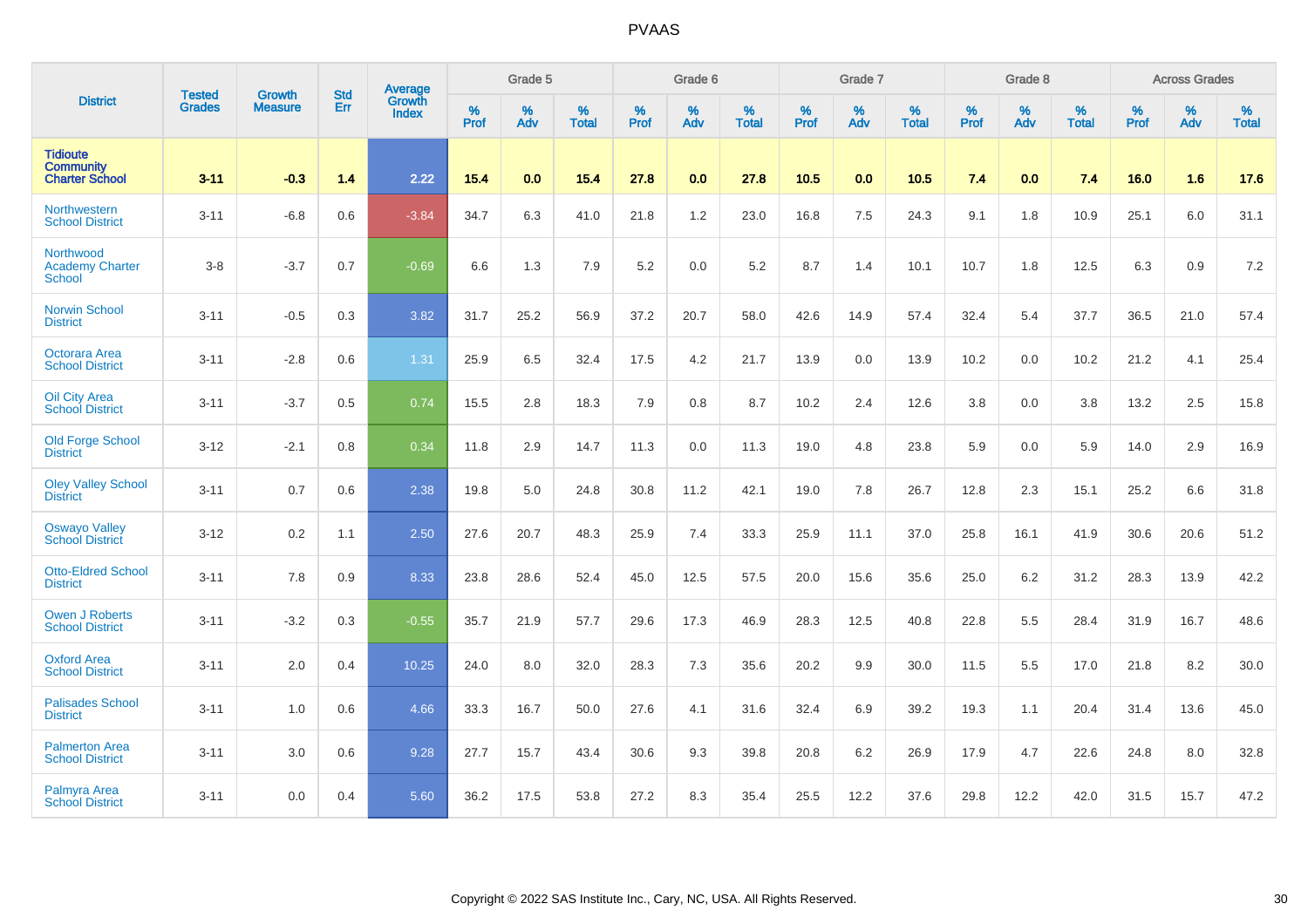|                                                                |                                |                                 | <b>Std</b> | Average                       |              | Grade 5  |                   |           | Grade 6  |                   |           | Grade 7  |                   |           | Grade 8  |                   |           | <b>Across Grades</b> |                   |
|----------------------------------------------------------------|--------------------------------|---------------------------------|------------|-------------------------------|--------------|----------|-------------------|-----------|----------|-------------------|-----------|----------|-------------------|-----------|----------|-------------------|-----------|----------------------|-------------------|
| <b>District</b>                                                | <b>Tested</b><br><b>Grades</b> | <b>Growth</b><br><b>Measure</b> | Err        | <b>Growth</b><br><b>Index</b> | $\%$<br>Prof | %<br>Adv | %<br><b>Total</b> | %<br>Prof | %<br>Adv | %<br><b>Total</b> | %<br>Prof | %<br>Adv | %<br><b>Total</b> | %<br>Prof | %<br>Adv | %<br><b>Total</b> | %<br>Prof | %<br>Adv             | %<br><b>Total</b> |
| <b>Tidioute</b><br><b>Community</b><br><b>Charter School</b>   | $3 - 11$                       | $-0.3$                          | 1.4        | 2.22                          | 15.4         | 0.0      | 15.4              | 27.8      | 0.0      | 27.8              | 10.5      | 0.0      | 10.5              | 7.4       | 0.0      | 7.4               | 16.0      | 1.6                  | 17.6              |
| <b>Pan American</b><br><b>Academy Charter</b><br><b>School</b> | $3 - 8$                        | 0.3                             | 0.8        | 2.25                          | 1.7          | 0.0      | 1.7               | 2.3       | 0.0      | 2.3               | 3.4       | 0.0      | 3.4               | 0.0       | 0.0      | 0.0               | 2.4       | 0.3                  | 2.7               |
| <b>Panther Valley</b><br><b>School District</b>                | $3 - 12$                       | 0.8                             | 0.6        | 5.00                          | 11.5         | 1.9      | 13.5              | 10.2      | 1.7      | 11.9              | 11.1      | 1.8      | 13.0              | 4.7       | 0.0      | 4.7               | 12.1      | 1.6                  | 13.6              |
| <b>Parkland School</b><br><b>District</b>                      | $3 - 11$                       | $-3.5$                          | 0.3        | $-5.03$                       | 33.6         | 26.4     | 60.0              | 33.4      | 15.9     | 49.3              | 27.1      | 18.6     | 45.7              | 23.1      | 11.8     | 34.9              | 30.8      | 24.1                 | 54.9              |
| Pen Argyl Area<br><b>School District</b>                       | $3 - 12$                       | 0.7                             | 0.6        | 1.46                          | 27.3         | 12.5     | 39.8              | 26.8      | 0.0      | 26.8              | 17.1      | 5.4      | 22.5              | 14.8      | 5.9      | 20.8              | 23.5      | 8.4                  | 32.0              |
| <b>Penn Cambria</b><br><b>School District</b>                  | $3 - 11$                       | $-1.7$                          | 0.6        | 3.05                          | 23.8         | 1.8      | 25.7              | 20.6      | 2.0      | 22.6              | 12.3      | 0.0      | 12.3              | 11.8      | 1.6      | 13.4              | 18.9      | 3.5                  | 22.5              |
| <b>Penn Hills Charter</b><br>School of<br>Entrepreneurship     | $3 - 8$                        | $-0.2$                          | 0.9        | 1.98                          | 11.6         | 2.3      | 14.0              | 13.5      | 10.8     | 24.3              | 15.4      | 2.6      | 18.0              | 5.3       | 0.0      | 5.3               | 17.0      | 3.8                  | 20.8              |
| <b>Penn Hills School</b><br><b>District</b>                    | $3 - 11$                       | $-4.0$                          | 0.5        | 1.96                          | 4.7          | 1.8      | 6.4               | 2.7       | 0.7      | 3.4               | 2.1       | 1.6      | 3.7               | 3.4       | 0.0      | 3.4               | 6.8       | 2.1                  | 8.9               |
| <b>Penn Manor</b><br><b>School District</b>                    | $3 - 11$                       | 3.2                             | 0.3        | 9.54                          | 33.8         | 14.9     | 48.6              | 28.7      | 15.2     | 43.9              | 25.5      | 13.2     | 38.7              | 30.2      | 11.0     | 41.2              | 31.4      | 16.9                 | 48.2              |
| <b>Penncrest School</b><br><b>District</b>                     | $3 - 11$                       | 1.8                             | 0.4        | 4.21                          | 19.7         | 6.2      | 25.8              | 21.6      | 1.8      | 23.4              | 17.5      | 5.0      | 22.5              | 17.1      | 3.5      | 20.6              | 22.0      | 5.3                  | 27.3              |
| Penn-Delco School<br><b>District</b>                           | $3 - 11$                       | $-4.5$                          | 0.4        | $-1.99$                       | 31.7         | 11.9     | 43.6              | 20.2      | 6.6      | 26.8              | 22.0      | 6.8      | 28.8              | 10.9      | 1.6      | 12.5              | 25.2      | 8.0                  | 33.2              |
| Pennridge School<br><b>District</b>                            | $3 - 10$                       | $-1.2$                          | 0.3        | 6.80                          | 35.5         | 15.4     | 50.9              | 19.1      | 2.9      | 22.0              | 21.4      | 13.9     | 35.3              | 21.6      | 3.4      | 25.1              | 28.5      | 12.0                 | 40.5              |
| <b>Penns Manor Area</b><br><b>School District</b>              | $3 - 12$                       | 1.5                             | 0.8        | 4.02                          | 12.7         | 4.8      | 17.5              | 14.6      | 0.0      | 14.6              | 18.5      | 1.8      | 20.4              | 16.7      | 8.3      | 25.0              | 19.0      | 3.6                  | 22.6              |
| <b>Penns Valley Area</b><br><b>School District</b>             | $3 - 12$                       | 5.2                             | 0.6        | 10.29                         | 43.9         | 18.4     | 62.2              | 38.8      | 17.5     | 56.3              | 25.7      | 9.5      | 35.2              | 16.0      | 9.4      | 25.5              | 32.5      | 14.3                 | 46.8              |
| <b>Pennsbury School</b><br><b>District</b>                     | $3 - 11$                       | $-2.3$                          | 0.3        | 0.78                          | 32.1         | 19.0     | 51.1              | 23.0      | 10.9     | 34.0              | 19.4      | 7.0      | 26.4              | 15.8      | 9.8      | 25.6              | 26.7      | 15.5                 | 42.2              |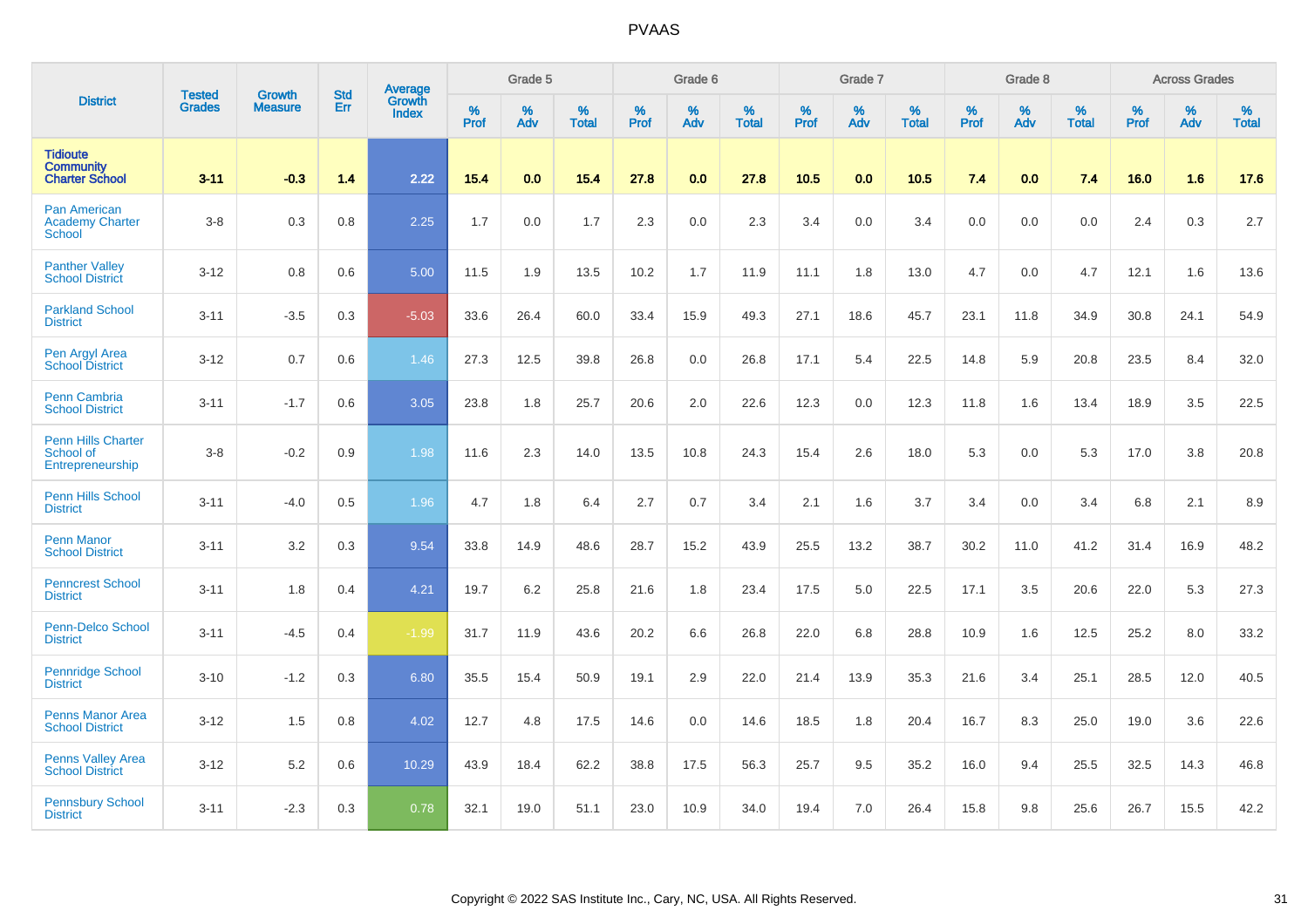|                                                                       |                         | <b>Growth</b>  |                   | Average                |                     | Grade 5  |                      |              | Grade 6  |                   |                  | Grade 7  |                      |                     | Grade 8     |                      |           | <b>Across Grades</b> |                   |
|-----------------------------------------------------------------------|-------------------------|----------------|-------------------|------------------------|---------------------|----------|----------------------|--------------|----------|-------------------|------------------|----------|----------------------|---------------------|-------------|----------------------|-----------|----------------------|-------------------|
| <b>District</b>                                                       | <b>Tested</b><br>Grades | <b>Measure</b> | <b>Std</b><br>Err | Growth<br><b>Index</b> | $\%$<br><b>Prof</b> | %<br>Adv | $\%$<br><b>Total</b> | $\%$<br>Prof | %<br>Adv | %<br><b>Total</b> | %<br><b>Prof</b> | %<br>Adv | $\%$<br><b>Total</b> | $\%$<br><b>Prof</b> | $\%$<br>Adv | $\%$<br><b>Total</b> | %<br>Prof | %<br>Adv             | %<br><b>Total</b> |
| <b>Tidioute</b><br><b>Community</b><br><b>Charter School</b>          | $3 - 11$                | $-0.3$         | 1.4               | 2.22                   | 15.4                | 0.0      | 15.4                 | 27.8         | 0.0      | 27.8              | 10.5             | 0.0      | 10.5                 | 7.4                 | 0.0         | 7.4                  | 16.0      | 1.6                  | 17.6              |
| Pennsylvania<br><b>Cyber Charter</b><br>School                        | $3 - 11$                | 1.9            | 0.5               | 4.83                   | 14.1                | 4.9      | 19.0                 | 10.8         | 3.4      | 14.2              | 11.7             | 3.5      | 15.2                 | 6.5                 | 1.6         | 8.1                  | 12.6      | 4.4                  | 17.1              |
| Pennsylvania<br><b>Distance Learning</b><br><b>Charter School</b>     | $3 - 12$                | $-1.7$         | 0.7               | 0.39                   | 6.5                 | 0.0      | 6.5                  | 1.3          | 0.0      | 1.3               | 4.6              | $1.2$    | 5.8                  | 2.3                 | 0.0         | 2.3                  | 5.4       | 0.4                  | 5.8               |
| Pennsylvania<br><b>Leadership Charter</b><br><b>School</b>            | $3 - 11$                | $-1.4$         | 0.5               | 2.15                   | 24.7                | 11.5     | 36.2                 | 24.9         | 6.4      | 31.2              | 13.4             | 19.6     | 33.0                 | 16.7                | 6.2         | 22.9                 | 23.9      | 12.4                 | 36.4              |
| Pennsylvania<br><b>Virtual Charter</b><br><b>School</b>               | $3 - 11$                | 3.5            | 0.6               | 6.19                   | 20.8                | 3.8      | 24.5                 | 17.6         | 3.3      | 20.9              | 10.1             | 6.1      | 16.2                 | 14.8                | 5.7         | 20.4                 | 18.4      | 5.2                  | 23.5              |
| Penn-Trafford<br><b>School District</b>                               | $3 - 11$                | $-3.6$         | 0.4               | 3.72                   | 40.3                | 24.6     | 64.9                 | 36.1         | 20.9     | 57.0              | 33.3             | 18.7     | 52.0                 | 19.3                | 3.7         | 23.0                 | 34.4      | 21.1                 | 55.5              |
| People For People<br><b>Charter School</b>                            | $3 - 12$                | $-1.1$         | 1.0               | 3.27                   | 0.0                 | 0.0      | 0.0                  | 0.0          | 0.0      | 0.0               | 2.4              | 0.0      | 2.4                  | 0.0                 | 0.0         | 0.0                  | 1.3       | 0.0                  | 1.3               |
| <b>Pequea Valley</b><br><b>School District</b>                        | $3 - 11$                | 2.4            | 0.6               | 6.27                   | 15.6                | 6.4      | 22.0                 | 14.0         | 2.2      | 16.1              | 11.7             | 2.3      | 14.1                 | 13.1                | 2.0         | 15.2                 | 16.9      | 3.8                  | 20.7              |
| <b>Perkiomen Valley</b><br><b>School District</b>                     | $3 - 11$                | $-0.2$         | 0.3               | 7.20                   | 35.2                | 22.4     | 57.5                 | 21.5         | 11.3     | 32.7              | 27.3             | 16.9     | 44.2                 | 21.6                | 7.2         | 28.7                 | 30.6      | 16.6                 | 47.1              |
| <b>Perseus House</b><br><b>Charter School Of</b><br><b>Excellence</b> | $6 - 11$                | $-4.8$         | 1.1               | $-1.31$                |                     |          |                      | 0.0          | 0.0      | 0.0               | 1.8              | 0.0      | 1.8                  | 1.5                 | 0.0         | 1.5                  | 1.4       | 0.0                  | 1.4               |
| <b>Peters Township</b><br><b>School District</b>                      | $3 - 11$                | 0.5            | 0.4               | 5.86                   | 37.8                | 32.6     | 70.4                 | 35.7         | 24.9     | 60.6              | 33.1             | 29.1     | 62.2                 | 35.1                | 13.0        | 48.2                 | 35.8      | 30.6                 | 66.3              |
| Philadelphia<br><b>Academy Charter</b><br><b>School</b>               | $3 - 11$                | $-2.5$         | 0.7               | 0.18                   | 22.1                | 6.5      | 28.6                 | 25.0         | 7.9      | 32.9              | 13.2             | 19.1     | 32.4                 | 22.2                | 16.7        | 38.9                 | 24.3      | 9.8                  | 34.2              |
| <b>Philadelphia City</b><br><b>School District</b>                    | $3 - 12$                | $-0.5$         | 0.2               | 3.67                   | 8.4                 | 4.9      | 13.3                 | 9.6          | 3.1      | 12.7              | 10.6             | 4.5      | 15.1                 | 5.0                 | 4.4         | 9.4                  | $9.8\,$   | 5.2                  | 15.0              |
| Philadelphia<br><b>Performing Arts</b><br><b>Charter School</b>       | $3-9$                   | $-0.4$         | 0.7               | 4.01                   | 19.2                | 9.0      | 28.2                 | 19.6         | 3.6      | 23.2              | 23.0             | 14.9     | 37.9                 | 18.0                | 8.0         | 26.0                 | 25.2      | 9.7                  | 34.9              |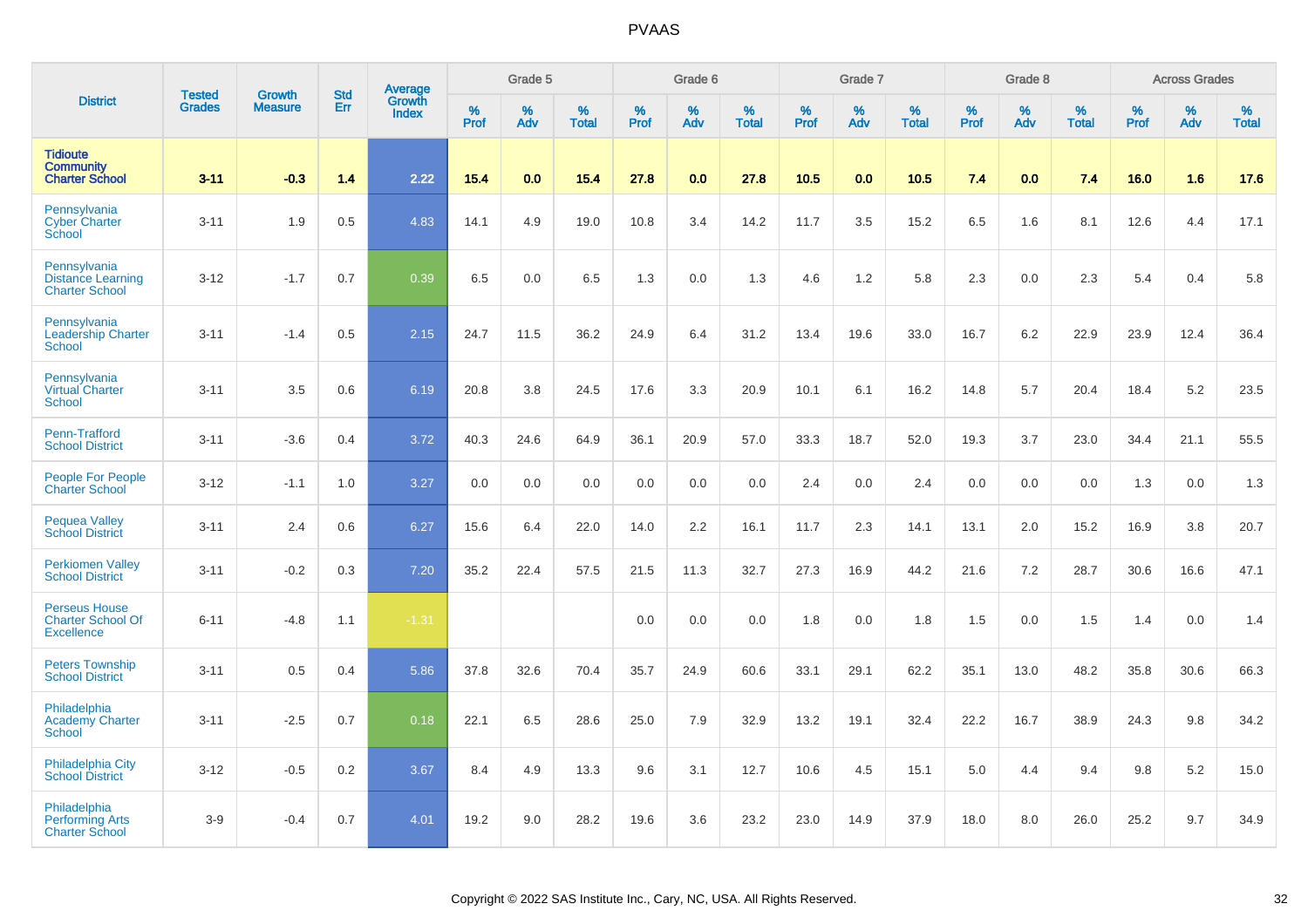|                                                              |                                |                                 | <b>Std</b> | Average                |           | Grade 5  |                   |           | Grade 6  |                   |           | Grade 7  |                   |           | Grade 8  |                   |           | <b>Across Grades</b> |                   |
|--------------------------------------------------------------|--------------------------------|---------------------------------|------------|------------------------|-----------|----------|-------------------|-----------|----------|-------------------|-----------|----------|-------------------|-----------|----------|-------------------|-----------|----------------------|-------------------|
| <b>District</b>                                              | <b>Tested</b><br><b>Grades</b> | <b>Growth</b><br><b>Measure</b> | Err        | Growth<br><b>Index</b> | %<br>Prof | %<br>Adv | %<br><b>Total</b> | %<br>Prof | %<br>Adv | %<br><b>Total</b> | %<br>Prof | %<br>Adv | %<br><b>Total</b> | %<br>Prof | %<br>Adv | %<br><b>Total</b> | %<br>Prof | %<br>Adv             | %<br><b>Total</b> |
| <b>Tidioute</b><br><b>Community</b><br><b>Charter School</b> | $3 - 11$                       | $-0.3$                          | 1.4        | 2.22                   | 15.4      | 0.0      | 15.4              | 27.8      | 0.0      | 27.8              | 10.5      | 0.0      | 10.5              | 7.4       | 0.0      | 7.4               | 16.0      | 1.6                  | 17.6              |
| Philipsburg-<br>Osceola Area<br><b>School District</b>       | $3 - 11$                       | $-4.9$                          | 0.6        | 0.04                   | 35.5      | 10.5     | 46.0              | 27.8      | 7.4      | 35.2              | 23.0      | 3.2      | 26.2              | 15.6      | 5.2      | 20.8              | 27.5      | 12.4                 | 40.0              |
| <b>Phoenixville Area</b><br><b>School District</b>           | $3 - 11$                       | $-3.6$                          | 0.4        | 4.13                   | 37.1      | 16.7     | 53.8              | 17.6      | 8.6      | 26.1              | 18.6      | 3.8      | 22.5              | 13.4      | 3.6      | 17.0              | 25.5      | 11.8                 | 37.3              |
| <b>Pine Grove Area</b><br><b>School District</b>             | $3 - 11$                       | $-2.2$                          | 0.6        | 0.60                   | 23.2      | 4.2      | 27.4              | 19.7      | 3.4      | 23.1              | 17.1      | 0.8      | 17.9              | 20.9      | 0.8      | 21.7              | 24.6      | 7.8                  | 32.4              |
| Pine-Richland<br><b>School District</b>                      | $3 - 11$                       | $-1.8$                          | 0.3        | 0.90                   | 35.0      | 21.7     | 56.7              | 35.6      | 11.5     | 47.1              | 37.1      | 18.2     | 55.4              | 30.1      | 15.8     | 45.9              | 34.9      | 21.2                 | 56.1              |
| <b>Pittsburgh School</b><br><b>District</b>                  | $3 - 11$                       | $-4.7$                          | 0.2        | $-5.53$                | 9.1       | 3.8      | 13.0              | 9.4       | 2.2      | 11.5              | 9.3       | 3.4      | 12.7              | 6.4       | 2.4      | 8.8               | 10.0      | 3.5                  | 13.5              |
| <b>Pittston Area</b><br><b>School District</b>               | $3 - 11$                       | $-8.4$                          | 0.8        | 0.10                   | 5.7       | 0.0      | 5.7               | 4.2       | 0.0      | 4.2               | 4.8       | 3.2      | 7.9               | 7.1       | 1.8      | 8.9               | 10.7      | 3.8                  | 14.4              |
| <b>Pleasant Valley</b><br><b>School District</b>             | $3 - 11$                       | $-2.3$                          | 0.4        | 2.77                   | 20.4      | 6.2      | 26.6              | 17.4      | 2.3      | 19.7              | 23.2      | 3.5      | 26.8              | 8.3       | 3.2      | 11.5              | 20.4      | 5.0                  | 25.4              |
| <b>Plum Borough</b><br><b>School District</b>                | $3 - 11$                       | $-3.1$                          | 0.4        | 3.08                   | 34.5      | 8.4      | 42.9              | 32.3      | 19.5     | 51.8              | 22.5      | 13.0     | 35.5              | 17.6      | 4.3      | 21.9              | 28.8      | 15.8                 | 44.6              |
| Pocono Mountain<br><b>School District</b>                    | $3 - 12$                       | $-3.0$                          | 0.6        | 0.33                   | 23.9      | 8.1      | 32.0              | 12.4      | 4.3      | 16.7              | 10.6      | 3.5      | 14.2              | 7.8       | 2.9      | 10.8              | 18.3      | 6.6                  | 24.9              |
| <b>Port Allegany</b><br><b>School District</b>               | $3 - 11$                       | 1.7                             | 0.7        | 2.30                   | 20.0      | 5.7      | 25.7              | 7.4       | 1.5      | 8.8               | 17.4      | 2.9      | 20.3              | 13.1      | 9.8      | 23.0              | 16.8      | 5.7                  | 22.5              |
| Portage Area<br><b>School District</b>                       | $3 - 10$                       | 0.3                             | 0.8        | 2.06                   | 28.6      | 7.1      | 35.7              | 30.0      | 10.0     | 40.0              | 25.4      | 9.5      | 34.9              | 17.0      | 7.6      | 24.5              | 29.8      | 12.9                 | 42.6              |
| <b>Pottsgrove School</b><br><b>District</b>                  | $3 - 11$                       | $-3.5$                          | 0.4        | $-0.89$                | 27.2      | 6.5      | 33.7              | 10.2      | 5.4      | 15.6              | 21.6      | 4.1      | 25.7              | 9.8       | 1.6      | 11.4              | 19.2      | 4.4                  | 23.5              |
| <b>Pottstown School</b><br><b>District</b>                   | $3 - 12$                       | $-5.0$                          | 0.5        | $-2.29$                | 6.0       | 3.6      | 9.5               | 2.1       | 0.0      | 2.1               | 5.3       | 0.7      | 5.9               | 5.6       | 0.0      | 5.6               | 6.5       | 1.2                  | 7.7               |
| <b>Pottsville Area</b><br><b>School District</b>             | $3 - 12$                       | $-0.7$                          | 0.5        | 1.25                   | 21.4      | 12.2     | 33.6              | 17.6      | 4.7      | 22.3              | 14.2      | 4.3      | 18.5              | 16.1      | 2.4      | 18.4              | 18.0      | 6.0                  | 23.9              |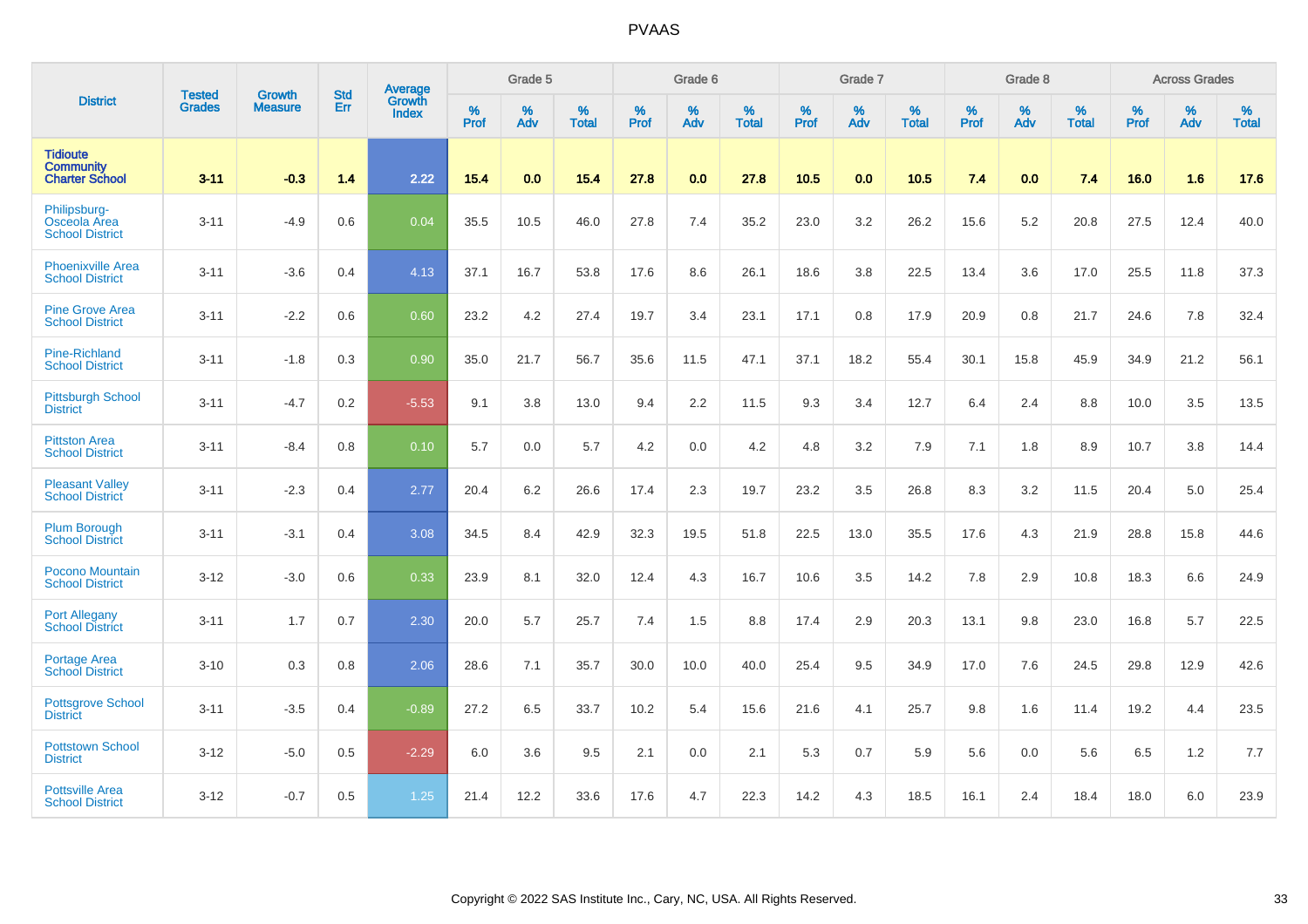|                                                                    | <b>Tested</b> | <b>Growth</b>  | <b>Std</b> | Average         |           | Grade 5  |                   |           | Grade 6  |                   |           | Grade 7  |                   |           | Grade 8  |                   |           | <b>Across Grades</b> |                   |
|--------------------------------------------------------------------|---------------|----------------|------------|-----------------|-----------|----------|-------------------|-----------|----------|-------------------|-----------|----------|-------------------|-----------|----------|-------------------|-----------|----------------------|-------------------|
| <b>District</b>                                                    | <b>Grades</b> | <b>Measure</b> | Err        | Growth<br>Index | %<br>Prof | %<br>Adv | %<br><b>Total</b> | %<br>Prof | %<br>Adv | %<br><b>Total</b> | %<br>Prof | %<br>Adv | %<br><b>Total</b> | %<br>Prof | %<br>Adv | %<br><b>Total</b> | %<br>Prof | %<br>Adv             | %<br><b>Total</b> |
| <b>Tidioute</b><br><b>Community</b><br><b>Charter School</b>       | $3 - 11$      | $-0.3$         | 1.4        | 2.22            | 15.4      | 0.0      | 15.4              | 27.8      | 0.0      | 27.8              | 10.5      | 0.0      | 10.5              | 7.4       | 0.0      | 7.4               | 16.0      | 1.6                  | 17.6              |
| <b>Premier Arts And</b><br><b>Science Charter</b><br><b>School</b> | $3-5$         | $-0.1$         | 2.0        | $-0.05$         | 0.0       | 0.0      | 0.0               |           |          |                   |           |          |                   |           |          |                   | 3.8       | 1.0                  | 4.8               |
| <b>Propel Charter</b><br>School - Braddock<br><b>Hills</b>         | $3 - 11$      | $-2.4$         | 0.8        | 3.05            | 1.8       | 1.8      | 3.5               | 1.7       | 0.0      | 1.7               | 0.0       | 0.0      | 0.0               | 2.9       | 0.0      | 2.9               | 1.9       | 0.6                  | 2.5               |
| <b>Propel Charter</b><br>School - East                             | $3-8$         | $-4.2$         | 1.0        | 1.61            | 2.5       | 0.0      | 2.5               | 11.4      | 0.0      | 11.4              | 9.4       | 3.1      | 12.5              | 0.0       | 0.0      | 0.0               | 9.4       | 0.5                  | 9.9               |
| <b>Propel Charter</b><br>School-Hazelwood                          | $3-8$         | $-1.6$         | 1.2        | 1.36            | 3.4       | 0.0      | 3.4               | 0.0       | 0.0      | 0.0               | 0.0       | 4.8      | 4.8               | 0.0       | 0.0      | 0.0               | 0.6       | 0.6                  | 1.3               |
| <b>Propel Charter</b><br>School-Homestead                          | $3 - 11$      | $-2.7$         | 1.0        | $-0.17$         | 2.7       | 0.0      | 2.7               | 0.0       | 5.4      | 5.4               | 2.9       | 0.0      | 2.9               | 0.0       | 0.0      | 0.0               | 2.7       | 1.4                  | 4.1               |
| <b>Propel Charter</b><br><b>School-Mckeesport</b>                  | $3-8$         | $-3.2$         | 1.0        | 1.02            | 5.6       | 0.0      | 5.6               | 2.7       | 0.0      | 2.7               | 5.3       | 7.9      | 13.2              | 2.7       | 2.7      | 5.4               | 5.4       | 2.3                  | 7.7               |
| <b>Propel Charter</b><br><b>School-Montour</b>                     | $3 - 10$      | $-2.8$         | 0.7        | 1.07            | 4.9       | 1.6      | 6.6               | 4.6       | 0.0      | 4.6               | 3.1       | 0.0      | 3.1               | 3.2       | 0.0      | 3.2               | 4.8       | 1.6                  | 6.4               |
| <b>Propel Charter</b><br>School-Northside                          | $3-8$         | $-1.6$         | 0.9        | 0.88            | 0.0       | 0.0      | 0.0               | 2.4       | 0.0      | 2.4               | 0.0       | 0.0      | 0.0               | 0.0       | 0.0      | 0.0               | 0.4       | 0.0                  | 0.4               |
| <b>Propel Charter</b><br>School-Pitcairn                           | $3-8$         | $-5.7$         | 1.1        | $-1.88$         | 0.0       | 0.0      | 0.0               | 7.4       | 0.0      | 7.4               | 0.0       | 0.0      | 0.0               | 0.0       | 0.0      | 0.0               | 5.5       | 0.0                  | 5.5               |
| <b>Provident Charter</b><br><b>School</b>                          | $3-8$         | 3.6            | 1.0        | 3.98            | 4.4       | 2.2      | 6.5               | 10.5      | 0.0      | 10.5              | 9.1       | 0.0      | 9.1               | 0.0       | 3.3      | 3.3               | 9.2       | 2.5                  | 11.7              |
| Punxsutawney<br><b>Area School</b><br><b>District</b>              | $3 - 11$      | 4.6            | 0.6        | 8.24            | 37.0      | 6.5      | 43.5              | 36.3      | 10.6     | 46.9              | 22.4      | 4.8      | 27.2              | 20.5      | 7.1      | 27.6              | 27.8      | 11.1                 | 38.8              |
| <b>Purchase Line</b><br><b>School District</b>                     | $3 - 12$      | 1.0            | 0.8        | 4.29            | 28.8      | 7.7      | 36.5              | 6.1       | 3.0      | 9.1               | 7.5       | 3.0      | 10.4              | 5.3       | 0.0      | 5.3               | 16.1      | 3.3                  | 19.4              |
| <b>Quaker Valley</b><br><b>School District</b>                     | $3 - 11$      | 0.6            | 0.5        | 4.37            | 36.4      | 23.6     | 60.0              | 32.5      | 20.8     | 53.3              | 36.4      | 11.2     | 47.6              | 26.5      | 7.6      | 34.1              | 34.0      | 24.3                 | 58.3              |
| Quakertown<br><b>Community School</b><br><b>District</b>           | $3 - 12$      | $-0.7$         | 0.3        | 3.64            | 31.8      | 16.7     | 48.5              | 31.0      | 7.5      | 38.4              | 17.8      | 8.4      | 26.2              | 21.0      | 9.1      | 30.1              | 26.2      | 12.7                 | 38.9              |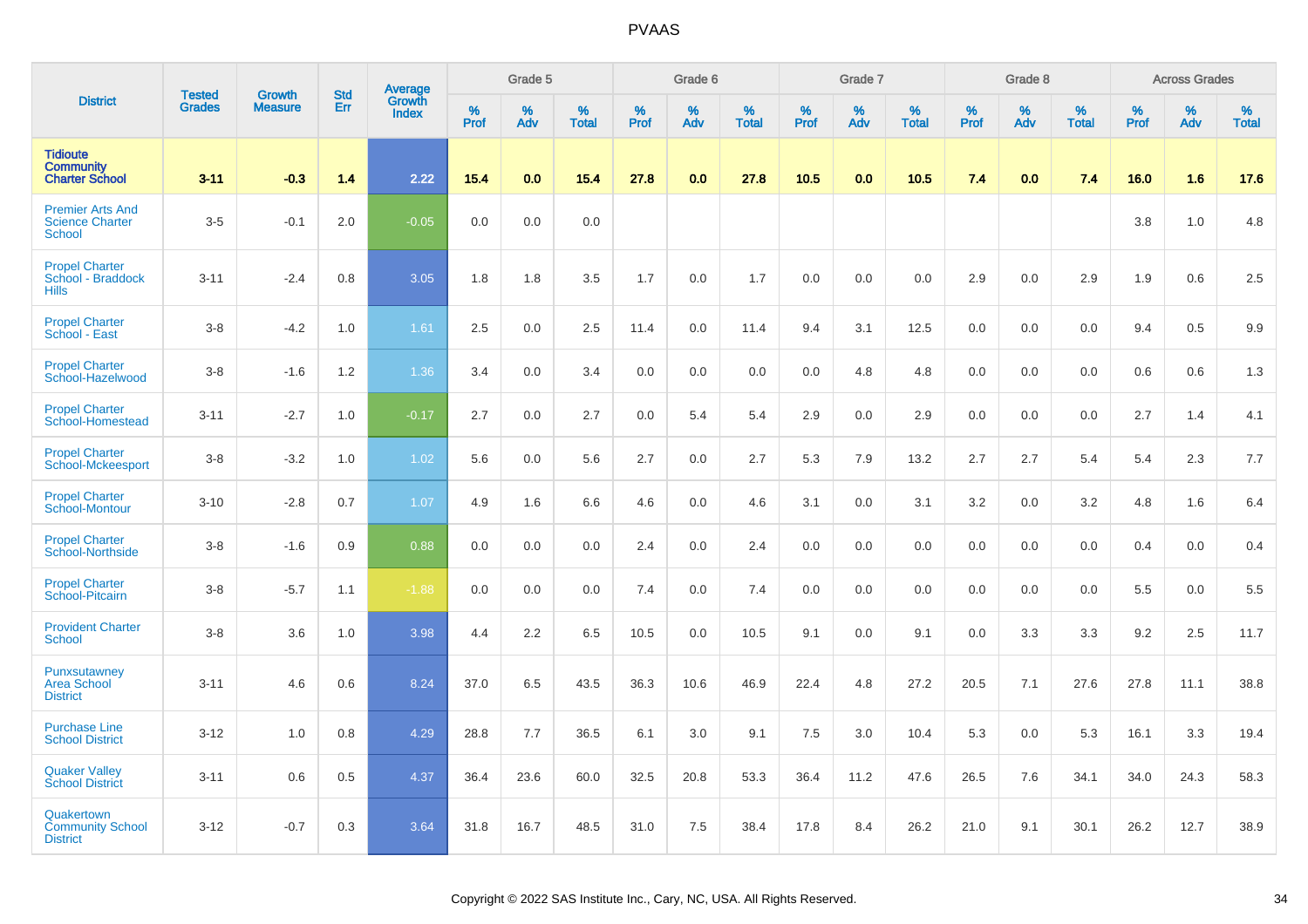|                                                                    |                                | <b>Growth</b>  | <b>Std</b> | Average                |              | Grade 5  |                   |           | Grade 6  |                   |              | Grade 7  |                   |           | Grade 8  |                   |           | <b>Across Grades</b> |                   |
|--------------------------------------------------------------------|--------------------------------|----------------|------------|------------------------|--------------|----------|-------------------|-----------|----------|-------------------|--------------|----------|-------------------|-----------|----------|-------------------|-----------|----------------------|-------------------|
| <b>District</b>                                                    | <b>Tested</b><br><b>Grades</b> | <b>Measure</b> | Err        | Growth<br><b>Index</b> | $\%$<br>Prof | %<br>Adv | %<br><b>Total</b> | %<br>Prof | %<br>Adv | %<br><b>Total</b> | $\%$<br>Prof | %<br>Adv | %<br><b>Total</b> | %<br>Prof | %<br>Adv | %<br><b>Total</b> | %<br>Prof | %<br>Adv             | %<br><b>Total</b> |
| <b>Tidioute</b><br><b>Community</b><br><b>Charter School</b>       | $3 - 11$                       | $-0.3$         | 1.4        | 2.22                   | 15.4         | 0.0      | 15.4              | 27.8      | 0.0      | 27.8              | 10.5         | 0.0      | 10.5              | 7.4       | 0.0      | 7.4               | 16.0      | 1.6                  | 17.6              |
| <b>Radnor Township</b><br><b>School District</b>                   | $3 - 12$                       | 4.4            | 0.4        | 11.22                  | 34.0         | 41.4     | 75.4              | 41.7      | 25.4     | 67.1              | 34.3         | 31.8     | 66.2              | 35.0      | 21.5     | 56.5              | 36.8      | 31.8                 | 68.6              |
| <b>Reach Cyber</b><br><b>Charter School</b>                        | $3 - 11$                       | $-2.4$         | 0.9        | $-0.45$                | 19.4         | 9.7      | 29.0              | 9.1       | 0.0      | 9.1               | 17.0         | 3.8      | 20.8              | 17.5      | 5.3      | 22.8              | 21.3      | 4.7                  | 26.0              |
| <b>Reading School</b><br><b>District</b>                           | $3 - 11$                       | 0.0            | 0.4        | 4.14                   | 3.8          | 1.2      | 5.0               | 1.5       | 0.2      | 1.8               | 1.9          | 0.0      | 1.9               | 1.5       | 0.4      | 1.9               | 3.6       | 1.1                  | 4.7               |
| <b>Red Lion Area</b><br><b>School District</b>                     | $3 - 11$                       | 1.0            | 0.4        | 5.19                   | 24.8         | 8.9      | 33.7              | 20.6      | 5.3      | 25.9              | 16.7         | 9.1      | 25.8              | 14.5      | 6.6      | 21.0              | 23.3      | 8.6                  | 31.9              |
| <b>Redbank Valley</b><br><b>School District</b>                    | $3 - 11$                       | $-2.5$         | 0.7        | 1.94                   | 34.3         | 20.0     | 54.3              | 12.7      | 0.0      | 12.7              | 19.5         | 9.2      | 28.7              | 9.5       | 0.0      | 9.5               | 21.8      | 10.1                 | 31.9              |
| Renaissance<br><b>Academy Charter</b><br><b>School</b>             | $3 - 11$                       | $-5.7$         | 0.7        | $-3.32$                | 16.7         | 11.1     | 27.8              | 19.2      | 4.1      | 23.3              | 20.0         | 1.3      | 21.3              | 10.1      | 7.2      | 17.4              | 18.7      | 5.7                  | 24.4              |
| <b>Reynolds School</b><br><b>District</b>                          | $3 - 10$                       | $-3.3$         | 0.8        | 0.34                   | 13.0         | 1.4      | 14.5              | 18.2      | 1.3      | 19.5              | 14.0         | 10.0     | 24.0              | 11.8      | 1.5      | 13.2              | 15.2      | 2.8                  | 18.0              |
| <b>Richard Allen</b><br>Preparatory<br><b>Charter School</b>       | $5 - 8$                        | 0.8            | 0.7        | 3.33                   | 0.0          | 0.0      | 0.0               | 1.0       | 0.0      | 1.0               | 1.8          | 0.9      | 2.7               | 0.9       | 0.0      | 0.9               | 1.1       | 0.3                  | 1.4               |
| <b>Richland School</b><br><b>District</b>                          | $3 - 11$                       | 3.8            | 0.6        | 6.45                   | 40.8         | 21.4     | 62.1              | 40.4      | 10.6     | 51.1              | 39.8         | 10.9     | 50.8              | 25.5      | 13.2     | 38.7              | 36.6      | 16.5                 | 53.1              |
| <b>Ridgway Area</b><br><b>School District</b>                      | $3 - 11$                       | 4.4            | 0.8        | 5.42                   | 36.7         | 20.0     | 56.7              | 42.6      | 18.0     | 60.7              | 25.0         | 13.3     | 38.3              | 28.3      | 5.0      | 33.3              | 30.2      | 18.4                 | 48.6              |
| <b>Ridley School</b><br><b>District</b>                            | $3 - 12$                       | $-1.6$         | 0.3        | 0.71                   | 24.4         | 10.9     | 35.3              | 16.6      | 2.2      | 18.8              | 11.2         | 6.6      | 17.8              | 12.6      | 6.5      | 19.1              | 19.6      | 9.1                  | 28.7              |
| <b>Ringgold School</b><br><b>District</b>                          | $3 - 11$                       | $-4.9$         | 0.5        | $-3.96$                | 13.5         | 1.8      | 15.3              | 5.7       | 0.0      | 5.7               | 8.3          | $1.2$    | 9.5               | 6.4       | 0.5      | 6.9               | 12.7      | 1.7                  | 14.4              |
| <b>Riverside Beaver</b><br><b>County School</b><br><b>District</b> | $3 - 11$                       | 1.0            | 0.6        | 4.05                   | 21.9         | 12.5     | 34.4              | 23.8      | 4.0      | 27.7              | 22.8         | 10.1     | 32.9              | 25.5      | 3.2      | 28.7              | 28.3      | 10.4                 | 38.7              |
| <b>Riverside School</b><br><b>District</b>                         | $3 - 11$                       | 4.3            | 0.6        | 7.08                   | 18.6         | 7.8      | 26.5              | 13.1      | 7.1      | 20.2              | 16.5         | 13.6     | 30.1              | 16.4      | 4.6      | 20.9              | 19.2      | 7.7                  | 27.0              |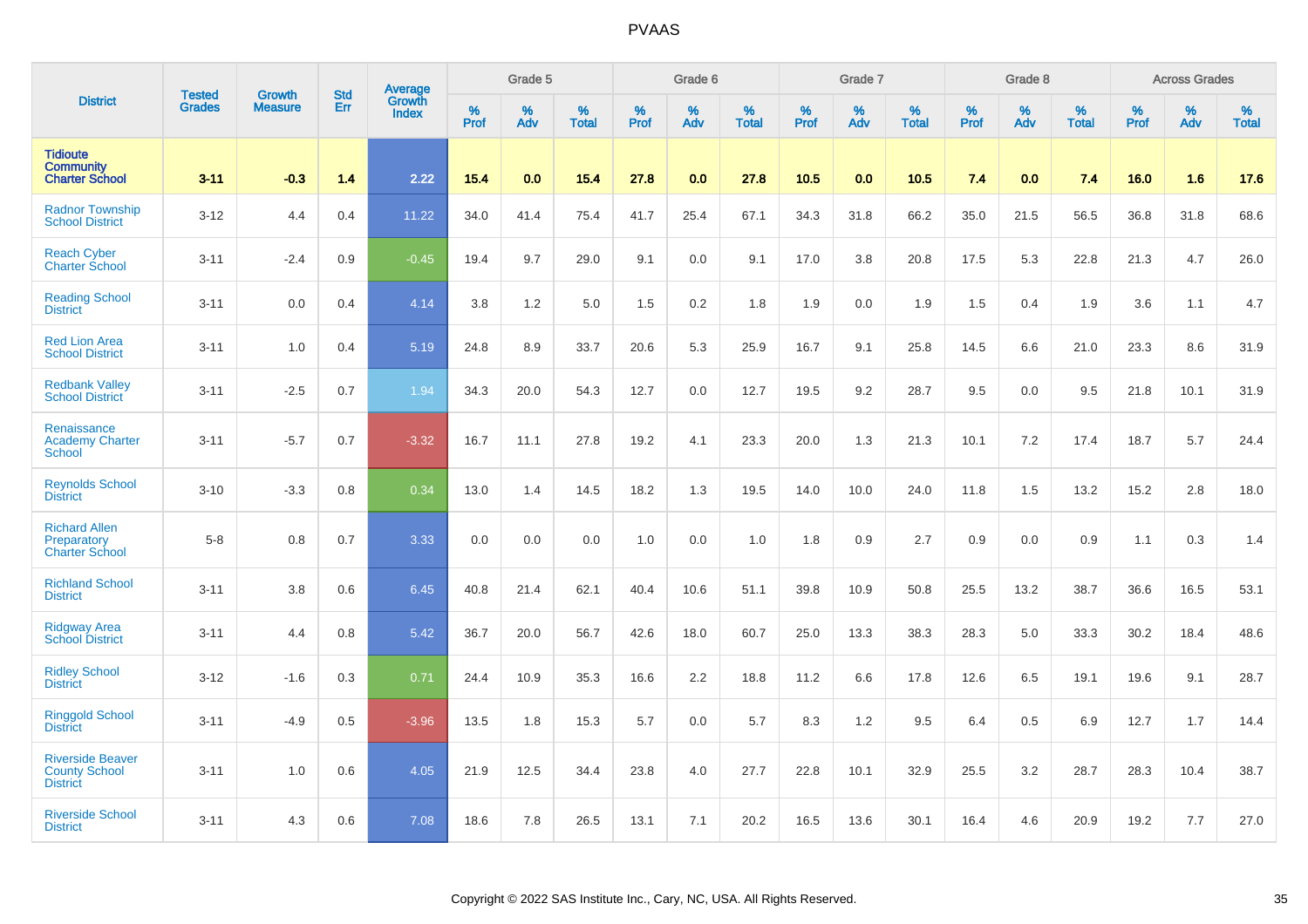|                                                                           | <b>Tested</b> | <b>Growth</b>  | <b>Std</b> | Average                       |              | Grade 5  |                   |           | Grade 6  |                   |           | Grade 7  |                   |           | Grade 8  |                   |           | <b>Across Grades</b> |                   |
|---------------------------------------------------------------------------|---------------|----------------|------------|-------------------------------|--------------|----------|-------------------|-----------|----------|-------------------|-----------|----------|-------------------|-----------|----------|-------------------|-----------|----------------------|-------------------|
| <b>District</b>                                                           | <b>Grades</b> | <b>Measure</b> | Err        | <b>Growth</b><br><b>Index</b> | $\%$<br>Prof | %<br>Adv | %<br><b>Total</b> | %<br>Prof | %<br>Adv | %<br><b>Total</b> | %<br>Prof | %<br>Adv | %<br><b>Total</b> | %<br>Prof | %<br>Adv | %<br><b>Total</b> | %<br>Prof | %<br>Adv             | %<br><b>Total</b> |
| <b>Tidioute</b><br><b>Community</b><br><b>Charter School</b>              | $3 - 11$      | $-0.3$         | 1.4        | 2.22                          | 15.4         | 0.0      | 15.4              | 27.8      | 0.0      | 27.8              | 10.5      | 0.0      | 10.5              | 7.4       | 0.0      | 7.4               | 16.0      | 1.6                  | 17.6              |
| <b>Riverview School</b><br><b>District</b>                                | $3 - 11$      | $-6.6$         | 0.8        | $-0.07$                       | 28.8         | 5.8      | 34.6              | 29.9      | 9.1      | 39.0              | 21.7      | 3.3      | 25.0              | 12.7      | 5.1      | 17.7              | 25.8      | 15.0                 | 40.8              |
| <b>Robert Benjamin</b><br><b>Wiley Community</b><br><b>Charter School</b> | $3-8$         | 2.8            | 0.8        | 3.93                          | 7.0          | 2.3      | 9.3               | 0.0       | 0.0      | 0.0               | 7.3       | 0.0      | 7.3               | 4.4       | 0.0      | 4.4               | 5.7       | 1.7                  | 7.4               |
| <b>Roberto Clemente</b><br><b>Charter School</b>                          | $3 - 12$      | $-4.0$         | 0.9        | 1.79                          | 5.6          | 0.0      | 5.6               | 0.0       | 0.0      | 0.0               | 0.0       | 0.0      | 0.0               | 0.0       | 0.0      | 0.0               | 3.0       | 0.0                  | 3.0               |
| <b>Rochester Area</b><br><b>School District</b>                           | $3 - 11$      | $-1.6$         | 0.9        | 3.19                          | 27.1         | 6.2      | 33.3              | 24.5      | 3.8      | 28.3              | 2.0       | 0.0      | 2.0               | 15.4      | 0.0      | 15.4              | 20.6      | 7.5                  | 28.1              |
| <b>Rockwood Area</b><br><b>School District</b>                            | $3 - 11$      | $-2.1$         | 0.9        | 2.50                          | 34.2         | 12.2     | 46.3              | 16.7      | 21.4     | 38.1              | 15.6      | 2.2      | 17.8              | 12.7      | 7.9      | 20.6              | 19.1      | 9.4                  | 28.5              |
| <b>Rose Tree Media</b><br><b>School District</b>                          | $3 - 10$      | $-1.7$         | 0.4        | $-0.25$                       | 29.7         | 19.6     | 49.3              | 31.4      | 15.3     | 46.7              | 31.6      | 20.9     | 52.4              | 18.4      | 13.9     | 32.3              | 31.5      | 20.2                 | 51.8              |
| <b>Russell Byers</b><br><b>Charter School</b>                             | $3-8$         | 1.5            | 0.8        | 5.07                          | 3.6          | 0.0      | 3.6               | 0.0       | 0.0      | 0.0               | 0.0       | 0.0      | 0.0               | 0.0       | 0.0      | 0.0               | 3.2       | 1.9                  | 5.2               |
| <b>Saint Clair Area</b><br><b>School District</b>                         | $3 - 8$       | 1.1            | 0.9        | 4.46                          | 28.3         | 13.2     | 41.5              | 24.0      | 4.0      | 28.0              | 19.2      | 7.7      | 26.9              | 12.5      | 2.5      | 15.0              | 24.2      | 7.2                  | 31.4              |
| <b>Saint Marys Area</b><br><b>School District</b>                         | $3 - 11$      | $-2.5$         | 0.5        | $-0.36$                       | 35.6         | 8.7      | 44.4              | 21.8      | 1.6      | 23.4              | 10.0      | 5.4      | 15.4              | 13.3      | 1.3      | 14.7              | 24.9      | 7.3                  | 32.3              |
| Salisbury<br><b>Township School</b><br><b>District</b>                    | $3 - 11$      | $-2.3$         | 0.6        | 0.96                          | 14.9         | 8.5      | 23.4              | 14.3      | 2.2      | 16.5              | 13.0      | 1.1      | 14.1              | 17.2      | 3.4      | 20.7              | 18.4      | 6.3                  | 24.7              |
| Salisbury-Elk Lick<br><b>School District</b>                              | $3 - 11$      | $-4.2$         | 1.3        | 0.13                          | 29.2         | 12.5     | 41.7              | 37.5      | 0.0      | 37.5              | 15.8      | 0.0      | 15.8              | 14.3      | 4.8      | 19.0              | 28.9      | 5.8                  | 34.7              |
| <b>Saucon Valley</b><br><b>School District</b>                            | $3 - 11$      | 6.7            | 0.5        | 12.55                         | 32.0         | 25.4     | 57.4              | 33.6      | 11.0     | 44.5              | 31.1      | 12.1     | 43.2              | 32.8      | 16.0     | 48.8              | 31.2      | 18.8                 | 50.0              |
| <b>Sayre Area School</b><br><b>District</b>                               | $3 - 11$      | 1.9            | 0.7        | 6.31                          | 21.3         | 6.6      | 27.9              | 36.2      | 5.0      | 41.2              | 21.4      | 3.6      | 25.0              | 13.4      | 0.0      | 13.4              | 25.9      | 6.1                  | 32.0              |
| <b>School Lane</b><br><b>Charter School</b>                               | $3 - 11$      | $-4.8$         | 0.7        | 0.49                          | 26.9         | 7.5      | 34.3              | 11.9      | 1.7      | 13.6              | 7.0       | 2.8      | 9.9               | 18.8      | 3.1      | 21.9              | 21.0      | 6.5                  | 27.5              |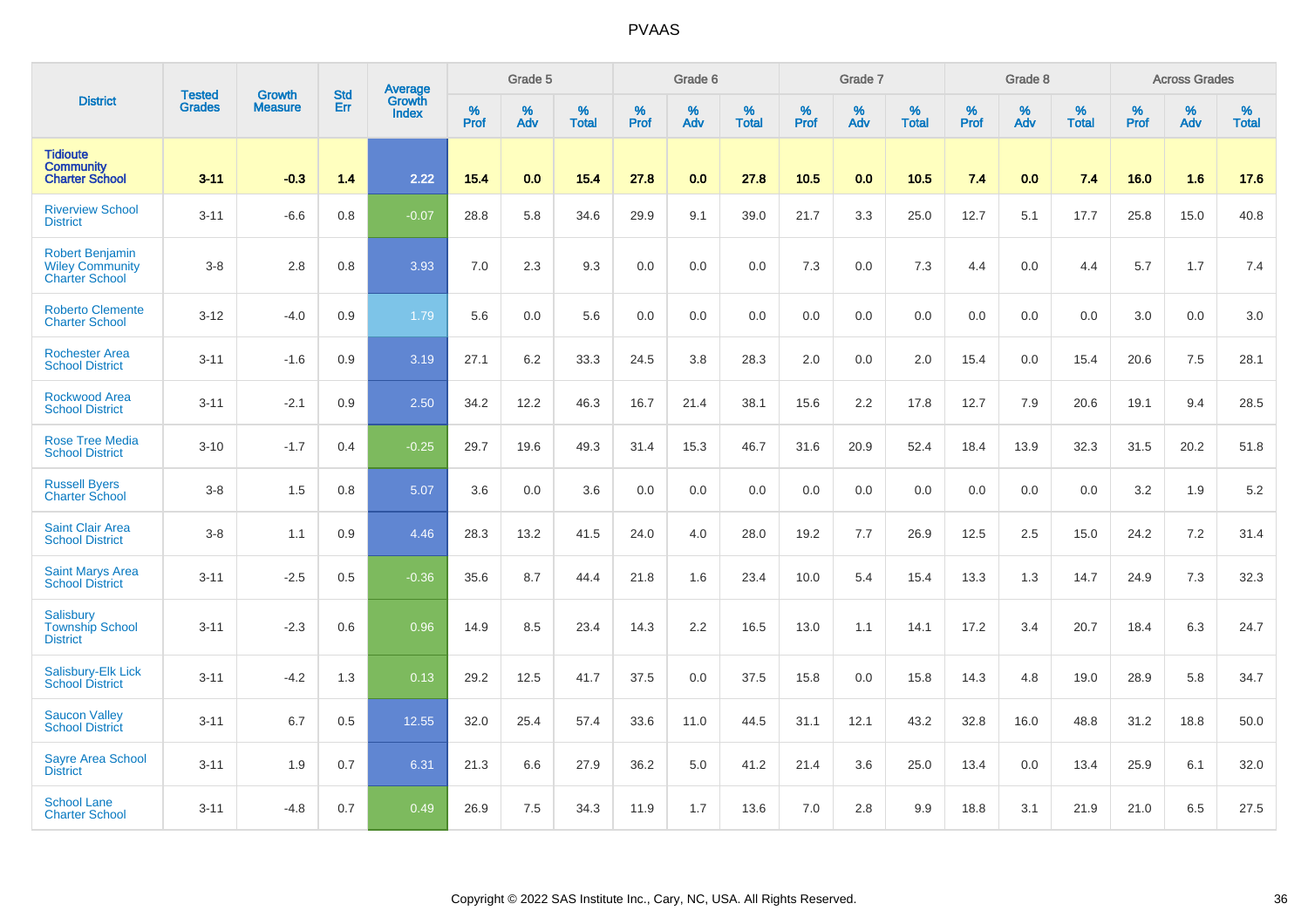|                                                              |                                | <b>Growth</b>  | <b>Std</b> | Average                |              | Grade 5  |                   |              | Grade 6  |                   |              | Grade 7  |                   |              | Grade 8  |                   |           | <b>Across Grades</b> |                   |
|--------------------------------------------------------------|--------------------------------|----------------|------------|------------------------|--------------|----------|-------------------|--------------|----------|-------------------|--------------|----------|-------------------|--------------|----------|-------------------|-----------|----------------------|-------------------|
| <b>District</b>                                              | <b>Tested</b><br><b>Grades</b> | <b>Measure</b> | Err        | Growth<br><b>Index</b> | $\%$<br>Prof | %<br>Adv | %<br><b>Total</b> | $\%$<br>Prof | %<br>Adv | %<br><b>Total</b> | $\%$<br>Prof | %<br>Adv | %<br><b>Total</b> | $\%$<br>Prof | %<br>Adv | %<br><b>Total</b> | %<br>Prof | %<br>Adv             | %<br><b>Total</b> |
| <b>Tidioute</b><br><b>Community</b><br><b>Charter School</b> | $3 - 11$                       | $-0.3$         | 1.4        | 2.22                   | 15.4         | 0.0      | 15.4              | 27.8         | 0.0      | 27.8              | 10.5         | 0.0      | 10.5              | 7.4          | 0.0      | 7.4               | 16.0      | 1.6                  | 17.6              |
| <b>Schuylkill Haven</b><br>Area School<br><b>District</b>    | $3 - 11$                       | $-3.0$         | 0.7        | 2.62                   | 11.9         | 1.2      | 13.1              | 4.9          | $1.2$    | 6.2               | 20.0         | 4.2      | 24.2              | 5.8          | 0.0      | 5.8               | 17.6      | 5.5                  | 23.1              |
| <b>Schuylkill Valley</b><br><b>School District</b>           | $3 - 11$                       | $-1.0$         | 0.5        | 3.23                   | 24.8         | 8.5      | 33.3              | 25.6         | 5.8      | 31.4              | 15.3         | 9.9      | 25.2              | 8.2          | 2.7      | 10.9              | 21.3      | 7.6                  | 29.0              |
| <b>Scranton School</b><br><b>District</b>                    | $3 - 12$                       | $-3.3$         | 0.5        | $-1.47$                | 10.4         | 0.8      | 11.2              | 2.1          | 1.3      | 3.4               | 3.7          | 1.1      | 4.8               | 3.4          | 2.3      | 5.7               | 7.0       | 1.7                  | 8.6               |
| Selinsgrove Area<br><b>School District</b>                   | $3 - 12$                       | 4.7            | 0.5        | 11.20                  | 26.0         | 6.1      | 32.0              | 32.0         | 17.0     | 49.0              | 26.4         | 18.7     | 45.2              | 25.6         | 10.5     | 36.1              | 25.8      | 14.6                 | 40.4              |
| <b>Seneca Valley</b><br><b>School District</b>               | $3 - 11$                       | $-2.1$         | 0.3        | 1.45                   | 28.8         | 15.8     | 44.6              | 33.8         | 9.8      | 43.6              | 26.6         | 12.0     | 38.5              | 18.6         | 6.0      | 24.6              | 30.0      | 14.4                 | 44.4              |
| <b>Seven Generations</b><br><b>Charter School</b>            | $3-5$                          | 2.5            | 2.0        | 1.26                   | 24.3         | 5.4      | 29.7              |              |          |                   |              |          |                   |              |          |                   | 25.6      | 5.6                  | 31.2              |
| <b>Shade-Central City</b><br><b>School District</b>          | $3 - 11$                       | 1.4            | 1.4        | 2.94                   | 18.8         | 0.0      | 18.8              | 26.9         | 0.0      | 26.9              | 20.0         | 10.0     | 30.0              | 34.8         | 0.0      | 34.8              | 29.0      | 3.0                  | 32.1              |
| <b>Shaler Area</b><br><b>School District</b>                 | $3 - 11$                       | $-6.1$         | 0.4        | 1.00                   | 26.2         | 5.8      | 32.0              | 12.6         | 1.9      | 14.5              | 22.1         | 5.5      | 27.7              | 19.6         | $5.2\,$  | 24.8              | 23.3      | 7.8                  | 31.2              |
| <b>Shamokin Area</b><br><b>School District</b>               | $3 - 11$                       | $-2.1$         | 0.5        | 0.50                   | 17.1         | 4.3      | 21.4              | 8.8          | 2.9      | 11.8              | 10.3         | 0.7      | 11.0              | 8.4          | 3.9      | 12.3              | 12.1      | 4.8                  | 16.9              |
| Shanksville-<br><b>Stonycreek School</b><br><b>District</b>  | $3 - 10$                       | 6.4            | 1.4        | 4.61                   | 28.6         | 0.0      | 28.6              | 25.0         | 4.2      | 29.2              | 20.0         | 5.0      | 25.0              | 22.2         | 0.0      | 22.2              | 26.3      | 1.7                  | 28.0              |
| <b>Sharon City School</b><br><b>District</b>                 | $3 - 11$                       | $-0.3$         | 0.5        | 1.32                   | 14.1         | 2.1      | 16.2              | 13.9         | 4.1      | 18.0              | 6.0          | 1.7      | 7.8               | 5.9          | 1.5      | 7.4               | 12.0      | 2.8                  | 14.8              |
| <b>Sharpsville Area</b><br><b>School District</b>            | $3 - 11$                       | $-2.3$         | 0.8        | 2.39                   | 29.0         | 9.7      | 38.7              | 16.4         | 1.5      | 17.9              | 21.9         | 3.1      | 25.0              | 20.0         | 7.1      | 27.1              | 27.3      | 8.8                  | 36.1              |
| Shenandoah<br><b>Valley School</b><br><b>District</b>        | $3 - 11$                       | $-5.1$         | 0.8        | 0.47                   | 11.9         | 3.0      | 14.9              | 19.6         | 2.0      | 21.6              | 1.7          | 3.4      | 5.1               | 3.6          | 0.0      | 3.6               | 12.0      | 3.5                  | 15.5              |
| Shenango Area<br><b>School District</b>                      | $3 - 11$                       | 0.1            | 0.7        | 4.17                   | 25.0         | 7.1      | 32.1              | 40.4         | 8.8      | 49.1              | 16.5         | 1.0      | 17.5              | 14.4         | 1.1      | 15.6              | 22.5      | 7.6                  | 30.1              |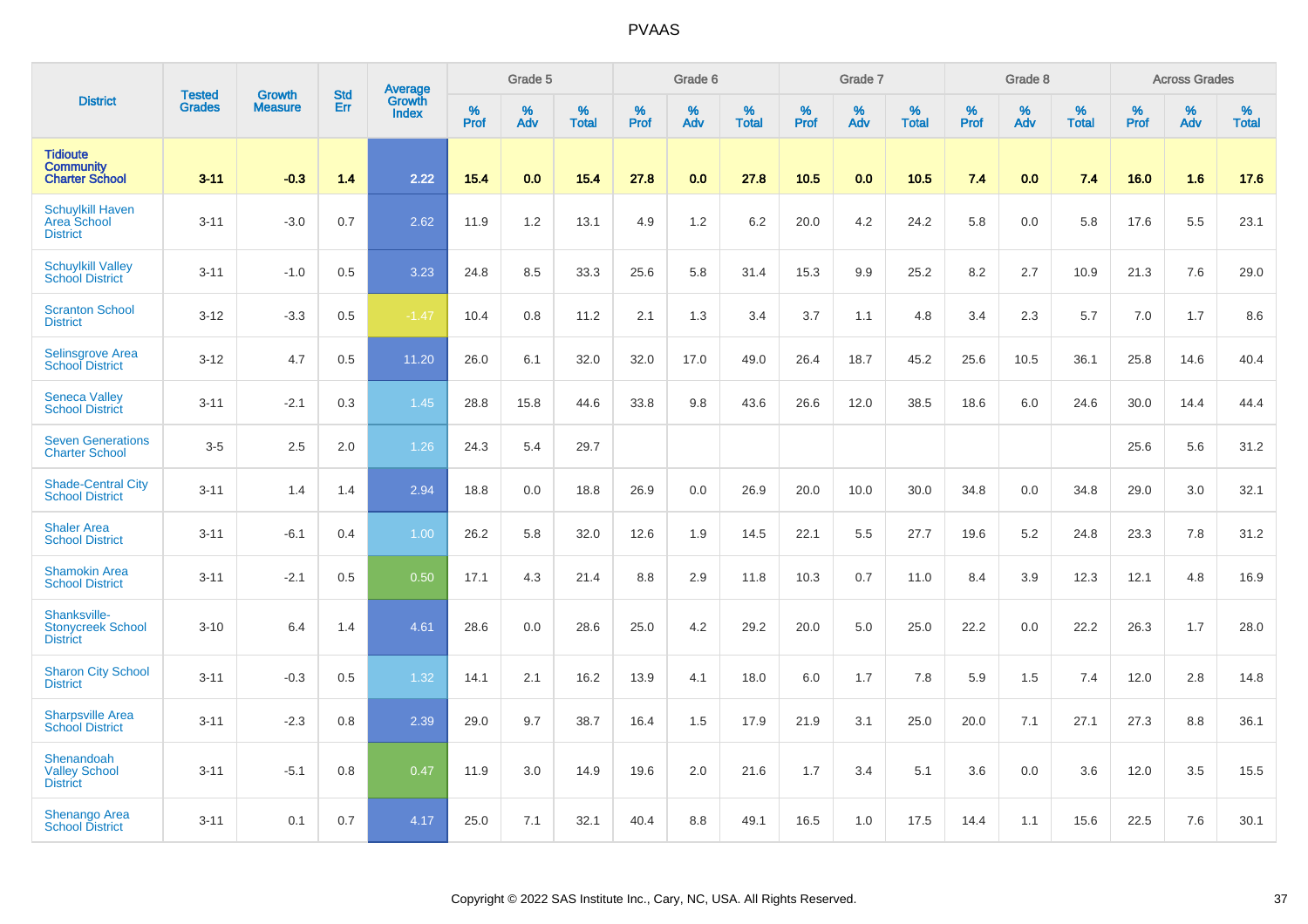|                                                                   |                                |                                 | <b>Std</b> | Average                |              | Grade 5  |                   |           | Grade 6  |                   |           | Grade 7  |                   |           | Grade 8  |                   |           | <b>Across Grades</b> |                   |
|-------------------------------------------------------------------|--------------------------------|---------------------------------|------------|------------------------|--------------|----------|-------------------|-----------|----------|-------------------|-----------|----------|-------------------|-----------|----------|-------------------|-----------|----------------------|-------------------|
| <b>District</b>                                                   | <b>Tested</b><br><b>Grades</b> | <b>Growth</b><br><b>Measure</b> | Err        | Growth<br><b>Index</b> | $\%$<br>Prof | %<br>Adv | %<br><b>Total</b> | %<br>Prof | %<br>Adv | %<br><b>Total</b> | %<br>Prof | %<br>Adv | %<br><b>Total</b> | %<br>Prof | %<br>Adv | %<br><b>Total</b> | %<br>Prof | %<br>Adv             | %<br><b>Total</b> |
| <b>Tidioute</b><br><b>Community</b><br><b>Charter School</b>      | $3 - 11$                       | $-0.3$                          | 1.4        | 2.22                   | 15.4         | 0.0      | 15.4              | 27.8      | 0.0      | 27.8              | 10.5      | 0.0      | 10.5              | $7.4$     | 0.0      | 7.4               | 16.0      | 1.6                  | 17.6              |
| <b>Shikellamy School</b><br><b>District</b>                       | $3 - 10$                       | 2.8                             | 0.4        | 6.42                   | 24.3         | 11.4     | 35.7              | 18.3      | 8.4      | 26.7              | 18.0      | 7.7      | 25.8              | 11.5      | 7.8      | 19.3              | 21.2      | 9.8                  | 31.0              |
| <b>Shippensburg Area</b><br><b>School District</b>                | $3 - 11$                       | $-3.6$                          | 0.4        | 1.09                   | 18.3         | 13.7     | 32.0              | 12.9      | 4.2      | 17.0              | 13.4      | 2.4      | 15.8              | 13.6      | 4.0      | 17.7              | 17.3      | 7.6                  | 24.9              |
| <b>Slippery Rock Area</b><br><b>School District</b>               | $3 - 11$                       | 1.4                             | 0.5        | 3.52                   | 37.0         | 20.5     | 57.5              | 28.6      | 26.3     | 54.9              | 26.4      | 13.2     | 39.7              | 26.2      | 10.3     | 36.5              | 32.4      | 20.5                 | 53.0              |
| <b>Smethport Area</b><br><b>School District</b>                   | $3 - 12$                       | 7.1                             | 0.8        | 8.76                   | 29.2         | 8.3      | 37.5              | 24.6      | 8.8      | 33.3              | 16.9      | 6.2      | 23.1              | 22.6      | 4.8      | 27.4              | 22.1      | 9.4                  | 31.5              |
| <b>Solanco School</b><br><b>District</b>                          | $3 - 11$                       | 0.3                             | 0.4        | 2.53                   | 21.5         | 5.0      | 26.5              | 12.6      | 5.6      | 18.1              | 17.0      | 7.4      | 24.4              | 11.9      | 2.9      | 14.8              | 20.0      | 7.2                  | 27.1              |
| <b>Somerset Area</b><br><b>School District</b>                    | $3 - 11$                       | 0.0                             | 0.5        | 4.78                   | 27.4         | 11.1     | 38.5              | 28.2      | 9.2      | 37.4              | 20.4      | 9.5      | 29.9              | 24.5      | 4.9      | 29.4              | 26.3      | 10.2                 | 36.6              |
| <b>Souderton Area</b><br><b>School District</b>                   | $3 - 11$                       | 0.8                             | 0.3        | 7.15                   | 35.8         | 26.1     | 61.9              | 29.8      | 8.6      | 38.4              | 30.6      | 10.4     | 41.0              | 24.3      | 4.2      | 28.5              | 30.8      | 18.3                 | 49.1              |
| <b>Souderton Charter</b><br><b>School</b><br>Collaborative        | $3-8$                          | 4.0                             | 1.3        | 4.28                   | 51.8         | 22.2     | 74.1              | 44.0      | 24.0     | 68.0              | 28.6      | 38.1     | 66.7              | 41.2      | 11.8     | 52.9              | 40.1      | 26.8                 | 66.9              |
| South Allegheny<br><b>School District</b>                         | $3 - 11$                       | $-5.4$                          | 0.9        | $-1.61$                | 25.9         | 1.7      | 27.6              | 2.0       | 2.0      | 4.1               | 7.9       | 2.6      | 10.5              | 12.5      | 2.5      | 15.0              | 16.9      | 2.7                  | 19.6              |
| <b>South Butler</b><br><b>County School</b><br><b>District</b>    | $3 - 10$                       | 0.6                             | 0.5        | 3.34                   | 35.1         | 12.8     | 48.0              | 22.9      | 5.0      | 27.9              | 21.2      | 11.4     | 32.6              | 13.3      | 1.6      | 14.8              | 27.0      | 11.2                 | 38.3              |
| <b>South Eastern</b><br><b>School District</b>                    | $3 - 11$                       | 1.8                             | 0.5        | 5.70                   | 21.6         | 15.9     | 37.5              | 25.4      | 14.4     | 39.9              | 20.8      | 3.9      | 24.7              | 20.4      | 5.2      | 25.6              | 26.2      | 11.6                 | 37.7              |
| <b>South Fayette</b><br><b>Township School</b><br><b>District</b> | $3 - 11$                       | 0.2                             | 0.4        | 6.88                   | 37.5         | 23.5     | 61.0              | 40.8      | 18.4     | 59.2              | 35.5      | 24.3     | 59.8              | 30.9      | 20.9     | 51.8              | 35.4      | 28.3                 | 63.7              |
| <b>South Middleton</b><br><b>School District</b>                  | $3 - 11$                       | $-1.1$                          | 0.5        | 2.74                   | 28.8         | 22.7     | 51.5              | 23.8      | 4.0      | 27.8              | 20.7      | 7.1      | 27.8              | 16.8      | 9.2      | 26.0              | 25.9      | 15.1                 | 41.0              |
| South Park School<br><b>District</b>                              | $3 - 11$                       | 3.3                             | 0.6        | 5.37                   | 33.3         | 11.9     | 45.2              | 27.8      | 11.3     | 39.2              | 21.8      | 16.8     | 38.7              | 24.0      | 8.6      | 32.7              | 28.8      | 10.4                 | 39.2              |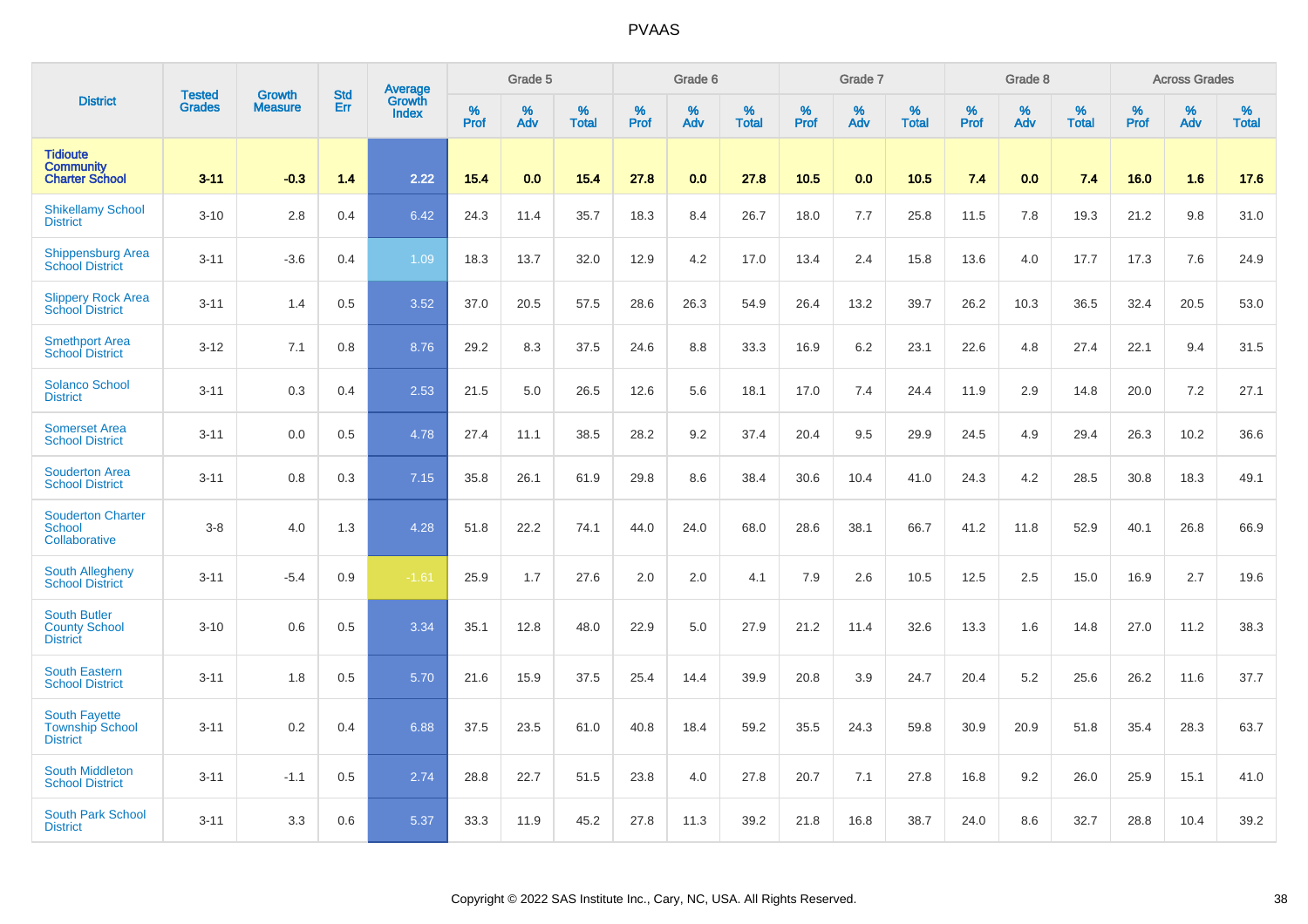|                                                                           | <b>Tested</b> | <b>Growth</b>  | <b>Std</b> | Average                |                     | Grade 5     |                   |           | Grade 6  |                   |              | Grade 7  |                   |              | Grade 8  |                   |              | <b>Across Grades</b> |                   |
|---------------------------------------------------------------------------|---------------|----------------|------------|------------------------|---------------------|-------------|-------------------|-----------|----------|-------------------|--------------|----------|-------------------|--------------|----------|-------------------|--------------|----------------------|-------------------|
| <b>District</b>                                                           | <b>Grades</b> | <b>Measure</b> | Err        | Growth<br><b>Index</b> | $\%$<br><b>Prof</b> | $\%$<br>Adv | %<br><b>Total</b> | %<br>Prof | %<br>Adv | %<br><b>Total</b> | $\%$<br>Prof | %<br>Adv | %<br><b>Total</b> | $\%$<br>Prof | %<br>Adv | %<br><b>Total</b> | $\%$<br>Prof | $\%$<br>Adv          | %<br><b>Total</b> |
| <b>Tidioute</b><br><b>Community</b><br><b>Charter School</b>              | $3 - 11$      | $-0.3$         | 1.4        | 2.22                   | 15.4                | 0.0         | 15.4              | 27.8      | 0.0      | 27.8              | $10.5$       | 0.0      | 10.5              | 7.4          | 0.0      | 7.4               | 16.0         | 1.6                  | 17.6              |
| South Side Area<br><b>School District</b>                                 | $3 - 11$      | 1.2            | 0.8        | 4.65                   | 23.3                | 18.3        | 41.7              | 17.7      | 0.0      | 17.7              | 26.6         | 7.8      | 34.4              | 12.7         | 2.8      | 15.5              | 21.2         | 6.3                  | 27.6              |
| <b>South Western</b><br><b>School District</b>                            | $3 - 12$      | 2.8            | 0.4        | 7.84                   | 23.7                | 5.4         | 29.2              | 15.7      | 11.7     | 27.4              | 17.8         | 6.0      | 23.8              | 19.1         | 10.1     | 29.2              | 21.6         | 8.9                  | 30.4              |
| <b>South Williamsport</b><br><b>Area School</b><br><b>District</b>        | $3 - 10$      | $-0.6$         | 0.6        | 3.18                   | 20.4                | 1.1         | 21.5              | 25.8      | 4.5      | 30.3              | 15.5         | 2.4      | 17.9              | 15.1         | 0.0      | 15.1              | 20.2         | 2.8                  | 23.0              |
| <b>Southeast Delco</b><br><b>School District</b>                          | $3 - 10$      | $-0.4$         | 0.6        | 4.21                   | 3.3                 | 1.7         | 5.0               | 1.8       | 0.0      | 1.8               | 3.0          | 0.8      | 3.8               | 6.9          | 0.8      | 7.7               | 5.7          | 0.7                  | 6.3               |
| Southeastern<br><b>Greene School</b><br><b>District</b>                   | $3 - 10$      | $-11.8$        | 1.0        | $-3.05$                | 34.5                | 13.8        | 48.3              | 32.4      | 2.9      | 35.3              | 8.2          | 4.1      | 12.2              | 25.6         | 2.3      | 27.9              | 26.6         | 12.9                 | 39.5              |
| Southern Columbia<br><b>Area School</b><br><b>District</b>                | $3 - 11$      | 1.8            | 0.7        | 7.30                   | 34.7                | 9.7         | 44.4              | 18.8      | 5.2      | 24.0              | 29.0         | 14.0     | 43.0              | 15.4         | 2.2      | 17.6              | 28.0         | 10.6                 | 38.6              |
| <b>Southern Fulton</b><br><b>School District</b>                          | $3 - 11$      | $-2.2$         | 0.9        | 0.85                   | 21.3                | 6.4         | 27.7              | 15.2      | 10.2     | 25.4              | 12.3         | 1.8      | 14.0              | 5.9          | 3.9      | 9.8               | 18.9         | 4.4                  | 23.3              |
| <b>Southern</b><br><b>Huntingdon County</b><br><b>School District</b>     | $3 - 11$      | $-2.5$         | 0.7        | $-0.14$                | 18.8                | 10.1        | 29.0              | 9.0       | 1.3      | 10.3              | 10.1         | 1.1      | 11.2              | 6.1          | 0.0      | 6.1               | 15.5         | 3.9                  | 19.4              |
| <b>Southern Lehigh</b><br><b>School District</b>                          | $3 - 11$      | $-1.1$         | 0.4        | 2.10                   | 33.9                | 21.0        | 54.8              | 28.3      | 16.8     | 45.1              | 40.2         | 13.1     | 53.3              | 32.0         | 12.7     | 44.8              | 35.0         | 20.7                 | 55.8              |
| <b>Southern Tioga</b><br><b>School District</b>                           | $3 - 11$      | 0.3            | 0.6        | 3.78                   | 23.7                | 1.0         | 24.7              | 17.9      | 1.9      | 19.8              | 8.0          | 2.2      | 10.2              | 10.8         | 2.5      | 13.3              | 18.0         | 4.1                  | 22.1              |
| <b>Southern York</b><br><b>County School</b><br><b>District</b>           | $3 - 11$      | $-0.3$         | 0.5        | 7.16                   | 25.6                | 7.0         | 32.7              | 36.1      | 8.9      | 45.0              | 18.8         | 5.4      | 24.3              | 11.5         | 3.0      | 14.5              | 25.1         | 8.0                  | 33.0              |
| Southmoreland<br><b>School District</b>                                   | $3 - 11$      | $-3.6$         | 0.6        | 3.41                   | 12.6                | 4.2         | 16.8              | 15.6      | 3.7      | 19.3              | 11.1         | 2.8      | 13.9              | 10.5         | 1.0      | 11.4              | 17.8         | 4.1                  | 21.9              |
| <b>Southwest</b><br>Leadership<br><b>Academy Charter</b><br><b>School</b> | $3 - 8$       | 0.7            | 1.0        | 2.49                   | 2.2                 | 0.0         | 2.2               | 2.9       | 0.0      | 2.9               | 5.1          | 0.0      | 5.1               | 0.0          | 0.0      | 0.0               | 5.7          | 1.5                  | 7.2               |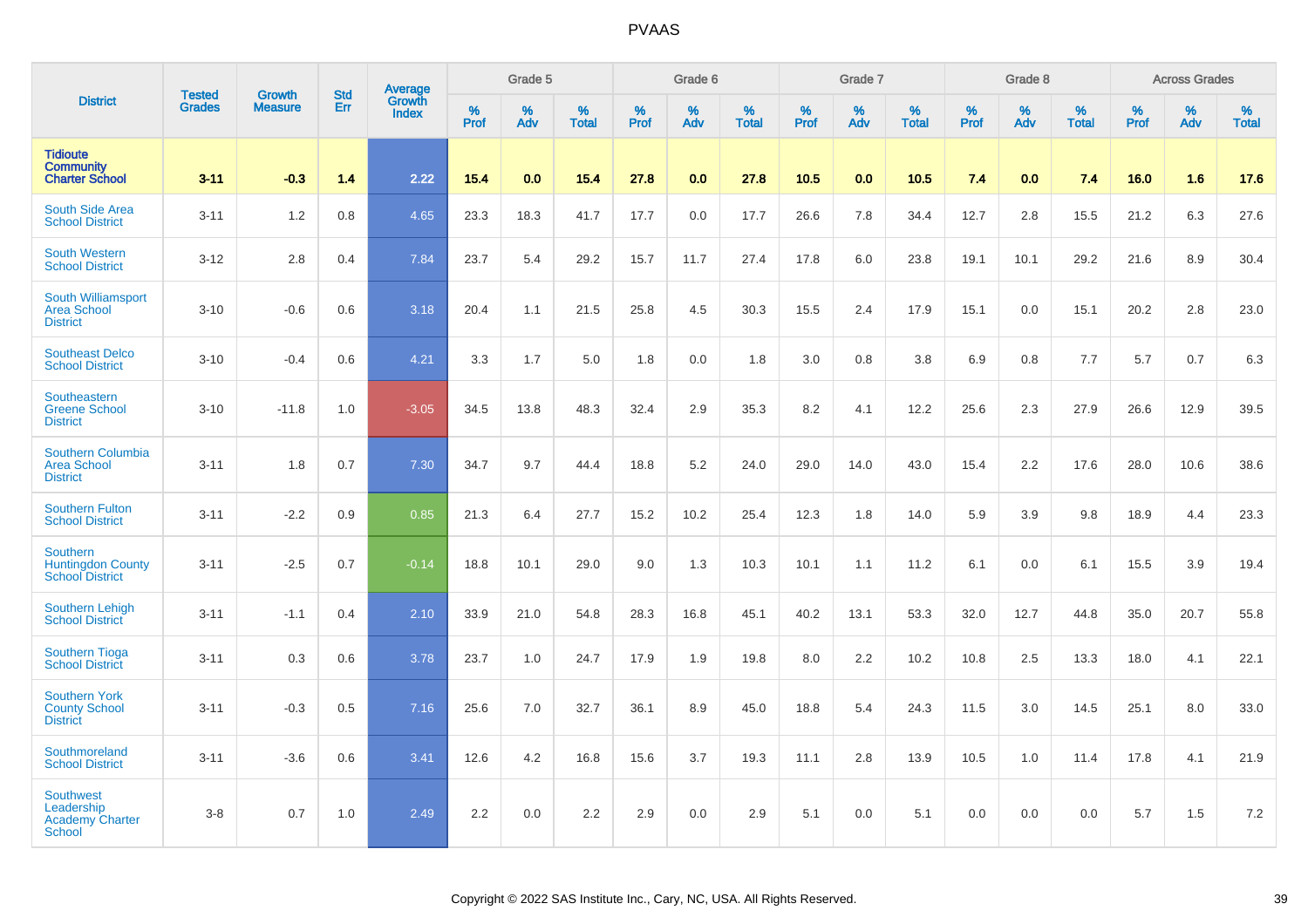|                                                              |                                |                                 | <b>Std</b> | Average                |                     | Grade 5  |                   |                  | Grade 6  |                   |                  | Grade 7  |                   |           | Grade 8  |                   |           | <b>Across Grades</b> |                   |
|--------------------------------------------------------------|--------------------------------|---------------------------------|------------|------------------------|---------------------|----------|-------------------|------------------|----------|-------------------|------------------|----------|-------------------|-----------|----------|-------------------|-----------|----------------------|-------------------|
| <b>District</b>                                              | <b>Tested</b><br><b>Grades</b> | <b>Growth</b><br><b>Measure</b> | Err        | Growth<br><b>Index</b> | $\%$<br><b>Prof</b> | %<br>Adv | %<br><b>Total</b> | %<br><b>Prof</b> | %<br>Adv | %<br><b>Total</b> | %<br><b>Prof</b> | %<br>Adv | %<br><b>Total</b> | %<br>Prof | %<br>Adv | %<br><b>Total</b> | %<br>Prof | %<br>Adv             | %<br><b>Total</b> |
| <b>Tidioute</b><br><b>Community</b><br><b>Charter School</b> | $3 - 11$                       | $-0.3$                          | 1.4        | 2.22                   | 15.4                | 0.0      | 15.4              | 27.8             | 0.0      | 27.8              | 10.5             | 0.0      | 10.5              | 7.4       | 0.0      | 7.4               | 16.0      | 1.6                  | 17.6              |
| <b>Spring Cove</b><br>School District                        | $3 - 11$                       | 0.9                             | 0.5        | 5.97                   | 18.5                | 8.4      | 26.9              | 15.1             | 4.8      | 19.8              | 11.0             | 3.9      | 15.0              | 12.7      | 4.0      | 16.7              | 20.0      | 7.4                  | 27.4              |
| <b>Spring Grove Area</b><br><b>School District</b>           | $3 - 11$                       | $-1.9$                          | 0.4        | 1.46                   | 30.9                | 11.5     | 42.4              | 31.2             | 15.8     | 47.0              | 23.2             | 11.2     | 34.4              | $5.2\,$   | 3.2      | 8.4               | 26.1      | 15.4                 | 41.5              |
| <b>Springfield School</b><br><b>District</b>                 | $3 - 11$                       | $-3.6$                          | 0.4        | $-2.60$                | 35.0                | 20.1     | 55.1              | 30.6             | 7.7      | 38.4              | 35.8             | 10.7     | 46.5              | 26.0      | 12.6     | 38.6              | 33.8      | 18.4                 | 52.2              |
| Springfield<br><b>Township School</b><br><b>District</b>     | $3 - 11$                       | 1.7                             | 0.5        | 5.78                   | 31.3                | 12.3     | 43.6              | 26.9             | 11.1     | 38.0              | 28.4             | 21.9     | 50.3              | 31.7      | 17.2     | 49.0              | 33.1      | 15.4                 | 48.5              |
| Spring-Ford Area<br><b>School District</b>                   | $3 - 11$                       | 1.6                             | 0.3        | 9.56                   | 36.6                | 13.0     | 49.6              | 33.2             | 16.5     | 49.7              | 34.3             | 16.3     | 50.6              | 23.1      | 9.8      | 32.9              | 34.2      | 19.2                 | 53.4              |
| <b>State College Area</b><br><b>School District</b>          | $3 - 11$                       | 0.6                             | 0.4        | 6.90                   | 29.6                | 33.7     | 63.3              | 27.4             | 15.3     | 42.7              | 28.9             | 16.3     | 45.2              | 20.8      | 8.9      | 29.7              | 29.0      | 27.0                 | 56.1              |
| <b>Steel Valley</b><br><b>School District</b>                | $3 - 11$                       | $-2.8$                          | 0.7        | 4.51                   | 12.0                | 2.4      | 14.5              | 11.3             | 6.4      | 17.7              | 18.1             | 4.8      | 22.9              | 9.5       | 4.0      | 13.5              | 18.3      | 7.3                  | 25.6              |
| Steelton-Highspire<br><b>School District</b>                 | $3 - 11$                       | 2.5                             | 0.7        | 4.46                   | 2.9                 | 0.0      | 2.9               | 0.0              | 0.0      | 0.0               | 0.0              | 0.0      | 0.0               | 0.0       | 0.0      | 0.0               | 0.8       | 0.4                  | 1.3               |
| <b>Sto-Rox School</b><br><b>District</b>                     | $3 - 10$                       | $-0.5$                          | 0.9        | 2.11                   | 4.4                 | 1.1      | 5.4               | 1.2              | 0.0      | 1.2               | 0.0              | 0.0      | 0.0               | 0.0       | 0.0      | 0.0               | 2.8       | 0.5                  | 3.3               |
| <b>Stroudsburg Area</b><br><b>School District</b>            | $3 - 11$                       | $-0.2$                          | 0.4        | 3.95                   | 17.5                | 9.2      | 26.8              | 18.8             | 4.9      | 23.8              | 21.6             | 2.7      | 24.3              | 15.4      | 1.8      | 17.1              | 20.2      | 6.4                  | 26.6              |
| <b>Sugar Valley Rural</b><br><b>Charter School</b>           | $3 - 11$                       | $-0.5$                          | 1.0        | 1.21                   | 26.3                | 5.3      | 31.6              | 8.3              | 0.0      | 8.3               | 5.1              | 2.6      | 7.7               | 2.8       | 0.0      | 2.8               | 16.0      | 2.8                  | 18.9              |
| <b>Sullivan County</b><br><b>School District</b>             | $3 - 10$                       | $-2.9$                          | 1.0        | 0.92                   | 21.4                | 0.0      | 21.4              | 30.0             | 4.0      | 34.0              | 18.8             | 0.0      | 18.8              | 9.1       | 0.0      | 9.1               | 22.0      | 4.1                  | 26.0              |
| Susquehanna<br><b>Community School</b><br><b>District</b>    | $3 - 11$                       | $-2.8$                          | 0.9        | $-1.20$                | 19.6                | 9.8      | 29.4              | 15.5             | 1.7      | 17.2              | 13.3             | 11.1     | 24.4              | 2.0       | 2.0      | 4.1               | 19.6      | 6.3                  | 25.9              |
| Susquehanna<br><b>Township School</b><br><b>District</b>     | $3 - 12$                       | $-3.4$                          | 0.5        | 0.05                   | 13.7                | 3.7      | 17.4              | 3.0              | 0.5      | 3.5               | 6.2              | 2.3      | 8.5               | 9.8       | 0.5      | 10.3              | 11.5      | 3.0                  | 14.4              |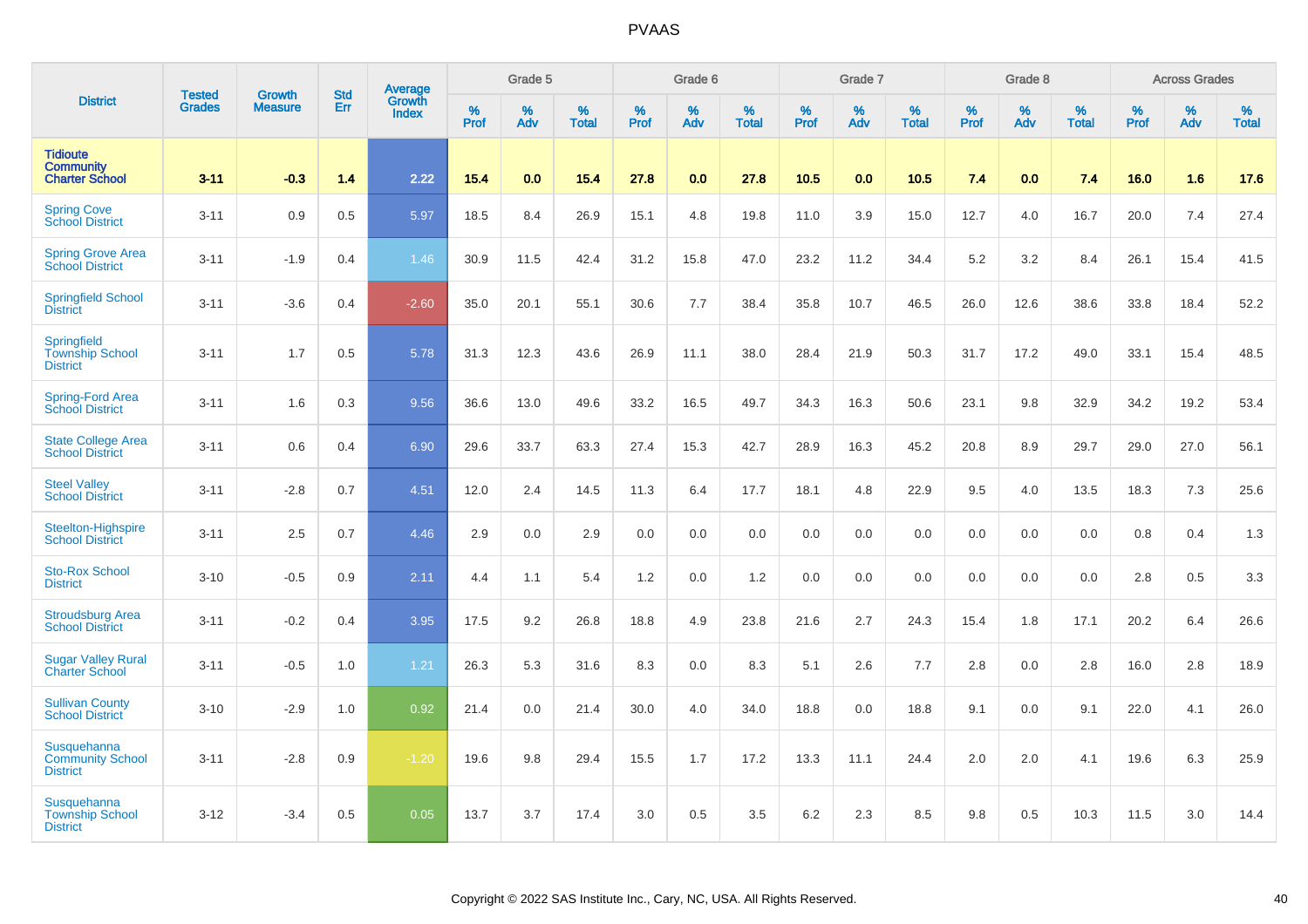|                                                                                            |                                | <b>Growth</b>  | <b>Std</b> | Average                |                     | Grade 5  |                   |                     | Grade 6  |                   |                     | Grade 7     |                   |                     | Grade 8  |                   |                     | <b>Across Grades</b> |                   |
|--------------------------------------------------------------------------------------------|--------------------------------|----------------|------------|------------------------|---------------------|----------|-------------------|---------------------|----------|-------------------|---------------------|-------------|-------------------|---------------------|----------|-------------------|---------------------|----------------------|-------------------|
| <b>District</b>                                                                            | <b>Tested</b><br><b>Grades</b> | <b>Measure</b> | Err        | Growth<br><b>Index</b> | $\%$<br><b>Prof</b> | %<br>Adv | %<br><b>Total</b> | $\%$<br><b>Prof</b> | %<br>Adv | %<br><b>Total</b> | $\%$<br><b>Prof</b> | $\%$<br>Adv | %<br><b>Total</b> | $\%$<br><b>Prof</b> | %<br>Adv | %<br><b>Total</b> | $\%$<br><b>Prof</b> | %<br>Adv             | %<br><b>Total</b> |
| <b>Tidioute</b><br><b>Community</b><br><b>Charter School</b>                               | $3 - 11$                       | $-0.3$         | 1.4        | 2.22                   | 15.4                | 0.0      | $15.4$            | 27.8                | 0.0      | 27.8              | 10.5                | 0.0         | 10.5              | 7.4                 | 0.0      | 7.4               | 16.0                | 1.6                  | 17.6              |
| <b>Susquenita School</b><br><b>District</b>                                                | $3 - 11$                       | 1.6            | 0.6        | 3.26                   | 23.8                | 15.6     | 39.3              | 15.4                | 5.8      | 21.2              | 19.2                | 5.0         | 24.2              | 12.3                | 5.7      | 17.9              | 23.0                | 9.7                  | 32.7              |
| <b>Tacony Academy</b><br><b>Charter School</b>                                             | $3 - 11$                       | $-3.3$         | 0.8        | 3.79                   | 4.1                 | 1.4      | 5.5               | 2.9                 | 0.0      | 2.9               | 6.8                 | 0.0         | 6.8               | 5.7                 | 2.9      | 8.6               | 5.0                 | 1.0                  | 6.0               |
| <b>Tamaqua Area</b><br><b>School District</b>                                              | $3 - 12$                       | 2.4            | 0.5        | 6.23                   | 28.7                | 9.3      | 38.0              | 18.6                | 1.6      | 20.2              | 19.7                | 7.2         | 27.0              | 11.4                | 2.1      | 13.5              | 22.6                | 5.9                  | 28.4              |
| The Philadelphia<br><b>Charter School for</b><br><b>Arts and Sciences</b><br>at HR Edmunds | $3 - 8$                        | 1.7            | 0.6        | 4.09                   | 6.4                 | 0.0      | 6.4               | 0.0                 | 0.0      | 0.0               | 2.1                 | 0.0         | 2.1               | 2.2                 | 0.0      | 2.2               | 2.1                 | 0.2                  | 2.3               |
| <b>Tidioute</b><br><b>Community</b><br><b>Charter School</b>                               | $3 - 11$                       | $-0.3$         | 1.4        | 2.22                   | 15.4                | 0.0      | 15.4              | 27.8                | 0.0      | 27.8              | 10.5                | 0.0         | 10.5              | 7.4                 | 0.0      | 7.4               | 16.0                | 1.6                  | 17.6              |
| <b>Titusville Area</b><br><b>School District</b>                                           | $3 - 11$                       | $-1.7$         | 0.5        | 0.12                   | 28.5                | 13.8     | 42.3              | 18.9                | 4.2      | 23.1              | 18.0                | 3.9         | 21.9              | 8.0                 | 3.6      | 11.6              | 21.8                | 10.0                 | 31.8              |
| <b>Towanda Area</b><br><b>School District</b>                                              | $3 - 11$                       | 2.2            | 0.6        | 7.65                   | 22.7                | 15.1     | 37.8              | 22.6                | 11.3     | 34.0              | 14.5                | 7.7         | 22.2              | 17.1                | 8.6      | 25.6              | 19.2                | 10.3                 | 29.5              |
| Tredyffrin-<br><b>Easttown School</b><br><b>District</b>                                   | $3 - 10$                       | 1.9            | 0.4        | 4.37                   | 36.2                | 36.2     | 72.4              | 36.8                | 28.2     | 65.0              | 32.6                | 33.0        | 65.7              | 26.4                | 40.3     | 66.7              | 33.6                | 38.6                 | 72.2              |
| <b>Trinity Area School</b><br><b>District</b>                                              | $3 - 11$                       | $-4.0$         | 0.4        | 3.77                   | 35.4                | 13.4     | 48.9              | 20.9                | 3.2      | 24.1              | 21.5                | 8.0         | 29.5              | 15.3                | 3.2      | 18.6              | 25.6                | 9.6                  | 35.2              |
| <b>Tri-Valley School</b><br><b>District</b>                                                | $3 - 10$                       | $-6.5$         | 0.8        | $-1.14$                | 13.2                | 2.4      | 15.7              | 13.2                | 0.0      | 13.2              | 7.3                 | 0.0         | 7.3               | 2.4                 | 7.3      | 9.8               | 15.8                | 3.7                  | 19.4              |
| <b>Troy Area School</b><br><b>District</b>                                                 | $3 - 10$                       | $-1.8$         | 0.6        | 0.45                   | 11.1                | 4.0      | 15.2              | 4.0                 | 4.0      | 8.0               | 14.1                | 0.0         | 14.1              | 6.8                 | 0.8      | 7.7               | 11.9                | 2.1                  | 14.0              |
| <b>Tulpehocken Area</b><br><b>School District</b>                                          | $3 - 12$                       | $-1.2$         | 0.6        | 1.70                   | 29.9                | 18.4     | 48.3              | 15.7                | 11.8     | 27.4              | 18.4                | 5.8         | 24.3              | 14.3                | 2.7      | 17.0              | 21.6                | 11.0                 | 32.6              |
| <b>Tunkhannock Area</b><br><b>School District</b>                                          | $3 - 11$                       | 1.2            | 0.5        | 3.18                   | 19.8                | 8.8      | 28.7              | 22.7                | 2.3      | 25.0              | 12.6                | 5.5         | 18.1              | 14.7                | 1.4      | 16.1              | 18.1                | 5.2                  | 23.3              |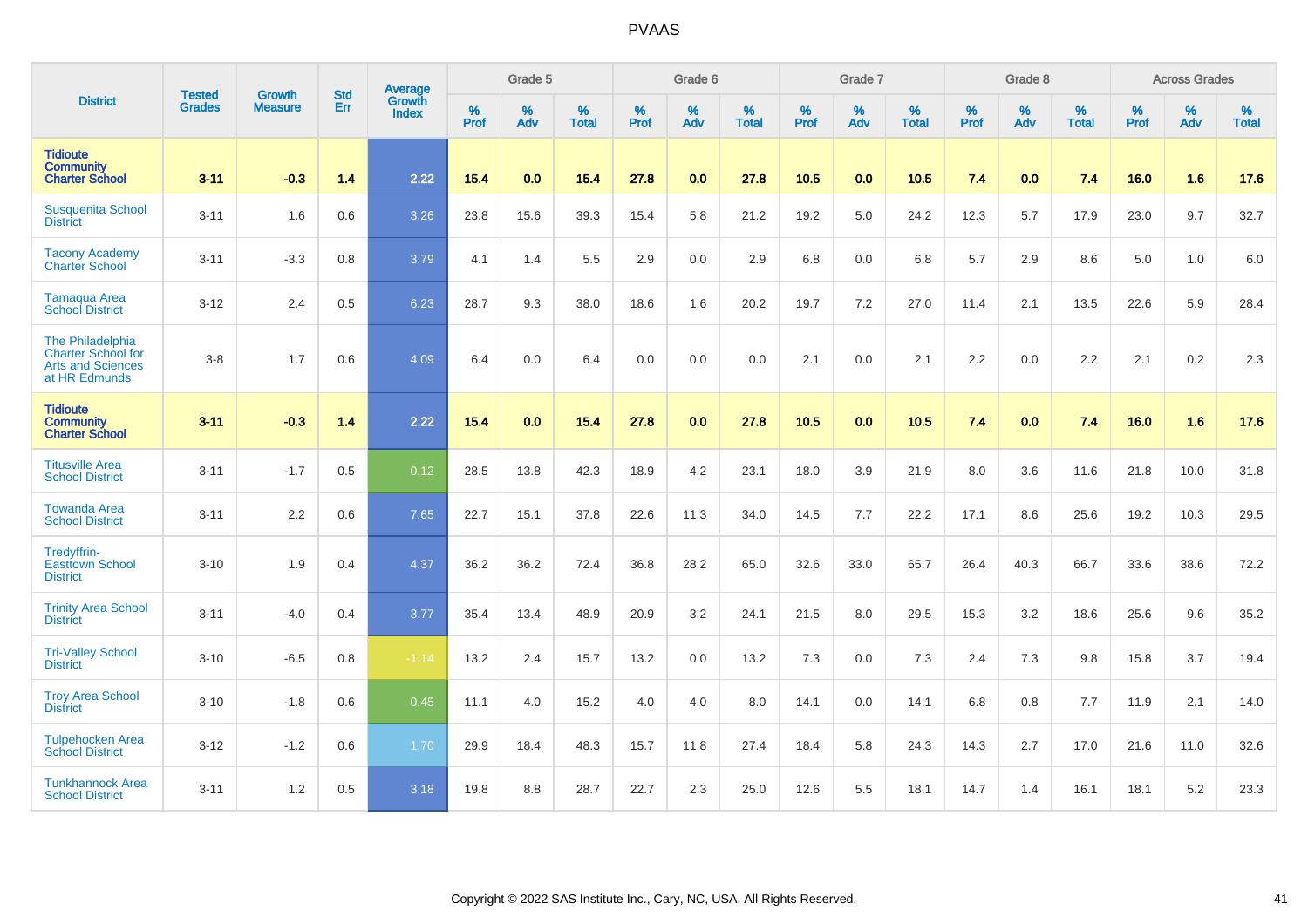|                                                                   |                                |                                 |                   | Average                |           | Grade 5  |                   |           | Grade 6  |                   |           | Grade 7  |                   |           | Grade 8  |                   |           | <b>Across Grades</b> |                   |
|-------------------------------------------------------------------|--------------------------------|---------------------------------|-------------------|------------------------|-----------|----------|-------------------|-----------|----------|-------------------|-----------|----------|-------------------|-----------|----------|-------------------|-----------|----------------------|-------------------|
| <b>District</b>                                                   | <b>Tested</b><br><b>Grades</b> | <b>Growth</b><br><b>Measure</b> | <b>Std</b><br>Err | Growth<br><b>Index</b> | %<br>Prof | %<br>Adv | %<br><b>Total</b> | %<br>Prof | %<br>Adv | %<br><b>Total</b> | %<br>Prof | %<br>Adv | %<br><b>Total</b> | %<br>Prof | %<br>Adv | %<br><b>Total</b> | %<br>Prof | %<br>Adv             | %<br><b>Total</b> |
| <b>Tidioute</b><br><b>Community</b><br><b>Charter School</b>      | $3 - 11$                       | $-0.3$                          | 1.4               | 2.22                   | 15.4      | 0.0      | 15.4              | 27.8      | 0.0      | 27.8              | 10.5      | 0.0      | 10.5              | 7.4       | 0.0      | 7.4               | 16.0      | 1.6                  | 17.6              |
| <b>Turkeyfoot Valley</b><br>Area School<br><b>District</b>        | $3-12$                         | $-0.8$                          | 1.3               | 1.22                   | 18.2      | 0.0      | 18.2              | 14.3      | 0.0      | 14.3              | 30.0      | 0.0      | 30.0              | 12.5      | 4.2      | 16.7              | 20.0      | 2.6                  | 22.6              |
| <b>Tuscarora School</b><br><b>District</b>                        | $3 - 11$                       | $-2.4$                          | 0.5               | 3.82                   | 16.5      | 7.4      | 23.9              | 11.3      | 2.7      | 14.0              | 13.4      | 4.5      | 17.9              | 11.0      | 2.1      | 13.1              | 17.7      | 6.0                  | 23.6              |
| <b>Tussey Mountain</b><br><b>School District</b>                  | $3 - 12$                       | 0.2                             | 0.7               | 2.41                   | 20.7      | 1.7      | 22.4              | 12.4      | 0.0      | 12.4              | 11.3      | 3.2      | 14.5              | 12.5      | 1.4      | 13.9              | 16.3      | 5.5                  | 21.8              |
| <b>Twin Valley School</b><br><b>District</b>                      | $3 - 12$                       | 1.9                             | 0.4               | 5.97                   | 37.8      | 14.0     | 51.9              | 28.6      | 8.2      | 36.9              | 29.5      | 15.0     | 44.5              | 24.9      | 11.2     | 36.1              | 32.2      | 17.8                 | 50.0              |
| <b>Tyrone Area</b><br><b>School District</b>                      | $3 - 12$                       | $-0.7$                          | 0.5               | 4.35                   | 18.0      | 3.8      | 21.8              | 12.4      | 4.6      | 17.0              | 18.0      | 2.5      | 20.5              | 12.4      | 5.3      | 17.7              | 20.5      | 8.1                  | 28.6              |
| <b>Union Area School</b><br><b>District</b>                       | $3 - 11$                       | $-0.6$                          | 0.9               | 1.34                   | 40.0      | 12.5     | 52.5              | 32.8      | 5.2      | 37.9              | 26.3      | 3.5      | 29.8              | 17.8      | 0.0      | 17.8              | 30.2      | 7.4                  | 37.6              |
| <b>Union City Area</b><br><b>School District</b>                  | $3 - 12$                       | 0.2                             | 0.7               | 1.91                   | 18.8      | 8.7      | 27.5              | 19.4      | 11.3     | 30.6              | 23.4      | 3.9      | 27.3              | 10.1      | 5.6      | 15.7              | 21.6      | 9.8                  | 31.4              |
| <b>Union School</b><br><b>District</b>                            | $3 - 12$                       | 3.8                             | 1.0               | 7.42                   | 18.2      | 0.0      | 18.2              | 22.0      | 14.6     | 36.6              | 10.5      | 0.0      | 10.5              | 18.2      | 11.4     | 29.6              | 18.6      | 7.7                  | 26.3              |
| <b>Uniontown Area</b><br><b>School District</b>                   | $3 - 11$                       | $-4.0$                          | 0.6               | $-0.51$                | 17.1      | 3.8      | 21.0              | 18.7      | 3.7      | 22.4              | 6.5       | 0.9      | 7.5               | 0.0       | 0.0      | 0.0               | 15.0      | 4.4                  | 19.3              |
| <b>Unionville-Chadds</b><br><b>Ford School</b><br><b>District</b> | $3 - 11$                       | 0.5                             | 0.4               | 5.10                   | 38.8      | 29.9     | 68.7              | 38.4      | 17.1     | 55.5              | 37.6      | 16.8     | 54.5              | 29.8      | 24.9     | 54.7              | 36.9      | 27.5                 | 64.4              |
| <b>United School</b><br><b>District</b>                           | $3 - 11$                       | 0.3                             | 0.8               | 3.96                   | 27.0      | 1.6      | 28.6              | 31.8      | 12.7     | 44.4              | 29.2      | 10.8     | 40.0              | 20.9      | 9.0      | 29.8              | 28.1      | 9.4                  | 37.5              |
| <b>Universal Alcorn</b><br><b>Charter School</b>                  | $3-8$                          | $-0.7$                          | 0.8               | 0.93                   | 7.7       | 1.9      | 9.6               | 3.9       | 0.0      | 3.9               | 8.8       | 0.0      | 8.8               | 5.1       | 0.0      | 5.1               | 6.4       | 1.7                  | 8.1               |
| <b>Universal Bluford</b><br><b>Charter School</b>                 | $3-6$                          | 4.8                             | 1.4               | 4.14                   | 4.4       | 0.0      | 4.4               | 2.7       | 0.0      | 2.7               |           |          |                   |           |          |                   | 4.3       | 0.0                  | 4.3               |
| <b>Universal</b><br><b>Creighton Charter</b><br><b>School</b>     | $3-8$                          | 1.1                             | 0.7               | 2.15                   | 11.9      | 1.2      | 13.1              | 3.5       | 1.2      | 4.7               | 7.7       | 6.2      | 13.8              | 4.7       | 4.7      | 9.4               | 8.6       | 4.4                  | 13.1              |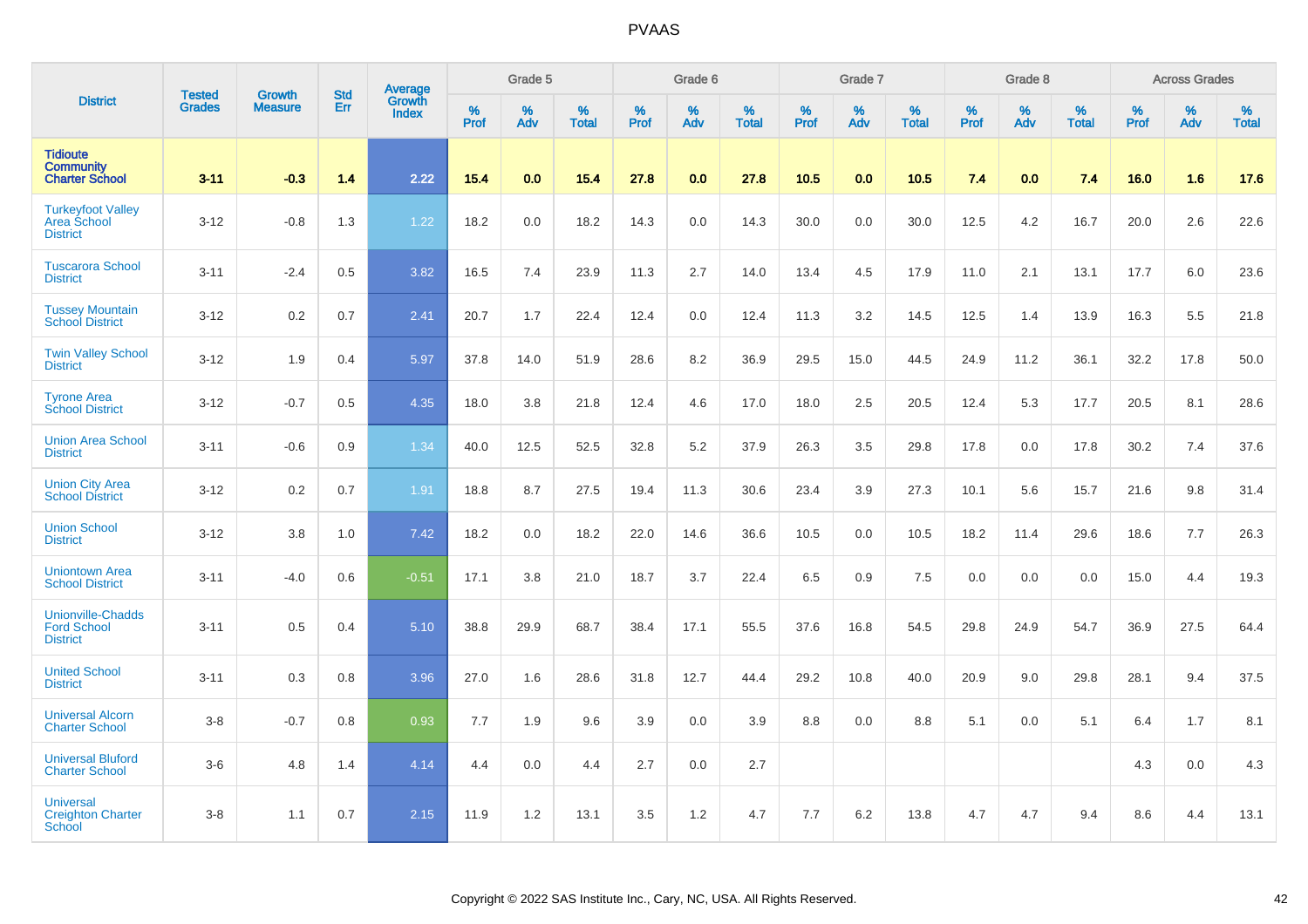|                                                                               |                                | <b>Growth</b>  | <b>Std</b> | Average                |              | Grade 5  |                   |           | Grade 6  |                   |           | Grade 7  |                   |           | Grade 8  |                   |           | <b>Across Grades</b> |                   |
|-------------------------------------------------------------------------------|--------------------------------|----------------|------------|------------------------|--------------|----------|-------------------|-----------|----------|-------------------|-----------|----------|-------------------|-----------|----------|-------------------|-----------|----------------------|-------------------|
| <b>District</b>                                                               | <b>Tested</b><br><b>Grades</b> | <b>Measure</b> | Err        | Growth<br><b>Index</b> | $\%$<br>Prof | %<br>Adv | %<br><b>Total</b> | %<br>Prof | %<br>Adv | %<br><b>Total</b> | %<br>Prof | %<br>Adv | %<br><b>Total</b> | %<br>Prof | %<br>Adv | %<br><b>Total</b> | %<br>Prof | %<br>Adv             | %<br><b>Total</b> |
| <b>Tidioute</b><br><b>Community</b><br><b>Charter School</b>                  | $3 - 11$                       | $-0.3$         | 1.4        | 2.22                   | 15.4         | 0.0      | 15.4              | 27.8      | 0.0      | 27.8              | 10.5      | 0.0      | 10.5              | 7.4       | 0.0      | 7.4               | 16.0      | 1.6                  | 17.6              |
| <b>Universal Daroff</b><br><b>Charter School</b>                              | $3-8$                          | 6.1            | 0.8        | 7.55                   | 1.6          | 1.6      | 3.2               | 0.0       | 0.0      | 0.0               | 2.2       | 0.0      | 2.2               | 3.6       | 0.0      | 3.6               | 2.2       | 0.3                  | 2.5               |
| <b>Universal Institute</b><br><b>Charter School</b>                           | $3-8$                          | $-2.3$         | 0.7        | 0.12                   | 1.5          | 0.0      | 1.5               | 1.3       | 0.0      | 1.3               | 0.0       | 0.0      | 0.0               | 2.3       | 0.0      | 2.3               | 1.7       | 0.2                  | 2.0               |
| <b>Universal Vare</b><br><b>Charter School</b>                                | $6-8$                          | 1.8            | 1.3        | 3.30                   |              |          |                   | 0.0       | 6.2      | 6.2               | 3.6       | 0.0      | 3.6               | 6.4       | 0.0      | 6.4               | 4.7       | 0.9                  | 5.7               |
| <b>Upper Adams</b><br><b>School District</b>                                  | $3 - 11$                       | 1.7            | 0.6        | 5.68                   | 30.0         | 9.2      | 39.2              | 18.0      | 7.7      | 25.6              | 18.1      | 1.9      | 20.0              | 11.4      | 3.8      | 15.3              | 22.6      | 6.3                  | 28.9              |
| <b>Upper Darby</b><br><b>School District</b>                                  | $3 - 12$                       | $-0.4$         | 0.3        | 5.21                   | 12.6         | 3.0      | 15.6              | 6.9       | 0.7      | 7.6               | 5.4       | 2.9      | 8.3               | 7.5       | 1.4      | 8.8               | 10.5      | 2.2                  | 12.8              |
| <b>Upper Dauphin</b><br><b>Area School</b><br><b>District</b>                 | $3 - 11$                       | 1.0            | 0.7        | 6.60                   | 9.7          | 4.8      | 14.5              | 18.3      | 8.4      | 26.8              | 18.9      | 6.8      | 25.7              | 24.3      | 7.1      | 31.4              | 22.1      | 9.5                  | 31.6              |
| <b>Upper Dublin</b><br><b>School District</b>                                 | $3 - 12$                       | 0.6            | 0.4        | 2.59                   | 41.8         | 29.3     | 71.1              | 38.5      | 24.8     | 63.3              | 30.8      | 29.7     | 60.5              | 24.1      | 14.8     | 38.9              | 35.7      | 29.8                 | 65.5              |
| <b>Upper Merion Area</b><br><b>School District</b>                            | $3 - 11$                       | $-1.3$         | 0.4        | 3.72                   | 34.4         | 16.7     | 51.1              | 27.9      | 11.7     | 39.6              | 26.4      | 7.1      | 33.5              | 11.7      | 7.8      | 19.4              | 26.8      | 17.0                 | 43.8              |
| <b>Upper Moreland</b><br><b>Township School</b><br><b>District</b>            | $3 - 11$                       | $-0.1$         | 0.4        | 4.58                   | 28.5         | 10.6     | 39.1              | 16.1      | 10.8     | 26.9              | 21.7      | 10.6     | 32.3              | 18.9      | 12.1     | 31.1              | 23.9      | 11.6                 | 35.5              |
| <b>Upper Perkiomen</b><br><b>School District</b>                              | $3 - 11$                       | 2.0            | 0.4        | 6.80                   | 26.0         | 11.8     | 37.8              | 23.0      | 6.1      | 29.1              | 28.0      | 11.6     | 39.6              | 22.9      | 10.0     | 32.8              | 24.8      | 10.4                 | 35.1              |
| <b>Upper Saint Clair</b><br><b>School District</b>                            | $3 - 11$                       | 3.0            | 0.4        | 7.98                   | 36.3         | 35.5     | 71.8              | 40.8      | 27.3     | 68.1              | 33.3      | 35.5     | 68.8              | 31.1      | 30.4     | 61.5              | 36.7      | 35.6                 | 72.3              |
| <b>Urban Academy Of</b><br><b>Greater Pittsburgh</b><br><b>Charter School</b> | $3-5$                          | $-7.6$         | 1.9        | $-4.05$                | 2.7          | 0.0      | 2.7               |           |          |                   |           |          |                   |           |          |                   | 7.3       | 0.0                  | 7.3               |
| <b>Urban Pathways 6-</b><br>12 Charter School                                 | $6 - 11$                       | $-1.8$         | 1.6        | 0.00                   |              |          |                   | 0.0       | 0.0      | 0.0               | 0.0       | 0.0      | 0.0               | 0.0       | 0.0      | 0.0               | 0.0       | 0.0                  | 0.0               |
| <b>Valley Grove</b><br><b>School District</b>                                 | $3 - 10$                       | $-2.4$         | 0.8        | $-1.21$                | 35.4         | 8.3      | 43.8              | 27.6      | 1.7      | 29.3              | 18.5      | 5.6      | 24.1              | 14.3      | 1.8      | 16.1              | 25.5      | 6.8                  | 32.2              |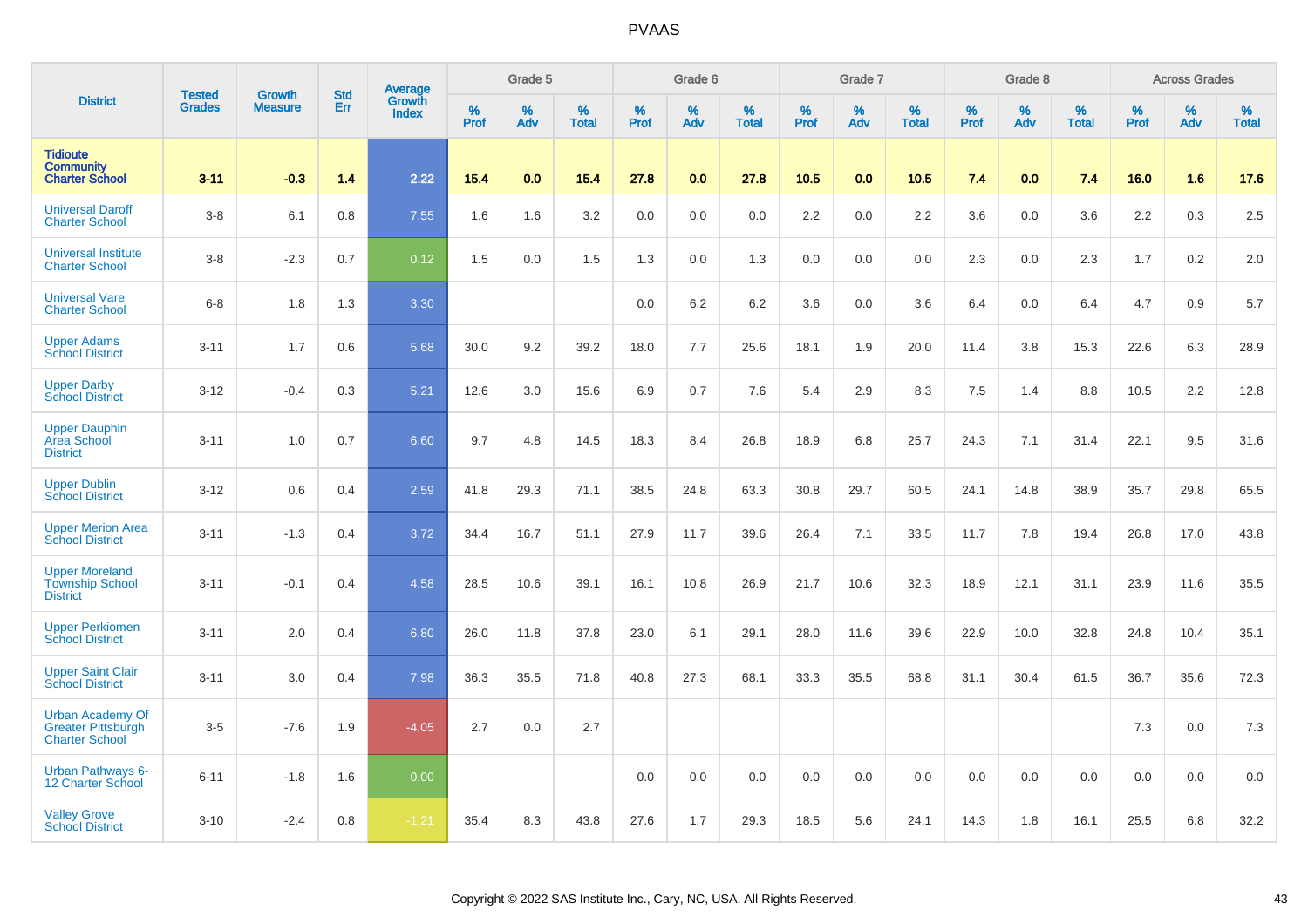|                                                              | <b>Tested</b> | <b>Growth</b>  | <b>Std</b> | Average                       |           | Grade 5  |                   |           | Grade 6  |                   |           | Grade 7  |                   |           | Grade 8  |                   |           | <b>Across Grades</b> |                   |
|--------------------------------------------------------------|---------------|----------------|------------|-------------------------------|-----------|----------|-------------------|-----------|----------|-------------------|-----------|----------|-------------------|-----------|----------|-------------------|-----------|----------------------|-------------------|
| <b>District</b>                                              | <b>Grades</b> | <b>Measure</b> | Err        | <b>Growth</b><br><b>Index</b> | %<br>Prof | %<br>Adv | %<br><b>Total</b> | %<br>Prof | %<br>Adv | %<br><b>Total</b> | %<br>Prof | %<br>Adv | %<br><b>Total</b> | %<br>Prof | %<br>Adv | %<br><b>Total</b> | %<br>Prof | %<br>Adv             | %<br><b>Total</b> |
| <b>Tidioute</b><br><b>Community</b><br><b>Charter School</b> | $3 - 11$      | $-0.3$         | 1.4        | 2.22                          | 15.4      | 0.0      | 15.4              | 27.8      | 0.0      | 27.8              | 10.5      | 0.0      | 10.5              | 7.4       | 0.0      | 7.4               | 16.0      | 1.6                  | 17.6              |
| <b>Valley View School</b><br><b>District</b>                 | $3 - 11$      | $-2.3$         | 0.8        | 1.14                          | 26.2      | 0.9      | 27.1              | 5.8       | 1.2      | 6.9               | 9.8       | 2.4      | 12.2              | 7.9       | 0.0      | 7.9               | 18.2      | 2.7                  | 20.9              |
| <b>Vida Charter</b><br><b>School</b>                         | $3-6$         | 10.1           | 1.8        | 5.60                          | 23.1      | 19.2     | 42.3              | 16.7      | 11.1     | 27.8              |           |          |                   |           |          |                   | 20.4      | 7.8                  | 28.2              |
| <b>Vision Academy</b><br><b>Charter School</b>               | $3-8$         | 1.7            | 1.1        | 3.72                          | 11.1      | 0.0      | 11.1              | 0.0       | 0.0      | 0.0               | 2.9       | 2.9      | 5.9               | 9.5       | 4.8      | 14.3              | 6.4       | 1.6                  | 8.0               |
| Wallenpaupack<br>Area School<br><b>District</b>              | $3 - 11$      | 0.7            | 0.5        | 7.55                          | 27.0      | 6.1      | 33.1              | 11.1      | 3.7      | 14.8              | 30.6      | 8.2      | 38.8              | 13.2      | 3.5      | 16.7              | 24.0      | 7.0                  | 31.1              |
| <b>Wallingford-</b><br>Swarthmore<br><b>School District</b>  | $3 - 10$      | 0.4            | 0.4        | 8.13                          | 38.3      | 33.9     | 72.2              | 29.9      | 20.5     | 50.4              | 27.6      | 17.6     | 45.3              | 29.4      | 14.7     | 44.2              | 33.9      | 27.8                 | 61.7              |
| <b>Warren County</b><br><b>School District</b>               | $3 - 11$      | 2.7            | 0.4        | 7.14                          | 21.0      | 7.4      | 28.4              | 15.7      | 3.7      | 19.3              | 12.0      | 0.7      | 12.6              | 13.8      | 2.9      | 16.7              | 17.7      | 4.3                  | 22.0              |
| <b>Warrior Run</b><br><b>School District</b>                 | $3 - 11$      | $-0.7$         | 0.6        | 1.21                          | 29.0      | 17.1     | 46.0              | 25.7      | 1.8      | 27.5              | 16.8      | 11.2     | 28.0              | 15.6      | 12.2     | 27.8              | 23.2      | 10.7                 | 34.0              |
| <b>Warwick School</b><br><b>District</b>                     | $3 - 11$      | 4.0            | 0.4        | 10.87                         | 35.6      | 9.6      | 45.2              | 30.7      | 6.4      | 37.0              | 22.5      | 7.2      | 29.7              | 13.2      | 3.6      | 16.8              | 25.6      | 9.8                  | 35.4              |
| Washington<br><b>School District</b>                         | $3 - 11$      | $-2.6$         | 0.7        | $-0.09$                       | 13.5      | 2.9      | 16.4              | 5.2       | 2.1      | 7.2               | 15.0      | 1.2      | 16.2              | 0.0       | 1.5      | 1.5               | 11.8      | 3.4                  | 15.2              |
| <b>Wattsburg Area</b><br><b>School District</b>              | $3 - 11$      | 4.1            | 0.6        | 6.55                          | 25.0      | 18.2     | 43.2              | 27.2      | 17.4     | 44.6              | 19.6      | 7.6      | 27.2              | 31.7      | 12.9     | 44.6              | 26.7      | 12.5                 | 39.2              |
| <b>Wayne Highlands</b><br><b>School District</b>             | $3 - 11$      | 2.2            | 0.5        | 4.54                          | 36.4      | 14.3     | 50.7              | 31.5      | 11.4     | 43.0              | 25.6      | 14.3     | 39.9              | 27.6      | 4.9      | 32.5              | 29.9      | 16.0                 | 46.0              |
| <b>Waynesboro Area</b><br><b>School District</b>             | $3 - 12$      | $-0.5$         | 0.4        | 2.30                          | 25.0      | 9.2      | 34.2              | 20.4      | 10.5     | 31.0              | 19.2      | 6.0      | 25.2              | 20.1      | 4.8      | 24.8              | 22.3      | 9.3                  | 31.6              |
| <b>Weatherly Area</b><br><b>School District</b>              | $3 - 11$      | $-6.9$         | 1.1        | $-1.18$                       | 26.9      | 7.7      | 34.6              | 12.1      | 0.0      | 12.1              | 6.9       | 0.0      | 6.9               | 5.6       | 0.0      | 5.6               | 15.1      | 4.0                  | 19.1              |
| <b>Wellsboro Area</b><br><b>School District</b>              | $3 - 11$      | 3.0            | 0.6        | 6.61                          | 30.4      | 7.0      | 37.4              | 16.2      | 5.0      | 21.2              | 20.5      | 13.7     | 34.2              | 24.5      | 13.3     | 37.8              | 24.3      | 8.8                  | 33.1              |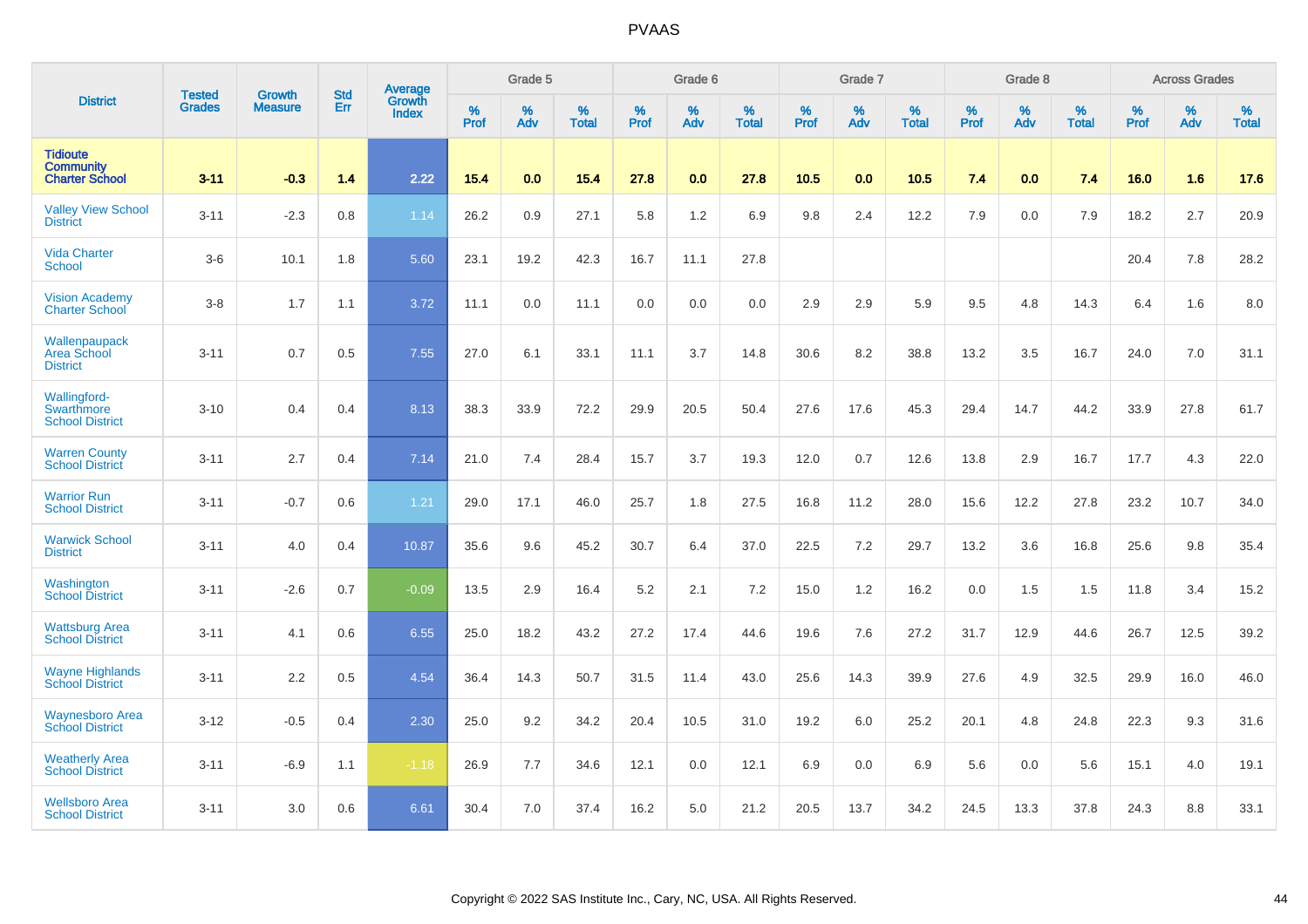|                                                                         |                                | <b>Growth</b>  | <b>Std</b> | <b>Average</b><br>Growth |              | Grade 5  |                   |           | Grade 6  |                   |           | Grade 7  |                   |           | Grade 8  |                   |           | <b>Across Grades</b> |                   |
|-------------------------------------------------------------------------|--------------------------------|----------------|------------|--------------------------|--------------|----------|-------------------|-----------|----------|-------------------|-----------|----------|-------------------|-----------|----------|-------------------|-----------|----------------------|-------------------|
| <b>District</b>                                                         | <b>Tested</b><br><b>Grades</b> | <b>Measure</b> | Err        | <b>Index</b>             | $\%$<br>Prof | %<br>Adv | %<br><b>Total</b> | %<br>Prof | %<br>Adv | %<br><b>Total</b> | %<br>Prof | %<br>Adv | %<br><b>Total</b> | %<br>Prof | %<br>Adv | %<br><b>Total</b> | %<br>Prof | %<br>Adv             | %<br><b>Total</b> |
| <b>Tidioute</b><br><b>Community</b><br><b>Charter School</b>            | $3 - 11$                       | $-0.3$         | 1.4        | 2.22                     | 15.4         | 0.0      | 15.4              | 27.8      | 0.0      | 27.8              | 10.5      | 0.0      | 10.5              | 7.4       | 0.0      | 7.4               | 16.0      | 1.6                  | 17.6              |
| <b>West Allegheny</b><br><b>School District</b>                         | $3 - 12$                       | 1.0            | 0.4        | 10.83                    | 32.7         | 40.9     | 73.6              | 33.6      | 21.4     | 55.0              | 27.5      | 20.6     | 48.1              | 23.4      | 11.2     | 34.6              | 31.3      | 30.8                 | 62.1              |
| <b>West Branch Area</b><br><b>School District</b>                       | $3 - 11$                       | 0.5            | 0.8        | 1.82                     | 16.1         | 3.2      | 19.4              | 7.8       | 4.7      | 12.5              | 19.7      | 14.5     | 34.2              | 18.8      | 6.2      | 25.0              | 18.7      | 7.8                  | 26.5              |
| <b>West Chester Area</b><br><b>School District</b>                      | $3 - 11$                       | $-1.3$         | 0.3        | 6.72                     | 35.0         | 18.9     | 53.9              | 29.1      | 9.5      | 38.7              | 26.7      | 11.1     | 37.8              | 22.1      | 13.0     | 35.1              | 32.0      | 17.9                 | 49.8              |
| <b>West Greene</b><br><b>School District</b>                            | $3 - 11$                       | $-1.6$         | 0.9        | 2.26                     | 20.5         | 7.7      | 28.2              | 7.7       | 7.7      | 15.4              | 9.3       | 11.1     | 20.4              | 11.8      | 0.0      | 11.8              | 19.6      | 10.7                 | 30.2              |
| <b>West Jefferson</b><br><b>Hills School District</b>                   | $3 - 11$                       | $-1.1$         | 0.4        | 3.34                     | 35.0         | 17.5     | 52.5              | 24.8      | 3.3      | 28.0              | 22.8      | 6.3      | 29.1              | 21.7      | 4.4      | 26.1              | 30.8      | 13.4                 | 44.3              |
| <b>West Middlesex</b><br><b>Area School</b><br><b>District</b>          | $3 - 10$                       | 0.9            | 0.9        | 4.10                     | 21.7         | 21.7     | 43.5              | 39.3      | 4.9      | 44.3              | 30.0      | 2.0      | 32.0              | 7.1       | 0.0      | 7.1               | 30.3      | 7.4                  | 37.7              |
| <b>West Mifflin Area</b><br><b>School District</b>                      | $3 - 12$                       | $-8.5$         | 0.5        | $-2.29$                  | 18.4         | 5.7      | 24.1              | 6.8       | 0.7      | 7.4               | 6.7       | 0.0      | 6.7               | 5.5       | 0.0      | 5.5               | 11.1      | 2.8                  | 13.9              |
| <b>West Oak Lane</b><br><b>Charter School</b>                           | $3-8$                          | 0.7            | 0.7        | 1.55                     | 2.6          | 1.3      | 3.8               | 6.1       | 0.0      | 6.1               | 6.9       | 1.4      | 8.3               | 0.0       | 1.9      | 1.9               | 6.1       | 0.7                  | 6.8               |
| <b>West Perry School</b><br><b>District</b>                             | $3 - 11$                       | 2.7            | 0.5        | 6.23                     | 22.5         | 15.9     | 38.4              | 20.9      | 5.7      | 26.6              | 14.0      | 6.7      | 20.7              | 15.2      | 8.5      | 23.6              | 21.6      | 10.7                 | 32.3              |
| West Philadelphia<br>Achievement<br>Charter<br><b>Elementary School</b> | $3-5$                          | 4.2            | 1.6        | 2.63                     | 6.7          | 0.0      | 6.7               |           |          |                   |           |          |                   |           |          |                   | 2.8       | 0.5                  | 3.2               |
| <b>West Shore School</b><br><b>District</b>                             | $3 - 12$                       | $-1.6$         | 0.3        | $-1.96$                  | 26.7         | 11.3     | 38.1              | 24.5      | 4.3      | 28.8              | 13.5      | 7.4      | 20.9              | 16.1      | 7.2      | 23.3              | 22.8      | 10.8                 | 33.5              |
| <b>West York Area</b><br><b>School District</b>                         | $3-12$                         | 2.3            | 0.4        | 5.18                     | 19.9         | 5.6      | 25.5              | 14.8      | 4.8      | 19.6              | 15.0      | 5.8      | 20.9              | 16.3      | 4.2      | 20.5              | 19.8      | 5.9                  | 25.6              |
| <b>Western Beaver</b><br><b>County School</b><br><b>District</b>        | $3 - 11$                       | 3.4            | 1.1        | 5.38                     | 12.5         | 12.5     | 25.0              | 32.6      | 11.6     | 44.2              | 29.2      | 4.2      | 33.3              | 27.8      | 2.8      | 30.6              | 26.5      | 9.8                  | 36.3              |
| <b>Western Wayne</b><br><b>School District</b>                          | $3 - 11$                       | $-2.5$         | 0.6        | 0.99                     | 28.3         | 9.4      | 37.7              | 18.7      | 0.9      | 19.6              | 21.6      | 2.9      | 24.5              | 14.1      | 5.4      | 19.6              | 23.6      | 9.6                  | 33.2              |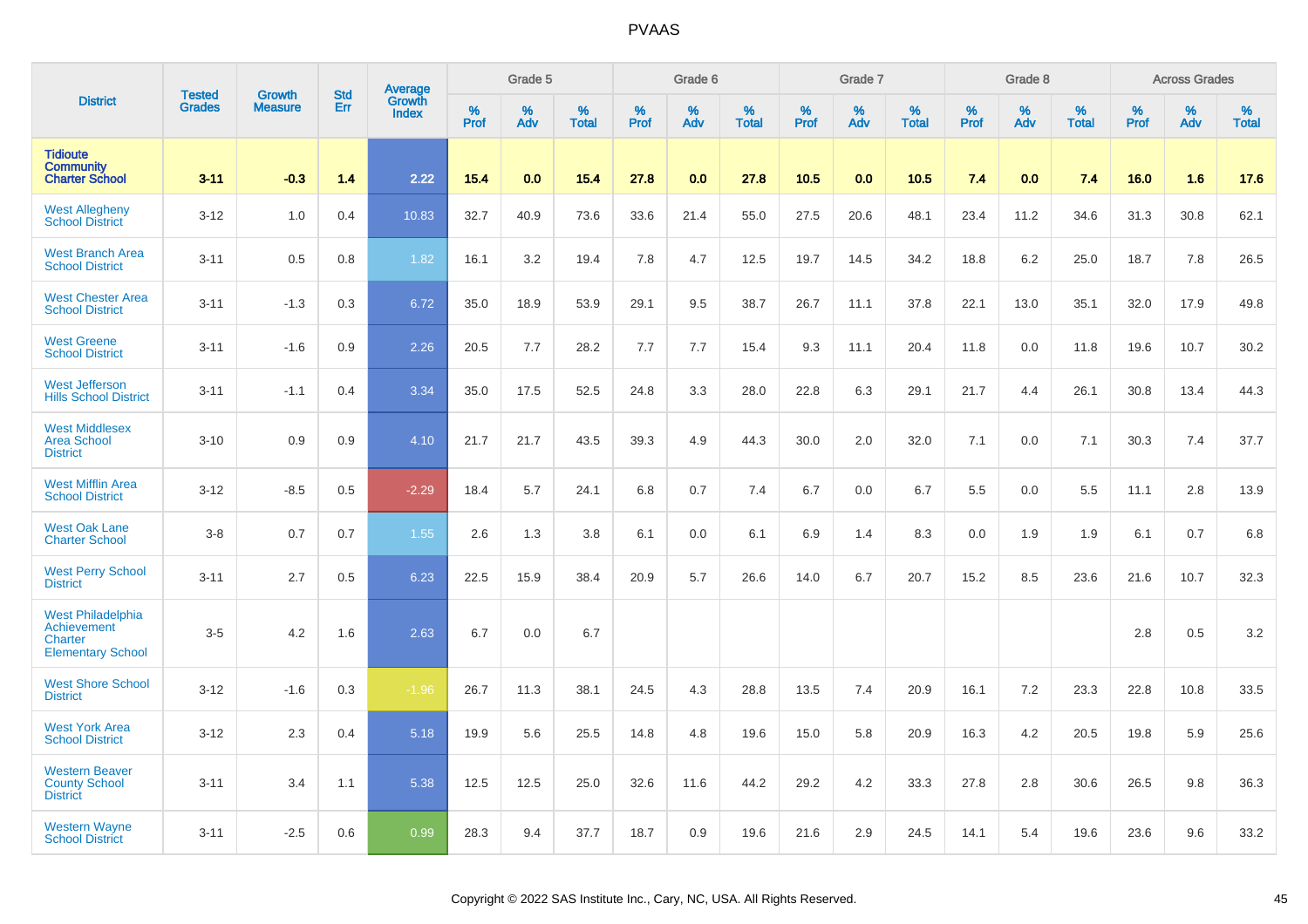|                                                              |                                | <b>Growth</b>  | <b>Std</b> | Average                |              | Grade 5  |                   |           | Grade 6  |                   |           | Grade 7         |                   |           | Grade 8  |                   |           | <b>Across Grades</b> |                   |
|--------------------------------------------------------------|--------------------------------|----------------|------------|------------------------|--------------|----------|-------------------|-----------|----------|-------------------|-----------|-----------------|-------------------|-----------|----------|-------------------|-----------|----------------------|-------------------|
| <b>District</b>                                              | <b>Tested</b><br><b>Grades</b> | <b>Measure</b> | Err        | Growth<br><b>Index</b> | $\%$<br>Prof | %<br>Adv | %<br><b>Total</b> | %<br>Prof | %<br>Adv | %<br><b>Total</b> | %<br>Prof | %<br><b>Adv</b> | %<br><b>Total</b> | %<br>Prof | %<br>Adv | %<br><b>Total</b> | %<br>Prof | %<br>Adv             | %<br><b>Total</b> |
| <b>Tidioute</b><br><b>Community</b><br><b>Charter School</b> | $3 - 11$                       | $-0.3$         | 1.4        | 2.22                   | 15.4         | 0.0      | 15.4              | 27.8      | 0.0      | 27.8              | 10.5      | 0.0             | 10.5              | 7.4       | 0.0      | 7.4               | 16.0      | 1.6                  | 17.6              |
| <b>Westmont Hilltop</b><br><b>School District</b>            | $3 - 11$                       | 2.7            | 0.6        | 6.24                   | 28.0         | 11.0     | 39.0              | 18.4      | 8.2      | 26.5              | 22.2      | $6.2\,$         | 28.4              | 26.1      | 8.7      | 34.8              | 24.1      | 11.7                 | 35.7              |
| <b>Whitehall-Coplay</b><br><b>School District</b>            | $3 - 11$                       | $-3.3$         | 0.4        | $-2.64$                | 23.4         | 6.6      | 30.0              | 12.7      | 1.9      | 14.7              | 11.1      | 2.5             | 13.6              | 10.5      | 3.2      | 13.7              | 18.5      | 4.9                  | 23.5              |
| Widener<br>Partnership<br><b>Charter School</b>              | $3 - 7$                        | 2.8            | 1.0        | 2.67                   | 0.0          | 0.0      | 0.0               | 2.5       | 0.0      | 2.5               | 0.0       | 2.3             | 2.3               |           |          |                   | 1.4       | 0.5                  | 1.9               |
| <b>Wilkes-Barre Area</b><br><b>School District</b>           | $3 - 11$                       | $-0.9$         | 0.5        | 1.33                   | 8.1          | 1.7      | 9.8               | 10.1      | 4.4      | 14.5              | 6.0       | 1.8             | 7.8               | 3.1       | 1.3      | 4.4               | 9.8       | 3.0                  | 12.7              |
| Wilkinsburg<br><b>Borough School</b><br><b>District</b>      | $3-6$                          | 3.5            | 1.4        | 5.04                   | 22.5         | 0.0      | 22.5              | 0.0       | 2.4      | 2.4               |           |                 |                   |           |          |                   | 12.1      | 2.0                  | 14.1              |
| <b>William Penn</b><br><b>School District</b>                | $3 - 12$                       | 1.5            | 0.5        | 5.98                   | 7.8          | 1.9      | 9.7               | 2.2       | 0.0      | 2.2               | 3.0       | 0.6             | 3.6               | 5.6       | 1.2      | 6.9               | 6.3       | 1.6                  | 7.9               |
| <b>Williams Valley</b><br><b>School District</b>             | $3 - 11$                       | 0.1            | 0.8        | 3.83                   | 31.8         | 6.8      | 38.6              | 5.2       | 0.0      | 5.2               | 8.0       | 1.3             | 9.3               | 9.4       | 1.6      | 10.9              | 12.8      | 1.6                  | 14.4              |
| Williamsburg<br><b>Community School</b><br><b>District</b>   | $3 - 11$                       | 4.8            | 1.0        | 6.37                   | 25.0         | 12.5     | 37.5              | 34.3      | 8.6      | 42.9              | 26.2      | 4.8             | 31.0              | 40.6      | 0.0      | 40.6              | 28.1      | 8.4                  | 36.4              |
| <b>Williamsport Area</b><br><b>School District</b>           | $3 - 11$                       | 2.8            | 0.3        | 10.28                  | 24.6         | 10.7     | 35.3              | 20.4      | 12.0     | 32.4              | 21.5      | 8.3             | 29.8              | 16.1      | 5.1      | 21.2              | 22.0      | 11.0                 | 33.1              |
| <b>Wilmington Area</b><br><b>School District</b>             | $3 - 11$                       | $-0.8$         | 0.8        | 1.83                   | 36.8         | 10.5     | 47.4              | 12.7      | 1.6      | 14.3              | 29.4      | 3.9             | 33.3              | 13.6      | 3.4      | 17.0              | 26.8      | 7.9                  | 34.7              |
| <b>Wilson Area</b><br><b>School District</b>                 | $3 - 11$                       | $-11.7$        | 0.5        | $-9.46$                | 17.1         | 5.9      | 23.0              | 16.4      | 5.7      | 22.1              | 14.4      | 3.8             | 18.1              | 6.7       | 3.0      | 9.7               | 17.4      | 6.4                  | 23.7              |
| <b>Wilson School</b><br><b>District</b>                      | $3 - 12$                       | $-3.7$         | 0.5        | $-3.10$                | 27.9         | 12.6     | 40.5              | 24.6      | 4.2      | 28.8              | 19.9      | 7.0             | 26.9              | 13.0      | 9.8      | 22.8              | 28.3      | 14.3                 | 42.6              |
| <b>Windber Area</b><br><b>School District</b>                | $3 - 11$                       | $-1.8$         | 0.7        | 2.80                   | 28.8         | 20.0     | 48.8              | 20.9      | 9.0      | 29.8              | 14.7      | 9.3             | 24.0              | 28.6      | 13.1     | 41.7              | 24.4      | 15.1                 | 39.6              |
| Wissahickon<br><b>Charter School</b>                         | $3-8$                          | $-0.8$         | 0.7        | 4.54                   | 0.0          | 0.0      | 0.0               | 2.4       | 0.0      | 2.4               | 3.7       | 0.0             | 3.7               | 1.5       | 0.0      | 1.5               | 4.0       | 0.2                  | 4.2               |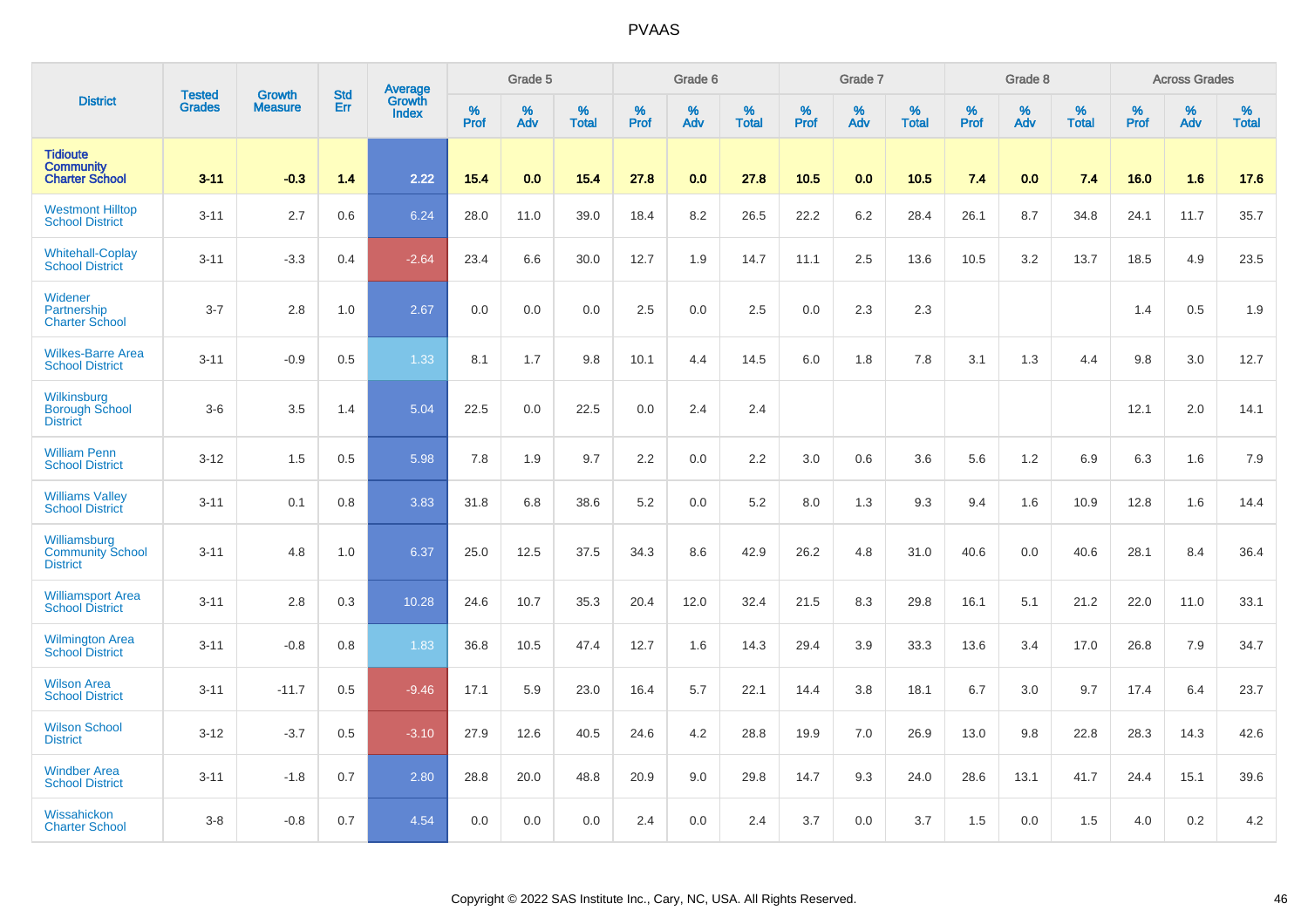|                                                                               |                                | <b>Growth</b>  | <b>Std</b> | Average                |                     | Grade 5  |                   |                     | Grade 6  |                   |                     | Grade 7  |                   |                     | Grade 8     |                   |                     | <b>Across Grades</b> |                   |
|-------------------------------------------------------------------------------|--------------------------------|----------------|------------|------------------------|---------------------|----------|-------------------|---------------------|----------|-------------------|---------------------|----------|-------------------|---------------------|-------------|-------------------|---------------------|----------------------|-------------------|
| <b>District</b>                                                               | <b>Tested</b><br><b>Grades</b> | <b>Measure</b> | Err        | Growth<br><b>Index</b> | $\%$<br><b>Prof</b> | %<br>Adv | %<br><b>Total</b> | $\%$<br><b>Prof</b> | %<br>Adv | %<br><b>Total</b> | $\%$<br><b>Prof</b> | %<br>Adv | %<br><b>Total</b> | $\%$<br><b>Prof</b> | $\%$<br>Adv | %<br><b>Total</b> | $\%$<br><b>Prof</b> | %<br>Adv             | %<br><b>Total</b> |
| <b>Tidioute</b><br><b>Community</b><br><b>Charter School</b>                  | $3 - 11$                       | $-0.3$         | 1.4        | 2.22                   | 15.4                | 0.0      | 15.4              | 27.8                | 0.0      | 27.8              | 10.5                | 0.0      | 10.5              | 7.4                 | 0.0         | 7.4               | 16.0                | 1.6                  | 17.6              |
| Wissahickon<br><b>School District</b>                                         | $3 - 10$                       | $-0.4$         | 0.3        | 4.99                   | 32.3                | 30.1     | 62.4              | 34.5                | 16.2     | 50.7              | 31.3                | 19.5     | 50.8              | 20.0                | 17.9        | 37.9              | 30.3                | 27.2                 | 57.4              |
| <b>Woodland Hills</b><br><b>School District</b>                               | $3 - 12$                       | $-6.1$         | 0.5        | $-2.24$                | 5.7                 | 5.1      | 10.8              | 4.8                 | 1.4      | 6.2               | 8.7                 | 2.9      | 11.6              | 2.3                 | 3.0         | 5.3               | 7.9                 | 2.7                  | 10.6              |
| <b>Wyalusing Area</b><br><b>School District</b>                               | $3 - 12$                       | 1.6            | 0.6        | 7.67                   | 12.0                | 4.8      | 16.9              | 17.8                | 4.0      | 21.8              | 14.6                | 7.9      | 22.5              | 9.6                 | 1.0         | 10.6              | 16.5                | 5.1                  | 21.5              |
| <b>Wyoming Area</b><br><b>School District</b>                                 | $3 - 10$                       | $-7.7$         | 0.6        | $-1.00$                | 22.1                | 8.8      | 31.0              | 4.8                 | 1.0      | 5.8               | 9.3                 | 3.1      | 12.4              | 7.4                 | 1.8         | 9.3               | 14.1                | 4.3                  | 18.4              |
| <b>Wyoming Valley</b><br>West School<br><b>District</b>                       | $3 - 11$                       | $-0.6$         | 0.5        | 1.83                   | 9.2                 | 2.7      | 11.9              | 13.8                | 2.1      | 15.9              | 10.8                | 0.0      | 10.8              | 10.5                | 2.9         | 13.4              | 11.8                | 2.4                  | 14.3              |
| <b>Wyomissing Area</b><br><b>School District</b>                              | $3 - 12$                       | $-3.5$         | 0.6        | 1.22                   | 32.2                | 13.6     | 45.8              | 30.0                | 7.3      | 37.3              | 12.3                | 6.6      | 18.8              | 13.6                | 6.4         | 20.0              | 25.7                | 12.9                 | 38.6              |
| <b>York Academy</b><br><b>Regional Charter</b><br><b>School</b>               | $3 - 11$                       | $-4.4$         | 0.8        | 1.08                   | 10.0                | 11.7     | 21.7              | 13.6                | 6.8      | 20.3              | 7.3                 | 5.4      | 12.7              | 19.3                | 0.0         | 19.3              | 18.4                | 9.5                  | 27.9              |
| <b>York City School</b><br><b>District</b>                                    | $3 - 12$                       | 1.6            | 0.3        | 5.64                   | 2.5                 | 1.0      | 3.5               | 2.0                 | 0.2      | 2.2               | 2.6                 | 0.5      | 3.1               | 1.4                 | 0.2         | 1.6               | 2.8                 | 0.6                  | 3.4               |
| <b>York Suburban</b><br><b>School District</b>                                | $3 - 11$                       | $-1.0$         | 0.5        | 6.95                   | 28.6                | 23.2     | 51.7              | 17.1                | 6.5      | 23.6              | 23.6                | 15.3     | 38.9              | 20.6                | 9.2         | 29.9              | 27.3                | 17.9                 | 45.3              |
| <b>Yough School</b><br><b>District</b>                                        | $3 - 10$                       | $-4.9$         | 0.6        | $-3.11$                | 19.1                | 5.3      | 24.4              | 17.8                | 5.2      | 23.0              | 16.5                | 1.0      | 17.5              | 6.6                 | 0.8         | 7.4               | 19.1                | 4.3                  | 23.4              |
| <b>Young Scholars</b><br><b>Charter School</b>                                | $6-8$                          | 2.6            | 0.8        | 3.60                   |                     |          |                   | 1.8                 | 0.0      | 1.8               | 4.6                 | 0.0      | 4.6               | 0.0                 | 0.0         | 0.0               | 2.0                 | 0.0                  | 2.0               |
| <b>Young Scholars Of</b><br><b>Central PA Charter</b><br><b>School</b>        | $3-8$                          | 1.7            | 1.2        | 2.40                   | 31.8                | 9.1      | 40.9              | 8.0                 | 4.0      | 12.0              | 28.6                | 14.3     | 42.9              | 0.0                 | 0.0         | 0.0               | 21.7                | 11.1                 | 32.8              |
| <b>Young Scholars of</b><br><b>Greater Allegheny</b><br><b>Charter School</b> | $3 - 8$                        | $-1.4$         | 1.6        | 1.32                   | 10.0                | 0.0      | 10.0              | 6.2                 | 0.0      | 6.2               | 10.0                | 0.0      | 10.0              |                     |             |                   | 6.6                 | 0.0                  | 6.6               |